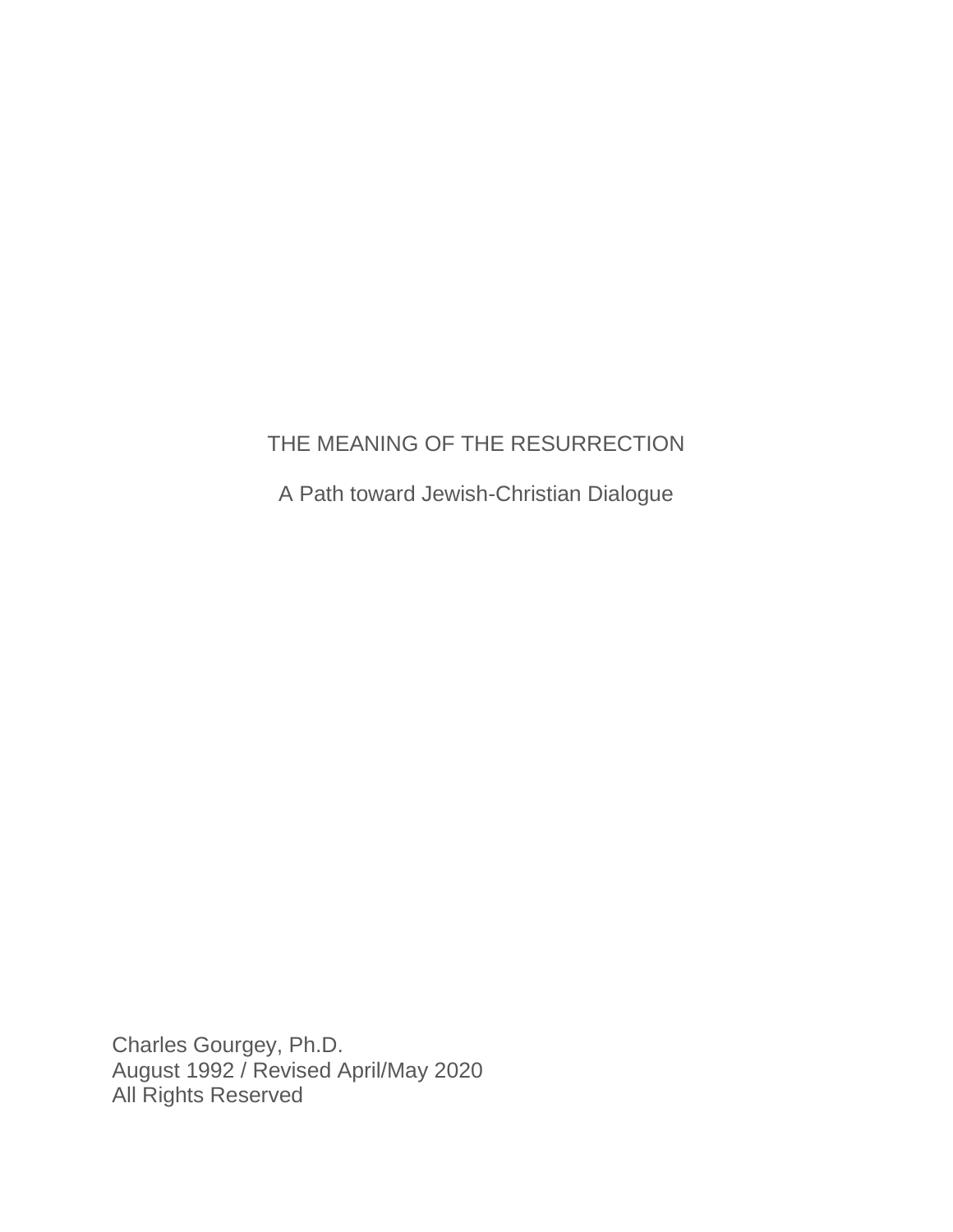# **Contents**

All biblical quotations in this study are taken from the New Revised Standard Version.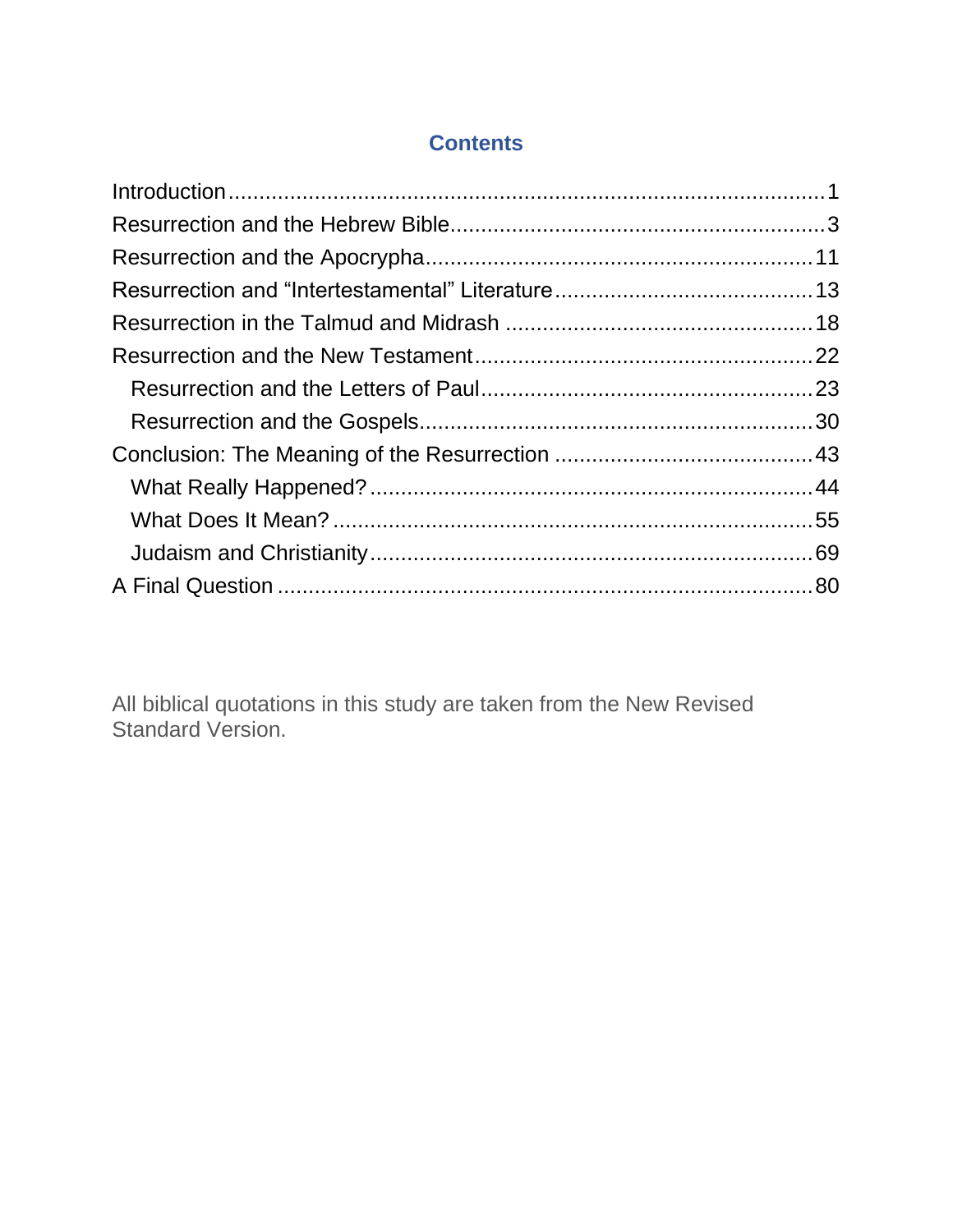## **THE MEANING OF THE RESURRECTION**

A Path toward Jewish-Christian Dialogue

*If Christ has not been raised, your faith is futile and you are still in your sins.* 1 Corinthians 15:17

#### **Introduction**

<span id="page-2-0"></span>The resurrection of Christ is the heart of the Christian proclamation and the central tenet of Christian faith. It has given strength and inspiration to many, and continues to do so. At one time it had a secure place within the belief structure of Western society. Today it is different. Our modern world view does not easily assimilate the idea of resurrection. The spirit of our scientific age drives us to question: What really was the resurrection, and what, if anything, does it still mean for us? No other article of traditional faith has been questioned more, challenged more, and more steeped in controversy.

Paul preached the resurrection of Christ. He felt so certain of it that he could not comprehend the skepticism of his fellow Jews. He said that their minds were hardened, that they hear the words of scripture with a veil over their minds. "Indeed, to this very day, when they hear the reading of the old covenant, that same veil is still there, since only in Christ is it set aside" (2 Corinthians 3:14). Such sentiments have inflamed relations between Jews and Christians to this day.

But today it is not only Jews who are skeptics. Modern biblical scholarship presents a definite challenge to traditional faith. Such scholarship has brought us a new awareness of the differences between modern thought and first-century thought. The idea that nature is governed by inviolable laws that only science can explain did not exist in the ancient world. Thus we have difficulty accepting ideas with which people in antiquity felt quite comfortable, and which often find expression in accounts of events that seem to us to suspend the laws of nature. We describe such ideas as "myths." Properly understood, a myth is a symbolic representation of a profound truth; but today we often think of "myth" as synonymous with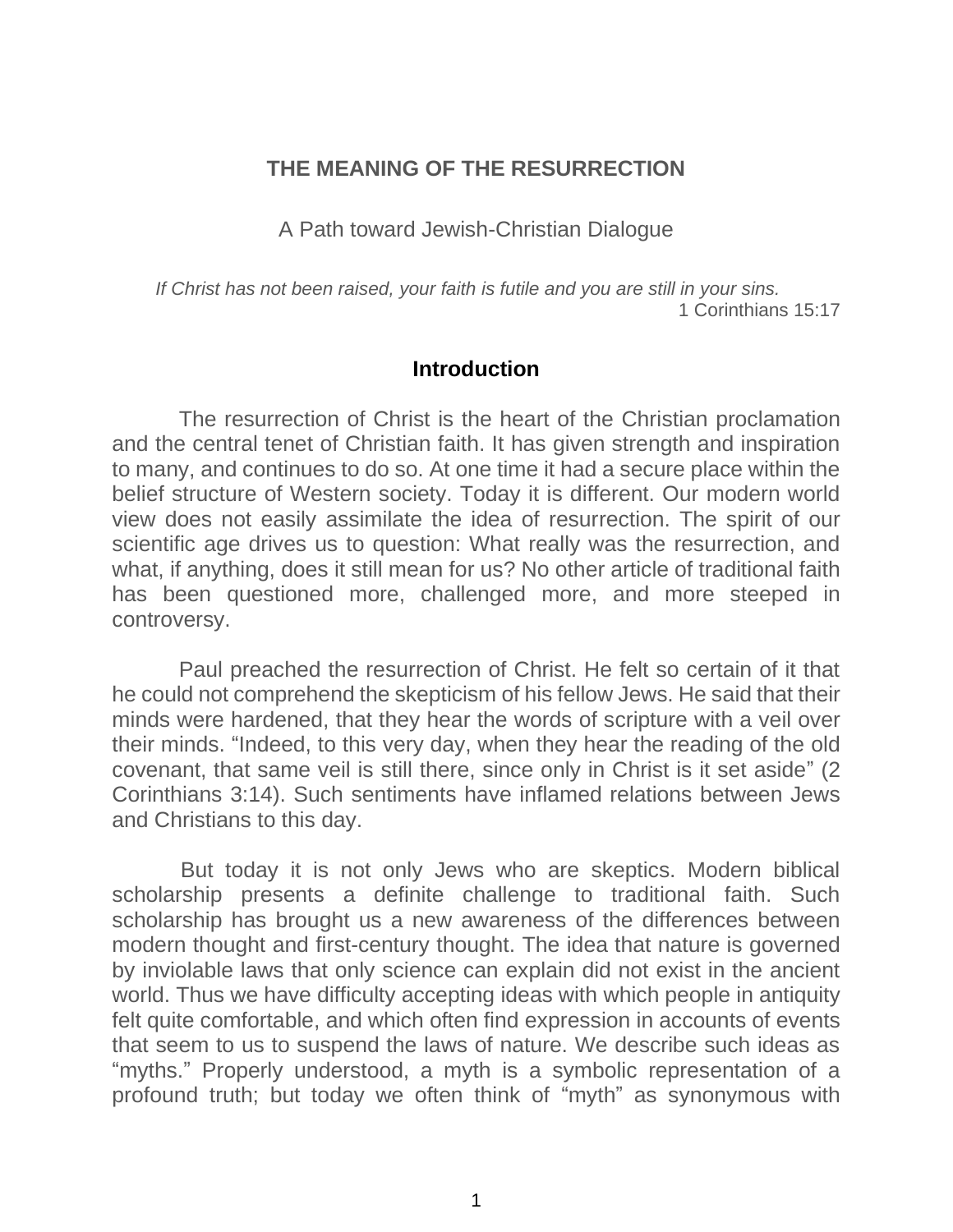"fiction." Thus first-century ideas are nearly as incomprehensible to people living now as our own ideas would have been to people living then.

Many miraculous events reported in the Gospels have lost the aura of uniqueness they may once have had. We can find ancient parallels to many reported aspects of the life of Jesus. Stories of supernatural beings were common in the Greek and Roman world. The "mythology" (and in this context the word should not be understood pejoratively) of these cultures was rich and complex, including stories of heavenly beings who would descend to earth, sometimes for the benefit of human beings. This is a vast area of study way beyond our present scope, but it might be useful to mention just one example from ancient Greek culture. The hero Heracles (Hercules) was the son of a god and of a mortal woman. He performed miraculous feats during his life on earth. He died an excruciatingly painful death as the result of a corrosive poison administered through the plotting of an enemy. A bolt of lightning shot from the heavens and consumed his funeral pyre. Those who came to gather his bones could not find a single bone anywhere. Heracles' mortal part was fully consumed; he then appeared to his companions in all the majesty of a god. Accompanied by roaring thunder, he ascended to heaven.<sup>1</sup>

Although every aspect of the story just mentioned has a parallel in traditions reported about Jesus, it does not necessarily follow that Greek mythology directly influenced those traditions. Rather, there were ways of thinking in the cultural heritage of the time that could have assimilated such traditions without too much difficulty, and that may even have encouraged their emergence. Thus it is understandable that the Greeks to whom Paul preached could far more easily have accepted Jesus's literal resurrection from the dead than could Paul's own coreligionists: the exaltation of a human being to a high status approaching divinity was more compatible with their cultural heritage. It is true that the idea of resurrection did exist in first-century Judaism, but this was a general resurrection expected at the end of time, when all (or at least the righteous) would be redeemed. Resurrection was not believed to be a unique characteristic of the Messiah himself, setting him above mortal humanity.

<sup>1</sup> Robert Graves, *The Greek Myths*, 2 vols. (Baltimore: Penguin Books, 1955), 2:193,201-4; David R. Cartlidge and David L. Dungan, *Documents for the Study of the Gospels* (Philadelphia: Fortress Press, 1980), 201-2.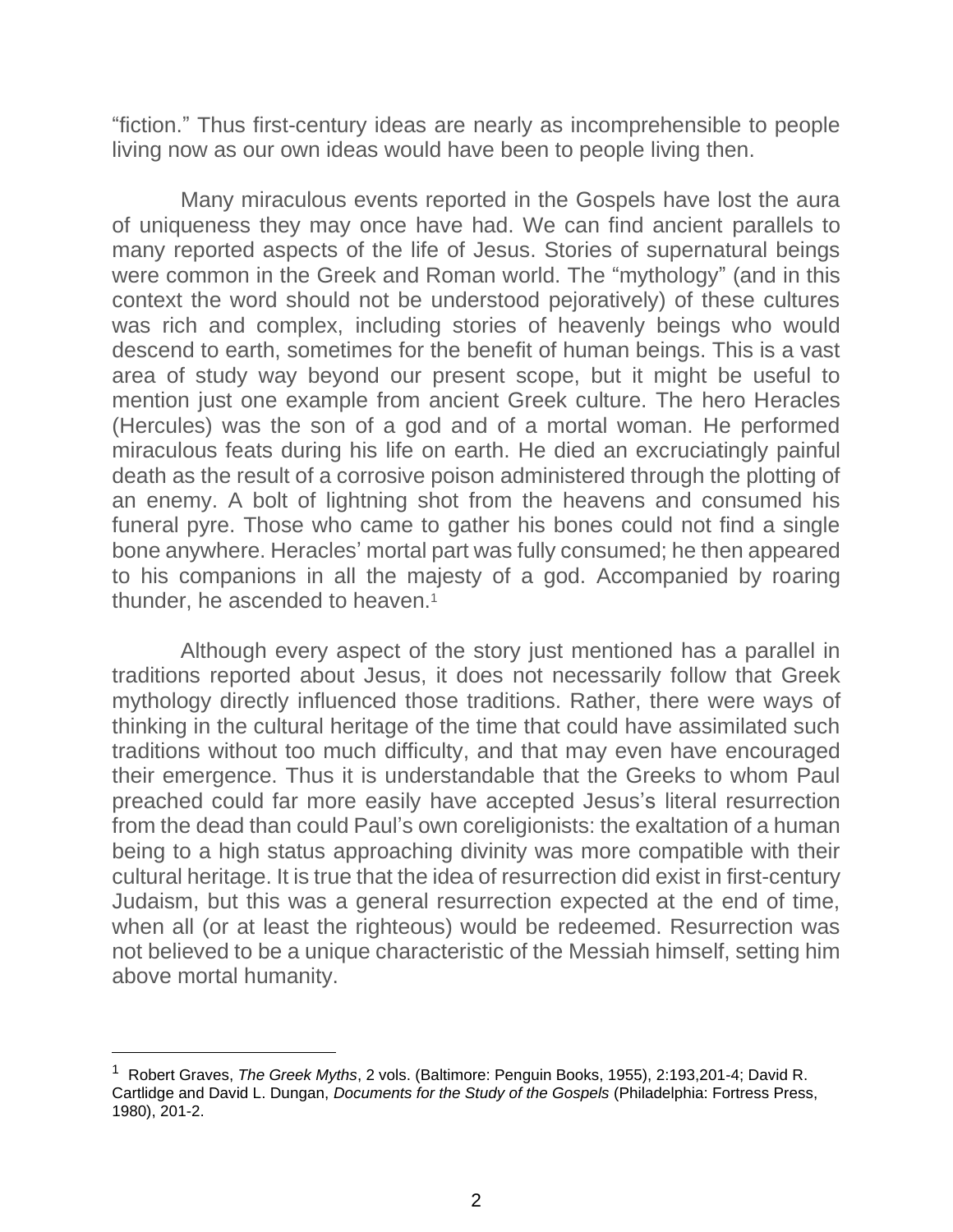Our present knowledge of the cultures and mythology of antiquity, far more extensive than it has ever been, places the traditions about Jesus as recorded in the Gospels within a wider context. In addition, our modern scientific worldview makes many of us more skeptical toward claims of supernatural experiences. Thus while Jews have always resisted the preaching of the literal resurrection of Christ, many committed Christians today may also be experiencing doubt. What can we say to members of both groups? Surely there is some merit in Paul's warning that, if there is no truth in the resurrection, then his preaching is futile and the faith of his hearers is futile. While (as Jesus so strongly admonished Peter) it is sinful to deny the cross, if the story of Jesus ends at the cross then Christian faith is indeed empty and Easter is merely a celebration of the grave. But what about Jewish faith? If Jews cannot see the cross of Christ as the site of redemption, then do they find it elsewhere, or is their faith also empty? Faith in Jewish peoplehood, in the State of Israel, is not redemptive faith. These are human creations, subject to the forces and fates of this world. Thus the same question that today so challenges the faith of many Christians is, in a different form, just as vital for Jews as well.

Is it possible to accept fully the challenge of modern biblical scholarship, and still preserve the resurrection as a symbol of living faith? What exactly is it that Easter celebrates?

The resurrection of Christ is an idea that for centuries has separated Christians and Jews. Often the. separation has turned violent. But as strong as feelings have been on both sides, it may be time now to consider whether this separation can be bridged, if not actually eliminated. Perhaps there is much that Jewish and Christian traditions have to say about *each other* that can illuminate the meaning of the resurrection. It may even be that the deeper levels of its meaning are obscured precisely because the two traditions have been kept so separate, first through mutual misunderstanding, then through mutual mistrust and even hostility. It is therefore important to trace the history of the idea of the resurrection, since by shedding light on what it originally meant we can more clearly see what it might mean for us today.

#### **Resurrection and the Hebrew Bible**

<span id="page-4-0"></span>The idea of the resurrection did not emerge suddenly after Jesus's death. Its roots lie deep within the Hebrew Bible (although, it must be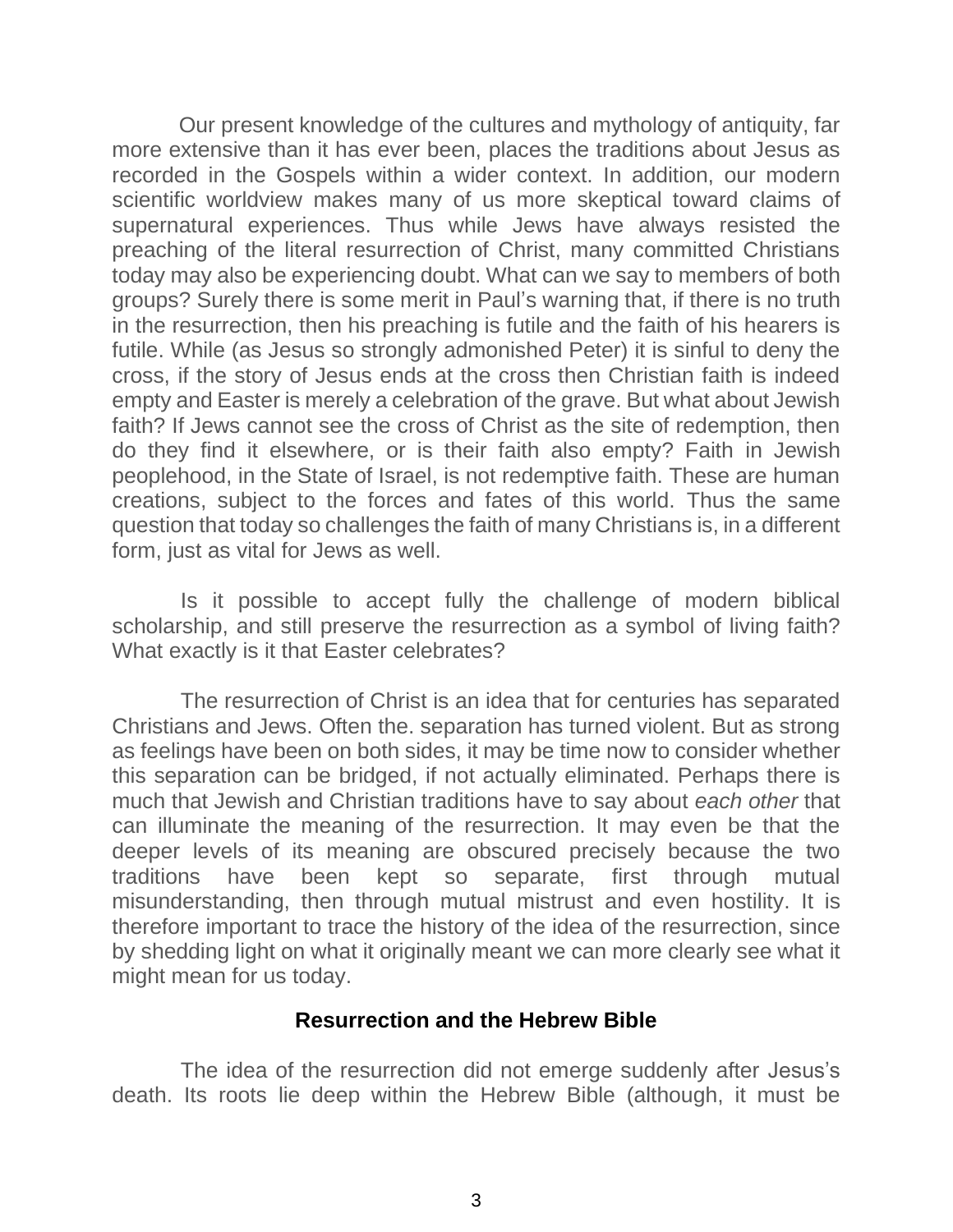emphatically stated, *not* in the sense of scanning the Hebrew Bible for prooftexts confirming an already assumed concept of the resurrection). Examining the roots of the resurrection idea within the Hebrew Bible may lead us to some surprising conclusions.

At the core of the theology of the Hebrew Bible is the idea that God is intimately involved in the lives of human beings. This involvement is captured in the symbol of the "covenant." A covenant is an agreement based upon mutual trust; it is a *promise* between two parties to be faithful to each other regarding certain matters of importance. We first find the word used in reference to God's promise to Noah never again to destroy the earth by a flood: "I establish my covenant with you, that never again shall all flesh be cut off by the waters of a flood" (Genesis 9:11). Later on God makes a more specific promise to Abraham in response to Abraham's faithfulness:

Then the Lord said to Abram, "Know this for certain, that your offspring shall be aliens in a land that is not theirs, and shall be slaves there, and they shall be oppressed for four hundred years; but I will bring judgment on the nation that they serve, and afterward they shall come out with great possessions…."

…On that day the Lord made a covenant with Abram, saying, "To your descendants I give this land….

"…And I will make my covenant between me and you, and will make you exceedingly numerous." (Genesis 15:13-14, 15:18, 17:2)

The promise of God to humanity takes a specific form. It is the assurance of restoration or renewal after suffering and destruction. This original promise has inspired the Hebrew people during the darkest moments of their journey through history. It was a light for them in times of greatest despair. Since the people did experience many dark moments throughout their history, the original promise became an ever-present symbol of revival, of redemption from suffering, of the transition from grief to joy.

Nowhere is this more evident than in the Passover story, and it is no accident that Easter draws much of its inspiration from the Passover symbolism. God's promise to Abraham kept the people alive in the desert, even when all hope seemed lost.

> Then he brought Israel out with silver and gold, and there was no one among their tribes who stumbled.

Egypt was glad when they departed, for dread of them had fallen upon it.

He spread a cloud for a covering,

and fire to give light by night.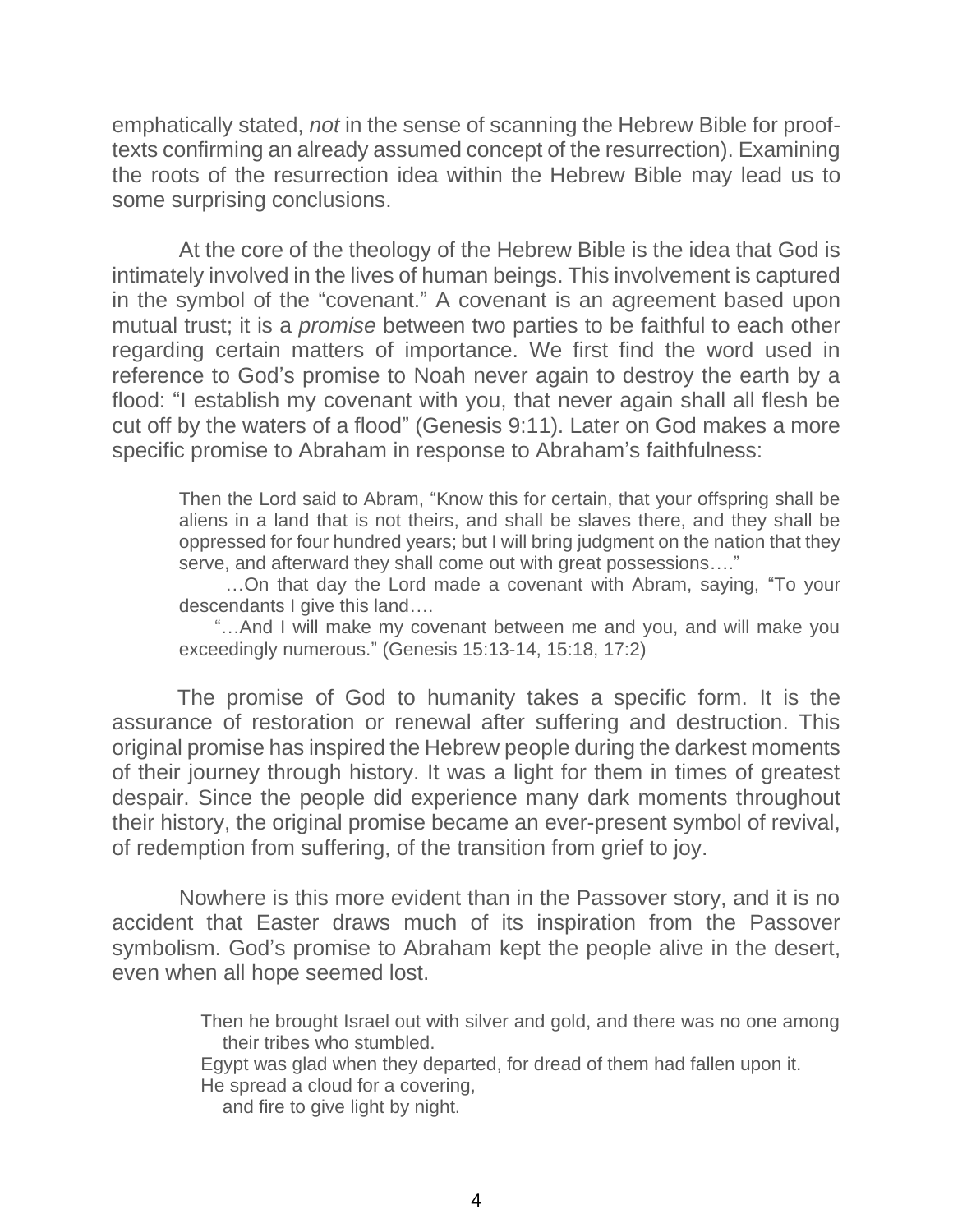They asked, and he brought quails, and gave them food from heaven in abundance. He opened the rock, and water gushed out; it flowed through the desert like a river.

For he remembered his holy promise, and Abraham, his servant.

(Psalm 105:37-42)

The Exodus from Egypt is the first of the great "resurrection" stories in the Bible. God led a people half-dead from slavery and oppression to freedom, according to the original promise. This "resurrection" was not without its "passion": the people suffered terrible trials in the wilderness, and often felt tempted to give up. But in spite of their hardships, they never left the range of God's watchful care. Their continued sense of God's presence kept them alive.

This "resurrection" theme, the transition from despair to hope, from grief to joy, from destruction to fulfillment, occurs throughout the Hebrew Bible. It is the basic optimistic message of faith. As the Psalmist states,

Weeping may linger for the night, but joy comes with the morning....

You have turned my mourning into dancing;

you have taken off my sackcloth and clothed me with joy, so that my soul may praise you and not be silent.

0 Lord my God, I will give thanks to you forever.

(Psalm 30:5,31-32)

One of the greatest resurrection stories of all is the story of Job, a man who suffered all kinds of grief, from the loss of loved ones to the loss of his health. Yet in the end his faith and his struggle were fulfilled: "And the Lord restored the fortunes of Job when he had prayed for his friends, and the Lord gave Job twice as much as he had before" (Job 42:10). To some this may seem a gratuitous happy ending, but the author of Job may well have wished to make at least a symbolic statement about faith and the certainty of a divine response to the searching heart even in the midst of great tragedy.

"Resurrection" literally means "rising again" (from *resurge*). The word in Greek is *ἀνάστασις*, and note how it is used in Luke 2:34: "[Behold!] This child is destined for the falling and the rising of many in Israel ( $iδoù oδτος$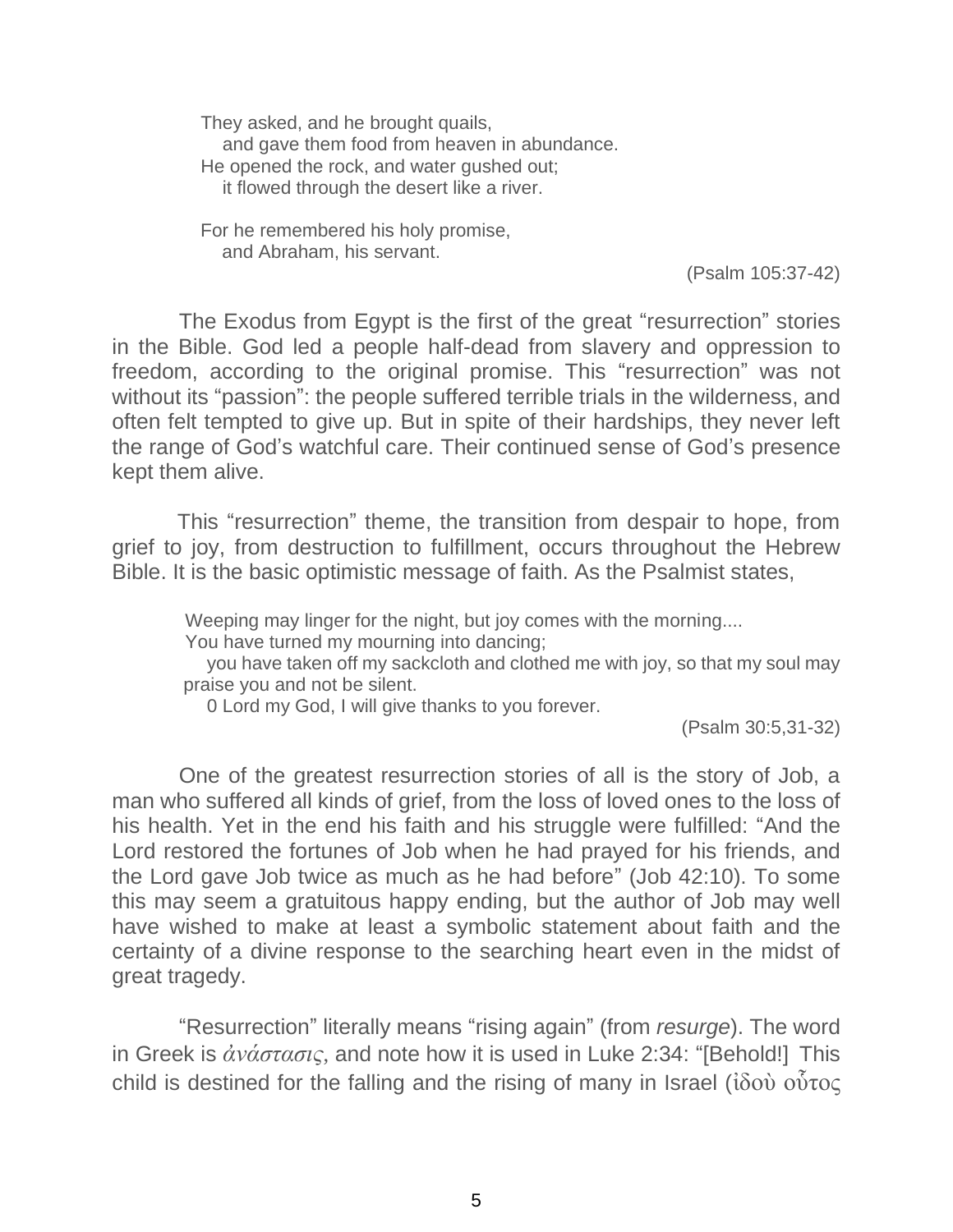κεῖται εἰς πτῶσιν καὶ ἀνάστασιν πολλῶν ἐν τῷ Ἰσραὴλ)." *Anastasis* is a rise after a fall. The idea describes Passover as well as Easter, and appears throughout the prophetic sections of the Bible.

The great prophets of Israel all speak of the possibility of renewal in the midst of tragedy. Isaiah of Babylon ("Second Isaiah") addresses *a* fallen people in their exile with words of hope:

> Comfort, 0 comfort my people, says your God. Speak tenderly to Jerusalem, and cry to her that she has served her term, that her penalty is paid, that she has received from the Lord's hand double for all her sins.

A voice cries out:

"In the wilderness prepare the way of the Lord, make straight in the desert a highway for our God.

Every valley shall be lifted up, and every mountain and hill be made low; the uneven ground shall become level, and the rough places a plain. Then the glory of the Lord shall be revealed, and all people shall see it together, for the mouth of the Lord has spoken."

(Isaiah 40:1-5)

The suffering of the people has reached a peak, but the faithful can expect a complete revival of body and spirit:

> Have you not known? Have you not heard? The Lord is the everlasting God, the Creator of the ends of the earth. He does not faint or grow weary;

his understanding is unsearchable.

He gives power to the faint, and strengthens the powerless.

Even youths will faint and be weary, and the young will fall exhausted;

but those who wait for the Lord shall renew their strength,

they shall mount up with wings like eagles,

they shall run and not be weary, they shall walk and not faint.

(Isaiah 40:29-31)

Any revival, or "rising again, " is character! zed especial ly by a sense of newness:

> But now thus says the Lord, he who created you, 0 Jacob, he who formed you, 0 Israel: Do not fear, for I have redeemed you;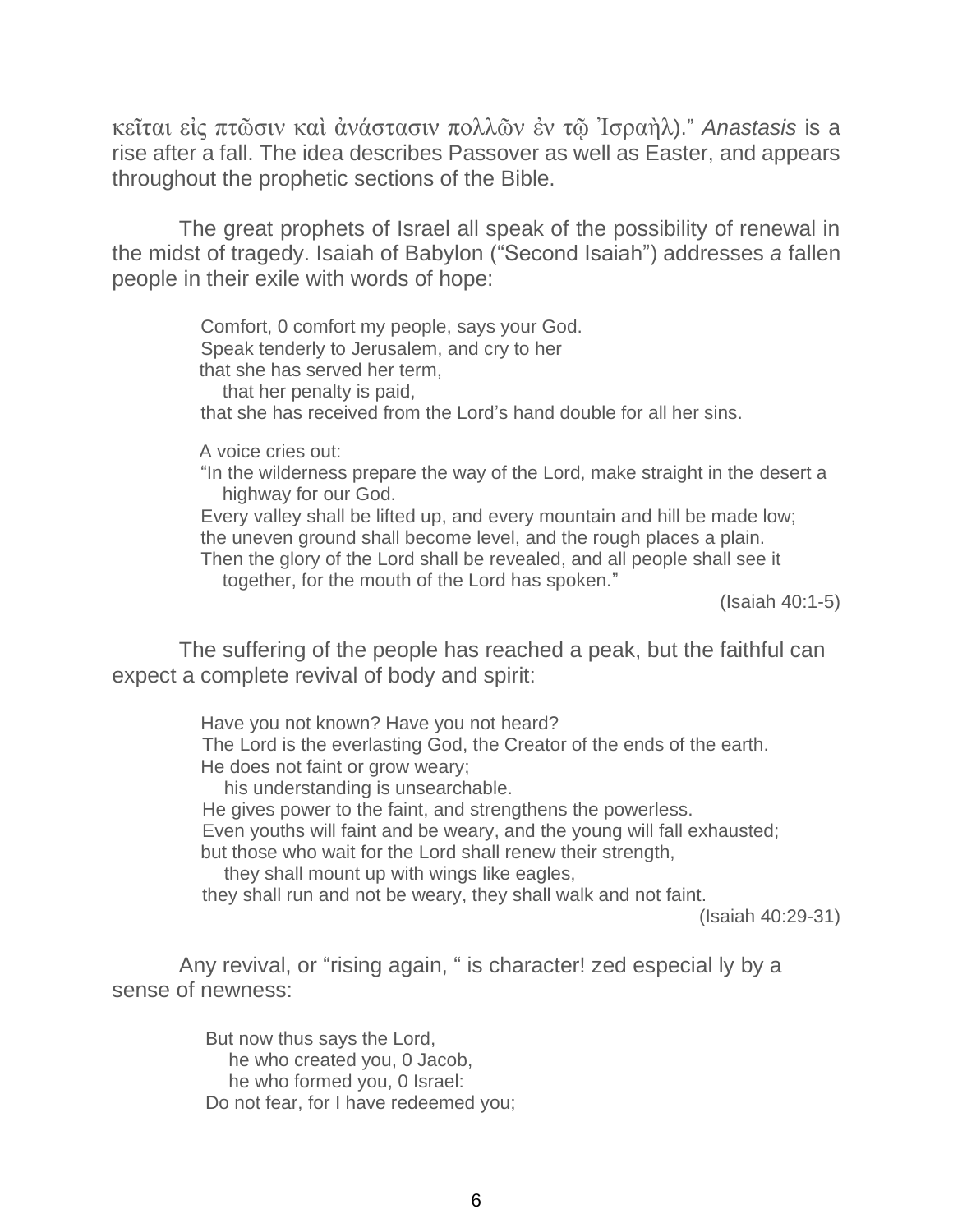I have called you by name, you are mine. . . . I am about to do a new thing; now it springs forth, do you not perceive it? I will make a way in the wilderness and rivers in the desert.

(Isaiah 43:1,19)

The prophet Jeremiah held out a similar promise of renewal to the suffering exiles:

For I will restore health to you,

and your wounds I will heal,

says the Lord,

because they have called you an outcast:

"It is Zion; no one cares for her!"

Thus says the Lord:

I am going to restore the fortunes of the tents of Jacob, and have compassion on his dwellings;

the city shall be rebuilt upon its mound, and the citadel set on its rightful site. Out of them shall come thanksgiving, and the sound of merrymakers.

I will make them many, and they shall not be few;

I will make them honored, and they shall not be disdained.

(Jeremiah 30:17-19)

Life is not yet over; there is still room for the new:

Thus says the Lord: A voice is heard in Ramah, lamentation and bitter weeping. Rachel is weeping for her children, because they are no more. Thus says the Lord: Keep your voice from weeping, and your eyes from tears; for there is a reward for your work, says the Lord: they shall come back from the land of the enemy; there is hope for your future, says the Lord:

your children shall come back to their own country.

(Jeremiah 31:15-17)

Jeremiah even points to the renewal of the covenant, which seemed to have been broken:

> The days are surely coming, says the Lord, when I will make a new covenant with the house of Israel and the house of Judah. It will not be like the covenant that I made with their ancestors when I took them by the hand to bring them out of the land of Egypt--a covenant that they broke, though I was their husband, says the Lord. But this is the covenant that I will make with the house of Israel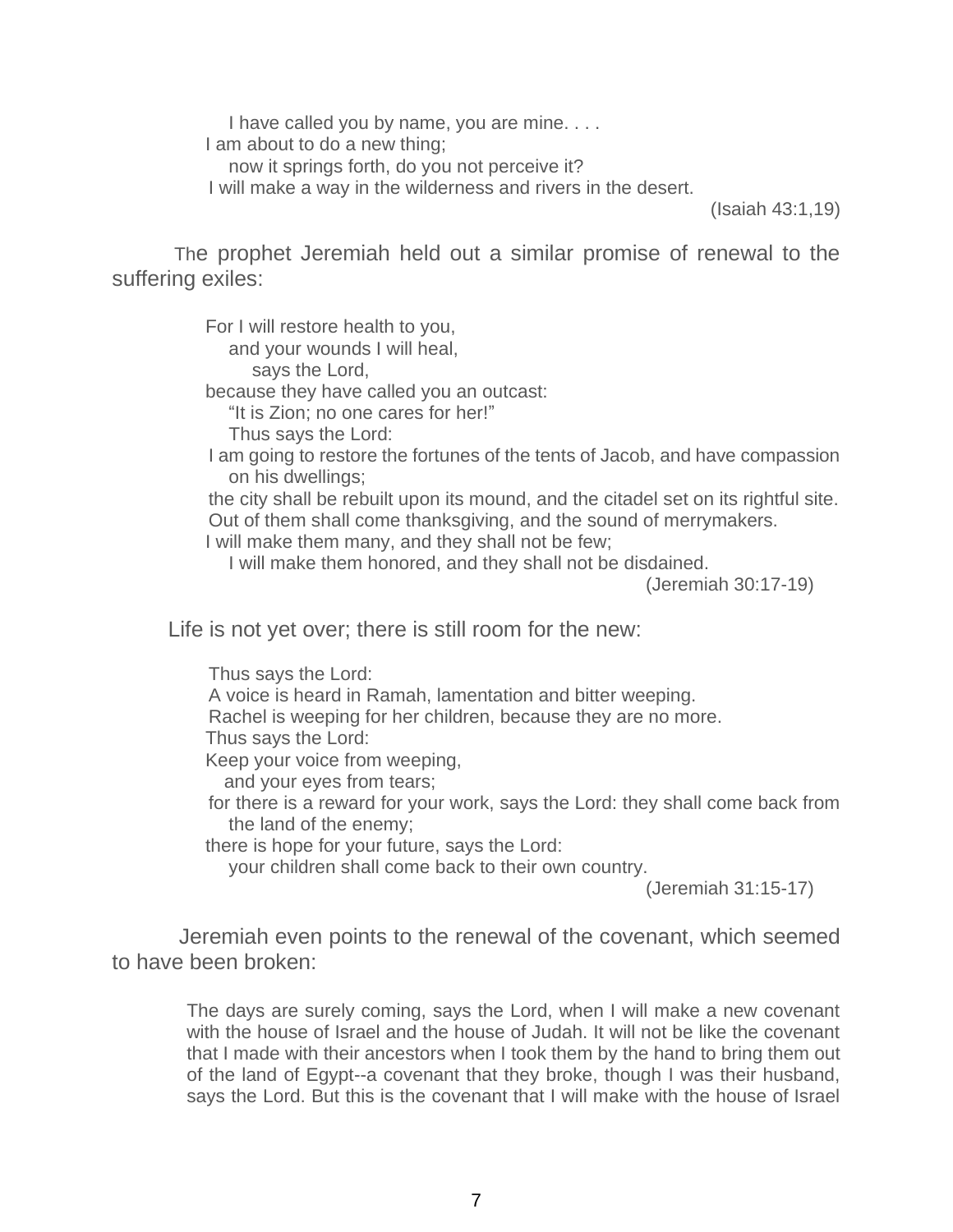after those days, says the Lord: I will put my law within them, and I will write it on their hearts; and I will be their God, and they shall be my people. (Jeremiah 31:31-33)

The third great prophet, Ezekiel, uses remarkably similar language to describe his own vision of renewal:

I will sprinkle clean water upon you, and you shall be clean from all your uncleannesses, and from all your idols I will cleanse you. A new heart I will give you, and a new spirit I will put within you; and I will remove from your body the heart of stone and give you a heart of flesh. I will put my spirit within you, and make you follow my statutes and be careful to observe my ordinances. Then you shall live in the land that I gave to your ancestors; and you shall be my people, and I will be your God. (Ezekiel 26:25-28)

The most striking vision of resurrection occurs in the next chapter, in Ezekiel's vision of the Valley of Dry Bones, which is traditionally associated with the Passover holiday. Here we find a very explicit language of resurrection used to represent the theme of restoration so central to Hebrew prophecy. In this vision the people are likened to a collection of old, dry bones, which God is nevertheless able to revive, putting flesh on them and breathing life into them.

Therefore prophesy, and say to them, Thus says the Lord God: I am going to open your graves, and bring you up from your graves, 0 my people; and I will bring you back to the land of Israel. And you shall know that I am the Lord, when I open your graves, and bring you up from your graves, 0 my people. And I will put my spirit within you, and you shall live, and I will place you on your own soil; then you shall know that I, the Lord, have spoken and will act, says the Lord. (Ezekiel 37:12-14)

A survey of the prophetic writings thus shows how God's original promise to the Hebrew people came to be interpreted increasingly through the symbol and language of resurrection, applying particularly to the revival and restoration of the Israelite nation. There are, however, two especially noteworthy passages in the Hebrew Bible in which the language of resurrection passes beyond the realm of symbol and seems to describe an emerging belief.

Chapters 24 through 27 of Isaiah are a collection of eschatological prophecies (prophecies about the ultimate future) that have much in common with *apocalyptic* writing, a later style of writing we will consider in more detail below. Thus these chapters are generally assigned a late date, after the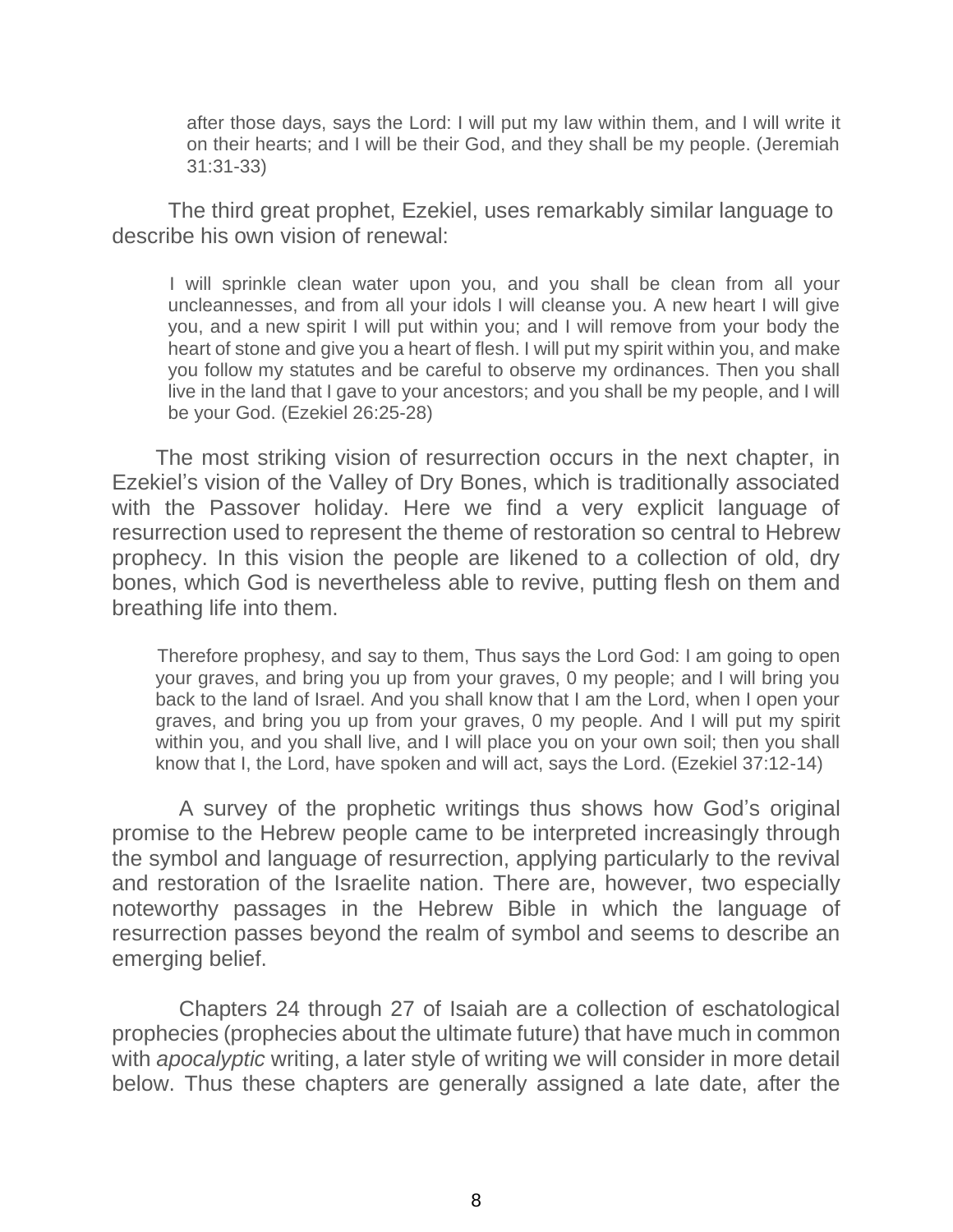Babylonian exile but certainly before the period when apocalyptic writing was in full flower. They offer us a glimpse of the transition from prophecy to apocalyptic. Apocalyptic themes include the imminent destruction of the temporal world, the triumphant manifestation of the Lord and victory over forces of evil on heaven as well as on earth, and the resurrection of the dead. Of the resurrection we read:

> He will swallow up death forever: Then the Lord God will wipe away the tears from all faces, and the disgrace of his people he will take away from all the earth, for the Lord has spoken. . . .

> Your dead shall live, their corpses shall rise. 0 dwellers in the dust, awake and sing for joy! For your dew is a radiant dew, and the earth will give birth to those long dead. (Isaiah 25:8, 26:19)

Paul quoted Isaiah 25:8 in his triumphant cry "Death has been swallowed up in victory" (1 Corinthians 15:54), which concludes his discourse on the resurrection in 1 Corinthians. (The Hebrew ח ַצֶנָל may in fact be translated either "forever" or "in victory.") Clearly he was making a connection between this eschatological resurrection and the resurrection of Christ.

Although its dramatic setting is at the end of the Babylonian captivity and the transition to Persian rule, the book of Daniel is given a later date, considered to have been written during the Maccabean period and to contain many symbolic references to the political events of its day. It is also generally thought to be the first of the truly "apocalyptic" writings. The Greek *apokalypsis* literally means "revelation," and the word itself is the title of the New Testament book of Revelation which, like the second half of Daniel, is a good example of apocalyptic style found in the Bible itself. Apocalyptic writing purported to "reveal" what would happen at the end of history, which was often seen to be fast approaching. It flowered during the period just before and during the lifetime of Jesus, and is thus crucial for understanding the development of thought between the Hebrew Bible and the New Testament.

Apocalyptic writing in general exhibits a number of specific themes, including a dualism between the present age and the age to come, between the forces of light and the forces of darkness, between God and Satan,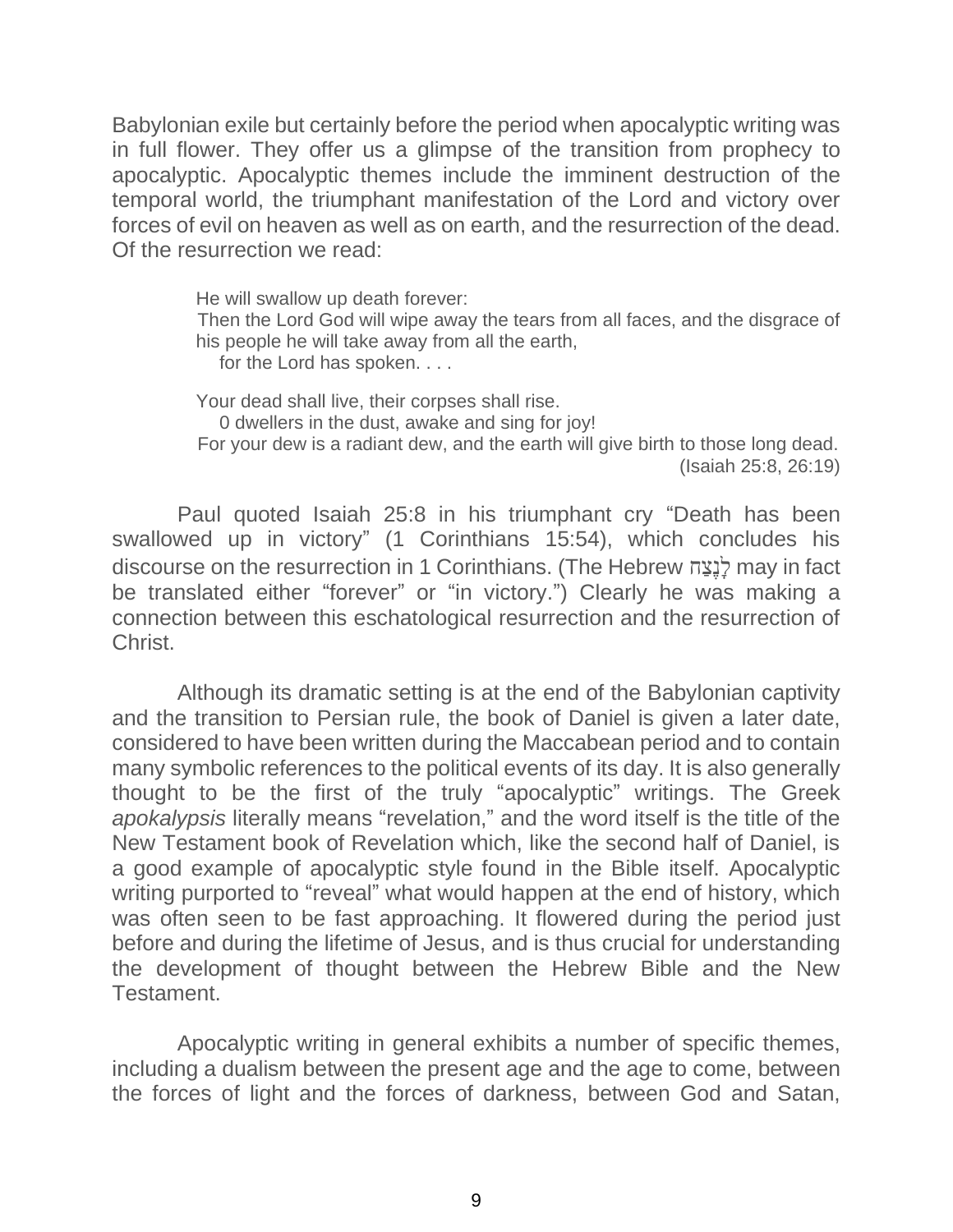between the evil ones and the righteous faithful. The coming of the end often appears clothed in elaborate symbolism, with visions of fantastic creatures and upheavals in the natural order, descriptions of angels and demons, heaven and hell. The overriding theme is a judgment that must take place before this temporal world can come to an end and the Kingdom of God finally prevail. Apocalyptic works have had some influence on New Testament thought, and one such work, the book of Enoch, is actually quoted in the New Testament (Jude 14-15). These works are also particularly important for understanding the development of the belief in resurrection.

The first half of the book of Daniel consists of narratives about Daniel and his friends and the challenges they faced during the hard times in exile. The second half of the book is quite different in character, consisting of visions Daniel received about future events. It is perhaps significant that in the second half of the book, the apocalyptic section, Daniel speaks in first person. One common characteristic of apocalyptic writings is that they are presented as having been written by a great figure from the past; thus they are often called *pseudepigrapha*, literally "false writings," meaning writings under an assumed name. These latter chapters of Daniel typify the apocalyptic style, and in particular we find references to a belief in resurrection.

The statements about resurrection here are much more explicit than the one in Isaiah. They also appear as part of an emerging general pattern: a time of great destruction will arrive, representing God's final judgment, after which the righteous will be restored to life.

At that time Michael, the great prince, the protector of your people, shall arise. There shall be a time of anguish, such as has never occurred since nations first came into existence. But at that time your people shall be delivered, everyone who is found written in the book. Many of those who sleep in the dust of the earth shall awake, some to everlasting life, and some to shame and everlasting contempt....

...Happy are those who persevere and attain the thousand three hundred thirty-five days. But you, go your way, and rest; you shall rise for your reward at the end of the days. (Daniel 12:1-2,12-13)

The New Jerome Biblical Commentary finds this passage quite noteworthy, calling it "the earliest clear enunciation of belief in the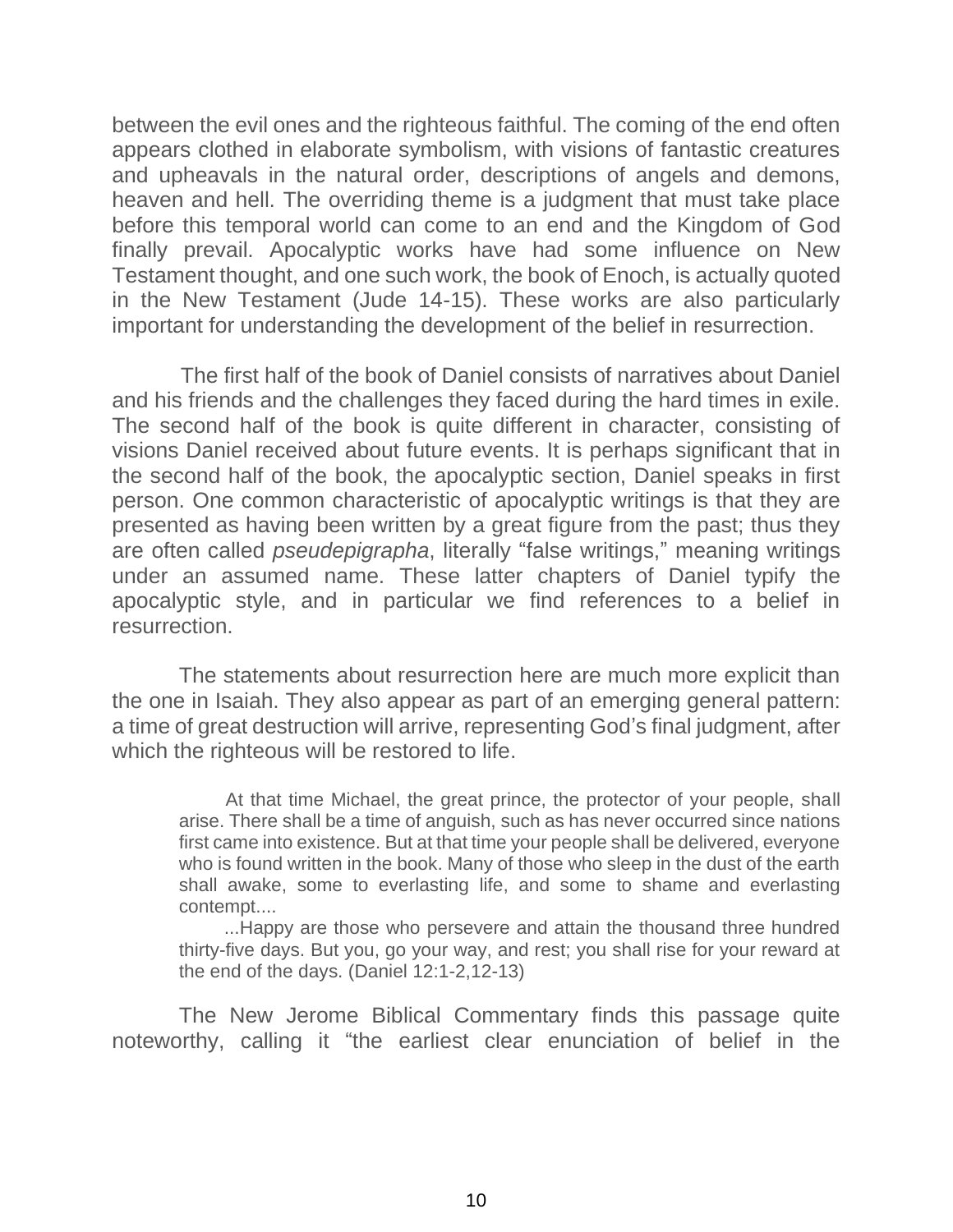resurrection of the dead." <sup>2</sup> As mentioned earlier, it dates from the Maccabean period in the second century CE. The time was marked by an intense conflict between the *Hellenizers*, those Jews who wanted to adopt the predominant Greek way of life (see 1 Maccabees 1:11-15), and the Jews who wanted to remain faithful to the purity of their ancestral traditions. The latter suffered great persecution, which gave rise to the Maccabean revolt. The later chapters of Daniel make many references to this conflict with the ruling Greeks and their desire to impose their culture; for example, the profanation of the Temple with "the abomination that makes desolate" (Daniel 11:31; cf. Mark 13:14, Matthew 24:15) refers to the Greeks' placing in the Temple a statue of Zeus and converting the Temple to Zeus worship. The resurrection passage in Daniel expresses the hope that the faithful may survive their persecutions through redemption from the grave, while their Hellenizing enemies would suffer an ignominious fate.

## **Resurrection and the Apocrypha**

<span id="page-12-0"></span>Passing from the Hebrew Bible, we now turn to the set of books known as the *Apocrypha*, a term from the Greek meaning "that which is hidden or concealed." They are "hidden" in the sense that, according to their proponents, they contain a special secret knowledge accessible only to those with proper understanding. To their detractors, these books are not inspired and are perhaps even dangerous or heretical, and should be "hidden away." In this sense some of these books are perhaps tamer examples of a much larger corpus of literature that flourished during the so-called "intertestamental" period and during the time of the early church, and which consisted largely of mystical or apocalyptic elaborations of biblical themes. We will consider a few of these works below. The particular works included in the Apocrypha, however, are found in Roman Catholic and some Protestant Bibles, although Judaism and mainstream Protestantism have never recognized them as canonical.

The Second Book of Maccabees is an account of events that took place during the Greek oppression and Maccabean revolt of 165 BCE. In it we find the story of a mother and her seven sons who were martyred by King Antiochus IV for refusing to forsake their religion. In this narrative we find

<sup>2</sup> Raymond E. Brown, Joseph A. Fitzmyer, and Roland E. Murphy, eds., *The New Jerome Biblical Commentary* (Englewood Cliffs: Prentice Hall, 1990), 419.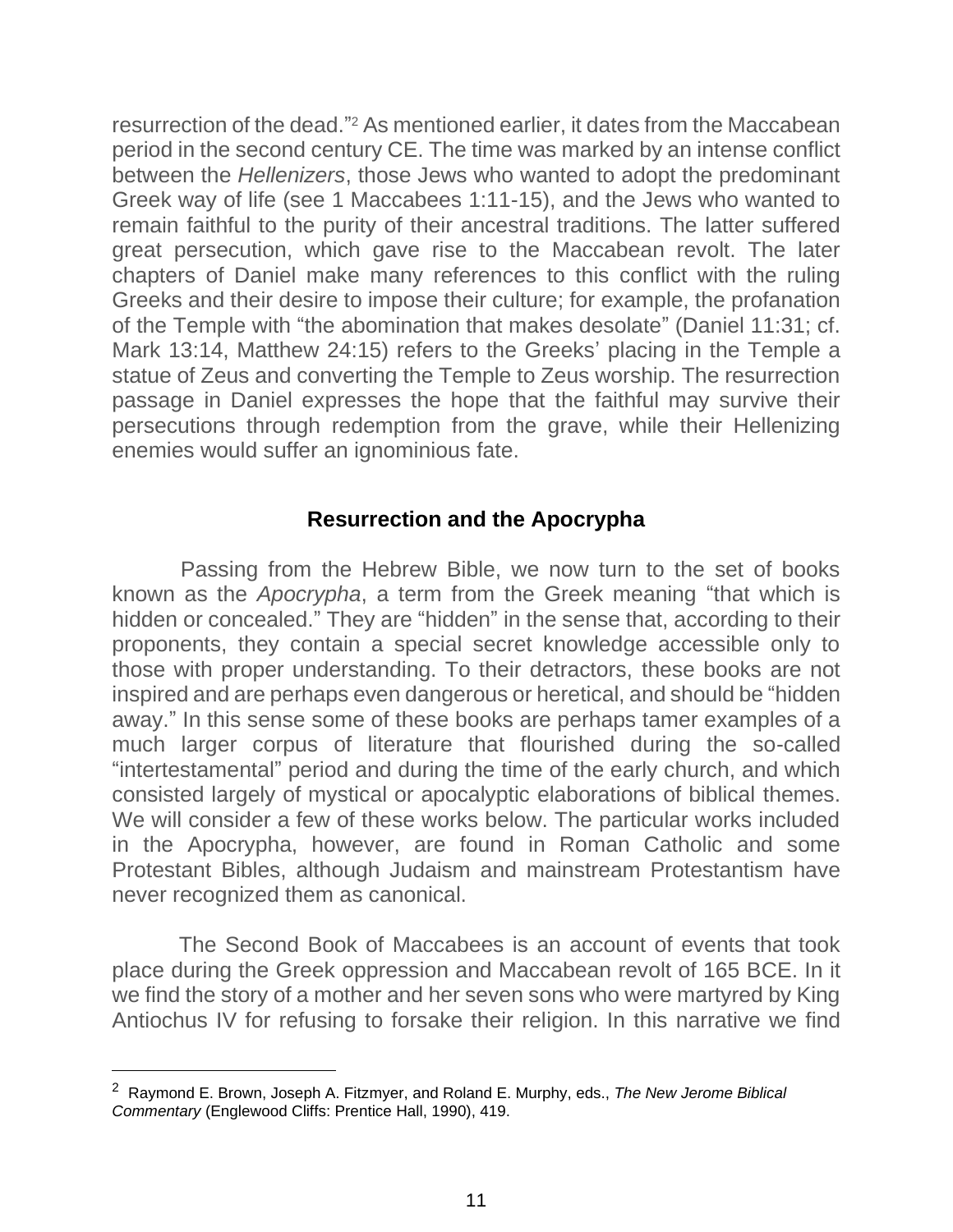explicit references to a belief in physical resurrection. Just before he is to die, the fourth son exclaims:

One cannot but choose to die at the hands of mortals and to cherish the hope God gives of being raised again by him. But for you there will be no resurrection to life! (2 Maccabees 7:14)

We also find this belief expressed in the words that the mother addresses to her sons:

I do not know how you came into being in my womb. It was not I who gave you life and breath, nor I who set in order the elements within each of you. Therefore the Creator of the world, who shaped the beginning of humankind and devised the origin of all things, will in his mercy give life and breath back to you again, since you now forget yourselves for the sake of his laws. (2 Maccabees 7:22-23)

Expressions of this belief are not uncommon in the literature of this period: that at a certain time, or at the end of time, the righteous dead will again be raised, while the wicked shall perish. These are more specific elaborations of the ideas presented in Daniel 12.

Another book in the Apocrypha that makes explicit reference to resurrection is 2 Esdras, which is most clearly an apocalyptic work. "Esdras" is the Greek form of the Hebrew "Ezra," and 2 Esdras (whose central section is often called 4 Ezra) describes a number of visions attributed to the Ezra who appears in the Hebrew Bible, scribe and leader of his people at the end of the Babylonian and Persian exile. The history of 2 Esdras is rather complicated. Most scholars consider the central portion (4 Ezra, which contains the resurrection reference) to have been written before the end of the first century CE. by a Jewish author, while later Christian writers added the opening and closing chapters.

The book as a whole is concerned with the problem of evil as it relates to the experiences of the Hebrew people under foreign domination. Why, Ezra asks, did they suffer so at the hands of other nations? The angel Uriel responds by granting an answer in the form of a sequence of complicated visions. A central theme in these visions is that the present, corrupt world order is passing away, and at the time of judgment the righteous will be saved. There will be a time of great destruction: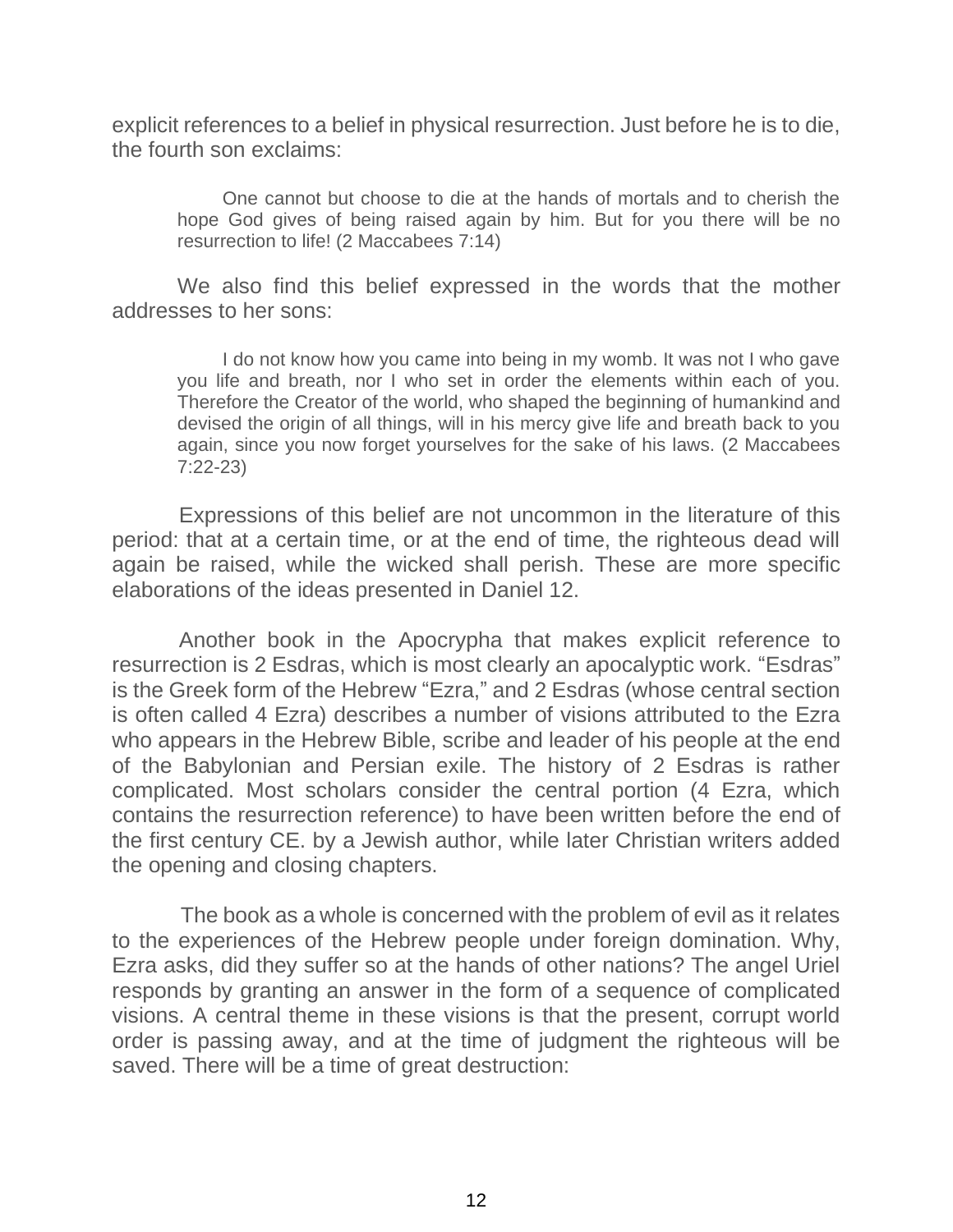Now concerning the signs: lo, the days are coming when those who inhabit the earth shall be seized with great terror, and the way of truth shall be hidden, and the land shall be barren of faith. Unrighteousness shall be increased beyond what you yourself see, and beyond what you heard of formerly. And the land that you now see ruling shall be a trackless waste, and people shall see it desolate. (2 Esdras 5:1-3)

This time of destruction will be associated with the final judgment of God, and with the resurrection of the dead:

For indeed the time will come, when the signs that I have foretold to you will come to pass, that the city that now is not seen shall appear, and the land that now is hidden shall be disclosed. Everyone who has been delivered from the evils that I have foretold shall see my wonders. For my son the Messiah shall be revealed with those who are with him, and those who remain shall rejoice four hundred years. After those years my son the Messiah shall die, and all who draw human breath. Then the world shall be turned back to primeval silence for seven days, as it was at the first beginnings, so that no one shall be left. After seven days the world that is not yet awake shall be roused, and that which is corruptible shall perish. The earth shall give up those who are asleep in it, and the dust those who rest there in silence; and the chambers shall give up the souls that have been committed to them. The Most High shall be revealed on the seat of judgment, and compassion shall pass away, and patience shall be withdrawn. Only judgment shall remain, truth shall stand, and faithfulness shall grow strong. (2 Esdras 7:26-34)

#### **Resurrection and "Intertestamental" Literature**

<span id="page-14-0"></span>This pattern of related themes—a great destruction, God's final judgment, the resurrection of the dead--appears in a number of works of the intertestamental period that are not included in the Bible or the Apocrypha and which are known collectively as the *Old Testament Pseudepigrapha*, since most of them are written under the names of famous personages from the Hebrew Bible. We will consider just four of these works: 1 Enoch, 2 Baruch, the Sibylline Oracles, and the Apocryphon of Ezekiel.

In the form in which it comes down to us, 1 Enoch appears to be a composite of different fragments by different writers at different times. The central section, containing chapters 37-71, is known as the "Similitudes" or "Parables." It probably dates from the first century BCE; a view placing it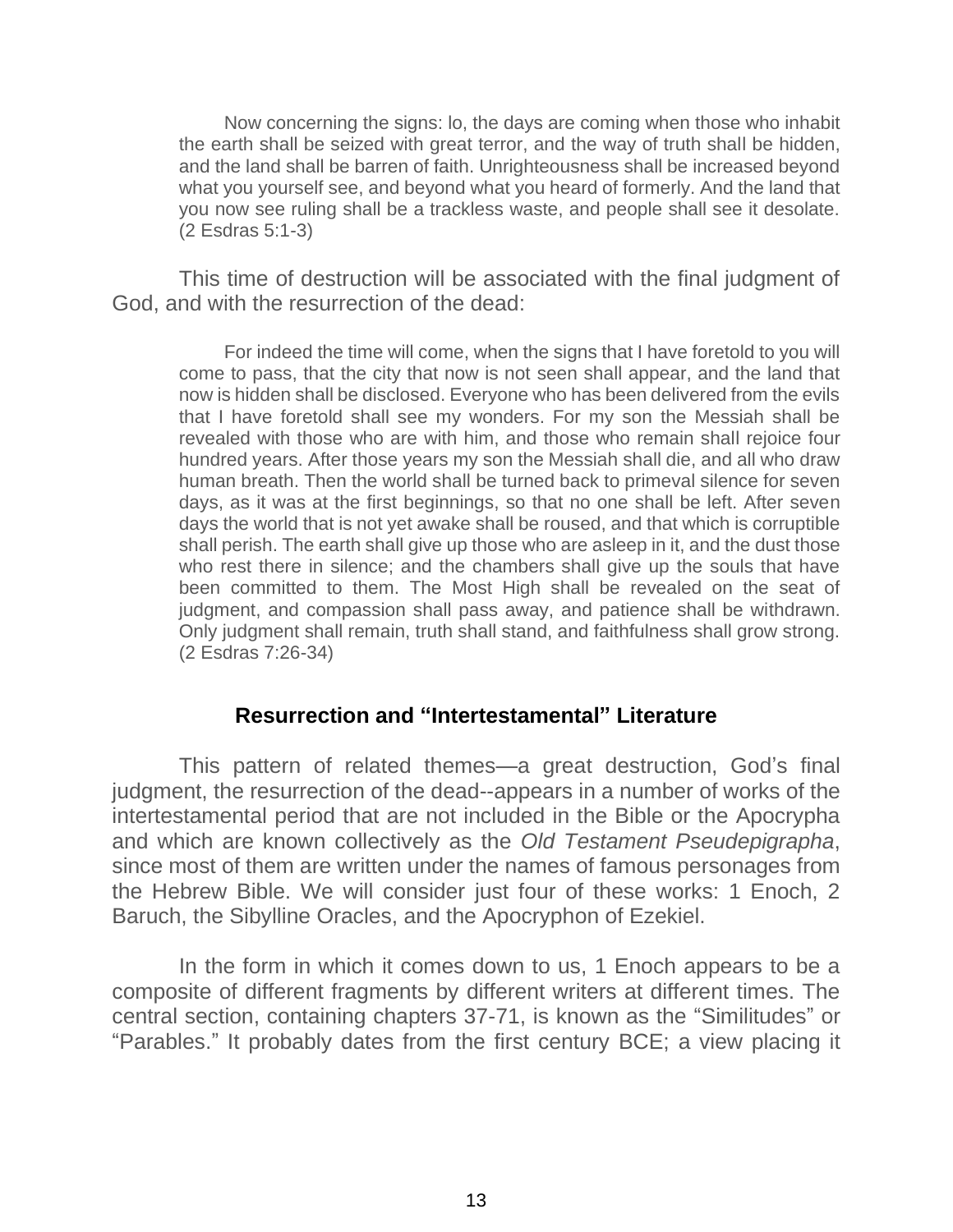much later is no longer given much credence.<sup>3</sup> 1 Enoch is an apocalyptic work, predicting God's final judgment of the world and the triumph of the righteous. One of the events associated with the divine judgment is the resurrection of the dead:

In those days Sheol [Hebrew: the grave] will return all the deposits which she had received and hell will give back all that which it owes. And he shall choose the righteous and the holy ones from among (the risen) dead, for the day when they shall be selected and saved has arrived. (1 Enoch 51:1-2)

Here once again we see associated with the divine judgment the theme of a great destruction:

So I saw all the angels of plague co-operating and preparing all the chains of Satan. And I asked the angel of peace, who was going with me, "For whom are they preparing these chains?" And he answered me, saying, "They are preparing these for the kings and the. potentates of this earth in order that they may be destroyed thereby." (1 Enoch 53:3-5)

In the year five hundred, in the seventh month, on the fourteenth day of the month in the life of Enoch; in the same parable (I saw) that the heaven of heavens was quaking and trembling with a mighty tremulous agitation, and the forces of the Most High and the angels, ten thousand times a million and ten million times ten million, were agitated with great agitation.... Then Michael said unto me, "What have you seen that has so disturbed you? This day of mercy has lasted until today; and he has been merciful and long-suffering toward those that dwell upon the earth. And when this day arrives—and the power, the punishment, and the judgment, which the Lord of the Spirits has prepared for those who do not worship the righteous judgment, for those who deny the righteous judgment, and for those who take his name in vain—it will become a day of covenant for the elect and inquisition for the sinners." (1 Enoch 60:1,5-6)

Here we see the day of the Lord, including the final resurrection, explicitly associated with a renewal of the covenant.

2 Baruch bears some similarity to 2 Esdras, which it may have used as a source. It was written sometime after the destruction of the Temple in 70 CE. Like 2 Esdras, it is concerned with the question of why Israel unjustly suffers at the hands of the nations. Baruch, in the Hebrew Bible Jeremiah's assistant, is presented here as a great prophet in his own right. He enters

<sup>3</sup> James H. Charlesworth, ed., *The Old Testament Pseud epigrapha*, vol. 1: *Apocalyptic Literature and Testaments* (Garden City: Doubleday, 1983), 7. All subsequent quotations from works of the Old Testament Pseudepigrapha are taken from this source.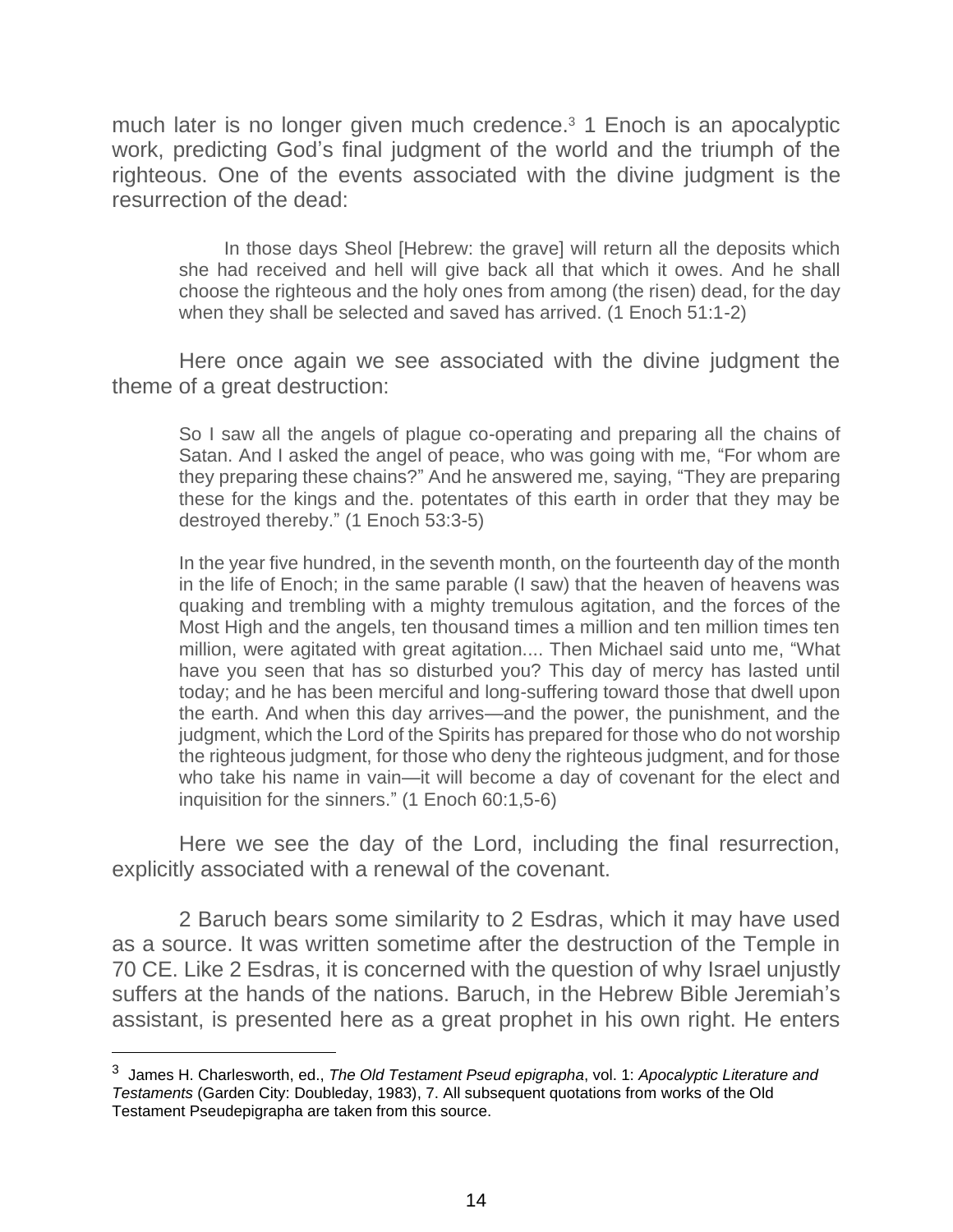into a dialogue with God on the matter of divine justice, and God assures him that Israel's fortunes will be reversed and the nations will be judged and punished (chapter 13). There will be a time of tremendous destruction, violence, and slaughter (chapter 27). A Messiah or "anointed one" will finally be revealed, who will save the righteous (chapter 29). There is still hope for those who have already died, for they will be raised:

And it will happen after these things when the time of the appearance of the Anointed One has been fulfilled and he returns with glory, that then all who sleep in hope of him will rise. And it will happen at that time that those treasuries will be opened in which the number of the souls of the righteous were kept, and they will go out and the multitudes of the souls will appear together, in one assemblage, of one mind. And the first ones will enjoy themselves and the last ones will not be sad. (2 Baruch 30:1-2)

For corruption will take away those who belong to it, and life those who belong to it. And dust will be called, and told, "Give back that which does not belong to you and raise up all that you have kept until its own time." (2 Baruch 42:7-8)

Baruch later asks for some specific details concerning this resurrection:

But further I ask you, O Mighty One; and I shall ask grace from him who created all things. In which shape will the living live in your day? Or how will remain their splendor which will be after that? Will they, perhaps, take again this present form, and will they put on the chained members which are in evil and by which evils are accomplished? Or will you perhaps change these things which have been in the world, as also the world itself? (2 Baruch 49:1-3)

This passage is noteworthy particularly in comparison to 1 Corinthians 15:35, where Paul considers the identical question. As we shall see, Paul's answer is very different from that given in Baruch. The answer in Baruch expresses the belief in a literal bodily resurrection:

And he answered and said to me:

Listen, Baruch, to this word and write down in the memory of your heart all that you shall learn. For the earth will surely give back the dead at that time; it receives them now in order to keep them, not changing anything in their form. But as it has received them so it will give them back. And as I have delivered them to it so it will raise them. For then it will be necessary to show those who live that the dead are living again, and that those who went away have come back. (2 Baruch 50:1-3)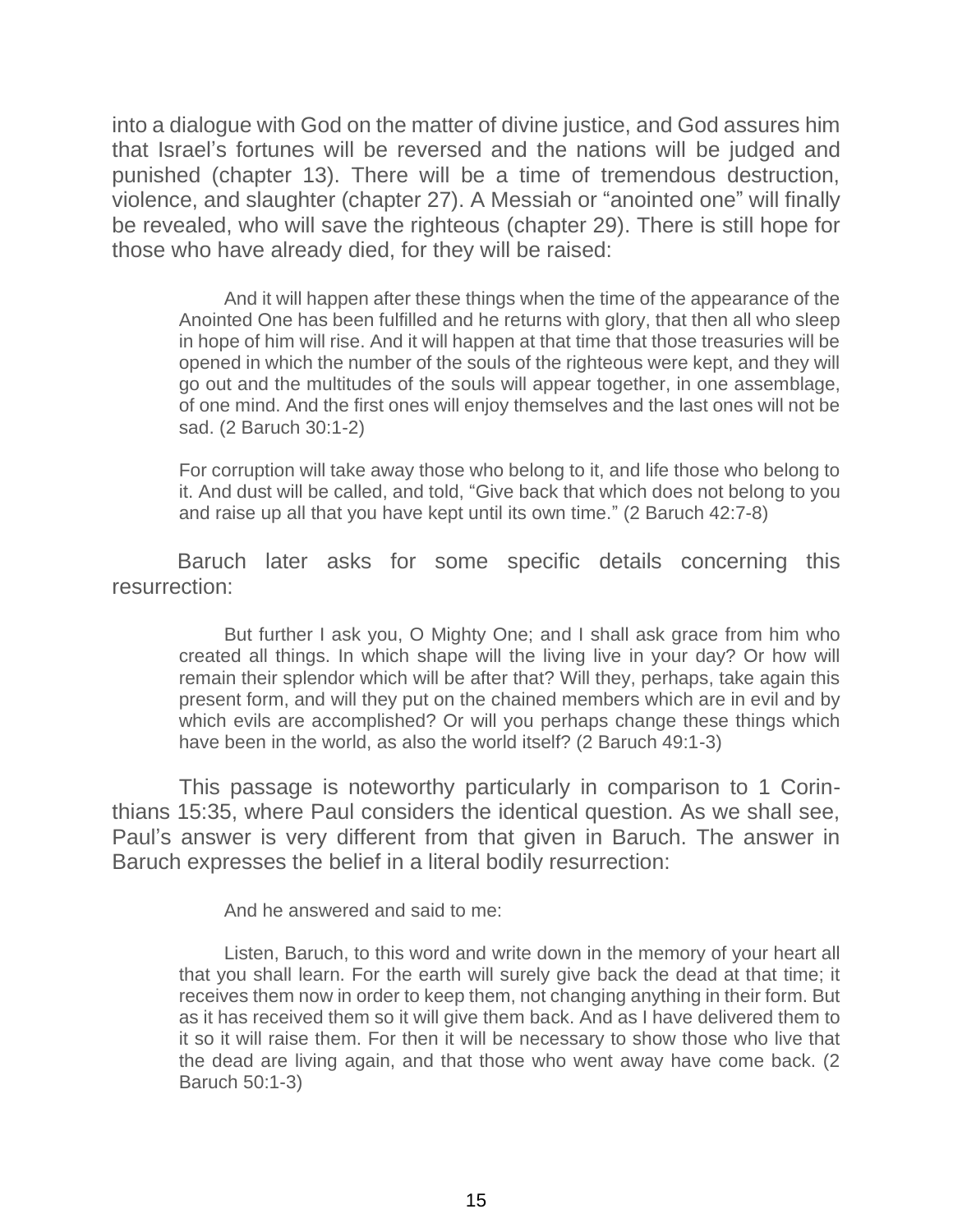The resurrection body is the physical body that has died, in the form it had when it was alive. Thus resurrection means a *restoration* of the former order of things, in the context of the triumph of good over evil.

The Sibylline Oracles are examples of a genre long known in ancient Greek poetry. A "sibyl" was an aged prophetess whose predictions were usually gloomy. Some of the intertestamental Sibylline Oracles are Jewish and some are Christian, and they date from the mid-second century BCE to the seventh century CE. The use of the "sibyl" as a mouthpiece for Jewish and Christian teachings was intended to make these teachings accessible to a pagan Greek audience.

Book 2 of the Sibylline Oracles is a Christian redaction of a Jewish original, and expresses the themes we have already seen: destruction, judgment, and the resurrection of the dead:

But whenever this sign appears throughout the world, children born with gray temples from birth, afflictions of men, famines, pestilence, and wars, change of times, lamentations, many tears; alas, how many people's children in the countries will feed on their parents, with piteous lamentations....

Alas, for as many as are found bearing in the womb on that day, for as many suckle infant children, for as many as dwell upon the. wave; alas, for as many as will see that day.

For a dark mist will cover the boundless world east and west and south and north....

Then the imperishable angels of immortal God, Michael, Gabriel, Raphael, and Uriel, who know what evils anyone did previously, lead all the souls of men from the murky dark to judgment, to the tribunal of the great immortal God. For one alone is imperishable, the universal ruler, himself, who will be judge of mortals.

Then the heavenly one will give souls and breath and voice to the dead and bones fastened with all kinds of joinings... flesh and sinews and veins and skin about the flesh, and the former hairs. Bodies of humans, made solid in heavenly manner,

breathing and set in motion, will be raised on a single day.

(Sibylline Oracles 2:154-59,190-95,214-226)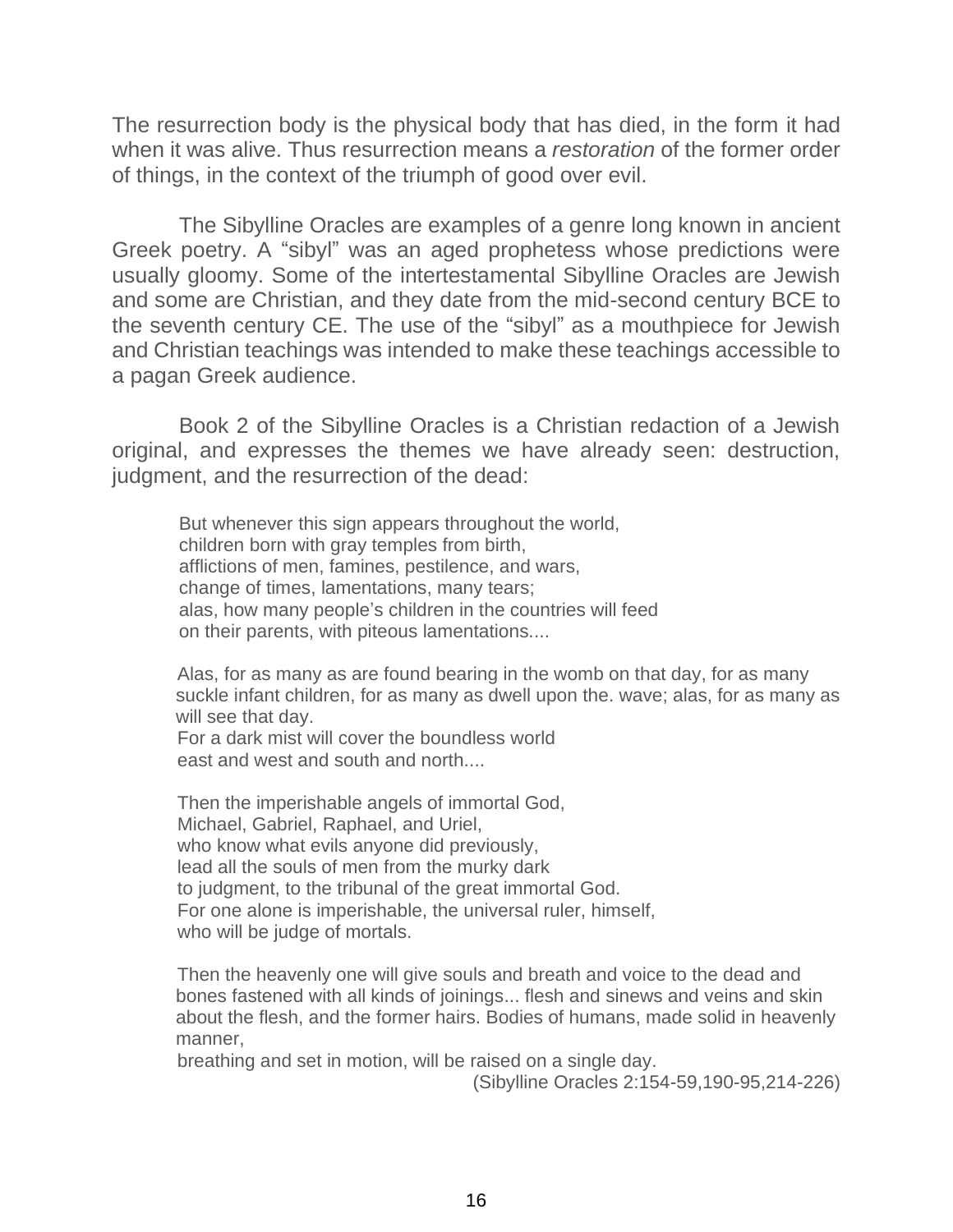Book 4 of the Sibylline Oracles is a Jewish redaction of a Greek original and dates from the first century CE, after the destruction of the Jerusalem Temple. We find once again the themes of judgment, destruction, resurrection:

For the entire race of men is slow of faith. But when the judgment of the world and of mortals has already come, which God himself will perform, judging impious and pious at once, then he will also send the impious down into the gloom in fire, and then they will realize what impiety they committed....

An evil storm of war will also come upon Jerusalem from Italy, and it will sack the great Temple of God,

whenever they put their trust in folly and cast off piety and commit repulsive murders in front of the Temple....

But when a firebrand, turned away from a cleft in the earth in the land of Italy, reaches to broad heaven, it will burn many cities and destroy men. Much smoking ashes will fill the great sky, and showers will fall from heaven like red earth....

But if you do not obey me, evil-minded ones, but love impiety, and receive all these things with evil ears, there will be fire throughout the whole world, and a very great sign with sword and trumpet at the rising of the sun. The whole world will hear a bellowing noise and mighty sound. He will burn the whole earth, and will destroy the whole race of men and all cities and rivers at once, and the sea. He will destroy everything by fire, and it will be smoking dust.

But when everything is already dusty ashes, and God puts to sleep the unspeakable fire, even as he kindled it, God himself will again fashion the bones and ashes of men and he will raise up mortals again as they were before. And then there will be a judgment over which God himself will preside, judging the world again. As many as sinned by impiety, these will a mound of earth cover, and broad Tartarus and the repulsive recesses of Gehenna. But as many as are pious, they will live on earth again when God gives spirit and life and favor to these pious ones. Then they will all see themselves beholding the delightful and pleasant light of the sun. Oh most blessed, whatever man will live to that time. (Sibylline Oracles 4:40-44,115-18,130-34,171-192)

The Apocryphon ("secret book") of Ezekiel comes down to us only in fragments. Although we know of it primarily from Christian sources, its origin is Jewish. It dates from not later than the middle of the first century CE, and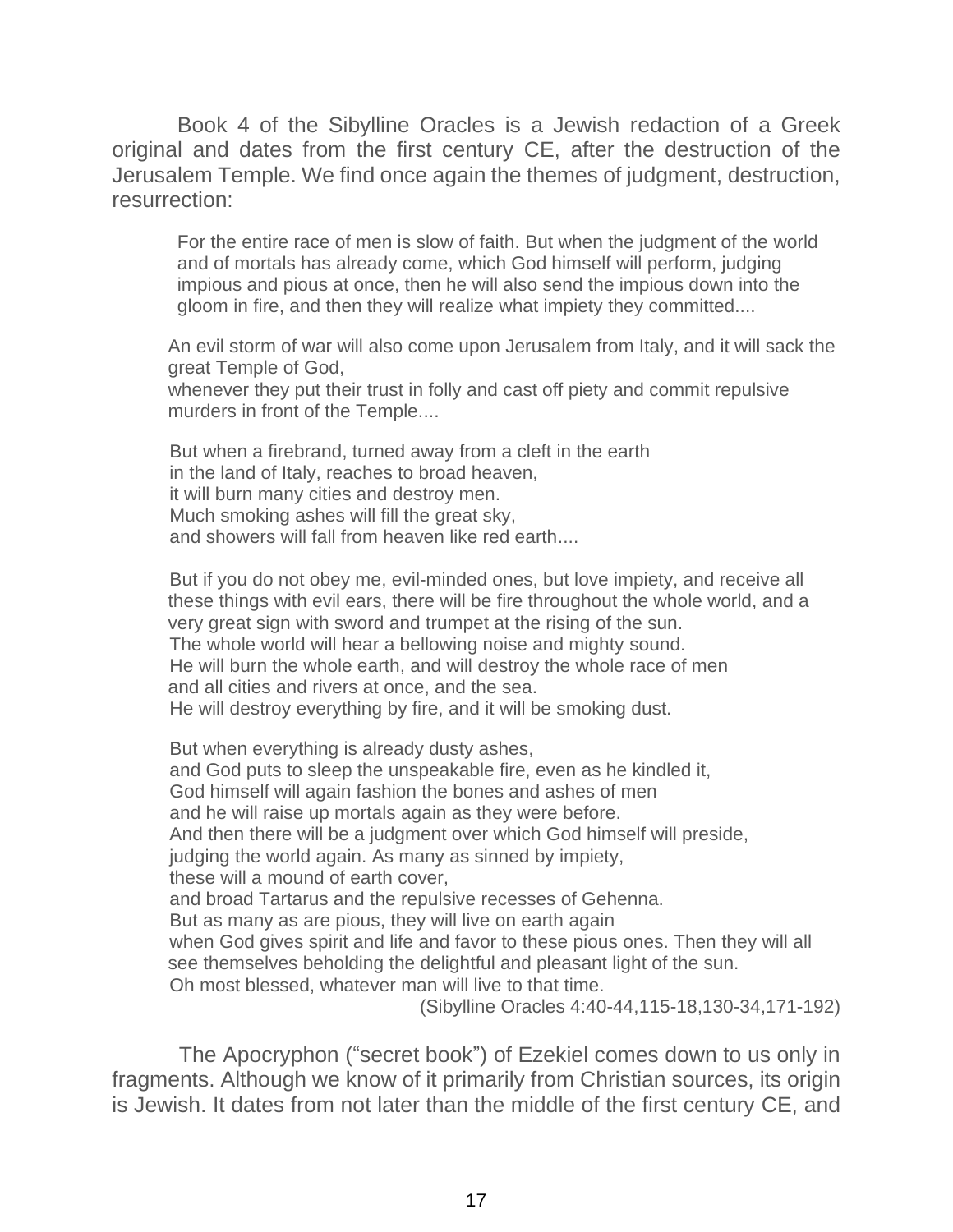possibly as early as the middle of the first century BCE. The fourth-century Christian writer Epiphanius mentions it specifically in regard to the doctrine of resurrection. It tells the story of a lame man and a blind man who enter a certain king's garden to damage or steal from it. The blind man carries the lame man on his shoulders, thus supplying him with legs, while the lame man acts as the blind man's eyes. When later the king accuses them, each defends himself by saying that because of his disability he could not have been the one who damaged the garden. The king is not fooled, and placing the lame man atop the blind man, he orders that they be whipped. The parable's message is that, just like these two complementary individuals, the body and soul are one, and will be resurrected as one:

What then does the just judge do? Realizing in what manner both had been joined, he places the lame man on the blind man and examines both under the lash. And they are unable to deny; they each convict the other. The lame man on the one hand saying to the blind man, "Did you not carry me and lead me away?" And the blind man to the lame, "Did you yourself not become my eyes?" In the same way the body is connected to the soul and the soul to the body, to convict (them) of (their) common deeds. And the judgment becomes final for both body and soul, for the works they have done whether good or evil. (Apocryphon of Ezekiel 2:6-11)

Note that the reunion of body and soul is mentioned in connection with God's "final judgment."

## **Resurrection in the Talmud and Midrash**

<span id="page-19-0"></span>This same parable is found in a number of Jewish sources, from the Talmud and midrash. In a version in the Midrash on Leviticus, the lame man and the blind man are keepers whom the king appoints to guard his garden, and who use their strategy to steal some figs. Each denies his role in the theft, but the king figures it out. The moral of the story is that body and soul cannot be separated:

So, in the world to come, God says to the soul, "Wherefore have you sinned before me?" The soul replies, " I have not sinned; the body has sinned; since I have come out of the body, I have flown about like an innocent bird in the air; what is my sin?" Then God says to the body, "Why have you sinned before me?" The body replies, "I have not sinned; it is the soul which has sinned; from the hour that the soul went out of me, I lie prone like a stone cast upon the ground.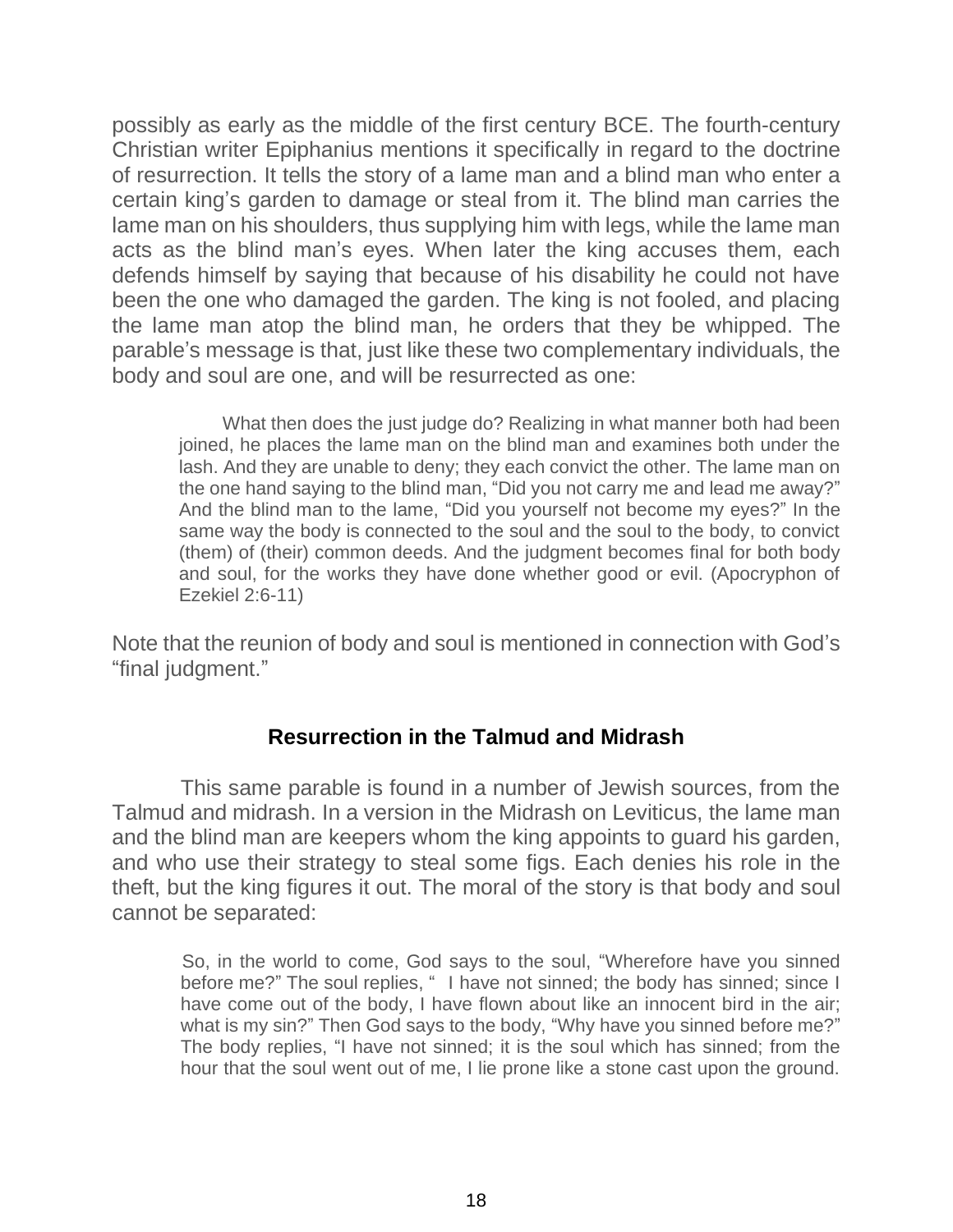How can I have sinned against thee?" What does God do? He brings the soul and casts it into the body, and judges the two together.<sup>4</sup>

There are in fact numerous references to resurrection in rabbinic literature. Here are but a few:

From the midrash on Psalms:

"0 love the Lord all his saints" (Psalm 31:23). These are the righteous in Israel; "The Lord preserves the faithful": these are the proselytes. Or, the words may also be rendered, "The Lord keeps faith": this refers to the transgressors in Israel, for they answer "Amen," against their will, in faithfulness, and say, "Blessed is He who quickens the dead." Or, "The Lord preserves the faithful": these are the Israelites who say, "Blessed is He who quickens the dead," and in faith they answer "Amen," for with all their strength they have faith in God that He will quicken the dead, even though the resurrection of the dead has not yet come, and they say, "Blessed is He who redeems Israel," though they are not yet redeemed, and they say, "Blessed is He who rebuilds Jerusalem," though it is not yet rebuilt."<sup>5</sup>

From the Talmud, *Ta'anit* 7a:

R. Abbahu said: The day of rain is more important than the day of resurrection, for the day of resurrection is for the righteous only and not for the wicked, while the day of rain is for the righteous and for the wicked.<sup>6</sup>

From the Talmud, *Sanhedrin* 91b:

R. Meir said: Whence is the Resurrection derived from the Torah? As it is said, "Then will Moses and the children of Israel sing this song unto the Lord" (Exodus 15:1). It is not said "sang," but "will sing"; hence the Resurrection is deducible from the Torah. Again, R. Joshua b. Levi asked: Whence is the Resurrection derived from the Torah? As it is said, "Blessed are they that dwell in thy house, they will be still praising thee" (Psalm 84:4). It is not stated, "They will have praised thee," but "will be still praising thee" [in the Hereafter]; hence the Resurrection is deducible from the Torah.<sup>7</sup>

From the Mishnah, *Sanhedrin* 10:1:

<sup>4</sup> C. G. Montefiore and H. Loewe, *A Rabbinic Anthology* (New York: Schocken, 1974), 313.

<sup>5</sup> Ibid.*,* 334-35.

<sup>6</sup> Ibid.*,* 368.

<sup>7</sup> Ibid.*,* 599.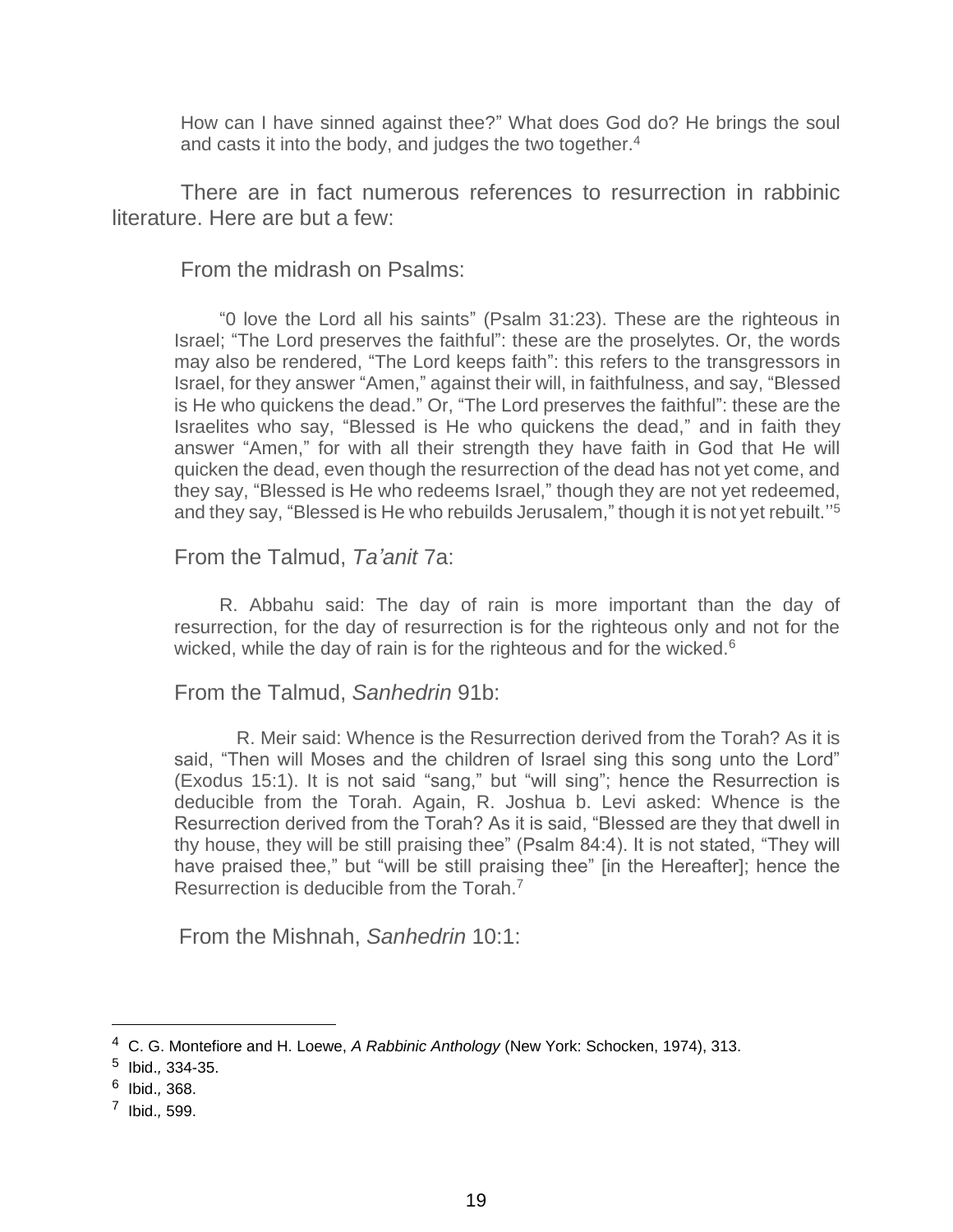All Israel will have a share in the world to come. The biblical proof is Isaiah 60:21, "They shall all be righteous." The following have no share in the world to come. He who says the Resurrection of the dead is not indicated in the Law [Torah], he who says the Law is not from heaven [i.e. divine], and the Epikouros [the disrespectful skeptic or heretic].<sup>8</sup>

This last statement most likely refers to the dispute between the Pharisees and Sadducees concerning the resurrection, the Mishnah preserving the Pharisaic view. The belief in resurrection was prevalent in first-century Judaism. Even though he doubts the authenticity of the Gospel reports of the resurrection debate, E.P. Sanders still grants the following:

I see no way of coming to a hard decision about the authenticity of a debate on the resurrection (Mark 12:18-27 and parr.), but we should accept that Jesus "believed in" resurrection. It is often emphasized that the Pharisees did so, but we should probably turn the phrasing around: everyone did, except the Sadducees.<sup>9</sup>

The dispute between the Pharisees and Sadducees was certainly well enough known that Luke portrays Paul as using it to confuse the Sanhedrin in a particularly dramatic moment as its members convene to judge him (Acts 23:6-10). We have primary evidence from Josephus of the Pharisaic belief in the soul's physical revival, although his statements seem to be describing reincarnation:

Of the two schools named first, the Pharisees are held to be the most authoritative exponents of the Law and count as the leading sect. They ascribe everything to Fate or to God: the decision whether or not to do right rests mainly with men, but in every action Fate takes some part. Every soul is imperishable, but only the souls of good men pass into other bodies, the souls of bad men being subjected to eternal punishment. The Sadducees, the second order, deny Fate altogether and hold that God is incapable of either committing sin or seeing it; they say that men are free to choose between good and evil, and each individual must decide which he will follow. The permanence of the soul, punishments in Hades, and rewards they deny utterly.<sup>10</sup>

Rabbinic Judaism, the forerunner of modern Orthodox Judaism, was itself the successor of Pharisaic Judaism, the Sadducees having fallen into

<sup>8</sup> Montefiore and Loewe, *Rabbinic Anthology,* 604.

<sup>9</sup> E.P. Sanders, *Jesus and Judaism* (Philadelphia: Fortress Press, 1985), 237.

<sup>10</sup> Flavius Josephus, *The Jewish War,* trans. G. A. Williamson, rev. ed. (New York: Dorset, 1985), 137- 38.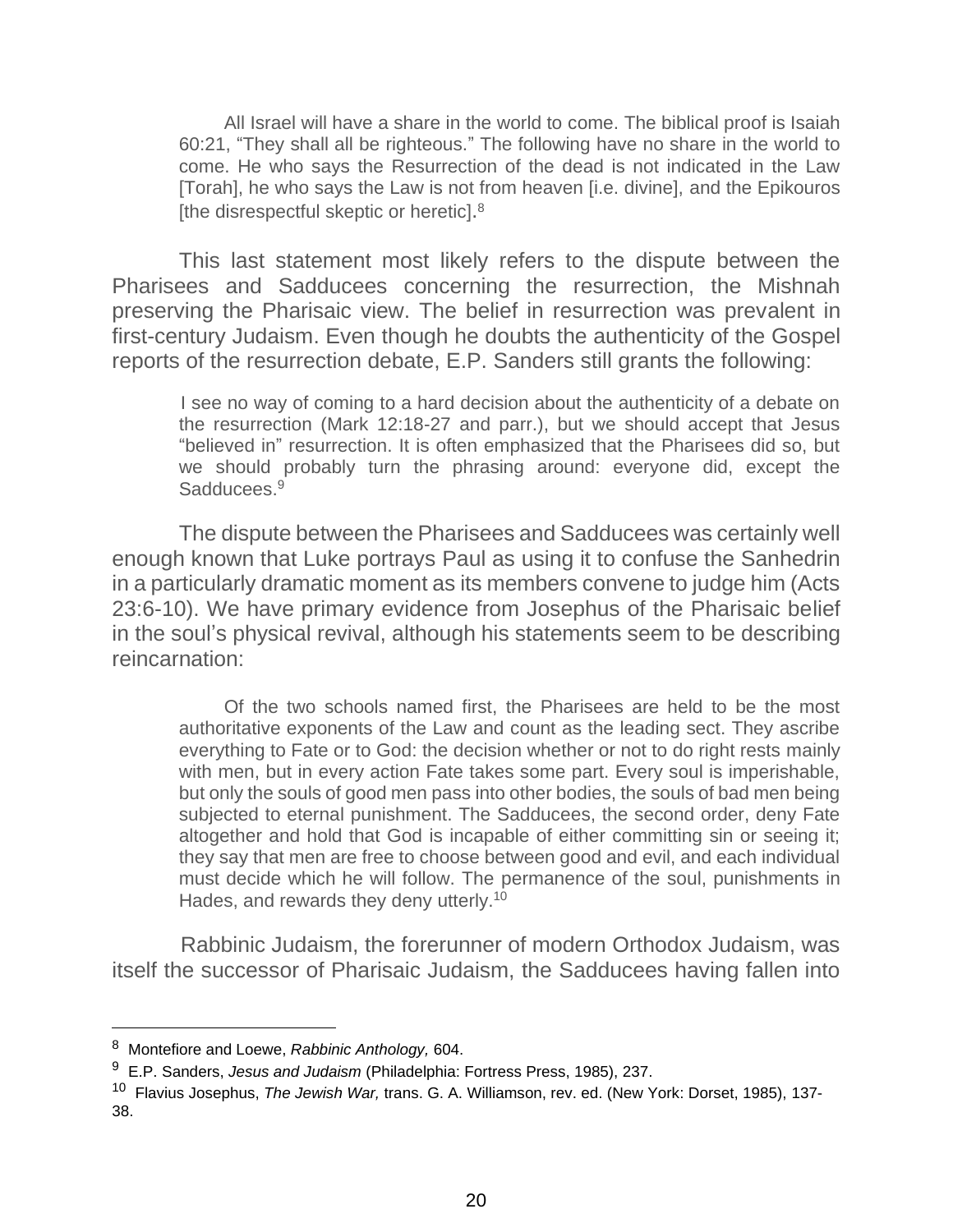decline after the destruction of the Temple. Even today one can find references to resurrection in the Orthodox Jewish prayer book:

My God, the soul with which Thou hast endowed me is pure. Thou hast created it. Thou hast formed it. Thou hast breathed it into me. Thou dost preserve it within me, and Thou wilt hereafter reclaim it and restore it to me in the life to come. So long as there is soul within me, I avow before Thee, Lord my God and God of my fathers, that Thou art the Sovereign of all creation, the Ruler of all living, the Lord of all souls. Lord who dost restore the soul to the dead, blessed art Thou.<sup>11</sup>

It is worth noting that the literal translation of the last phrase is "Lord, who returns souls to dead corpses." The prayer itself is recited on the occasion of awakening from the night's sleep, but the resurrection belief has found its way in as an analogy.

Another resurrection reference occurs in the central prayer known as the "Eighteen Benedictions" or '*Amidah*:

Lord who art mighty unto eternity, Thou givest life to the dead. Thou art mighty in saving the living, in love sustaining them. . . .

Thou upholdest the falling, Thou healest the sick, Thou loosenest the bound. In Thy great love Thou givest life to the dead, keeping faith with them who sleep in the dust. Who is like unto Thee, Lord of power, who resembles Thee, King who sends death and in the flowering of Thy saving power gives life? Faithful art Thou to give life to the dead. Lord, blessed art Thou who givest life to the dead.<sup>12</sup>

Originally, this blessing spoke only of God's might as manifest in the sustenance He grants to all living things and in such beneficial phenomena of nature as the coming of dew, wind and rain in their proper season. The reference to the revival of the dead was probably added during the second century before the Common Era, when resurrection became a fundamental issue in the conflict between the Sadducees (who did not believe in it) and the Pharisees.<sup>13</sup>

<span id="page-22-0"></span><sup>11</sup> David de Sola Pool, ed. and trans., *Book of Prayer According to the Custom of the Spanish and Portuguese Jews,* 2d ed. (New York: Union of Sephardic Congregations, 1960), 1.

<sup>12</sup> Ibid.*,* 60-61.

<sup>13</sup> Solomon Gaon, *Minhath Shelomo: A Commentary on the Book of Prayer' of the Spanish and Portuguese Jews* (New York: Union of Sephardic Congregations, 1990).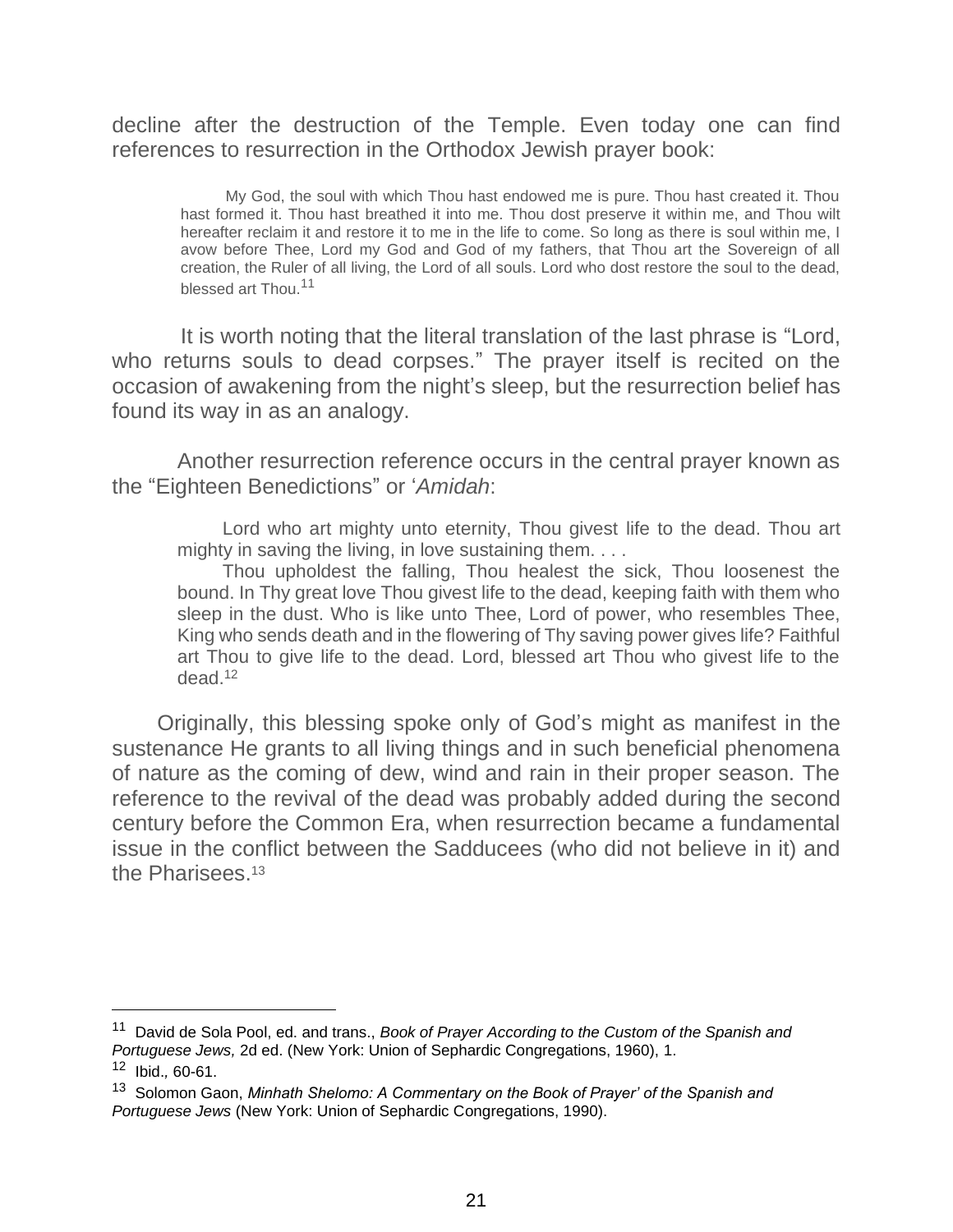#### **Resurrection and the New Testament**

We now have an idea of how the belief in resurrection gradually evolved from its roots in the covenantal relationship between God and humanity, the conviction that this bond is unbreakable. The specific belief in resurrection was thus well established by New Testament times, and along with the apocalyptic background it influenced the thoughts and beliefs of the New Testament writers.

Nowhere in the New Testament is the influence of apocalyptic more clearly evident than in the book of Revelation, although as we shall see, this is not the only significant example. This book, whose title is literally the "Apocalypse of John," was most likely written toward the end of the first century CE. It has all the characteristics of apocalyptic writing: rich symbolism and imagery in visions describing a cataclysmic struggle between good and evil, with the good triumphing after a period of hard tribulation. We find extensive elaboration of the typical themes: judgment, destruction, resurrection, establishment of a new order. In addition, as is also characteristic of much apocalyptic writing since Daniel, there are veiled references to the political conditions of the times, predictions couched in symbolic language of the destruction of Rome, described as the new Babylon or as the mythical Beast.

Of particular interest for our present study, the book uses a theme common in the Jewish apocalypses: the resurrection of the righteous as a sign of the coming of the new age:

Then I saw thrones, and those seated on them were given authority to judge. I also saw the souls of those who had been beheaded for their testimony to Jesus and for the word of God. They had not worshiped the beast or its image and had not received its mark on their foreheads or their hands. They came to life and reigned with Christ a thousand years. (The rest of the dead did not come to life until the thousand years were ended.) This is the first resurrection. Blessed and holy are those who share in the first resurrection. Over these the second death has no power, but they will be priests of God and of Christ, and they will reign with him a thousand years....

Then I saw a great white throne and the one who sat on it; the earth and the heaven fled from his presence, and no place was found for them. And I saw the dead, great and small, standing before the throne, and books were opened. Also another book was opened, the book of life. And the dead were judged according to their works, as recorded in the books. And the sea gave up the dead that were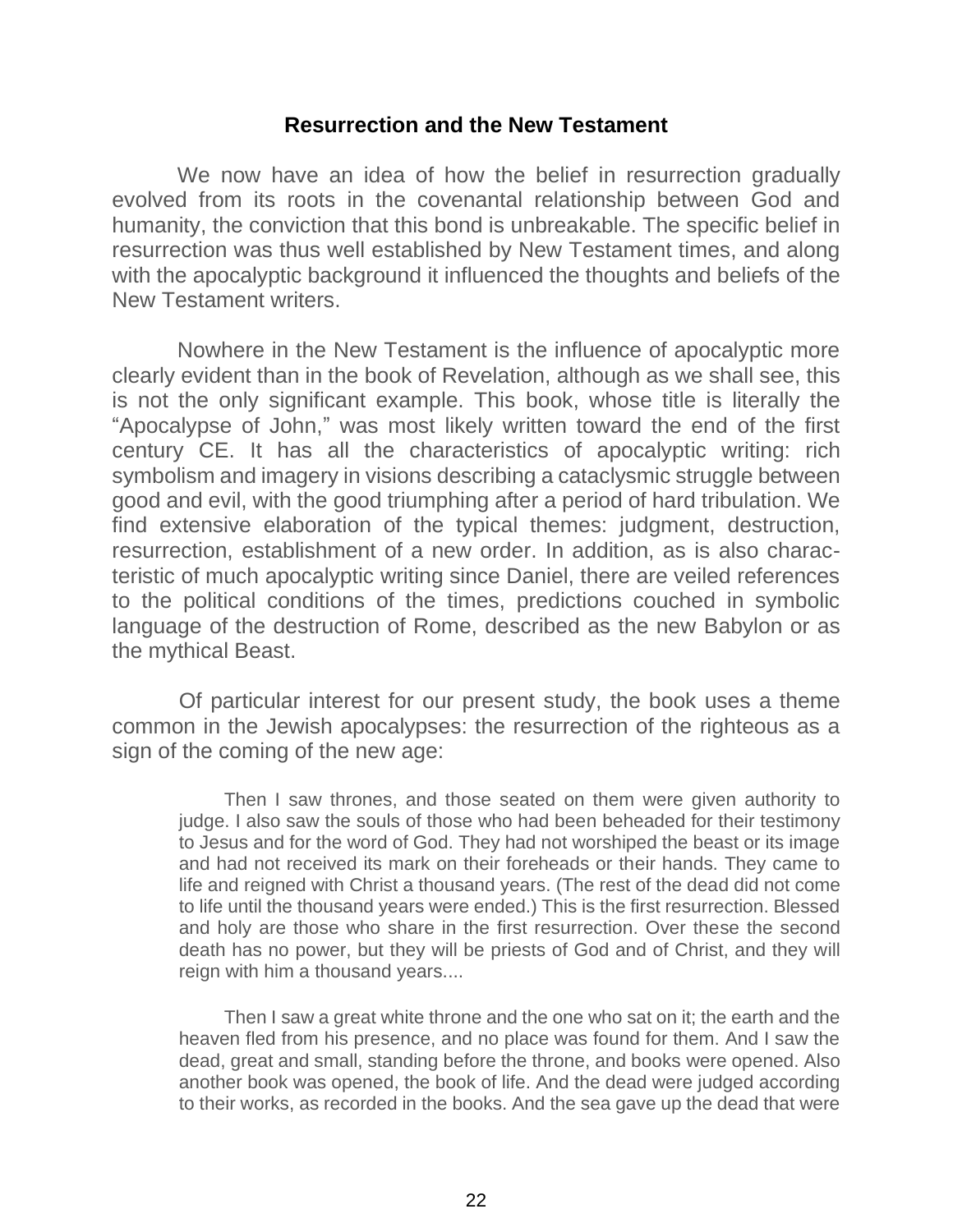in it, Death and Hades gave up the dead that were in them, and all were judged according to what they had done. (Revelation 20:4-6,11-13)

In this and what follows (21:4) we can observe noticeable similarities to the apocalyptic passages in Isaiah (25:8 and 26:19). In fact, throughout Revelation we can find numerous allusions to apocalyptic passages in the Hebrew Bible.

Thus Christian as well as Jewish apocalyptic writers used the theme of resurrection, and did not always apply it to the resurrection of Jesus. To understand the meaning of this more specific resurrection we must turn to the Gospels, and also to those writings which preceded them, the letters of Paul.

### <span id="page-24-0"></span>**Resurrection and the Letters of Paul**

Paul's letters are particularly significant for our discussion since they are the only direct testimony we have of someone who has actually claimed to have seen the risen Jesus. We do have Luke's account of Paul's meeting the risen Jesus in Acts 9. We cannot, however, rely too strongly on this account. Luke's accuracy as a historian has been questioned on many details, both in his Gospel and in Acts, and Acts 9 and Galatians 1 blatantly contradict each other on a number of particulars. Thus the whole account of Paul's conversion in Acts 9 might be called into question. In any case, Luke does not even say that Paul "saw" the risen Jesus; he "heard a voice" (Acts 9:4, 22:7, 26:14). What he did see was a light from heaven, and afterwards he became blind.

How does Paul himself describe the encounter? We might wish for more detail, but here is what Paul does say:

Am I not free? Am I not an apostle? Have I not seen Jesus our Lord? (1 Corinthians 9:1)

For I handed on to you as of first importance what I in turn had received: that Christ died for our sins in accordance with the scriptures, and that he was buried, and that he was raised on the third day in accordance with the scriptures, and that he appeared to Cephas, then to the twelve. Then he appeared to more than five hundred brothers and sisters at one time, most of whom are still alive, though some have died. Then he appeared to James, then to all the apostles.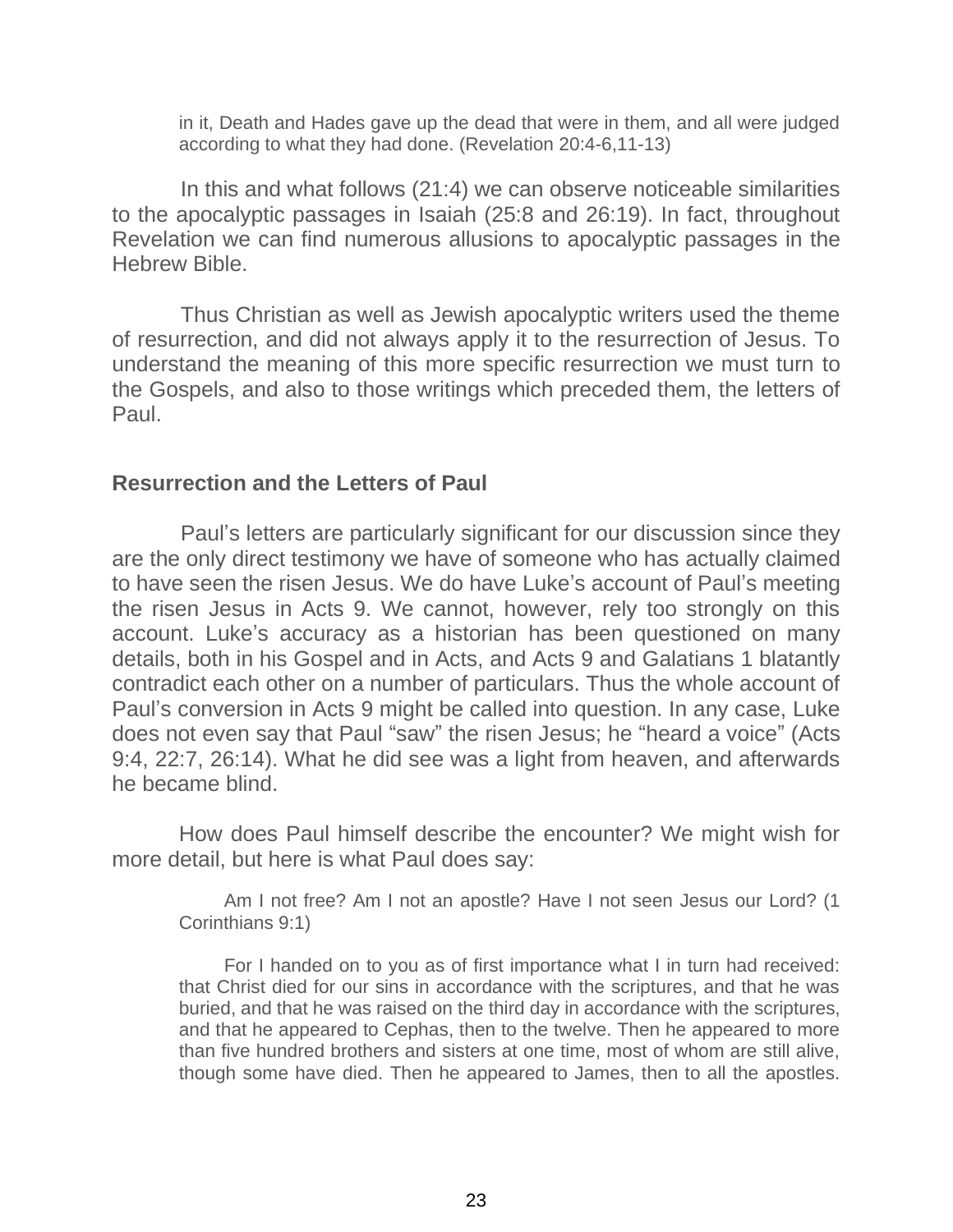Last of all, as to one untimely born, he appeared also to me. (1 Corinthians 15:3- 8)

You have heard, no doubt, of my earlier life in Judaism. I was violently persecuting the church of God and was trying to destroy it. I advanced in Judaism beyond many among my people of the same age, for I was far more zealous for the traditions of my ancestors. But when God, who had set me apart before I was born and called me through his grace, was pleased to reveal his Son to me, so that I might proclaim him among the Gentiles, I did not confer with any human being, nor did I go up to Jerusalem to those who were already apostles before me, but I went away at once into Arabia, and afterwards I returned to Damascus. (Galatians 1:13-17)

Paul says that he has "seen" Jesus, or that Jesus "appeared" to him. He says nothing, however, about encountering a physical body. We find in Paul none of the descriptions of the resurrected Jesus's physical nature that we find among the Gospel reports, such as seeing Jesus eat, or touching his wounds. In fact, Paul takes great pains to say that the resurrected Jesus he encountered was not a physical body.

If Paul had intended to witness to a physically resurrected Jesus, his own doctrine of resurrection would have emphasized the physical body. As we have seen, this would have been quite consistent with Jewish belief at the time. But Paul could not teach a doctrine of the resurrection that contradicted his own experience of it. The resurrection he did preach was indeed a real resurrection, but if not clearly of a spiritual nature, at least not of a physical nature that would be familiar to us:

But we do not want you to be uninformed, brothers and sisters, about those who have died, so that you may not grieve as others do who have no hope. For since we believe that Jesus died and rose again, even so, through Jesus, God will bring with him those who have died. For this we declare to you by the word of the Lord, that we who are alive, who are left until the coming of the Lord, will by no means precede those who have died. For the Lord himself, with a cry of command, with the archangel's call and with the sound of God's trumpet, will descend from heaven, and the dead in Christ will rise first. Then we who are alive, who are left, will be caught up in the clouds together with them to meet the Lord in the air; and so we will be with the Lord forever. Therefore encourage one another with these words. (1 Thessalonians 4:13-18)

This passage is important for two reasons. First, it shows that Paul expected the *parousia*, Jesus's second coming, to occur soon, quite possibly in his own lifetime: "we who are alive, who are left until the coming of the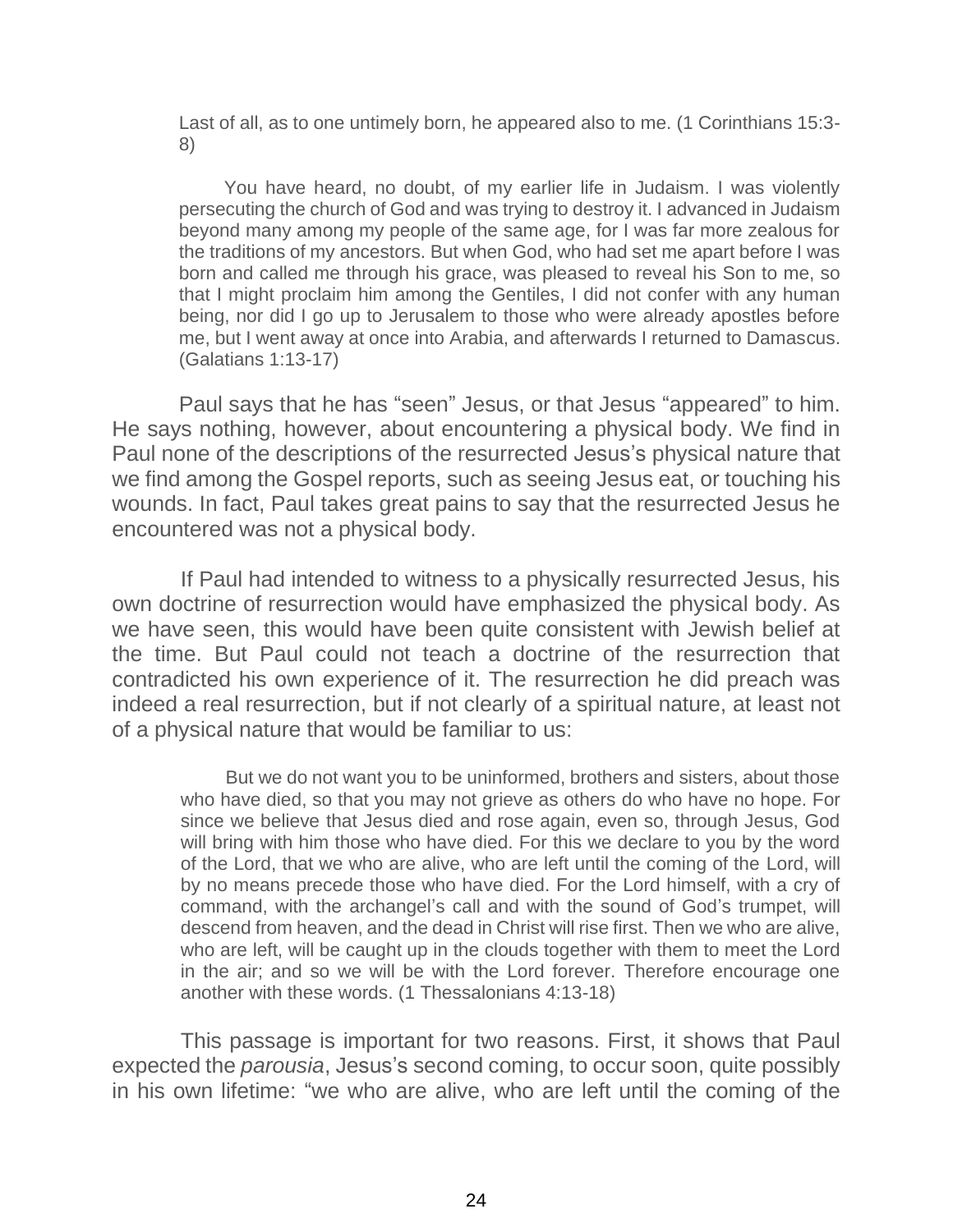Lord." Second, it shows how Paul's concept of the resurrection is essentially spiritual: those who are resurrected "will be caught up in the clouds together with them to meet the Lord in the air." The resurrection body is thus not a kind of physical entity we would be familiar with, but spiritual, existing in the "air." (*Pneuma*, "spirit," also means "breath," and is thus connected to the air.)

 Paul, a Hellenistic Jew, was influenced by both Jewish and Greek ideas. His teaching on the resurrection may have been influenced not only by his own personal experience, but also by the Greeks' negative attitude toward the body. To the Greeks, the body was a prison shackling the spirit to a limited world. The Greeks were puzzled by the Jewish idea of resurrection, as Paul found when he confronted the Corinthians, a congregation of Hellenistic Christians a number of whom denied the general resurrection (1 Corinthians 15:12). Paul himself appears to have a negative or at least ambivalent attitude toward the physical body, seeming to view the body in largely Greek terms. He speaks often of the dualism of "spirit" and "flesh," and while "flesh" means more than just the physical body, referring to the limitations of human existence, it includes the physical as part of that limitation. Thus Paul opposes body and spirit: "So we are always confident; even though we know that while we are at home in the body we are away from the Lord ... we would rather be away from the body and at home with the Lord" (2 Corinthians 5:6,8). He laments, "Who will rescue me from this body of death?" (Romans 7:24). So Paul is understandably not attached to a literal, physical resurrection, although, as we shall see, the idea of resurrection plays an important role in his theology. Resurrection for Paul is a *liberation* from the limitations of physical existence, to share in the glorious freedom of Christ:

Brothers and sisters, join in imitating me, and observe those who live according to the example you have in us. For many live as enemies of the cross of Christ; I have often told you of them, and now I tell you even with tears. Their end is destruction; their god is the belly; and their glory is in their shame; their minds are set on earthly things. But our citizenship is in heaven, and it is from there that we are expecting a Savior, the Lord Jesus Christ. He will transform the body of our humiliation that it may be conformed to the body of his glory, by the power that also enables him to make all things subject to himself. (Philippians 3:17-21)

Note the contrasts: "their god is the belly," "their minds are set on earthly things," "body of humiliation," versus "our citizenship is in heaven,"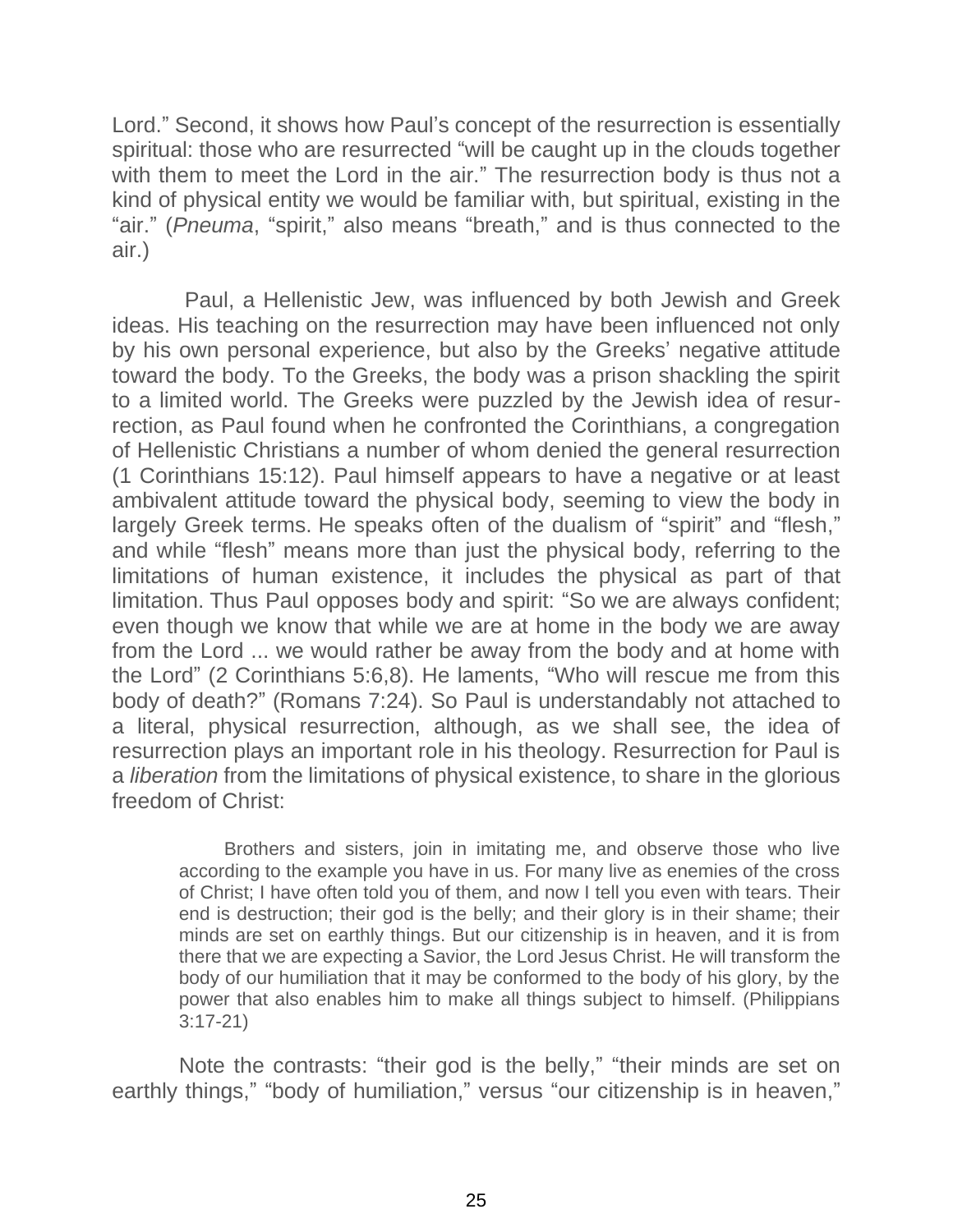"the body of his glory." It would indeed be difficult to imagine Paul's resurrected Jesus showing him his wounds or eating fish in his presence to prove his physical reality.

Paul delivered his most detailed statement about the resurrection to the church in Corinth. The Christians there denied the doctrine of a general resurrection, and Paul wished to correct them while still insisting on its spiritual nature:

Now if Christ is proclaimed as raised from the dead, how can some of you say there is no resurrection of the dead? If there is no resurrection of the dead, then Christ has not been raised; and if Christ has not been raised, then our proclamation has been in vain and your faith has been in vain. We are even found to be misrepresenting God, because we testified of God that he raised Christ- whom he did not raise if it is true that the dead are not raised. For if the dead are not raised, then Christ has not been raised. (1 Corinthians 15:12-16)

For Paul there is an absolutely necessary connection between the resurrection of Christ and the general resurrection of the dead, a connection that some contemporary Christians might find difficult to understand. We are used to thinking of the resurrection of Christ as a unique event, but Paul saw it in the context of the general apocalyptic expectation, and outside this context it would have been unthinkable. The resurrection of Christ is proof for Paul that the general resurrection, and therefore the apocalyptic fulfillment of history, is at hand. Thus the resurrection of Christ is the "first fruits" of the general resurrection to come.

If Christ has not been raised, your faith is futile and you are still in your sins. Then those also who have died in Christ have perished. If for this life only we have hoped in Christ, we are of all people most to be pitied.

But in fact Christ has been raised from the dead, the first fruits of those who have died. (1 Corinthians 15:17-20)

Paul sees the resurrection of Christ not as a singular event but as one step in a redemptive process culminating with the apocalyptic fulfillment, as he describes in language that is unmistakably apocalyptic:

For since death came through a human being, the resurrection of the dead has also come through a human being; for as all die in Adam, so all will be made alive in Christ. But each in his own order: Christ the first fruits, then at his coming those who belong to Christ. Then comes the end, when he hands over the kingdom to God the Father, after he has destroyed every ruler and every authority and power.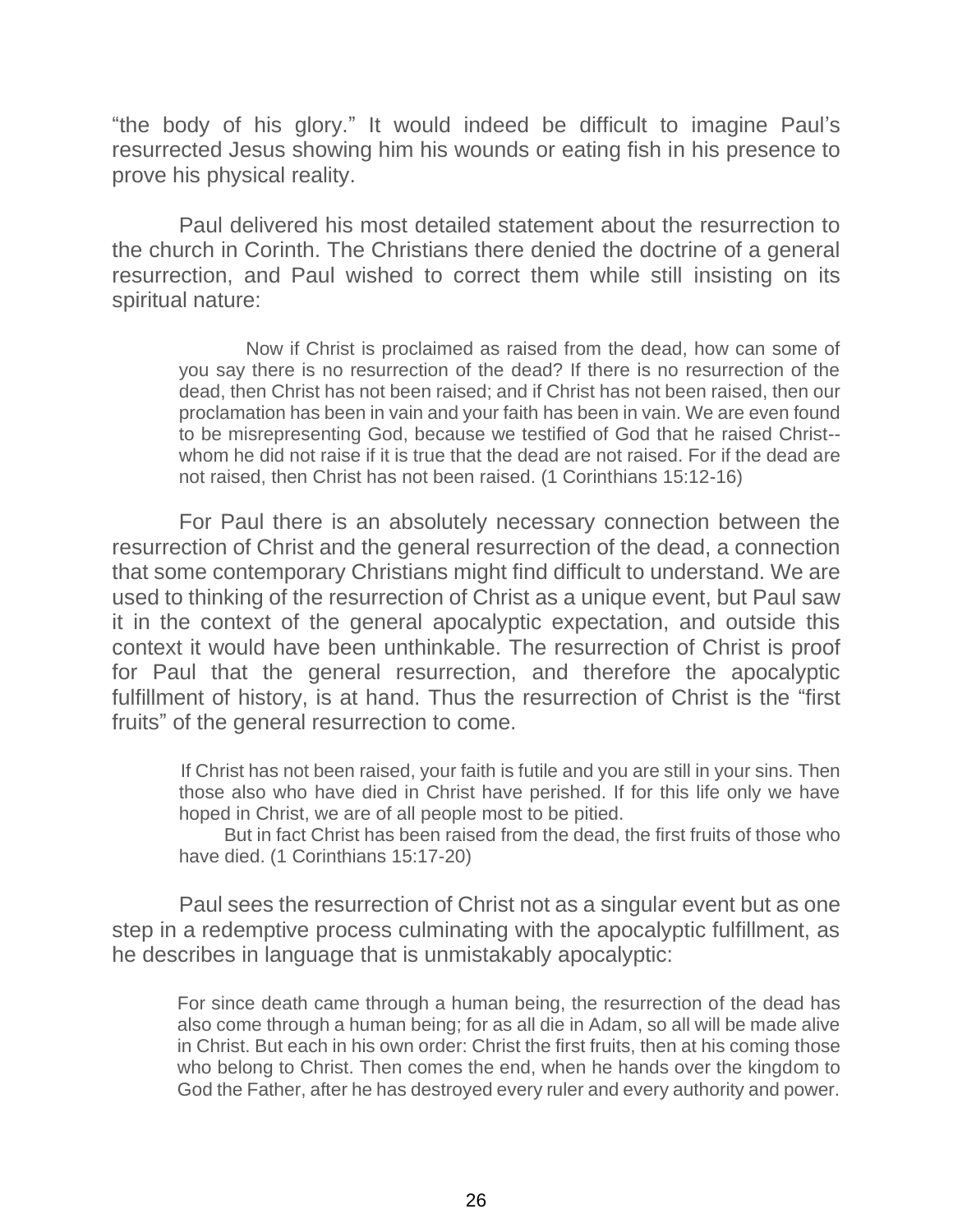For he must reign until he has put all his enemies under his feet. The last enemy to be destroyed is death. (1 Corinthians 15:21-26)

Paul next turns his attention to the specific characteristics of the resurrection body. He does so in a striking series of contrasts, opposing the spiritual nature of the resurrection body to the physical nature of the earthly one:

But someone will ask, "How are the dead raised? With what kind of body do they come?" Fool! What you sow does not come to life unless it dies. And as for what you sow, you do not sow the body that is to be, but a bare seed, perhaps of wheat or of some other grain. But God gives it a body as he has chosen, and to each kind of seed its own body. Not all flesh is alike, but there is one flesh for human beings, another for animals, another for birds, and another for fish. There are both heavenly bodies and earthly bodies, but the glory of the heavenly is one thing, and that of the earthly is another. There is one glory of the sun, and another glory of the moon, and another glory of the stars; indeed, star differs from star in glory.

So it is with the resurrection of the dead. What is sown is perishable, what is raised is imperishable. It is sown in dishonor, it is raised in glory. It is sown in weakness, it is raised in power. It is sown a physical body, it is raised a spiritual body. If there is a physical body, there is also a spiritual body. Thus it is written, "The first man, Adam, became a living being"; the last Adam became a life-giving spirit. But it is not the spiritual that is first, but the physical, and then the spiritual. The first man was from the earth, a man of dust; the second man is from heaven. As was the man of dust, so are those who are of the dust; and as is the man of heaven, so are those who are of heaven. Just as we have born the image of the man of dust, we will also bear the image of the man of heaven. (1 Corinthians 15:35-49)

Note the antitheses that Paul draws: glory of the earthly/glory of the heavenly, perishable/imperishable, dishonor/glory, weakness/power, physical body/spiritual body, of dust/of heaven. Paul emphasizes the freedom and limitlessness of the resurrected "spiritual body" in contrast to the bondage and limitation of the earthly physical body. They are of two different realms. The physical comes first, and then the spiritual. The first man, man of dust, is from the earth; the second man is from heaven. The first Adam became a "living being"; the last Adam became a "life-giving spirit." We have born the image of the "man of dust" in our fleshly, limited human existence, but we will bear the image of the "man of heaven" once our transformation takes place.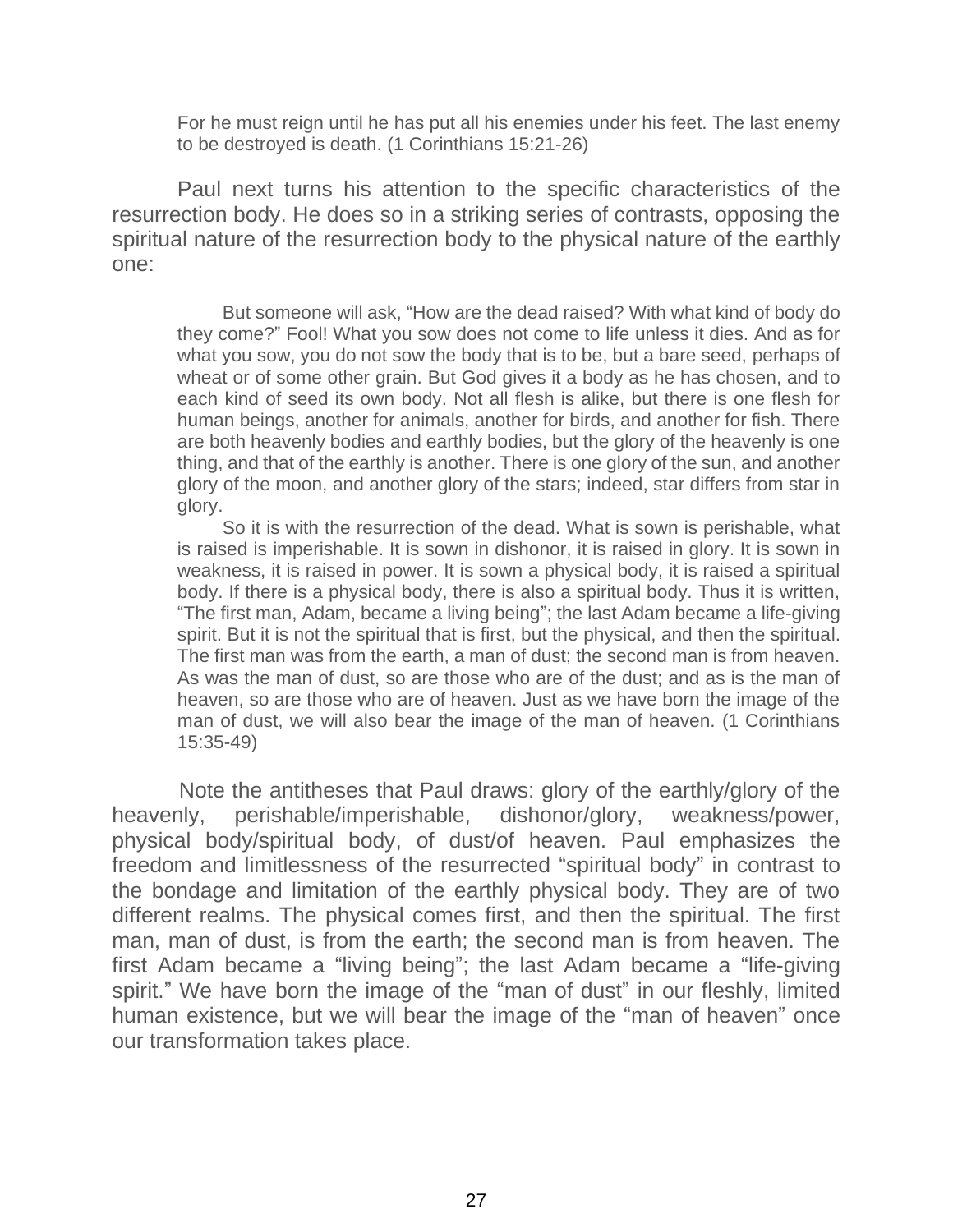Endless discourses have been written concerning what Paul meant or did not mean by what he just said, and there is no dearth of disagreement. But Paul could hardly have taken greater pains to contrast the "physical body" of our earthly existence to the "spiritual body" of the resurrection. The emphasis is not on their similarity in being both called "body," but on the vast, unbridgeable difference between the physical and the spiritual. As if this were not sufficiently clear, Paul's next statement is an explicit denial of any physical characteristic to the resurrection body:

What I am saying, brothers and sisters, is this: flesh and blood cannot inherit the kingdom of God, nor does the perishable inherit the imperishable. (1 Corinthians 15:50)

Once again, Paul's language of contrasts is striking. Whatever he may have meant by "spiritual body," and this has certainly been much disputed, one thing is clear: it is not a physical body. Paul may have been thinking of some kind of self-contained spiritual entity, as opposed to a body of flesh and blood. The contrast becomes even more striking when we compare Paul's statement to the passage from 2 Baruch, written perhaps some thirty years later. There we read "the earth will surely give back the dead at that time; it receives them now in order to keep them, not changing anything in their form. But as it has received them so it will give them back." There the emphasis is on the identity of the body pre- and post-resurrection, while Paul, influenced as he was by Greek thought, so carefully emphasizes the differences between the two states. In effect Paul distances himself both from the Jewish view of a literal resurrection ushering in the kingdom, and from the view of the Corinthian Christians denying the general resurrection altogether.

Paul continues by saying that the end is indeed imminent, and that many in his audience will in this very lifetime witness the ultimate transformation of their nature from mortality to spirituality:

Listen, I will tell you a mystery! We will not all die, but we will all be changed, in a moment, in the twinkling of an eye, at the last trumpet. For the trumpet will sound, and the dead will be raised imperishable, and we will be changed. For this perishable body must put on imperishability, and this mortal body must put on immortality. When this perishable body puts on imperishability, and this mortal body puts on immortality, then the saying that is written will be fulfilled:

"Death has been swallowed up in victory."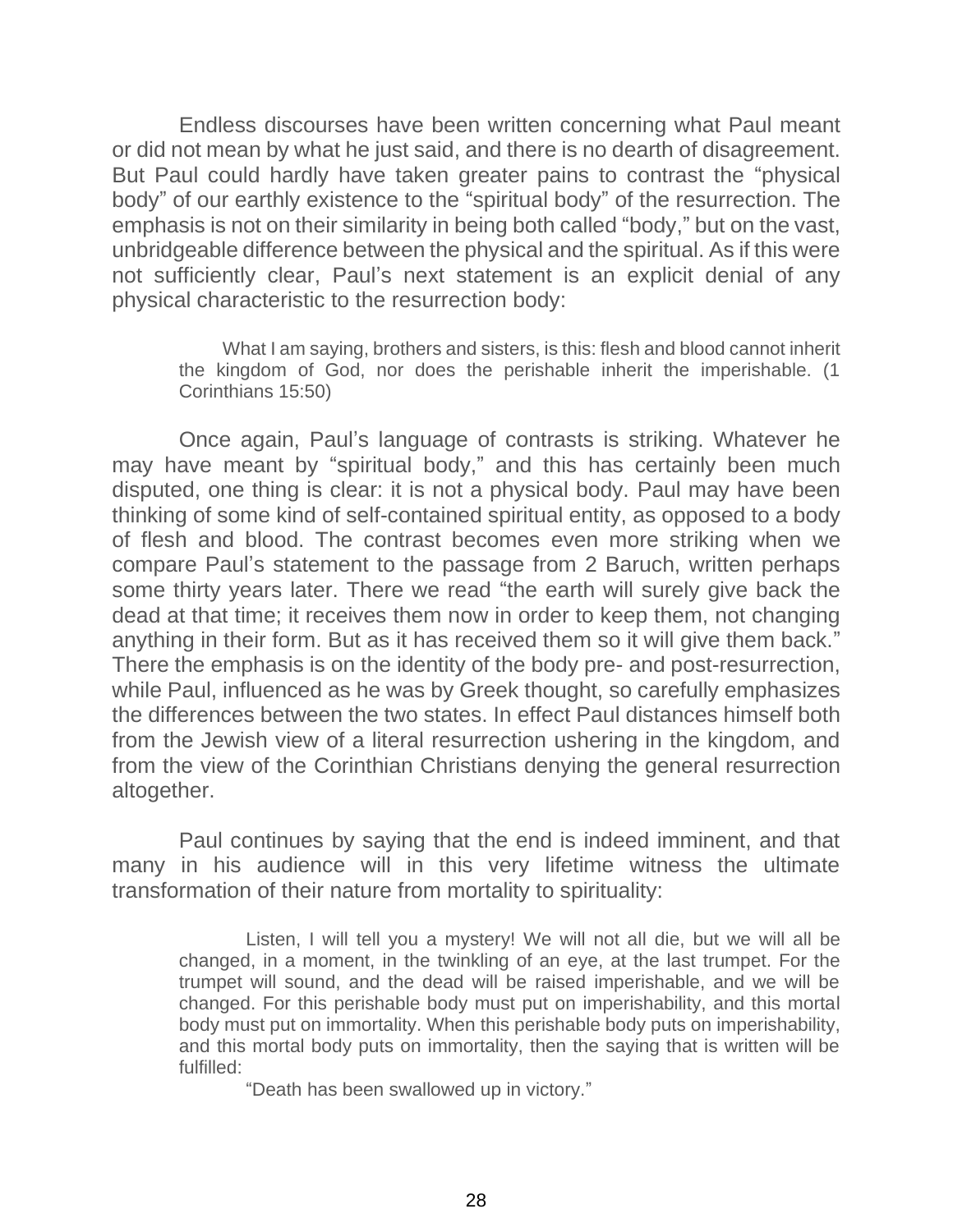"Where, 0 death, is your victory? Where, 0 death, is your sting?"

(1 Corinthians 15:51-55)

The resurrection of Christ is a prelude to a general resurrection that will finally conquer even the power of death. Thus again we see that for Paul the resurrection of Christ cannot be separated from its apocalyptic context; to do so would deprive it of all meaning. *Paul works with the resurrection of Christ within his understanding of Jewish apocalyptic,* bringing it to a triumphant and glorious conclusion.

One scholar who has described with extraordinary clarity the unbreakable connection of Paul's theology to Jewish apocalypticism is J. Christiaan Beker. In *Paul the Apostle* he states:

Resurrection language is end-time language and unintelligible apart from the apocalyptic thought world to which resurrection language belongs. Resurrection language properly belongs to the domain of the new age to come and is an inherent part of the transformation and the recreation of all reality in the apocalyptic age. Thus the resurrection of Christ, the coming reign of God, and the future resurrection of the dead belong together.<sup>14</sup>

Beker goes on to say that since resurrection is an apocalyptic category, Christ's resurrection can be understood *only* as the first sign of the general resurrection belonging to the new age. If we split off the resurrection of Christ from the age to come, we necessarily distort its meaning, for then instead of being an *inaugural* event of the general redemption, it becomes a *closure* event marking the end of Jesus's ministry on earth. The resurrection may then glorify Christ, but loses its significance for the transformation of the human order. Resurrection was not understood that way in the first century.

Paul's teaching of the resurrection can be properly understood only in relation to his expectation that the kingdom would arrive soon, most likely within his own lifetime. But Paul lived and taught shortly after Jesus's death, and so could have hope for Jesus's imminent return. The more time passed, the more difficult it became to sustain this hope. This was the problem that the Gospel writers had to face.

<sup>14</sup> J. Christiaan Beker, *Paul the Apostle: The Triumph of God in Life and Thought* (Philadelphia: Fortress Press, 1980), 152.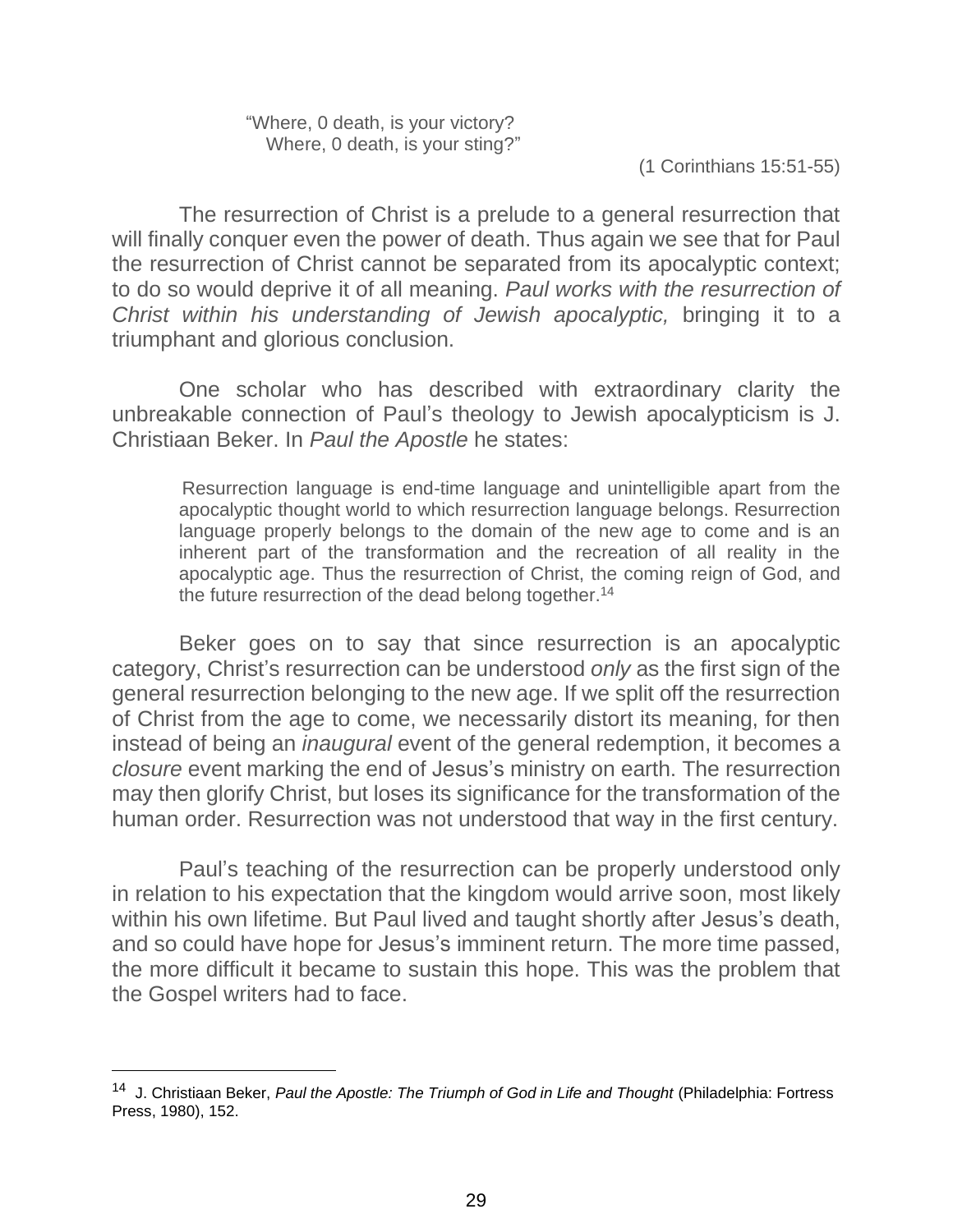#### <span id="page-31-0"></span>**Resurrection and the Gospels**

The resurrection accounts in the Gospels present some special problems. They exhibit a huge amount of variation; even in the "synoptic" Gospels these accounts are completely different from each other. The discrepancies between them are irreconcilable: for example, in Matthew the resurrection appearances occur exclusively in Galilee, in Luke they occur exclusively in Jerusalem, and Mark reports no resurrection appearances at all. There are many other discrepancies. These differences between the Gospels have been discussed in great detail in many places, and there is no need to reproduce those discussions here. For the present we will focus on the specifically apocalyptic context of the Gospel reports.

One of the most puzzling aspects of the Gospel of Mark, the earliest of the Gospels, is its abrupt ending. When the three women come to visit the body of Jesus they are told that the body is not there since Jesus has been raised. They are not to linger in Jerusalem but to go up to Galilee. They respond not with joy but with fear: "So they went out and fled from the tomb, for terror and amazement had seized them; and they said nothing to anyone, for they were afraid" (Mark 16:8). This ending has perplexed many for a long time, and so we find a "longer ending" to Mark describing some resurrection appearances (Mark 16:9-20), but the best scholarship today, supported by textual criticism, holds these verses to be a late addition. The original ending of Mark does make sense, however, when seen within its apocalyptic framework.

One can detect an undercurrent of apocalypticism throughout the Gospel of Mark, and this is most apparent in the so-called "synoptic apocalypse," Mark 13 (and its parallels in Matthew 24 and Luke 21). In this chapter we see many classic apocalyptic themes: nations warring against each other, famines, earthquakes, persecution and death, the sun and moon darkening, stars falling from heaven, the appearance of the redeeming Son of Man. All these motifs are well represented in the intertestamental literature we have discussed earlier. Also present is a sense that the kingdom is imminent:

Truly I tell you, there are some standing here who will not taste death until they see that the kingdom of God has come with power. (Mark 9:1)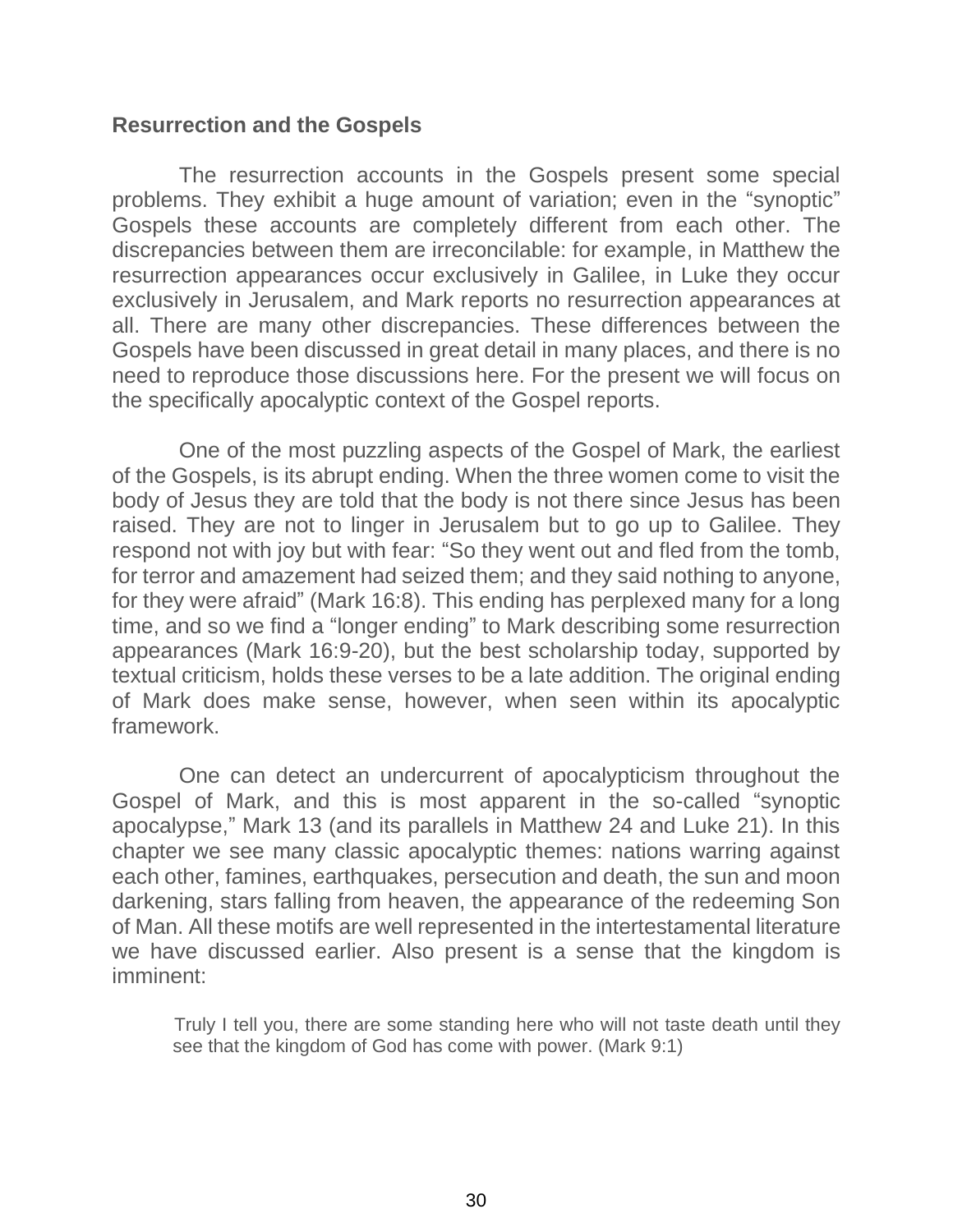And if the Lord had not cut short those days, no one would be saved; but for the sake of the elect, whom he chose, he has cut short those days. (Mark 13:20)

Truly I tell you, this generation will not pass away until all these things have taken place. (Mark 13:30)

"You will see the Son of Man seated at the right hand of the Power," and "coming with the clouds of heaven." (Mark 14:62)

All these apocalyptic prophecies are connected with the destruction of the Temple:

Do you see these great buildings? Not one stone will be left here upon another; all will be thrown down. (Mark 13:2)

Mark wrote his Gospel in or close to the year 70, the year that the Romans under Titus captured Jerusalem and destroyed the Temple, putting an end to four years of Jewish revolt. This was an event of incalculable significance for the Jewish religion, with its worship centered in the Temple, and for Jewish nationalistic aspirations, an important part of that religion. Mark and the Christian community for which he wrote saw the Temple's destruction, which they had freshly witnessed, as a sign of the imminent arrival of the end-time. They took this as reason to identify themselves with Jesus's generation in expecting the ultimate transformation to occur shortly.

There is one other important apocalyptic motif present here: *the event of resurrection*, only this time it is the resurrection of the Messiah himself, the Son of Man who will come to redeem the world. This resurrection has just occurred as Mark's Gospel closes. Mark places his readers with the women at the tomb, waiting for Jesus's final appearance, the true resurrection appearance continuing the story Mark has come to tell. There can be no other resurrection appearances in Mark, for they would kill the dramatic sense of apocalyptic expectation by presenting Jesus's return as an event that has already passed. Nothing must interfere with the sense that the kingdom's arrival is actually at hand, and Mark's original ending beautifully portrays the tension of that expectation. For Mark the resurrection *is* the *parousia*, the triumphant return of Jesus to redeem the world.<sup>15</sup> Mark ends

<sup>15</sup> Norman Perrin, *The Resurrection According to Matthew, Mark, and Luke* (Philadelphia: Fortress Press, 1977), 33; Paula Fredriksen, *From Jesus to Christ* (New Haven: Yale University Press, 1988), 52.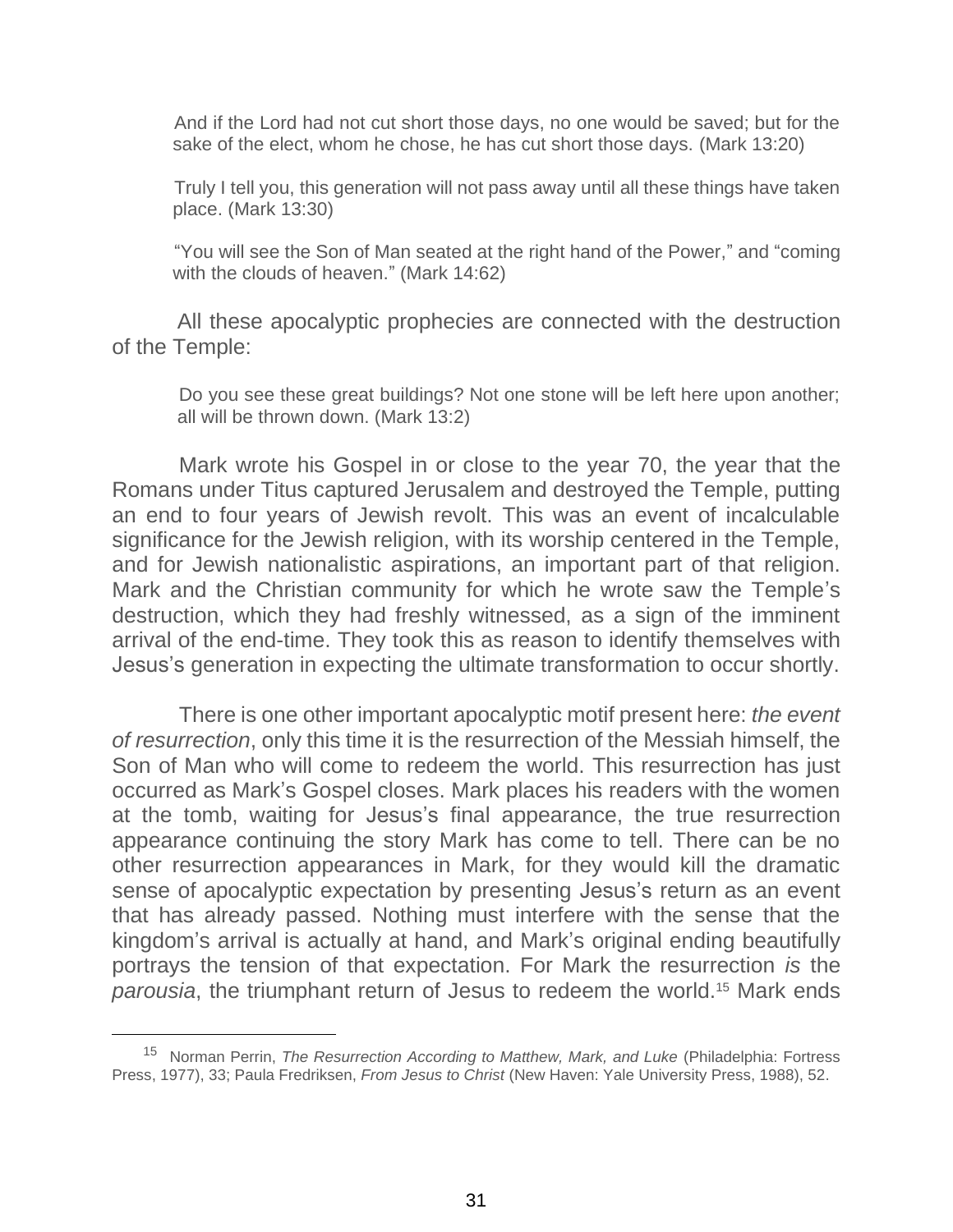his Gospel in precisely the right place, anticipating the conclusion of the story within his own lifetime.

The Gospel of Matthew was written perhaps fifteen to twenty years later than Mark. By that time the Temple's destruction could no longer be seen as a sign of Jesus's imminent return. Matthew thus had to adapt Mark's narrative to meet the needs of his own community. He does use Mark's apocalyptic imagery but modifies it so that it no longer describes a cosmic transformation about to occur, but pushes that transformation ahead towards an indefinite future. While for Mark the present is the setting for the apocalyptic conclusion of history, for Matthew the present is an interim period, a time of anticipation between Jesus's first appearance and his second, decisive one. The term *parousia*, which literally means "presence" or "advent" and is now used to refer to the second coming of Christ, is used exclusively by Matthew to refer to the coming of the Son of Man in his glory at the close of the age (Matthew 24:3,27,37,39).

Let us look at exactly how Matthew modifies the material in Mark. Matthew implies that the events signaling the end will follow a longer time course than Mark appears to suggest. In Mark, the events in the apocalyptic section have a sense of being present or about to happen, while in Matthew, they have more a sense of being in the future:

- 1. Matthew places Mark 13:9-13, which refers to the conflict between synagogue and church that was in his day already a reality, earlier in his Gospel (Matthew 10:17-22). There it becomes a warning of Jesus to his disciples about the dangers they may expect to face if they are faithful to him, rather than a specific sign of the apocalyptic fulfillment. In the apocalyptic section Matthew replaces these verses with a more general prediction of future strife signaling the end (Matthew 24:9-13). Matthew is also more explicit than Mark that the gospel must first be proclaimed to the Gentiles worldwide, *"and then* the end will corne" (Matthew 24:14).
- 2. Where Mark says that the Lord "has cut short those days" (Mark. 13:20), Matthew says "those days *will be* cut short" (Matthew 24:22).
- 3. While Mark mentions the coming of the end as possible at any moment *within* the day, Matthew stretches the metaphor and mentions the event as possible at any day within an indefinite span of time: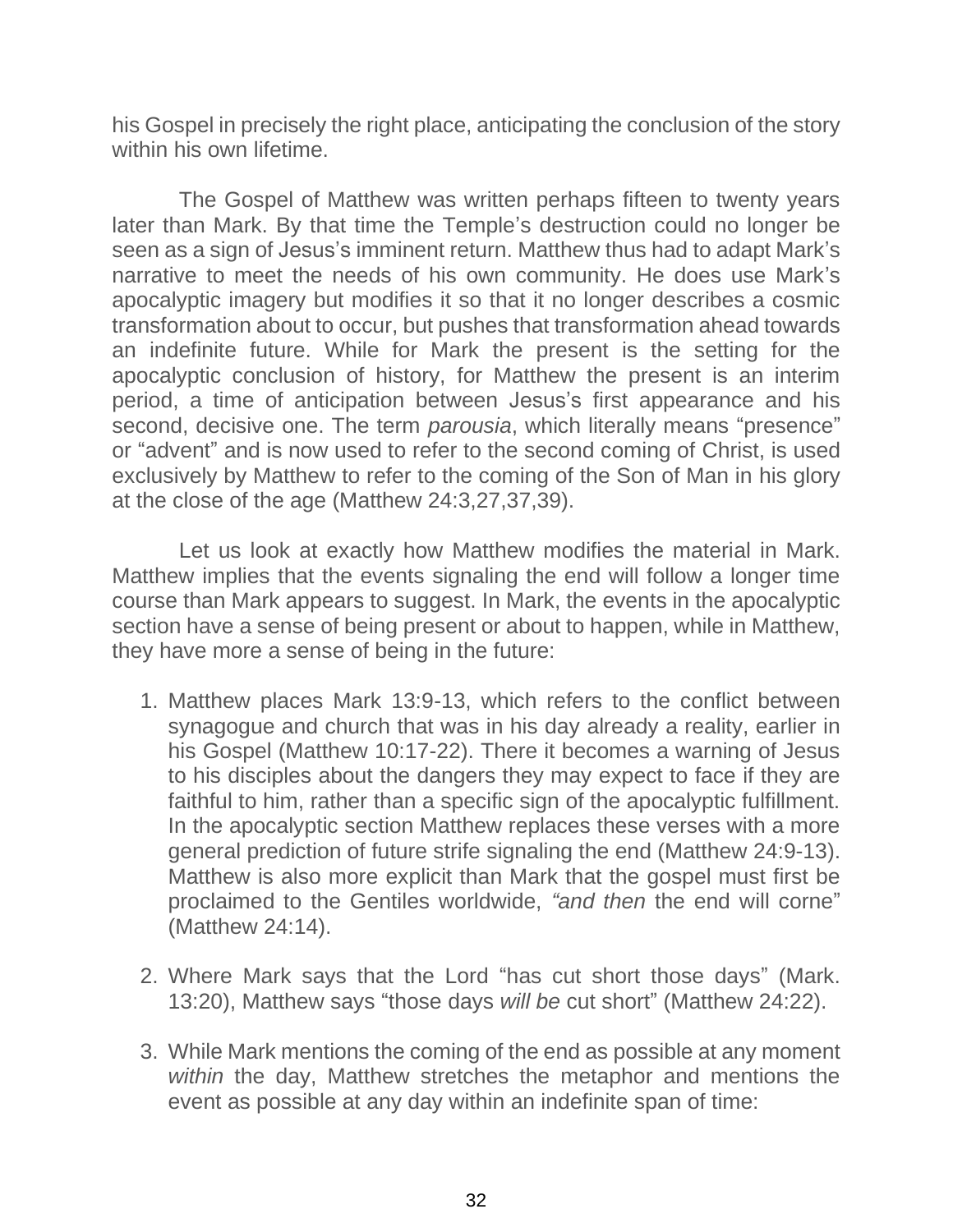Beware, keep alert; for you do not know when the time will come. . . . Therefore, keep awake--for you do not know when the master of the house will come, in the evening, or at midnight, or at cockcrow, or at dawn. (Mark. 13 :33,35)

Keep awake therefore, for you do not know on what day your Lord is coming. . . . Keep awake therefore, for you know neither the day nor the hour. (Matthew 24:42,25:13)

Mark uses the word *kairos* for "time," the critical transforming moment (rather than *chronos*, which refers to the continuous span of time). Mark speaks of moments; Matthew speaks of days. Both are metaphorical, but the implications are different.

4. After the apocalyptic section and before describing the last events of Jesus's life, Matthew inserts a series of parables all concerned with preparing for the kingdom in spite of its delay. The faithful slave is the one "whom his master will find at work when he arrives," while the wicked slave says "My master is delayed" and takes advantage of the situation (Matthew 24:46,48). The ten virgins become drowsy and sleep "as the bridegroom was delayed" (Matthew 25:5). In the parable of the talents the master goes away on a journey and returns "after a long time" to see if his servants are ready (Matthew 25:19). Similarly, at the last judgment, "When the Son of Man comes in his glory," he will examine the nations to see how they have comported themselves in his absence (Matthew 25:31). The message of these parables is: Be neither discouraged nor complacent because the savior's coming is delayed; though the time may be in doubt, the return is certain. In this way Matthew handles a theological problem which for Mark did not exist.

Matthew's modifications of Mark's material to address the theological needs of his own community do not end with the close of the apocalyptic section, but continue through his description of Jesus's crucifixion and resurrection. Describing Jesus's death, Mark once more alludes to the destruction of the Temple: "And the curtain of the temple was torn in two, from top to bottom" (Mark 15:38). Matthew takes this passage and actually *adds* further apocalyptic imagery: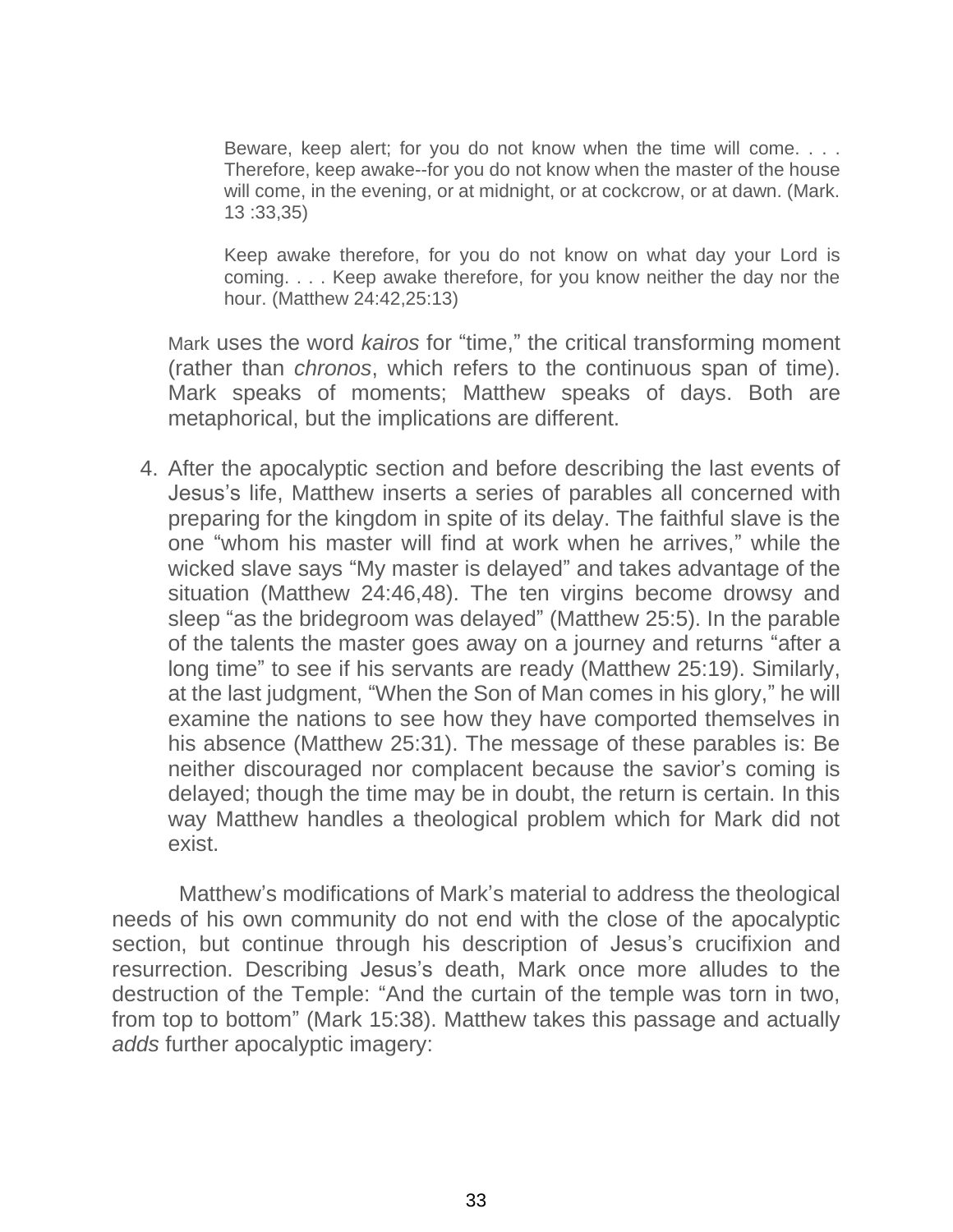At that moment the curtain of the temple was torn in two, from top to bottom. The earth shook, and the rocks were split. The tombs also were opened, and many bodies of the saints who had fallen asleep were raised. After his resurrection they came out of the tombs and entered the holy city and appeared to many. (Matthew 27:51-53)

Here Matthew, through his use of apocalyptic imagery, supernaturalizes the events of Jesus's death. Events in Mark that seem grounded in time become in Matthew symbolic and ultimately prophetic. Jesus's resurrection is here already associated with the general resurrection of the righteous, which we have seen to be a traditional apocalyptic sign of the close of the age. It is accompanied by other signs, such as earthquakes and the splitting of rocks. Thus we have an ambiguity concerning time: events understood to be happening in the present are permeated with signs of the eschatological future. We are no longer strictly within earthly time.<sup>16</sup> The resurrection of Jesus fulfills earthly time and inaugurates an *interim* time that has some of the quality of human time but that simultaneously prophesies the end.

There is a profound paradox in Matthew's description of the resurrection. On the one hand, Matthew is concerned with preserving the historicity of the resurrection, and so he inserts the apologetic legend of the guards at the tomb (Matthew 27: 62-66). On the other hand, as we shall see, the scene Matthew describes cannot adequately be understood within historical time.

The story of the guards at the tomb occurs only in Matthew, and most modern scholars see it as apologetic in intent rather than historical. Taken literally it is rather curious, since it implies that Jesus's enemies knew something that was hidden even from his friends: that the tomb would be found empty. Matthew seems to be saying that the scribes and Pharisees knew there would be a resurrection (or at least an attempt to stage one), while to the women and to the disciples it came as a total surprise. Thus Matthew awkwardly attempts to counter a criticism leveled against Christians in his day: that if the tomb was indeed empty, it was because the disciples had stolen the body.

<sup>16</sup> Cf. Norman Perrin and Dennis C. Duling, *The New Testament: An Introduction*, 2d ed. (New York: Harcourt Brace Jovanovich, 1982), 289.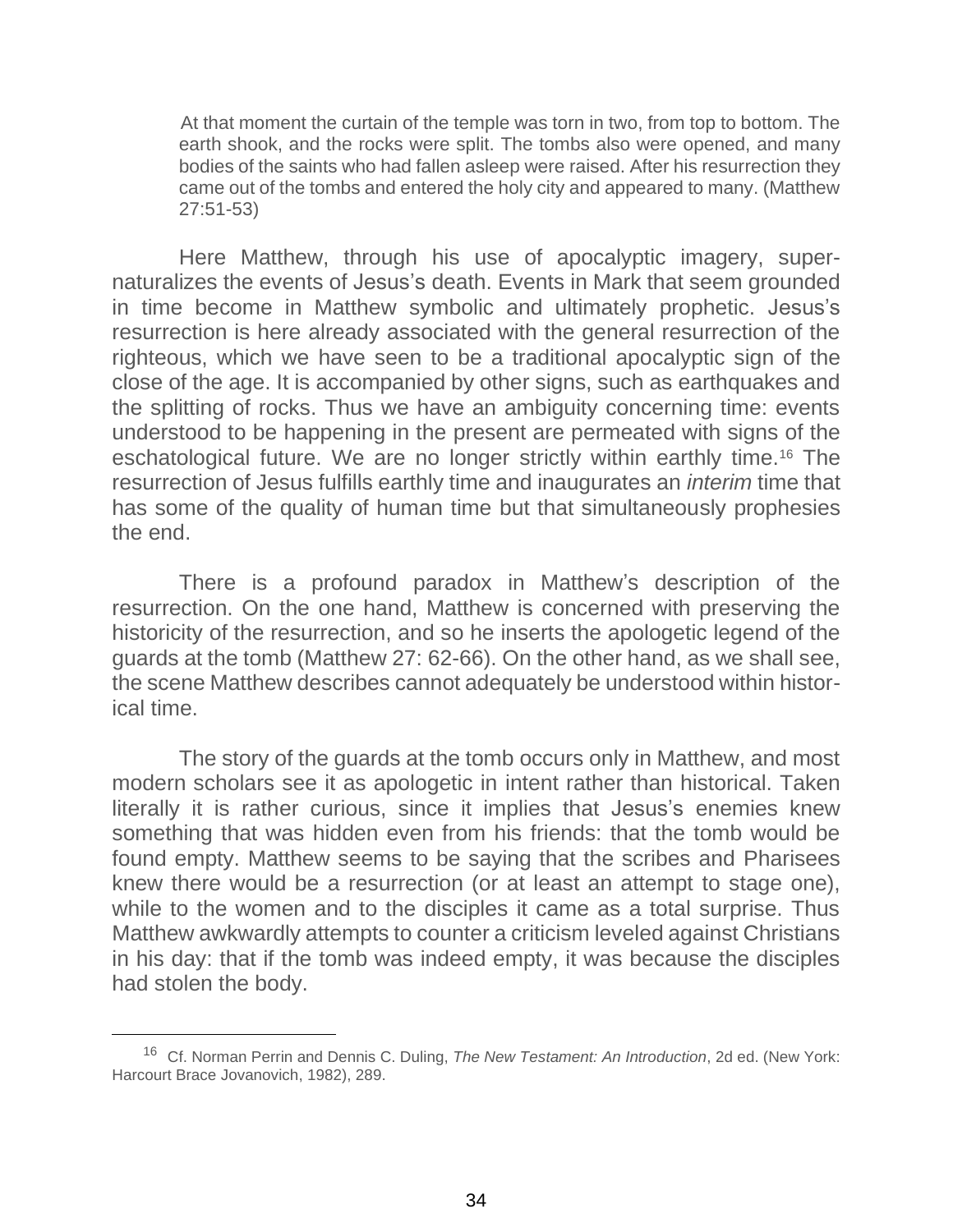In continuing to see how Matthew adds a supernatural dimension to Mark's account, we may note that the "young man, dressed in a white robe" (Mark 16:5) who greets the women at the tomb becomes in Matthew "an angel of the Lord, descending from heaven" whose "appearance was like lightning, and his clothing white as snow" (Matthew 28:2,3). Furthermore, in Mark the women arrive to find that the stone has already been rolled back from the mouth of the tomb. In Matthew, the angel, accompanied by the apocalyptic sign of an earthquake, comes and rolls the stone back, revealing the empty tomb to the women. In Mark it appears that the resurrected Jesus left the tomb after the stone was moved to allow him passage, while in Matthew he did not need this physical passageway in order to exit the tomb. Thus in Mark Jesus is resurrected as a physical body (which is more consistent with the traditional Jewish idea) while in Matthew Jesus is resurrected as a spirit that can pass through physical barriers (which seems more consistent with Paul's idea). Matthew spiritualizes Mark's account, adding to the impression that we are not quite dealing here with time in the usual human sense.

The resurrection appearances that Matthew supplies also give the sense of an interim time between history and eschatology. Here Jesus is with his disciples, but their work is not yet complete; they are to go "and make disciples of all nations" (Matthew 28:19). Except for an oblique reference in 28:9 that the disciples "took hold of his feet" there is no hint in these appearances that the resurrected Jesus possesses physical characteristics. Also, Jesus never ascends. The Gospel concludes with Jesus saying "I am with you always, to the end of the age" (Matthew 28: 20). This ending concisely summarizes the paradox: Jesus's presence will never be interrupted, but the age has not yet come to a close. We are in an interim time: not quite historical, not quite eschatological. It is a time of preparation for the kingdom, as the wise virgins prepared for it; it is the time of the work of the church.

In conclusion, we might say that in Mark the event of resurrection preserves its original meaning as a sign of the apocalyptic fulfillment. The resurrection itself is transferred from resurrection of the righteous remnant, as it was understood in Jewish apocalypticism, to resurrection of the Son of Man who represents all the nations of the world. In Matthew, the event of resurrection is detached from the ultimate end, and becomes instead a sign closing Jesus's earthly ministry and inaugurating an interim period marked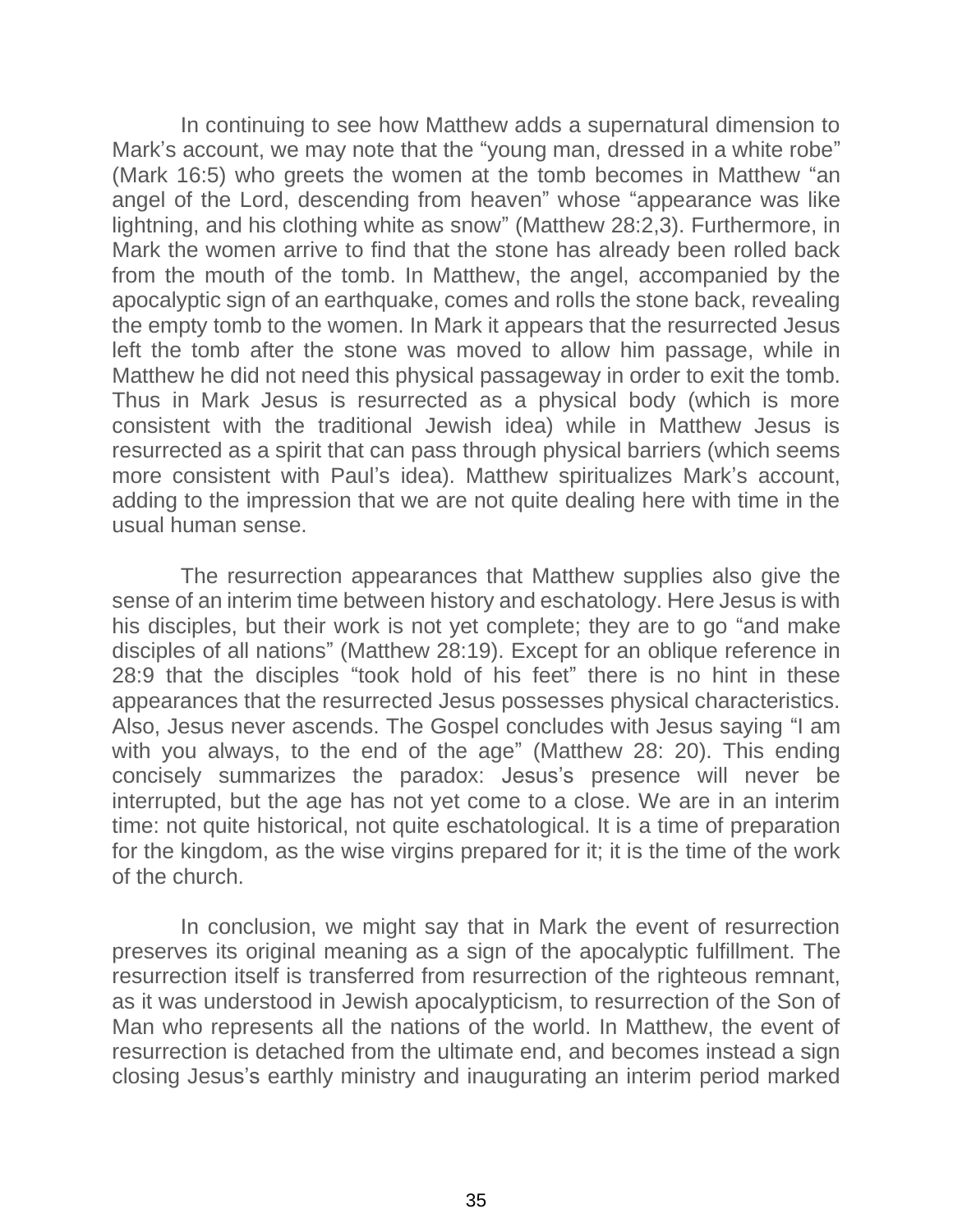by the formation of the church, which will bring about the true close through evangelizing all the world's nations.

Like Matthew, Luke had to confront the delay of the *parousia* and incorporate it into his theology. He does this by shifting the emphasis away from the apocalyptic conclusion of history toward the here-and-now, and like Matthew by projecting the apocalyptic fulfillment toward an indefinite future. One obvious distinguishing feature of Luke's Gospel is that it is the first volume of a two-volume work. The second volume, the book of Acts, is the first history of the early church. Simply by the fact of writing the latter, Luke downplays the apocalyptic theme of the imminent conclusion of history. Luke definitely did expect a second coming (Acts 1:11), but he did not expect it soon:

So when they had come together, they asked him, "Lord, is this the time when you will restore the kingdom to Israel?" He replied, "It is not for you to know the times or periods that the Father has set by his own authority." (Acts 1:6-7)

We thus have a complete break from Mark, for whom the resurrection is the expected inauguration of the new age.

In Luke, Jesus's preaching about the kingdom does not have the apocalyptic edge that it has in Mark. In Mark we see Jesus beginning his ministry by continuing to preach the message of John the Baptist about the arrival of the kingdom:

Now after John was arrested, Jesus came to Galilee, proclaiming the good news of God, and saying, "The time is fulfilled, and the kingdom of God has come near; repent, and believe in the good news." (Mark 1:14-15)

Luke's description of the beginning of Jesus's ministry replaces this apocalyptic statement with something much less direct:

Then Jesus, filled with the power of the Spirit, returned to Galilee, and a report about him spread through all the surrounding country. He began to teach in their synagogues and was praised by everyone. (Luke 4:14-15)

Luke appears to discourage waiting for the kingdom of God to arrive as the event that will transform the world and bring history to a close. He presents a view of the kingdom neither cosmic nor political but spiritual: it is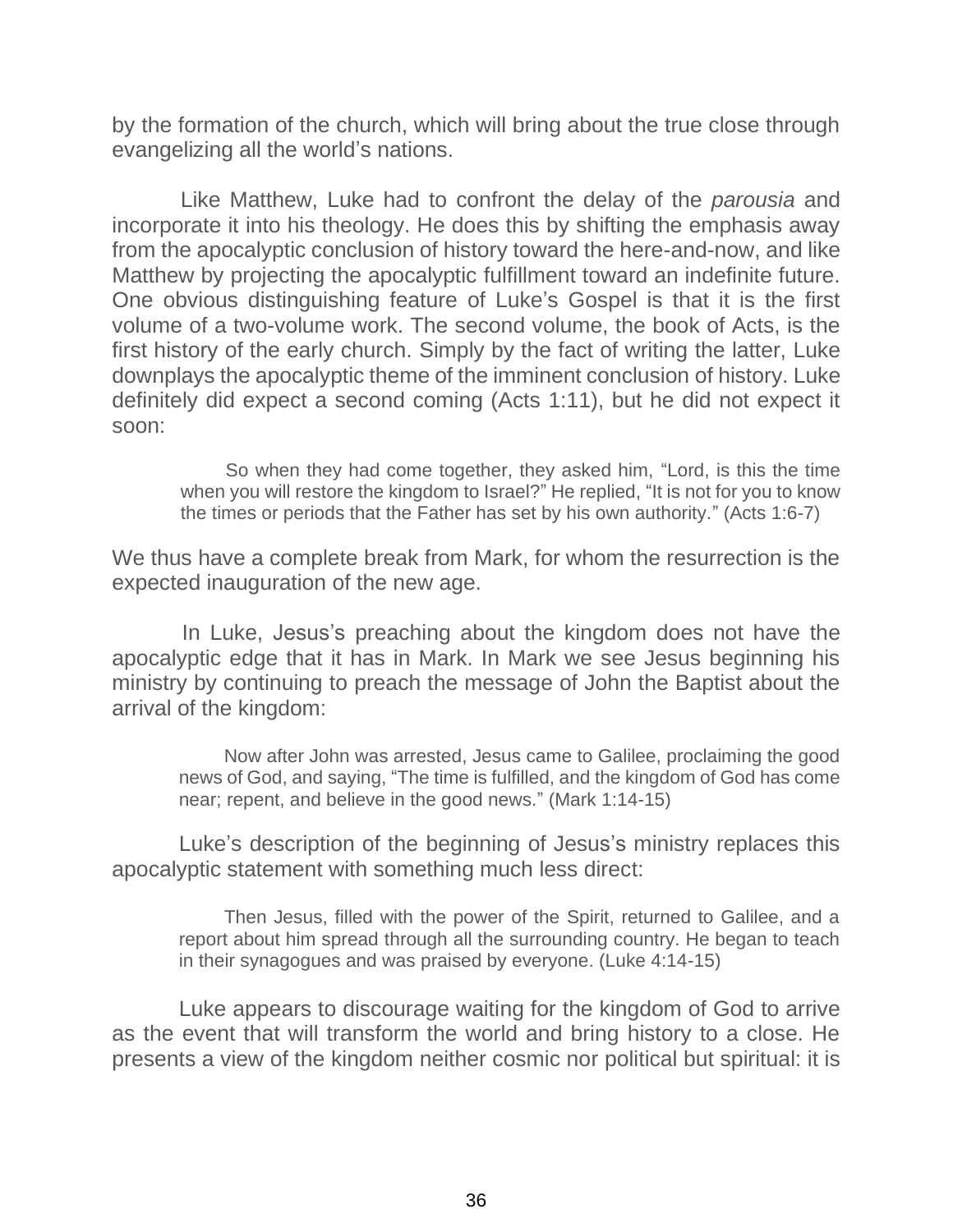not some external thing that can be observed, but is in fact already realized in the community of believers:

Once Jesus was asked by the Pharisees when the kingdom of God was coming, and he answered, "The kingdom of God is not coming with things that can be observed; nor will they say, 'Look, here it is!' or 'There it is!' For, in fact, the kingdom of God is among you." (Luke 17:20-21)

Luke has his own versions of the parables in Matthew that deal with living through the kingdom's delay. He is even more explicit than Matthew in warning against expecting any imminent transformation. He begins his Parable of the Pounds (parallel to Matthew's Parable of the Talents) with a caution not to rely on such expectations:

As they were listening to this, he went on to tell a parable, because he was near Jerusalem, and because they supposed that the kingdom of God was to appear immediately. (Luke 19:11)

Luke also has his versions of Matthew's parables of the faithful slave and the virgins and their lamps, the other parables that deal with living through the kingdom's delay. In Luke it is not virgins but watchful slaves who have their lamps lit, "waiting for their master to return from the wedding banquet" (Luke 12:36). The parable of the faithful and wicked slaves is very similar to Matthew's version; here too the wicked one tries to take advantage of the fact that "My master is delayed in coming" (Luke 12:45). While the kingdom's arrival may not be as soon as expected, one nevertheless dare not be unprepared for it.

Luke does preserve many of the apocalyptic references in Mark, but with changes that detract significantly from the sense that the kingdom will arrive at any foreseeable moment. Where Mark has Jesus warn his disciples:

Beware that no one leads you astray. Many will come in my name and say, "I am he!" and they will lead many astray. (Mark 13:6)

Luke makes a telling addition:

Beware that you are not led astray; for many will come in my name and say, "I am he!" and, "The time is near!" Do not go after them. (Luke 21:8)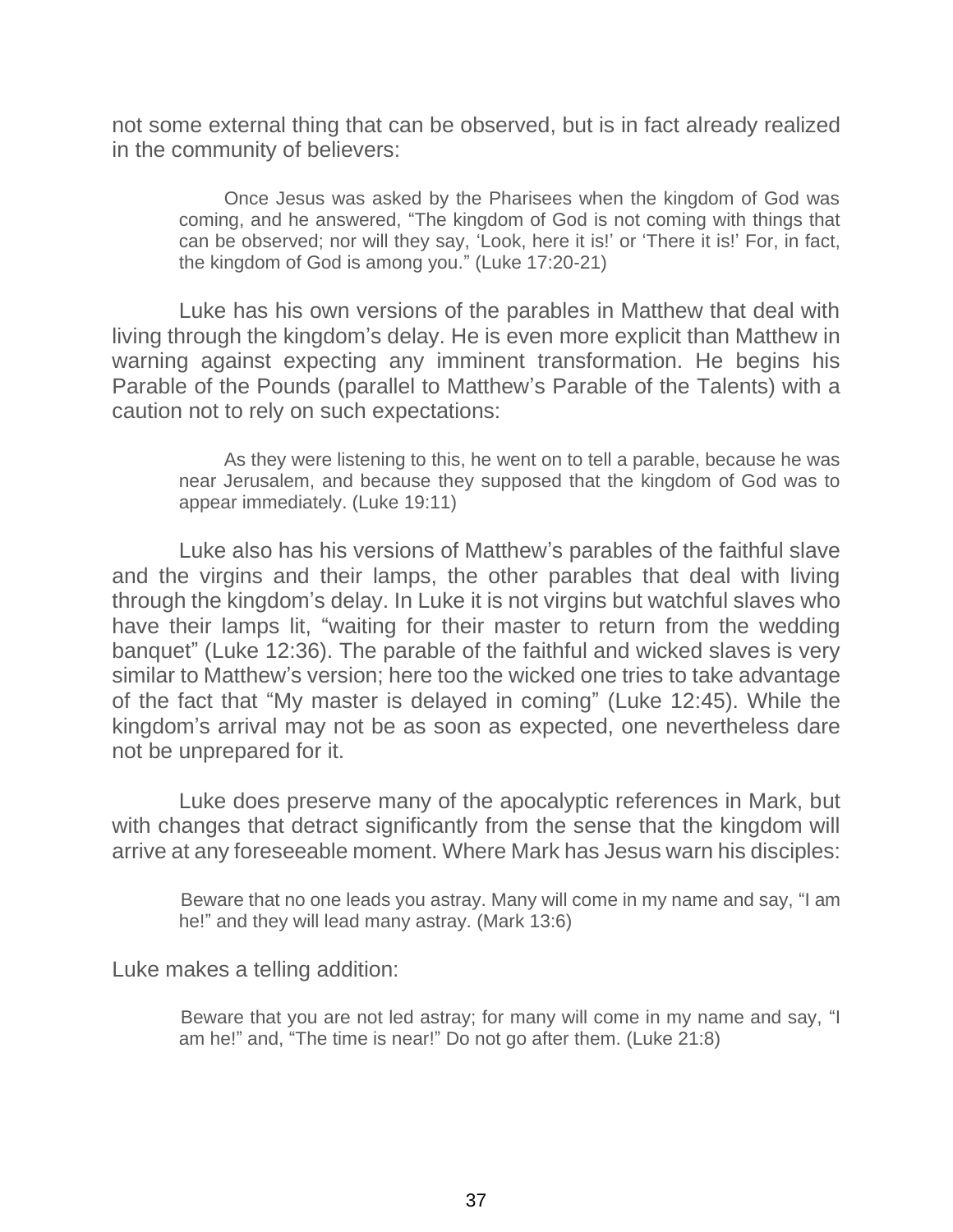In the very next verse Luke changes Mark's version "but the end is still to come" (Mark 13:7: ἀλλ᾿ οὔπω τὸ τέλος, "but not *yet* the end") to "but the end will not follow immediately" (Luke 21:9: ἀλλ' οὐκ εὐθέως τὸ τέλος, "but not *immediately* the end"). Luke transforms Mark's statement of temporal *sequence* into a statement about *duration*. Luke preserves the apocalyptic symbols of the wars between the nations, the earthquakes and famines (Mark 13:8), but while Mark calls these "the beginning of the birthpangs" *and then* describes the conflict between the Christians and the synagogue, Luke displaces these apocalyptic signs to an indefinite future by implying that the conflict with the synagogue must play itself out first: "But *before* all this occurs, they will arrest you and persecute you..." (Luke 21:12). After describing these persecutions Mark's version continues: "But the one who endures to the end will be saved" (Mark 13:13). Luke, for whom these persecutions are not a sign of the end, has "By your endurance you will gain your souls" (Luke 21:19).

We have already seen how Matthew modified the statement in Mark that the Lord "has cut short those days" (Mark 13:20). Luke does not even modify it; he eliminates it and has instead a statement that these things must happen "until the times of the Gentiles are fulfilled" (Luke 21:24), indicating another postponement because of the period of time that the Gentiles will dominate Jerusalem. Then, where Mark says "But *in those days*, after that suffering, the sun will be darkened, and the moon will not give its light, and the stars will be falling from heaven" (Mark 13:24-25), Luke has "There *will be* signs in the sun, the moon, and the stars" (Luke 21:25), again shifting the emphasis toward the future. This is to be contrasted with the earlier statement in Luke's version, "When you see Jerusalem surrounded by armies, then know that *its desolation has come near*": what is near for Luke is not the *parousia* but the destruction of Jerusalem, and Luke, unlike Mark, does not link the two.

Luke includes a number of resurrection appearances, portrayed with his own special artistry, totally different from Matthew's but also indicating a significant period of time before the end. In Luke's account there is a definite moment in which Jesus ascends, leaving his disciples to continue his work and begin the history of the church. The focus never shifts away entirely from the present world.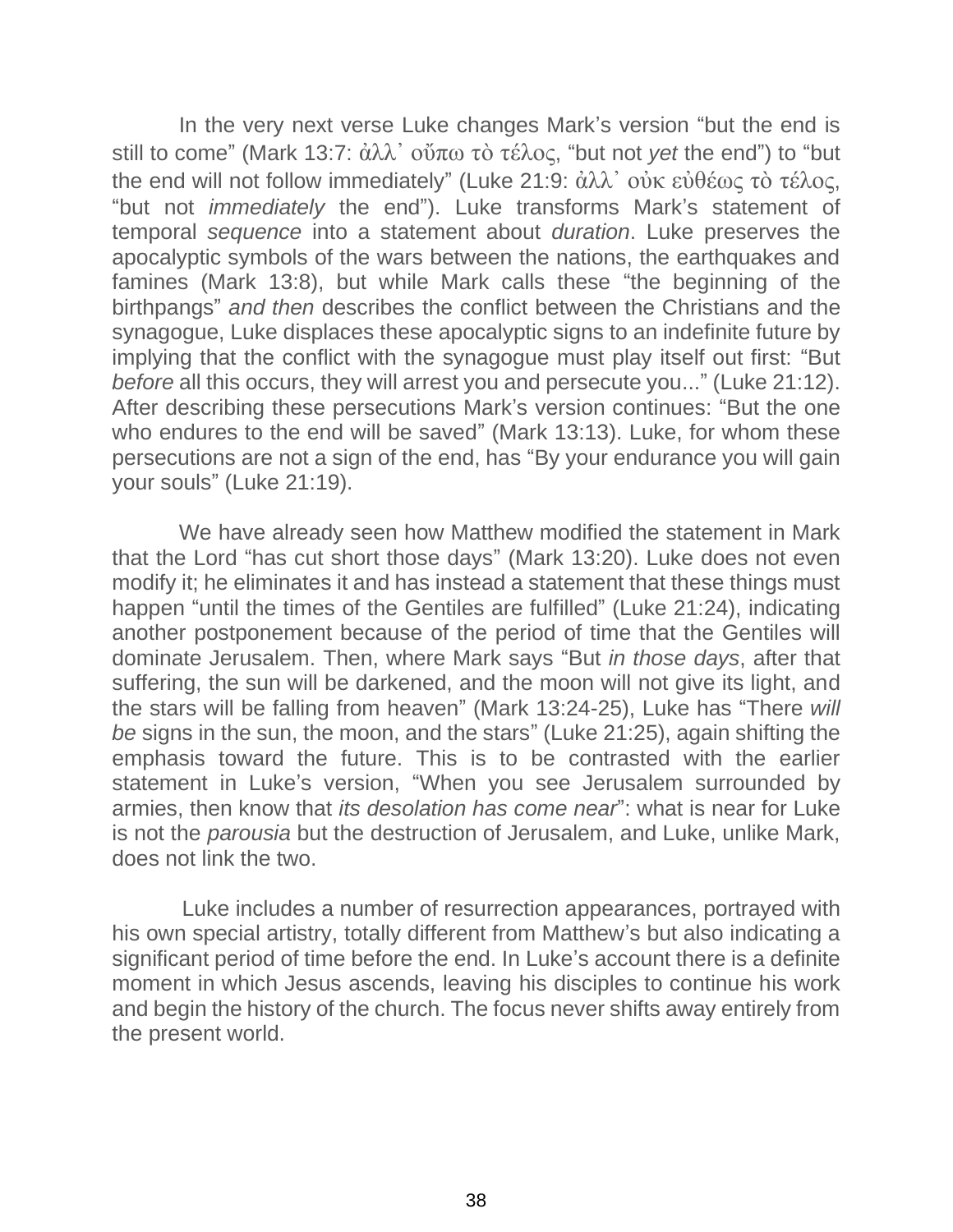In these resurrection narratives Luke places much emphasis on the passion. The passion predictions are in fact recalled three times (Luke 24:6- 7,25-26,44-46), reassuring those who might be tempted to lose faith after Jesus's death. One of the travelers to Emmaus even says, "But we had hoped that he was the one to redeem Israel" (Luke 2.4:21), alluding to the traditional Jewish messianic expectation, and no mention is made of the fulfillment of this hope. Thus the Messiah has indeed come even though Israel may still be awaiting its redemption. The resurrection is not a sign of the end as in traditional Jewish eschatology; it is the bridge between Jesus's earthly ministry and the work of the church.

One might at first receive the impression that the resurrected Jesus is not a physical body: he suddenly disappears as soon as the Emmaus travelers recognize him (Luke 24:31). However, Luke also shows the opposite: Jesus invites his startled disciples to touch his body and see that he is real, and says that indeed he does have flesh and bones. To demonstrate, he eats a piece of broiled fish in front of them (Luke 24:36-43). Such a picture of Jesus resurrected would be inconceivable in either Paul or Mark. It may be significant that Luke's audience consisted primarily of non-Jewish Greek Christians.<sup>17</sup> Perrin<sup>18</sup> maintains that this episode is an apologetic legend, intended to counter the tendency among non-Jewish Hellenistic Christians to believe that the resurrected Jesus was just one more spirit like the others in their pantheon, in contrast to Matthew's apologetic purpose to defend the gospel from attacks by Jewish skeptics.

Thus in Luke we have a resurrection virtually stripped of apocalyptic significance. The resurrected Jesus is himself very much a part of the world. He does not represent the fulfillment of Israel's apocalyptic hope. He is real, he is physical, he reassures his disciples, and he gives them their final instructions before leaving them entirely. These instructions become more explicit in the first chapter of Acts. After Jesus's ascension, the two whiterobed men tell his followers, "Men of Galilee, why do you stand looking up toward heaven?" (Acts 1:11). It is time now to focus on the present world, until the undisclosed moment when Jesus will return. Eschatology has its place, but the emphasis is now on history.

<sup>17</sup> Joseph A. Fitzmyer, The Gospel According to Luke *I-I*X (New York: Doubleday, 1981), p. 58.

<sup>18</sup> Perrin, *Resurrection*, 66.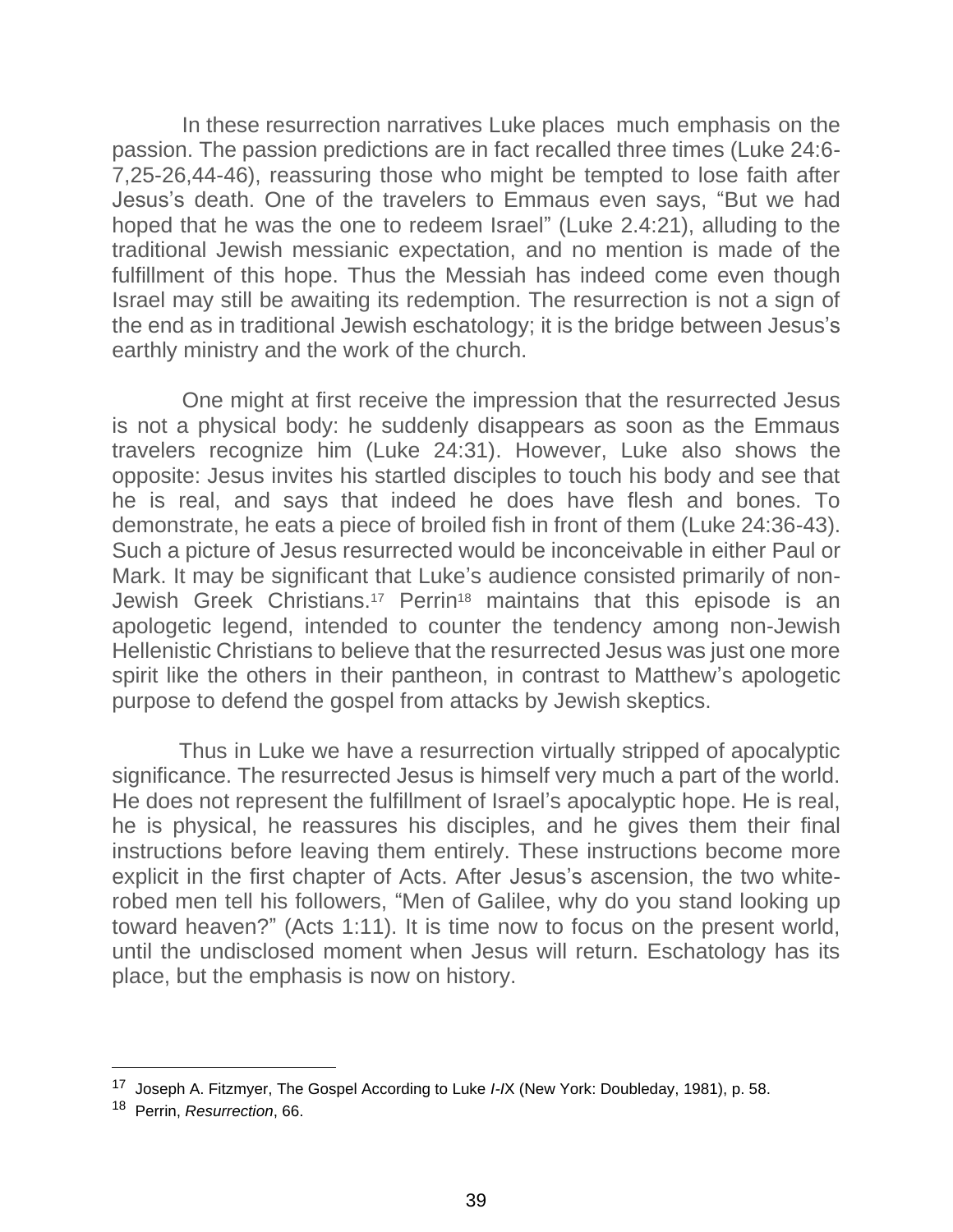We noted earlier that Luke's resurrection appearances all occur in Jerusalem, while Matthew's occur only in Galilee. Matthew was writing for a Jewish audience, who could relate to a Jewish Messiah in Galilee, a Jewish area. Luke wished to appeal to a Gentile audience, so places his appearances in cosmopolitan Jerusalem. Thus the following discrepancy between Luke and Mark:

But he said to them, "Do not be alarmed; you are looking for Jesus of Nazareth, who was crucified. He has been raised; he is not here. Look, there is the place they laid him. But go, tell his disciples and Peter that he is going ahead of you to Galilee; there you will see him, just as he told you." (Mark 16:6-7)

#### But Luke writes:

After his suffering he presented himself alive to them by many convincing proofs, appearing to them during forty days and speaking about the kingdom of God. While staying with them, he ordered them not to leave Jerusalem, but to wait there for the promise of the Father. (Acts 1:3-4)

According to Luke the disciples don't make it back to Galilee at all. They remain in Jerusalem to prepare for a greater ministry:

So when they had come together, they asked him, "Lord, is this the time when you will restore the kingdom to Israel?" He replied, "It is not for you to know the times or periods that the Father has set by his own authority. But you will receive power when the Holy Spirit has come upon you; and you will be my witnesses in Jerusalem, in all Judea and Samaria, and to the ends of the earth." (Acts 1:6-8)

We see once again the postponement of the *parousia* to an indefinite future. Meanwhile, in Jerusalem the disciples must ready themselves to reach out to the Gentile world.

In the Gospel of John we find a much different approach from that of the synoptics. In John, in an important sense the eschatological fulfillment has already been realized. "In many ways John is the best example in the NT of realized eschatology."<sup>19</sup> Jesus's coming to earth is already a cosmic event. Immediately in the prologue Jesus is referred to as the "light": "The light shines in the darkness, and the darkness did not overcome it" (John 1:5); John the Baptist came "to testify to the light. The true light, which

<sup>19</sup> Raymond E. Brown, *The Gospel According to John I-XII* (New York: Doubleday, 1966), p. cxvii.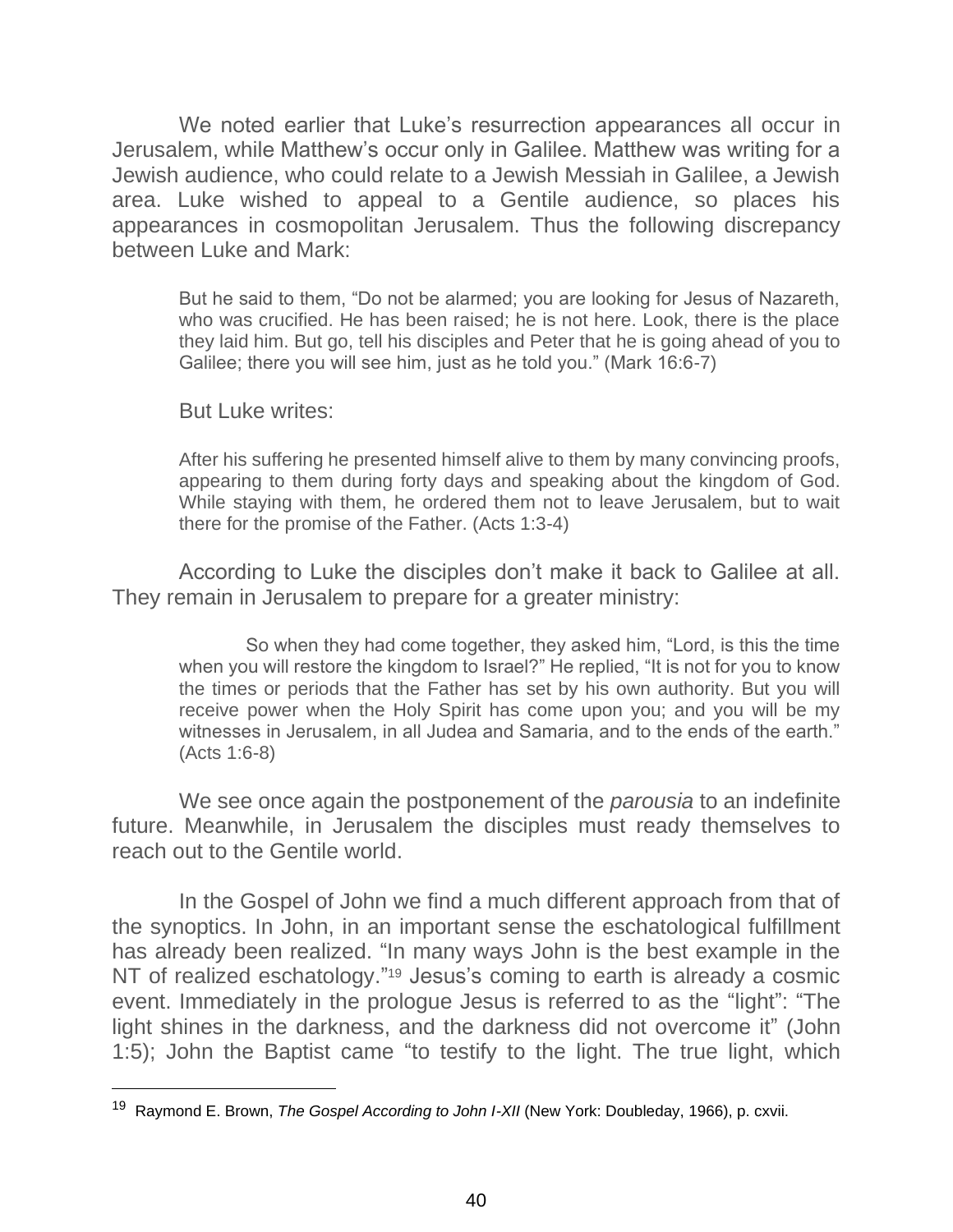enlightens everyone, was coming into the world" (John 1:8-9). "Light" and "darkness" are traditional apocalyptic categories. The so-called "War Scroll" of the Dead Sea Scrolls describes in detail the coming war between the "sons of light" and the "sons of darkness." <sup>20</sup> Jesus's coming brings the victory of the light to those who receive him: "To all who received him, who believed in his name, he gave power to become children of God" (John 1:13) .

Another way in which the Gospel of John describes a realized eschatology is that in this Gospel Jesus does not suffer. There is no portrayal of Jesus's agony in Gethsemane as there is in the synoptics. Jesus does not cry out on the cross that God has abandoned him. Indeed, Jesus refers to his crucifixion by saying that he must be "lifted up" (John 3:14, 8:28, 12:32), a play on words suggesting that the crucifixion is also an exaltation. The hour of Jesus's death is treated as the hour of apocalyptic fulfillment. There is first a sense of anticipation: we are twice told that his hour has "not yet come" (John 2:4, 8:20). Then, finally, it does arrive: "The hour has come for the Son of Man to be glorified" (John 12:23).

The sense of realized eschatology we receive in this Gospel is not unambiguous. There is a tension between realized and final eschatology, reflecting the original apocalyptic tradition from which John draws his imagery. We have a sense, first, that the hour has indeed arrived:

Very truly, I tell you, anyone who hears my word and believes him who sent me has eternal life, and does not come under judgment, but has passed from death to life. Very truly, I tell you, the hour is coming, and is now here, when the dead will hear the voice of the Son of God, and those who hear will live. (John 5:24- 25)

This is immediately followed by a projection of the final resurrection into the future:

Do not be astonished at this; for the hour is coming when all who are in their graves will hear his voice and will come out—those who have done good, to the resurrection of life, and those who have done evil, to the resurrection of condemnation. (John 5:28-29)

John further uses the image of resurrection in its apocalyptic sense:

<sup>20</sup> Geza Vermes, *The Dead Sea Scrolls in English,* 2d ed. (Harmondsworth: Penguin, 1975), 124; Theodor H. Gaster, *The Dead Sea Scriptures,* 3d ed. (Garden City: Doubleday/Anchor, 1976), 399.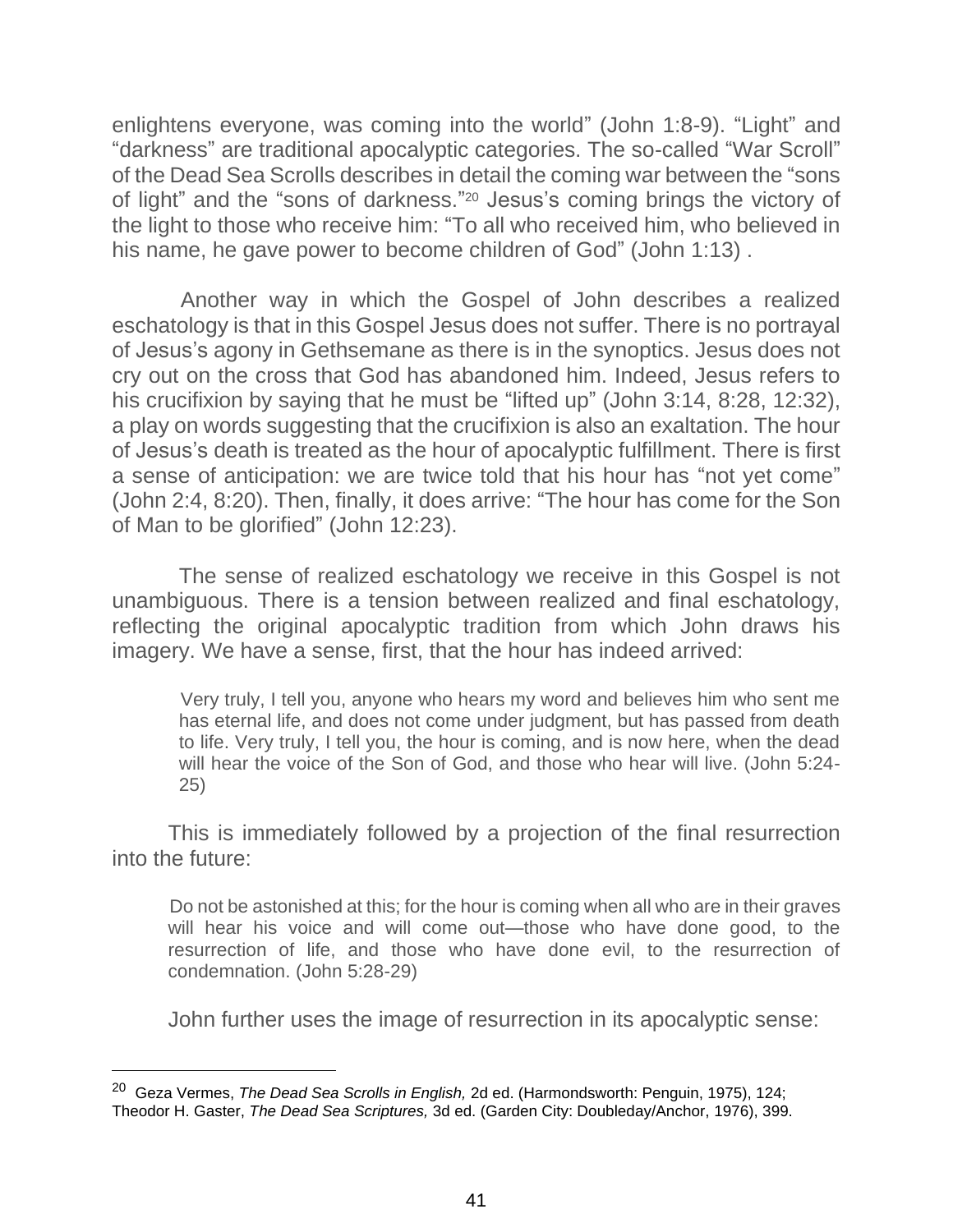This is indeed the will of my Father, that all who see the Son and believe in him may have eternal life; and I will raise them up on the last day. (John 6:40)

No one can come to me unless drawn by the Father who sent me; and I will raise that person up on the last day. (John 6:44)

Those who eat my flesh and drink my blood have eternal life, and I will raise them up on the last day. (John 6:54)

This apocalyptic "last day" is here, as elsewhere, associated with the final judgment:

The one who rejects me and does not receive my word has a judge; on the last day the word that I have spoken will serve as judge. (John 12:48)

But this judgment, reserved for the "last day," is also occurring now:

I can do nothing on my own. As I hear, I judge; and my judgment is just, because I seek to do not my own will but the will of him who sent me. (John 5:30)

Despite (or perhaps more accurately, because of) this Gospel's emphasis on realized eschatology, the community to whom it was important still had to deal with the delay of the complete eschatological fulfillment. We find this problem addressed in chapter 21, which is a later addition to the Gospel. Apparently the members of the Johannine community, for whom the Beloved Disciple was a central figure, expected Jesus's return within this disciple's lifetime. Thus the death of the Beloved Disciple must have come as a terrible shock. And so we find the author of the final chapter attempting to harmonize this death with Jesus's promise:

Peter turned and saw the disciple whom Jesus loved following them; he was the one who had reclined next to Jesus at the supper and had said, "Lord, who is it that is going to betray you?" When Peter saw him, he said to Jesus, "Lord, what about him?" Jesus said to him, "If it is my will that he remain until I come, what is that to you? Follow me!" So the rumor spread in the community that this disciple would not die. Yet Jesus did not say to him that he would not die, but, "If it is my will that he remain until I come, what is that to you?" (John 21:22-23)

Thus the death of the Beloved Disciple (and the delay of the end) need not be considered a threat to faith if Jesus phrased his promise conditionally: "*If* it is my will that he remain until I come."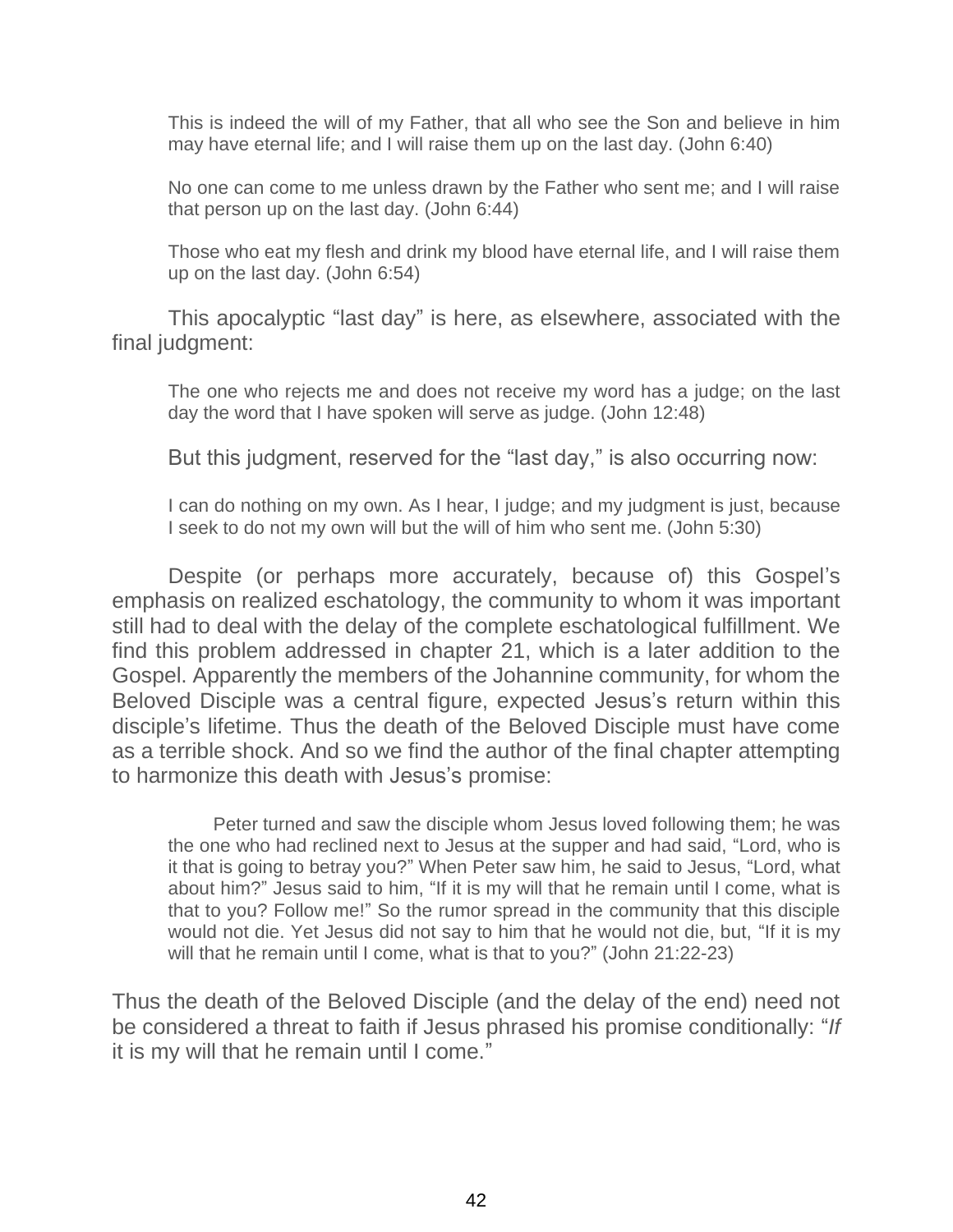The resurrected Jesus in John is once again the foremost example of the apocalyptic resurrection in Jewish belief. Although in John the apocalyptic signs have all but vanished, they are not totally absent. Even this Gospel, as we have seen, contains references to the general resurrection. The resurrection of Jesus is attended by angels (John 20:12), suggesting to Mary that she no longer has cause to weep. In John, Jesus's resurrection body has a physical aspect. Jesus demonstrates his physicality to the doubting Thomas (John 20:24-29), and joins his disciples for a breakfast of fish (John 21:9-13). In John the physical resurrection of Jesus is the final proof that the hour of salvation has indeed arrived.

## **Conclusion: The Meaning of the Resurrection**

From the foregoing summary one thing is clear: the resurrection of Christ was not a singular event in time that occurred independent of any historical or theological context. The idea of resurrection developed gradually over a long period of time, emerging from the transformation of Hebrew prophecy to apocalyptic eschatology, and was firmly established in the minds of many Jews well before the events of that first Easter Sunday. The idea of resurrection is still powerful today, evoking deep responses not only in religious Christians but in many who appreciate the rich heritage of Christian culture. How can we adequately understand the meaning for us today of what is essentially a category of first-century theological thought?

This question is crucial particularly since, as mentioned in the introduction, the legacy of the resurrection has had its dark side, becoming a focal point of separation and often violent conflict between Christians and Jews. It would seem that the claims of the two religions are completely incompatible. It would therefore be worthwhile to explore whether we can understand the meaning of the resurrection in such a way as to build a bridge between these two traditions. Perhaps if we penetrate deeply enough to the core of this powerful symbol, we may find a meaning equally rooted in Jewish and Christian tradition that transcends them both, revealing to Christians and Jews alike new possibilities of a healing faith.

We are prepared today as never before to undertake such an exploration. Because of advances in biblical scholarship as well as key archeological findings, we know much more today about the historical, sociological, and religious context of Jesus's time. We know more about the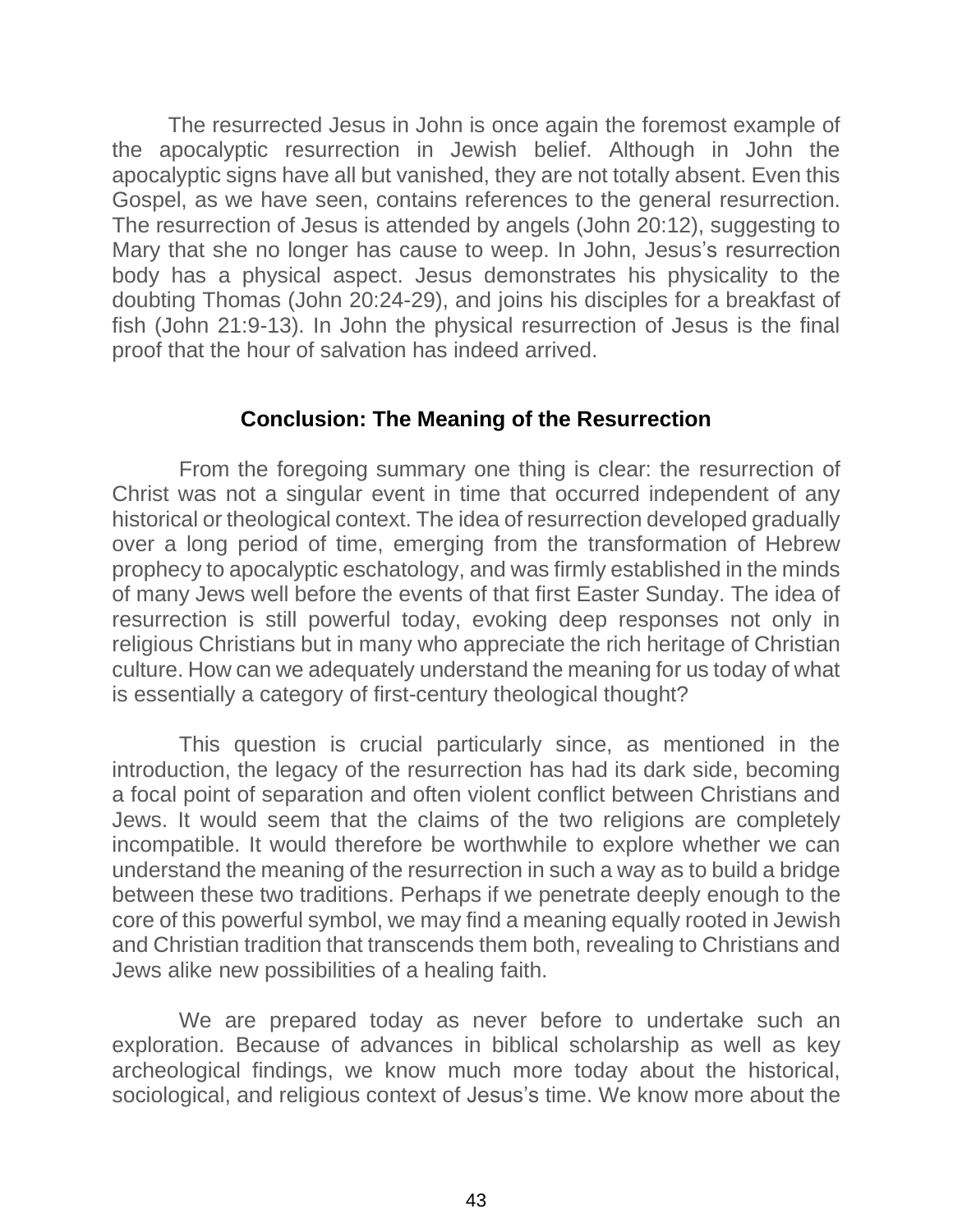Judaism of Jesus's day, which gives us a better idea of his place within it. We also have a greater awareness of the process by which religious writings are formed, how they are carefully put together and edited from oral and written sources. To be sure, we do not yet have answers to all of our questions. After decades of investigation the "historical Jesus" is still an elusive figure, but the possibilities for research are not yet exhausted. And so we cannot afford to neglect biblical scholarship as a valuable tool in our search for answers to theological questions that take shape through the symbols and narratives of the Bible.

Unfortunately, theology and biblical scholarship have largely become two separate camps. Bible scholars, whose desire to preserve their objectivity is understandable, hesitate to do theology. And ministers who interpret the holy word to their congregations may become so heavily involved in their pastoral responsibilities that little time is left for the latest in Bible scholarship. This often results in sermons relying on biblical interpretations that are centuries out of date. Theology and its practical application in the preaching of the word cannot afford to ignore the results of biblical scholarship, and it is time for a greater working relationship between these disciplines.

### **What Really Happened?**

How does biblical scholarship help us address the meaning of the resurrection? This inevitably brings us to the most basic question, What really happened on that first Easter? This is both a historical question and a question of faith. A faith that makes historical claims needs the courage to ask historical questions.

The question is clearly not a simple one. To answer it, let us look once again at the evidence we have gathered from the Bible and related literature. As we have noted, Paul is the only one who claims to have witnessed the resurrected Christ whose direct testimony we actually possess. Luke's account of Paul's conversion in Acts is not eyewitness testimony, and so it is difficult to rely too heavily on that. As for Paul's letters, they do not tell us enough to know with certainty what his experience actually was. We can, however, still draw a number of conclusions.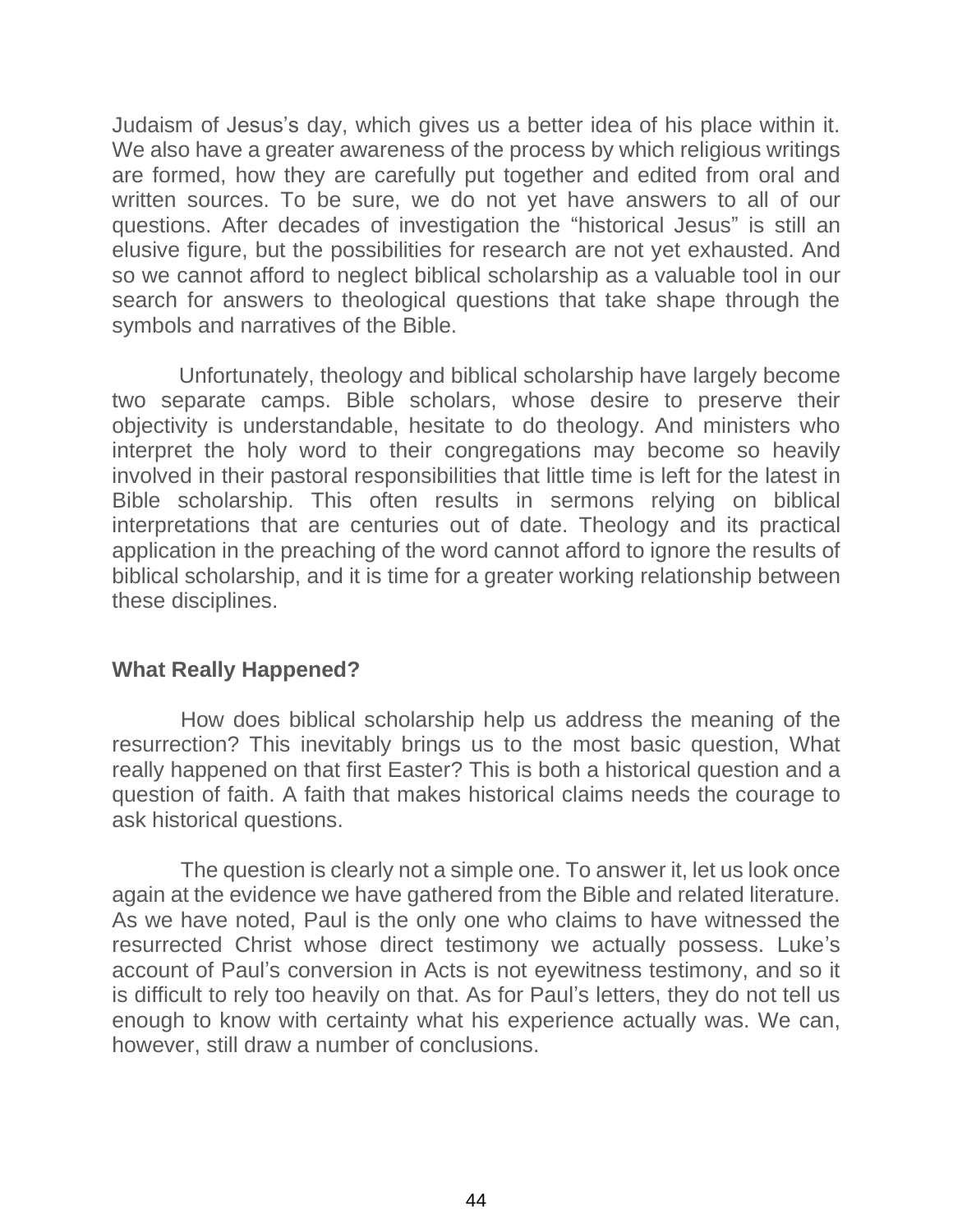Paul does not claim to have witnessed a physically resurrected body. He never had any contact with a physical Jesus. All the descriptions Paul gives of the resurrection suggest that for him, the resurrected form is some type of spiritual entity. He knows of no tradition of an empty tomb, and he describes the resurrected state primarily in spiritual terms, or at the very least, in terms different from the physicality we know from earthly existence. His accounts of his own experience, taken together with his general comments on the resurrection, are not inconsistent with other accounts of visions and revelations reported by mystics throughout the ages. St. Bernadette's vision of the Virgin Mary at Lourdes, or the similar vision of the three young children in Fatima, Portugal, could be described in terms not unlike those Paul uses.

Paul's experience of the resurrected Christ appears to be what we usually describe as a religious vision. It occurred well after Jesus's career was over, including the time of the first resurrection appearances and Jesus's ascension. Even Luke describes Paul's conversion experience as if it were a vision (and not even a literal vision but an auditory experience!) rather than an encounter with the physically resurrected Jesus. We do not usually think of Paul's experience in the same terms as the disciples' experiences with the resurrected Christ. Yet Paul himself equates his own experience with that of the other apostles:

For I handed on to you as of first importance what I in turn had received: that Christ died for our sins in accordance with the scriptures, and that he was buried, and that he was raised on the third day in accordance with the scriptutes, and that he appeared to Cephas, then to the twelve. Then he appeared to more than five hundred brothers and sisters at one time, most of whom are still alive, though some have died. Then he appeared to James, then to all the apostles. Last of all, as to one untimely born, he appeared also to me. (1 Corinthians 15:3- 8)

This passage, which we encountered earlier, is believed to quote an early creed concerning the resurrection, which Paul is transmitting and reporting as the background of his own encounter with the risen Christ. *What Paul experienced and what the disciples experienced are of exactly the same nature.* And it may very well be that before the Gospels were written, *this is how the resurrection was experienced and understood.* Some skeptics have called this a "hallucination." That modern psychiatric term is inappropriate to describe such an experience. It has been objected that hallucinations cannot be shared, and that if Jesus did indeed appear to five hundred "at one time"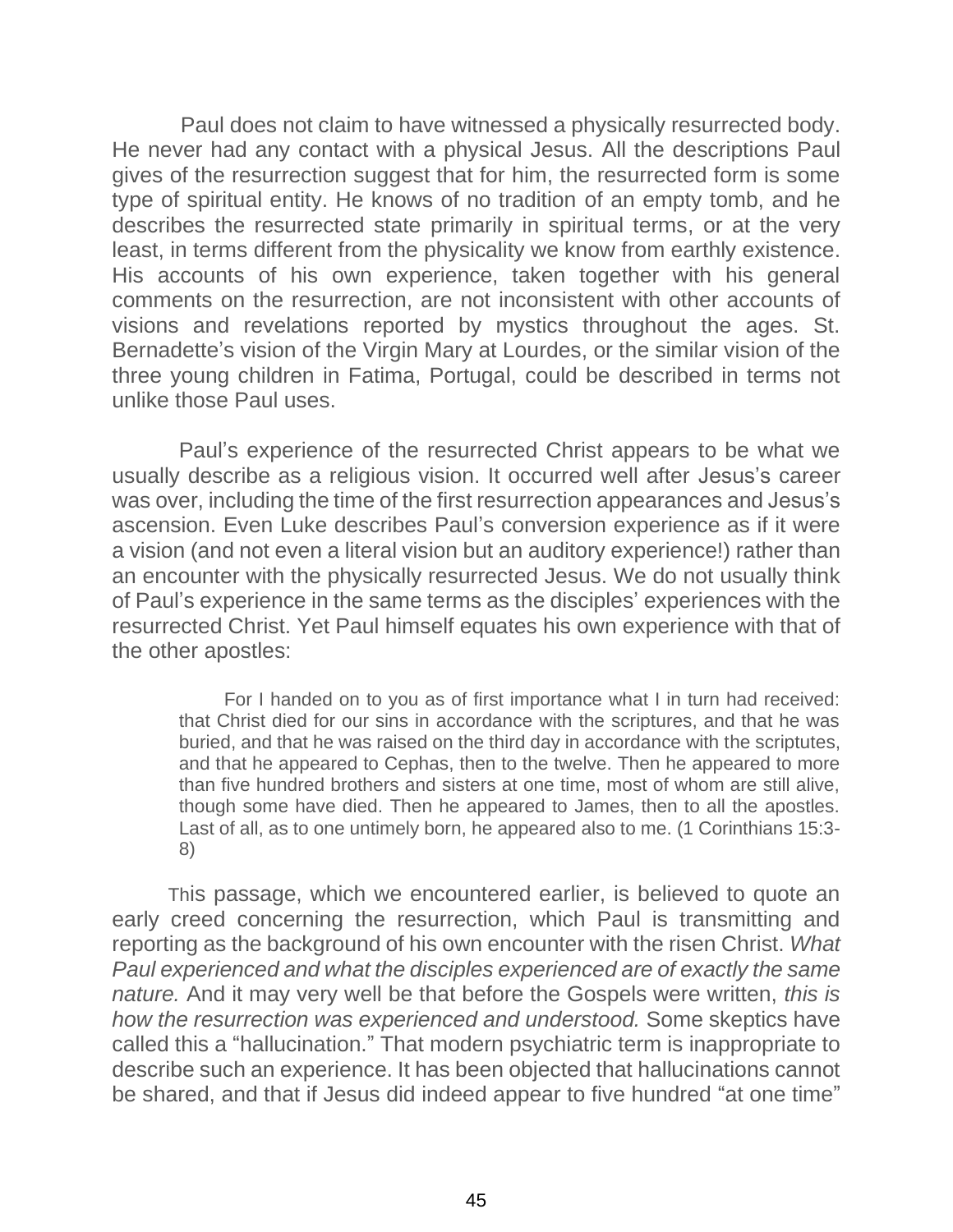they could not have been hallucinating. This is not really relevant, however: we are not dealing here with a clinical phenomenon but with a religious experience, and it is quite conceivable that religious experiences may be shared by people with similar assumptions and beliefs and who are susceptible to each other's influence. The prophetic ecstasy of Eldad, Medad, and the rest of the seventy elders (Numbers 11:25-26) may have been such a shared religious experience, as were the shared visions of the Virgin Mary at Fatima and at Medjugorje.

We do not usually describe religious visions in terms of resurrection experiences. If Paul's experience, and by his own equation the experiences of the apostles, were visions similar to those of saints and mystics throughout the ages, why describe them in terms of "resurrection"? And how then do we understand the Gospel accounts, which unequivocally do use the language of resurrection?

We can find an answer in the theological context in which Paul lived and wrote. Resurrection was a key idea in the theology that most influenced him: Jewish apocalypticism. For Paul, the resurrection of Christ is significant not because it is the ultimate nature miracle, but because it heralds the dawning of the new age, the awaited kingdom of God. We will all be resurrected with Christ, but he is the "first fruits" of the general resurrection and redemption and is therefore the sign of our hope.

But in fact Christ has been raised from the dead, the first fruits of those who have died. For since death came through a human being, the resurrection of the dead has also come through a human being; for as all die in Adam, so all will be made alive in Christ. But each in his own order: Christ the first fruits, then at his coming those who belong to Christ. Then comes the end, when he hands over the kingdom to God the Father, after he has destroyed every ruler and every authority and power. (1 Corinthians 15:20-24)

We know that the whole creation has been groaning in labor pains until now; and not only the creation, but we ourselves, who have the first fruits of the Spirit, groan inwardly while we wait for adoption, the redemption of our bodies. (Romans 8:22- 23)

Taken in isolation, these passages are almost unfathomable. Understood within the context of Jewish apocalypticism, they make perfect sense. All the basic apocalyptic themes are present: the coming day of the Lord, God's judgment and destruction of the powers of evil, the redemption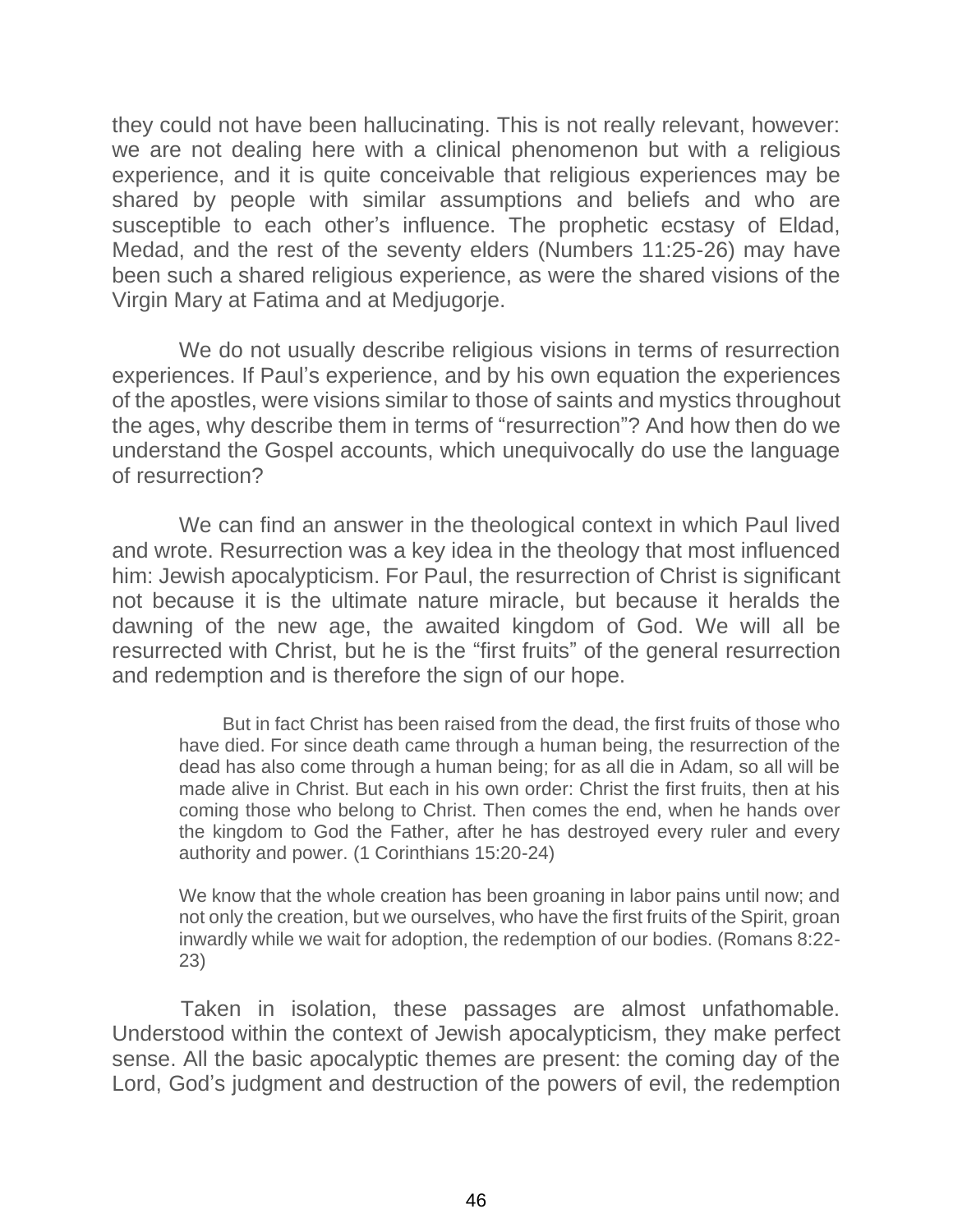of the righteous and their resurrection. The resurrection of Christ is the "first fruits" of this redemption, indicating the magnitude of the transformation to come. *This is why Paul insists that the resurrection of Christ means nothing apart from the general resurrection (1 Corinthians 15:13-14):* without the general resurrection to follow, there is no new age and no redemption, and therefore Christ's resurrection is meaningless.

Paul had a profound religious experience and used resurrection language to describe it, since that language best expressed his beliefs and best enabled him to grasp what had happened to him. And so it also is with the Gospels. Each Gospel in its own unique way uses resurrection language to represent an experience that otherwise would have been impossible to verbalize. The language is common but the experiences of each community are unique, and so the Gospel accounts differ dramatically, each one expressing the needs and experiences of its own community. Because they are incompatible when only the plain meanings of their words are considered, *the Gospel accounts of the resurrection were not intended to be, nor should they be, taken literally.* They are written in a first-century Jewish idiom that we may call *midrash,* which may be defined as *the use of legend to reveal spiritual truth.* Such expression is extremely common in Jewish writing of the period, and we must remember that the Gospel authors were Jewish.

Once these writings achieved more Gentile than Jewish circulation they came to be read literally, leading to endless arguments about the "historicity" of Mark's, Luke's or John's account, controversies which survive to this day even in the world of biblical scholarship. To a midrashist it would make absolutely no sense to worry about whether there was an empty tomb, were guards placed in front of it, was Jesus crucified on Passover Eve or the day after, and the like. And yet we can get passionately caught up in such controversies. It would be far more helpful to ask what meaning the evangelist intended to convey by a particular symbol used, than to debate its historicity.

We cannot say precisely what the first disciples experienced after Jesus's death. Even the earliest account of it, Paul's statement of the resurrection tradition, is one step removed: "For I handed down to you... what I in turn had received." If the Gospel accounts of the disciples' reactions have any historical basis at all, then the disciples experienced something profound that changed them significantly, bringing them hope and a deep sense of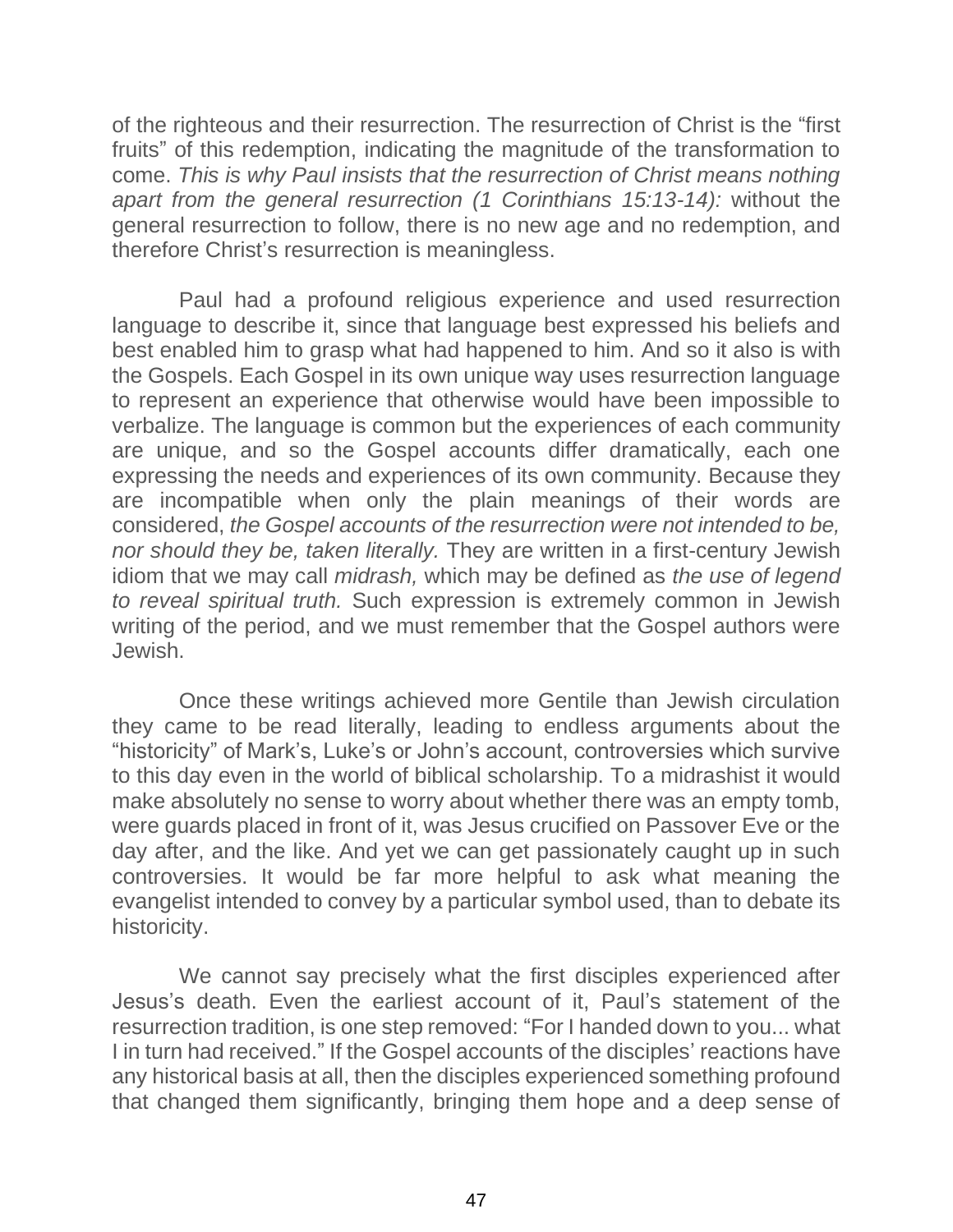conviction. More than this we cannot say with any degree of certainty. We have noted that taking the resurrection accounts literally leads to irreconcilable contradictions. We can also see how each community interpreted the experience to address its particular needs: how, for example, Matthew is concerned to answer Jewish skeptics, while Luke responded to the interests of his non-Jewish audience. It seems far more than likely that what we have before us in these widely varying accounts of the resurrection is, as in the case of Paul, *the use of resurrection language to represent an experience that could not have been adequately described any other way*.

In a way, the resurrection is like a black hole. Its nature is a mystery. It is powerful, it is infinitely deep, and it is invisible. We cannot observe it directly, but we can see what it draws into its orbit. What we do know about the resurrection is that whatever it was, it inspired Jesus's followers to continue his movement right after they witnessed his murder, when by all rights their faith should have been shattered. The great music and art it inspired through the centuries witness to its power. Something definitely happened.

The life and ministry of Jesus made such a deep impact on his followers that they were convinced something in it survived even his death. We cannot exactly pinpoint their experience. It may have been a vision similar to Paul's, experienced by each in his or her unique way. It may perhaps have been a visitation of the spirit: many people report having experienced the presence of a newly departed loved one, and there is no truly objective way to judge such experiences. To try to describe it too precisely is perhaps inevitably to distort it, so we ought not carry our speculations too far. At this point we have reached the boundary line between Bible scholarship and theology, and it is up to the theologian to take it further. Most certainly, however, what the first disciples experienced was inspired by Jesus's own spirituality and message of non-self-interested love, and we will need to pay close attention to this.

Today, we might use the language of psychology, or of mystical experience, or of theology to describe whatever it was that happened. These languages are available to us; they were not available to the first disciples and to the evangelists. They had the language of apocalyptic and resurrection, which reflected their understanding of the world. As we have already seen, this language was well developed by the time Jesus became active. It was thus only natural for Jesus's followers to use this language to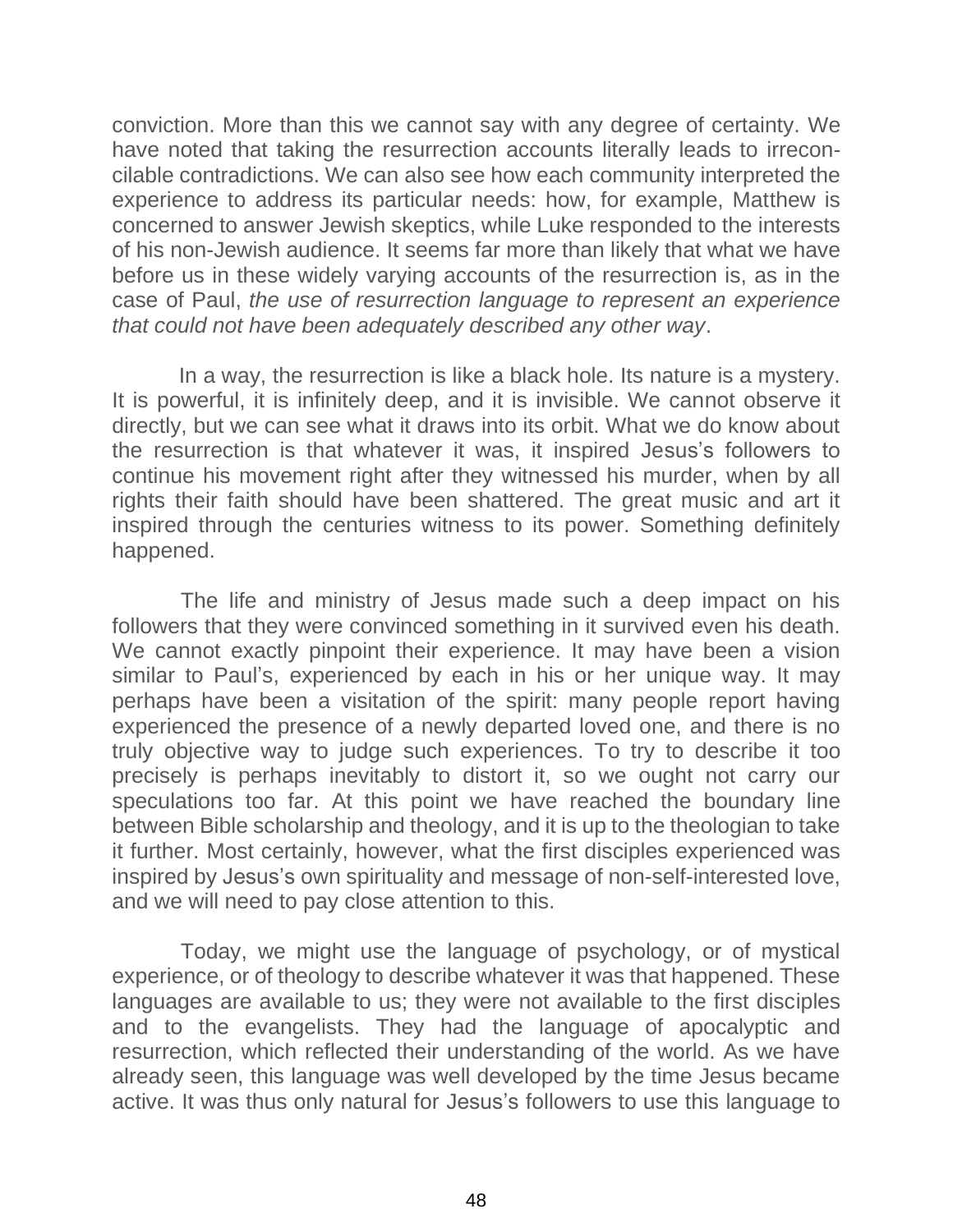represent such a profound and critical experience of spiritual renewal; it was the best means of expression available to them. They described their deepest beliefs in this language *and projected this description onto their experience of Jesus's life, work, message, and death*, to help themselves understand, assimilate, and learn from these events. And who is to say that any more modern language we might use today would do a better job of capturing their experience?

This is really not a radical hypothesis. Raymond Brown, himself a Catholic priest, has described a similar process in the development of the "higher Christology" of John's Gospel. According to Brown's reconstruction of the history of the Johannine community, its original members were "Jews of relatively standard expectations," who accepted Jesus as the Davidic Messiah. However, a second group, consisting of Jews of an "anti-Temple bias" and Samaritan converts, joined the community, and this group became a "catalyst" toward the development of a higher Christology. Brown gives the following definition of "low Christology," the beliefs of the original members of the community about Jesus:

In scholarly jargon "low" christology involves the application to Jesus of titles derived from OT or intertestamental expectations (e.g., Messiah, prophet, servant, Lord, Son of God)--titles that do not in themselves imply divinity. ("Son of God," meaning divine representative, was a designation of the king; see II Sam 7:14; "lord" need mean no more than "master.")<sup>21</sup>

Brown follows this with a definition of "high Christology," the understanding of Jesus that evolved through the influence of the second group:

"High" christology involves an appreciation of Jesus that moves him into the sphere of divinity, as expressed, for instance, in a more exalted us of Lord and Son of God, as well as the designation "God."

Brown describes the Samaritan theology that influenced this second group, and concludes:

...the term *catalyst* applied to the newcomers into the Johannine community implies that they brought with them categories for interpreting Jesus that launched the Johannine community toward a theology of descent from above and pre-existence.

<sup>21</sup> Raymond E. Brown, The Community of the Beloved Disciple (New York: Paulist Press, 1979), 25n.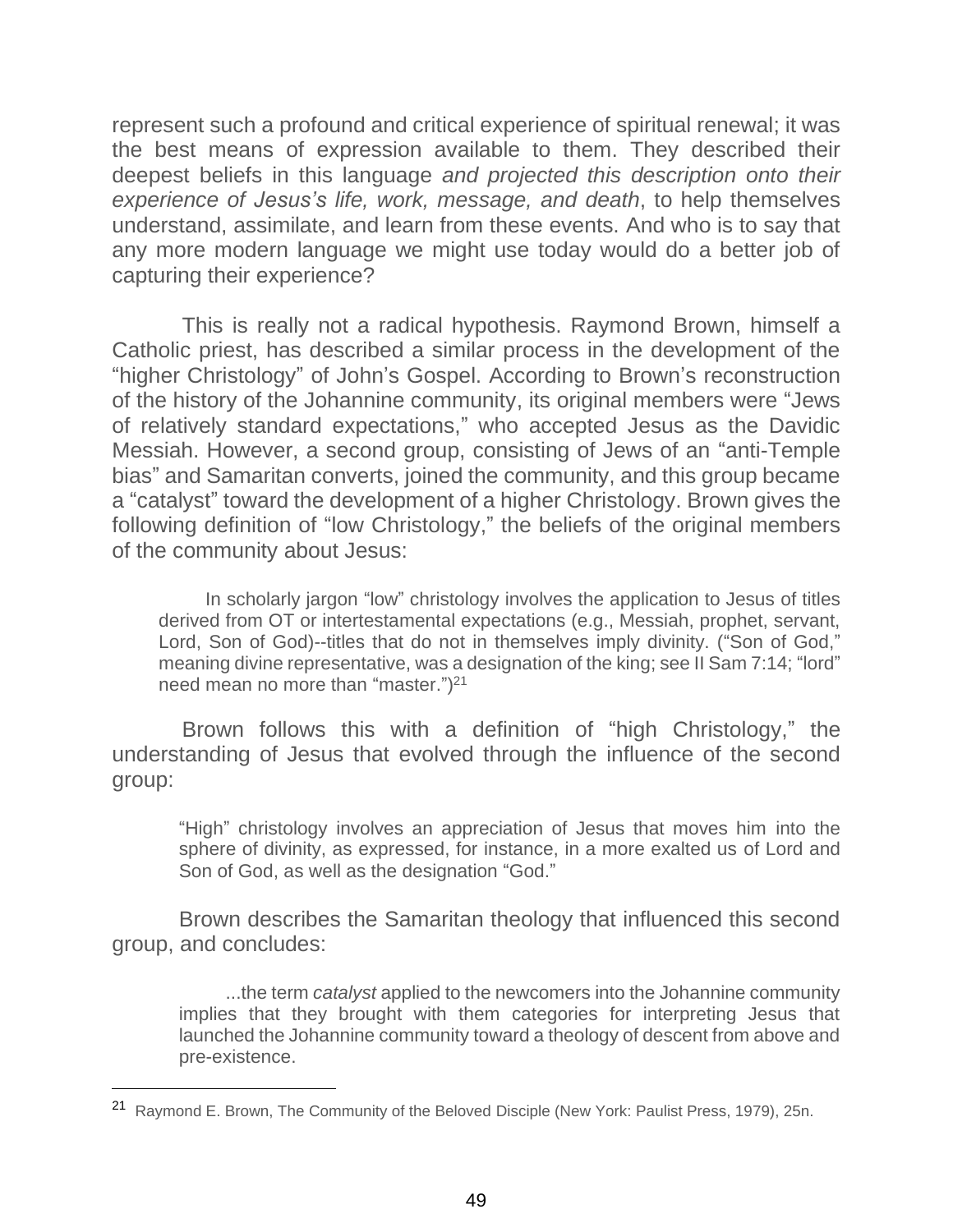In any case, it is a uniquely high christology that appears in the pages of the Fourth Gospel, reflecting the type of belief in Jesus that came to be accepted in Johannine Christianity. The Word that existed in God's presence before creation has become flesh in Jesus (1:1,14); coming into the world like a light (1:9-10; 8:12; 9:5), he can reveal God because he is the only one who has come down from heaven and has seen God's face and heard His voice (3:13; 5:37); he is one with the Father (10:30), so that to see him is to see the Father (14:9); indeed, he can speak as the divine I AM. Johannine christology is very familiar to traditional Christians because it became the dominant christology of the church, and so it is startling to realize that such a portrayal of Jesus is quite foreign to the Synoptic Gospels.<sup>22</sup>

These statements are quite remarkable in a book that the Catholic church itself has designated as "free of doctrinal error." They imply that Jesus made no claims for his own divinity, and that the "high Christology" with which we are familiar today was unknown to him and his immediate disciples. Rather, it gradually evolved as more and more Gentiles, whose background and theology were very different from Jesus's original followers, were incorporated into the new community. These new Gentiles and Jews with similar beliefs "brought with them categories for interpreting Jesus": these categories did not exist originally with Jesus but were projected onto him by the new believers, who drew upon what they felt they knew. For example, Brown describes how one very important idea in Samaritan theology was the expectation of a teacher who had spoken to God and who would return to reveal all things. Moses was a very central figure in Samaritan theology, and this teacher was most often considered a "Moses-returned figure."<sup>23</sup> Brown then describes how Johannine preaching would naturally have drawn from these traditions about Moses and applied them to Jesus. In order to understand Jesus, the members of the community placed him in a framework that was familiar to them and that helped them to appreciate his significance.

So too with the resurrection. To understand Jesus's significance and to make sense of their own experience, Jesus's earliest followers placed him in a framework with which they were familiar, the apocalyptic framework with its focus on resurrection. We need to be able to speak openly of this today without having to fear that it in any way diminishes the importance of that event. The evangelists used terms of utmost importance to describe an experience of utmost importance. They were not reporting history, nor were

<sup>22</sup> Brown, *Beloved Disciple,* 45.

<sup>23</sup> Ibid.*,* 44.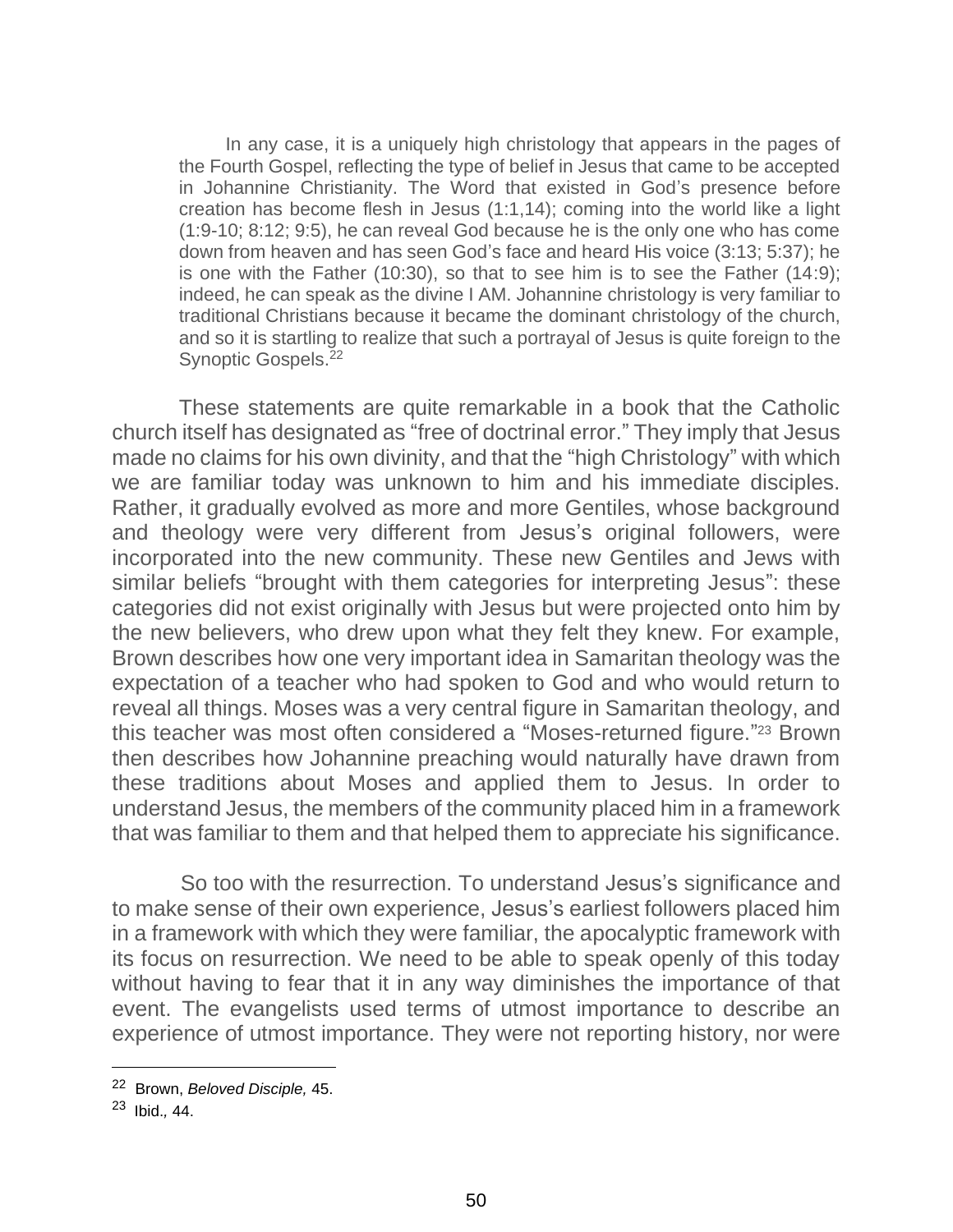they consciously inventing falsehoods to protect what they wished to believe. They were trying as best they could to understand the impact of the life, teaching, ministry, and impact of an individual whose deep spirituality profoundly affected them. They felt that what he offered them had saving power. And so they expressed this conviction in the terms they knew that best described God's saving role in their lives.

Those who were inspired by Jesus's life and work tried to capture and preserve their experience in what today we would call a "myth," specifically the myth of resurrection, indicating the deathlessness of his message. "Myth" is an idea that is very frequently misunderstood, because our modern sensibility unfortunately too often insists on sharply distinguishing "fact" from "fiction" while recognizing nothing in between. Thus we often think of "myth" as synonymous with "fiction." This reductionistic view of myth greatly impoverishes our spiritual life. A "myth" is *not* properly understood as "something that didn't really happen." "Myth" is actually a category somewhere in between fact and fiction that at the same time transcends both. We might define a "myth" as *a symbolic representation of a profound existential truth*. The truth that myths try to capture in symbolic form is too deep, complex, and multi-layered for our usual conceptual language to encompass. Therefore we need myths as a means of communicating the depth of our spiritual experiences, and it does not demean the significance of those experiences to call the ways we describe them "myths." If we fail to acknowledge the transcendence of "myth" over "fable" or "fiction," then we lose the truth captured by the myth in one of two ways: by dismissing the myth and thus also its spiritual content, or by taking the myth literally and reducing its spiritual content to a superficial representation that is often rigidly defended. In either case, we fail to do justice to the significance of the myth. We need today to reclaim the great myths in our religious heritage as myths, so that we might renew our appreciation of their spiritual significance.

Rudolf Bultmann was the pioneer in setting forth a program to interpret the truth behind the myth. He is known for having introduced the term "demythologizing" into New Testament research. He considers the mythical picture of the world portrayed in the New Testament to be "a thing of the past," something we can no longer acknowledge as true because now "all of our thinking is irrevocably formed by science." <sup>24</sup> His definition of myth is quite different from the one offered above. Bultmann defines "myth" as "the

<sup>24</sup> Rudolf Bultmann, *New Testament and Mythology and Other Basic Writings,* ed. and trans. Schubert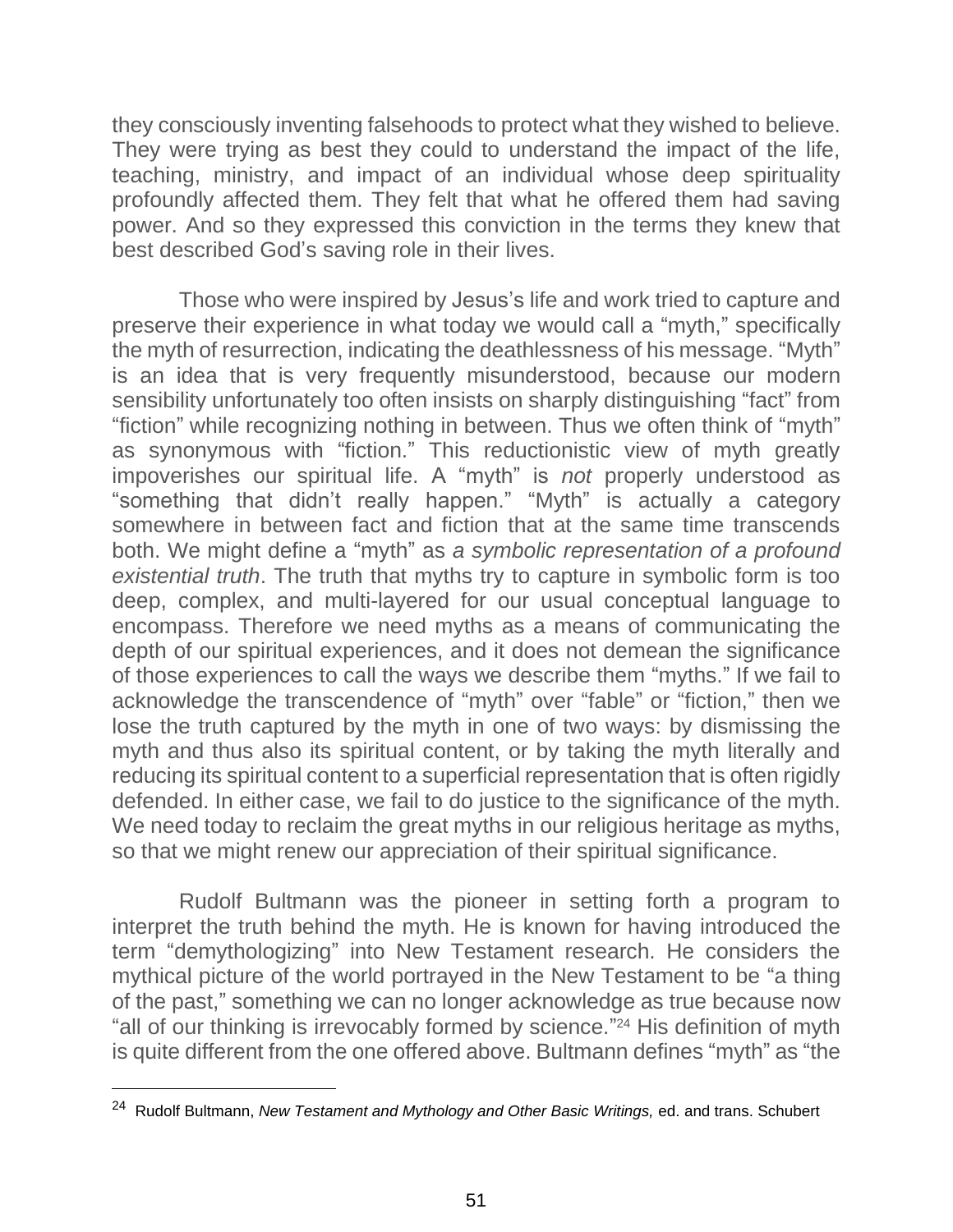report of an occurrence or an event in which supernatural, superhuman forces or persons are at work" and states that "mythical thinking is the opposite of scientific thinking." <sup>25</sup> The real intention of myth is "to talk about a transcendent power to which both we and the world are subject," but mythological thinking defeats its own intention because the concrete character of its symbols makes them too limited to describe transcendence.<sup>26</sup> Therefore a process of *demythologizing* is necessary:

Demythologizing seeks to bring out the real intention of myth, namely, its intention to talk about human existence as grounded in and limited by a transcendent, unworldly power, which is not visible to objectifying thinking.<sup>27</sup>

The demythologizing program seeks to replace mythical language with "existentialist interpretation," a direct expression of what the ideas contained in the myth have to say about our existence in the world. This in effect enables us to dispense with mythical thinking: we have "outgrown" it, and "It is precisely the mythical form of thinking that we get rid of by existentialist interpretation." <sup>28</sup> Mythical language is necessary only "provisionally," until we can develop a language adequate to express the truths that myths intend.<sup>29</sup>

In terms of our present discussion, Bultmann provides certain safeguards against the danger of losing the meaning of the myth by taking it literally. He is, however, still in danger of losing the meaning of the myth by dismissing it too easily. The problem is that myths are often rich and multilayered, and one particular "existentialist interpretation" cannot capture the substance of all the relevant layers. This is similar to the problem of Bible translation. Any given word in the source language has a range of meanings, which do not exactly correspond to the range of meanings of any word in the target language. Translators are faced constantly with the task of choosing which meaning in a word's semantic range they will emphasize when selecting the corresponding word in the target language. Therefore no translation of the Bible is exact, and every translation loses some of the spirit and meaning of the original. But not all translations are alike in this regard.

M. Ogden (Philadelphia: Fortress Press, 1984), 3.

<sup>25</sup> Bultmann, *New Testament and Mythology,* 95.

<sup>26</sup> Ibid.*,* 10,98,161.

<sup>27</sup> Ibid.*,* 99.

<sup>28</sup> Ibid.*,* 97, 126n.

<sup>29</sup> Ibid.*,* 100.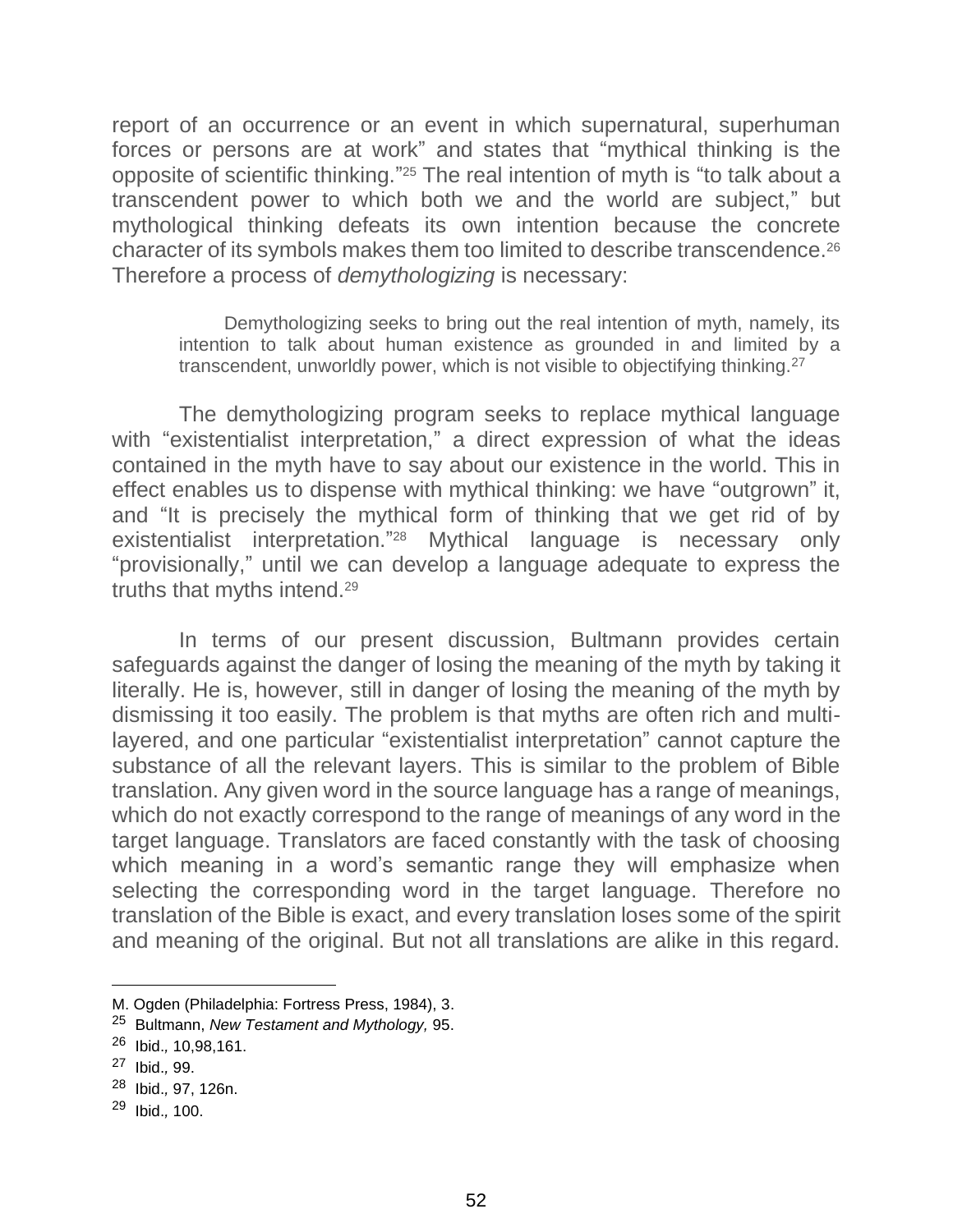Generally speaking, those translations that stray furthest from the text and rely more heavily on paraphrase tend to lose more of the original symbolism than do translations that are more faithful to the source text. The freer translations go farther in replacing the original symbolism with the specific interpretations of the translator, making the reader more dependent on what the translator thinks the text means. This cannot be avoided entirely, but translations do vary widely in the extent to which this occurs. A more paraphrastic translation may present an appearance of greater clarity, but at the expense of impoverishing the text and constricting its meaning, removing the reader one step further from the spirit of the original.

The program of demythologization runs a similar risk. Let us take for example Bultmann's interpretation of the resurrection. Bultmann is known for saying that the resurrection's meaning is that Christ was "raised into the *kerygma*,*"* the proclaimed message of the church:

How do we come to believe in the cross as the salvation occurrence?

Here there seems to me to be only one answer: because it is proclaimed as such, because it is proclaimed together with the resurrection. Christ the crucified and risen one encounters us in the word of proclamation, and nowhere else. And faith in this word is the true faith of Easter.

Such understanding faith in the word of proclamation is the genuine faith of Easter; it is faith that the word being proclaimed is the legitimated word of God. The event of Easter, insofar as it can be referred to as a historical event alongside of the cross, is nothing other than the emergence of faith in the risen one in which the proclamation has its origin....

The Easter faith of the first disciples, then, is not a fact on the ground of which we believe insofar as it could relieve us of the risk of such faith but itself belongs to the eschatological occurrence that is the object of faith.<sup>30</sup>

This interpretation of the meaning of Easter faith is not only very limiting, it is also dangerously circular. The cross is an instrument of salvation because it is proclaimed to be so. The risen Christ meets us only in the proclaimed word. The resurrection, the "event of Easter," is nothing other than the emergence of faith in the risen Christ. Easter faith is in essence its own object. Christ is risen because he is believed to be risen. It is difficult to see how faith in the proclamation of faith is not ultimately void of any real content.

<sup>30</sup> Bultmann, *New Testament and Mythology,* 39.40.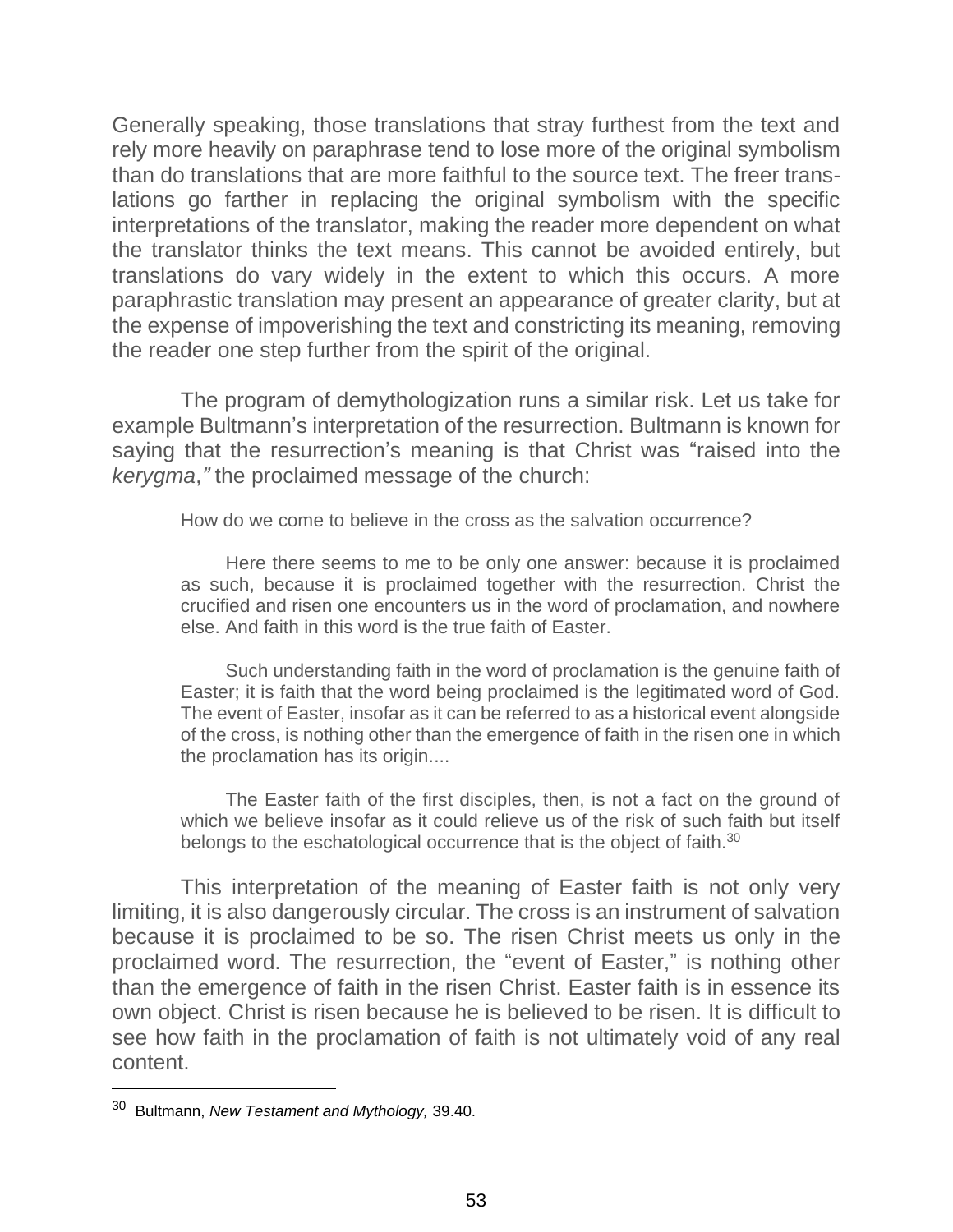Bultmann calls the *kerygma* or "proclamation" "the message of God's decisive act in Christ," which is proclaimed as a "salvation event." <sup>31</sup> This decisive, salvific act cannot be understood apart from the resurrection. The *kerygma* proclaims Christ already risen; it therefore cannot be the source of faith in his resurrection. Central to the proclamation is the mythical and very powerful statement that Christ is risen and has overcome the power of death. Bultmann's program fails even to come close to capturing what this means.

To conclude this section, what exactly can we say about the resurrection event, if we wish to avoid both an anachronistic literalism and missing its significance altogether?

In response to the question, "What really happened?" we can only say the following. The actual event that Christians call the resurrection of Christ is historically unrecoverable. But it was something so extraordinary and profound that it inspired a group of followers, whose spirits should have been crushed by the terrifying spectacle of the brutal murder of their teacher and who should have given up all hope, to continue their lives in faith and gratitude and praises to God. That would be difficult to explain if the resurrection were a complete fabrication.

But neither does it follow that the language of resurrection, borrowed from a strand of Jewish theology that developed over hundreds of years but whose influence has greatly faded, can serve as a literal description of what happened. Attempts to use that language in that way have repeatedly foundered. Originally that theology predicted a general resurrection at the time of the coming of the Messiah. Then when only Christ was resurrected, he was called the "first fruits" of the general resurrection soon expected. But the general resurrection did not arrive. And so the Gospel writers after Mark projected it into an indefinite future. Christianity began to give less emphasis to the general resurrection and more to the second coming of Christ. Eventually the resurrection of Christ became a singular event bearing little resemblance to the original resurrection theology that first provided a way of understanding it. Christianity had to keep altering resurrection theology to fit current realities. The inevitable conclusion is that the original resurrection theology was not a precise fit from the very beginning.

<sup>31</sup> Bultmann, *New Testament and Mythology,* 12,14.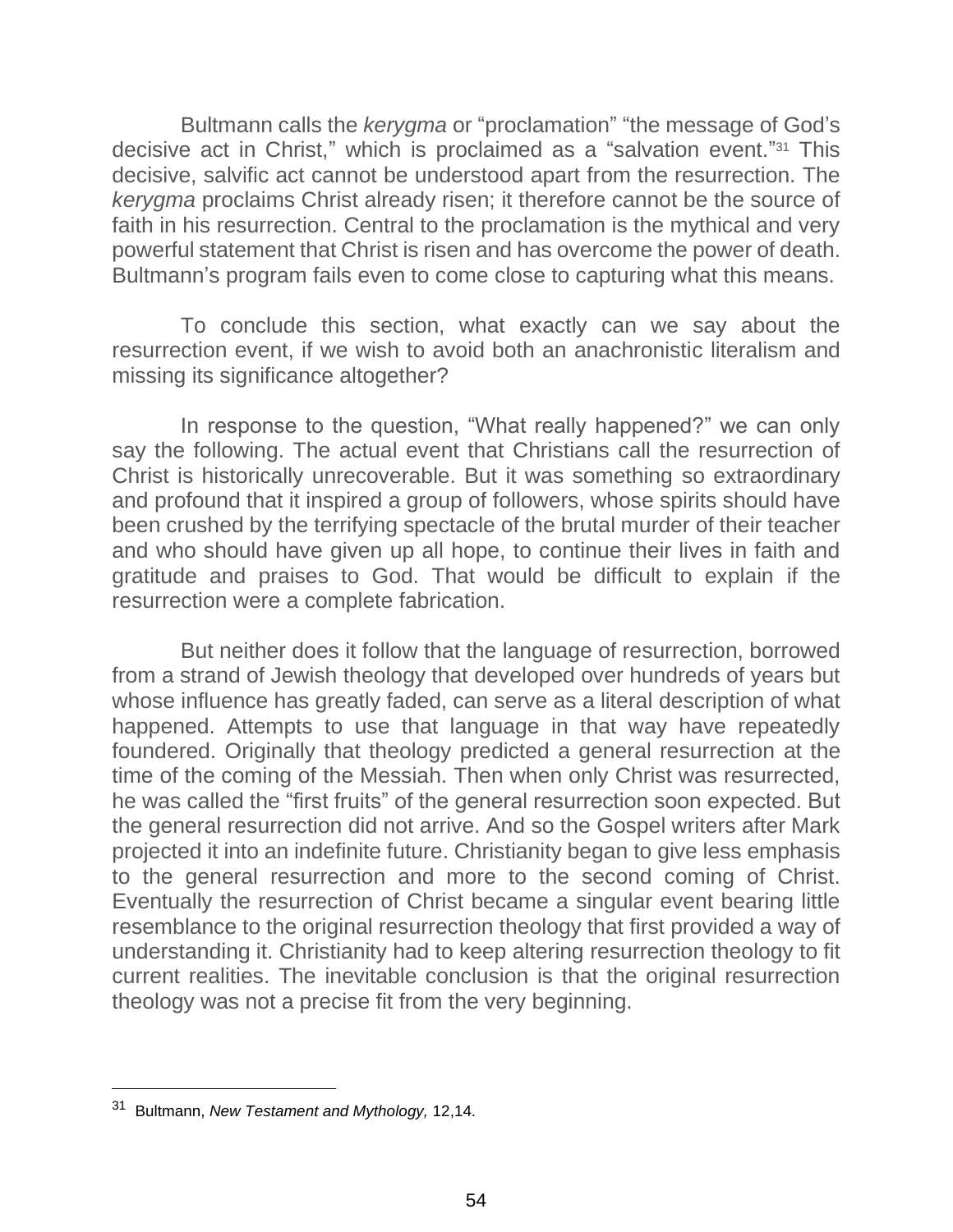If we want to say more about what the resurrection actually was, we will have to go beyond Bible scholarship and enter the realm of theology. The challenge will be to find a theology that is both true to the actual experience and that captures the mystery of the event. The reader can find my own attempt in an article entitled "Jesus and the Christ Angel."<sup>32</sup>

# **What Does It Mean?**

Bultmann would like to preserve the truth behind the myth, and he is right in pointing out the dangers of leaving the myths uninterpreted, but his program sacrifices too much. Faith needs its symbols in order to be revealed and expressed, for only symbolic language can come close to capturing the mystery and many-layered complexity of the content of faith. But this by itself is not enough: if we fail to recognize that the symbols are symbols, that the myth *is* a myth, then we will inevitably lose the content of faith and we will worship instead its externalized expression. And so Paul Tillich speaks of preserving the myth, but necessarily as a "broken myth":

A myth which is understood as a myth, *but not removed or replaced,* can be called a "broken myth." Christianity denies by its very nature any unbroken myth, because its presupposition is the first commandment: the affirmation of the ultimate as ultimate and the rejection of any kind of idolatry. All mythological elements in the Bible, and doctrine and liturgy should be recognized as mythological, *but they should be maintained in their symbolic form and not be replaced by scientific substitutes*. *For there is no substitute for the use of symbols and myths: they are the language of faith.*<sup>33</sup>

The words I have emphasized show the difference between a "demythologized" myth and a "broken" myth. *A broken myth is not discarded as a myth;* its original language and mystery are preserved, and in fact respected, by not taking the language literally. To "break" a myth is to make its symbolic character conscious. There is an understandable fear of doing so, since it means leaving the safety and certainty of an unbroken mythological world. This fear creates a resistance to breaking the myth that often results in an insistence on the literal meaning of its words. One fears that breaking the myth will rob it of its meaning and power, but in fact the opposite is true:

<sup>32</sup> [http://www.judeochristianity.org/jesus\\_and\\_the\\_christ\\_angel.htm.](http://www.judeochristianity.org/jesus_and_the_christ_angel.htm)

<sup>33</sup> Paul Tillich, *Dynamics of Faith* (New York: Harper & Row, 1957), 50-51 (emphasis added).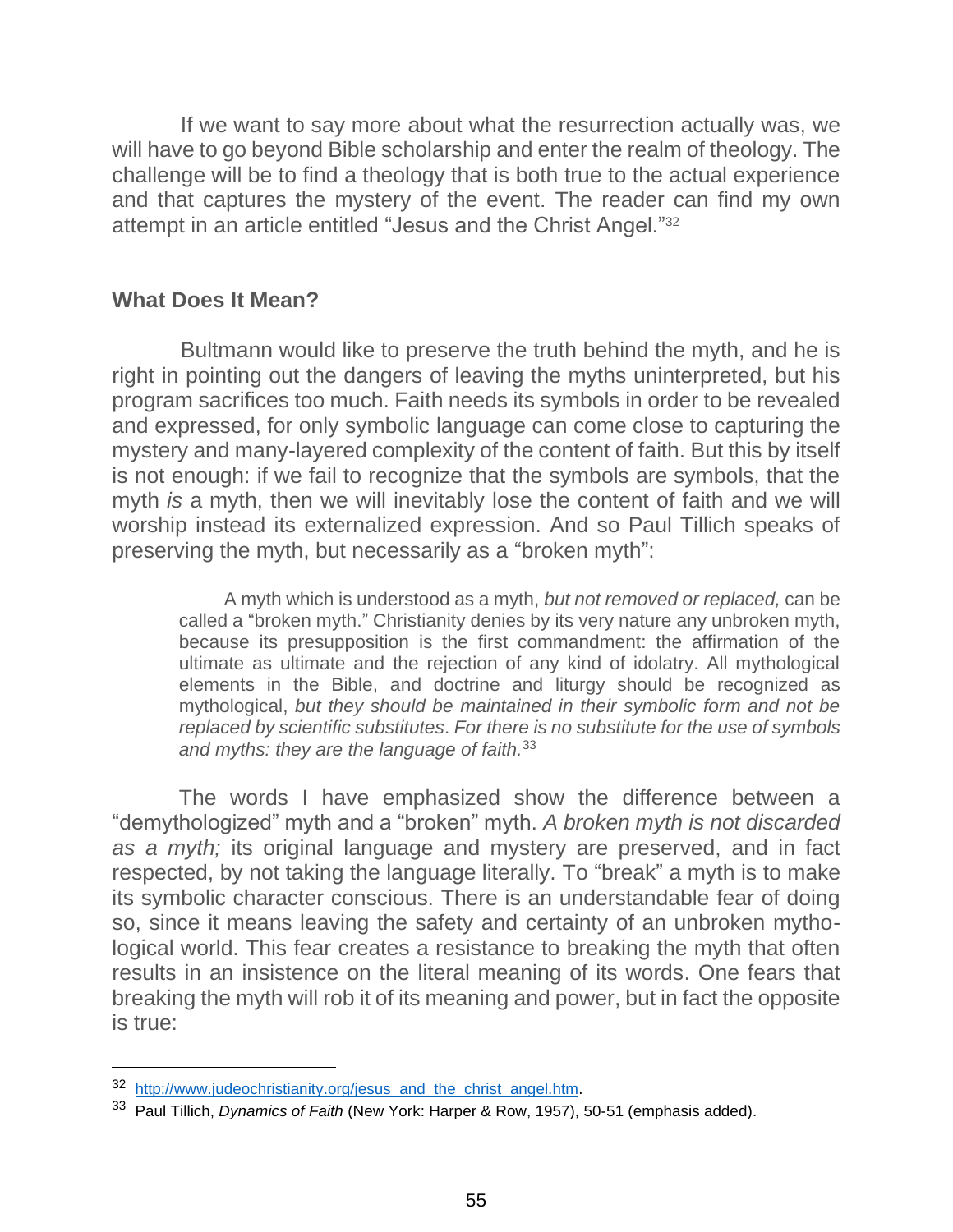The resistance against demythologization expresses itself in "literalism." The symbols and myths are understood in their immediate meaning. The material, taken from nature and history, is used in its proper sense. The character of the symbol to point beyond itself to something else is disregarded. Creation is taken as a magic act which happened once upon a time. The fall of Adam is localized on a special geographical point and attributed to a human individual. The virgin birth of the Messiah is understood in biological terms, resurrection and ascension as physical events, the second coming of the Christ as a telluric, or cosmic, catastrophe.... Faith, if it takes its symbols literally, becomes idolatrous! It calls something ultimate which is less than ultimate. Faith, conscious of the symbolic character, of its symbols, gives God the honor which is due him.<sup>34</sup>

 We cannot afford to dispense with the language of myth, and in this sense the earliest disciples were justified in applying the language of resurrection to their experience of the impact that Jesus's life and message had on them. However, to do justice to this experience we need to preserve the myth as a broken myth. Tillich's claim that "Christianity denies by its very nature any unbroken myth" is very debatable since Christianity has in the past often insisted upon literal interpretations of its myths, but while we cannot afford to lose the myth, neither can we afford to leave it unbroken. The stakes are just too high.

Just how high? In the worst case – which has happened often in history – the fear of breaking a myth produces a compulsion to defend its surface meaning even to the point of violence. Heretics and Jews have born the brunt of this insecurity. The irony is that such single-minded devotion to the literal expression of a religious symbol loses the deeper meaning toward which the symbol points. The mystery and mission behind the original inspiration disappear, replaced by a hard, inflexible, and ultimately lifeless shell. This is the danger into which fundamentalist forms of religion may fall. Once again, it is important to keep in mind that the word "myth" in this context is not pejorative. It represents a profound spiritual truth whose many layers cannot be adequately expressed in discursive language.

It is tragic that a truth so pregnant with power and life has become, through the failure to distinguish it from its symbolic container, a focal point of often violent confrontation between Christians and Jews. If there is any truth behind the myth of the resurrection then that truth is universal, with a healing message for both Christians and Jews. If there is no truth behind it,

<sup>34</sup> Tillich, *Dynamics,* 51-52.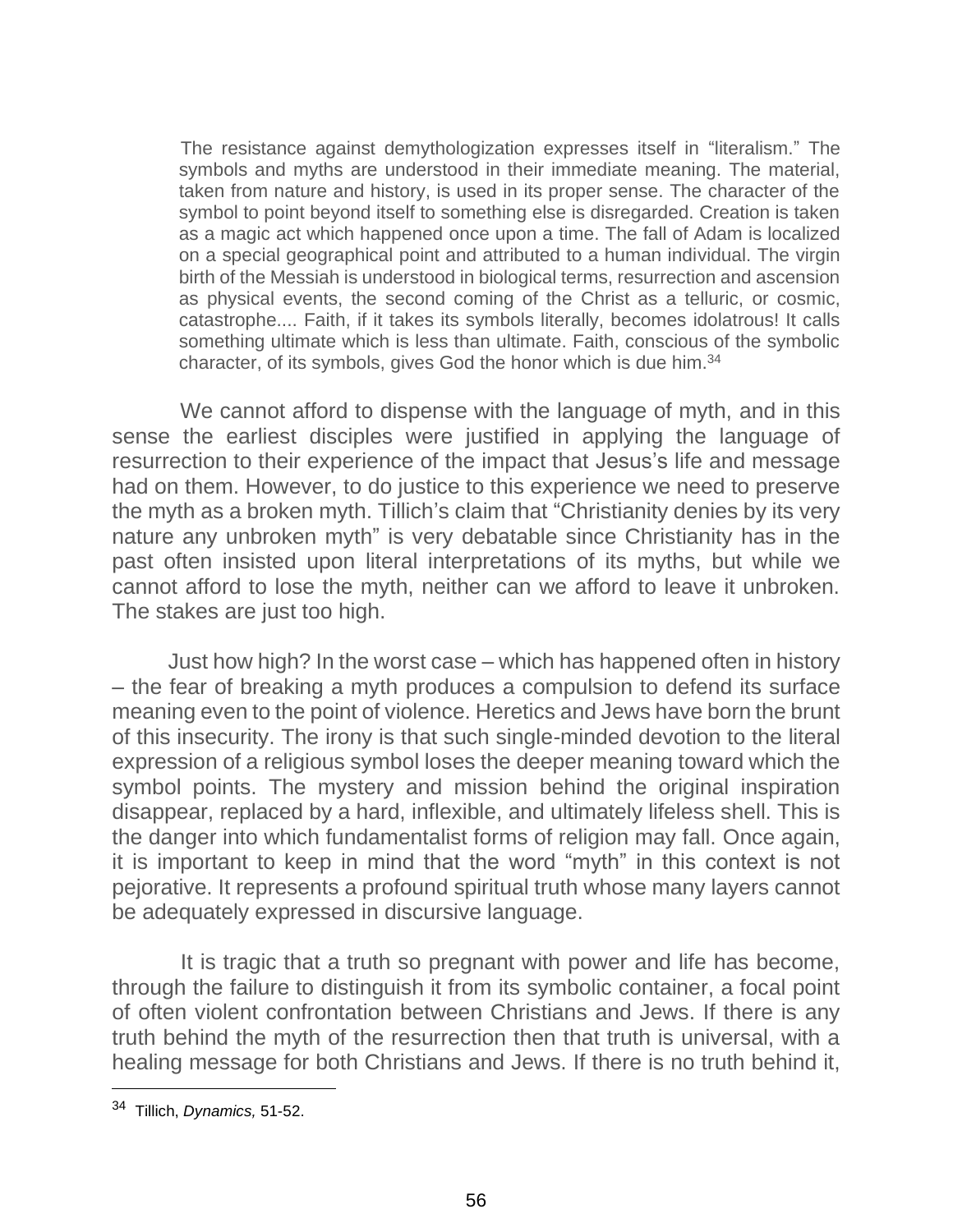then it speaks neither to Christians nor to Jews. Christian and Jew, together with the rest of humanity, are one in their relationship to the existential truth contained in the symbol of the resurrection, if not in their relationship to the symbol itself. Although conceptual language cannot completely capture the meaning of the symbol, we do need, as Bultmann has recognized, at least to try to approach the meaning of the symbol apart from the symbol itself.

At this point we venture to cross the delicate bridge between biblical criticism and theology. Our main summary, in which we have traced the roots of the idea of the resurrection through the Hebrew Bible and beyond, gives us a hint as to the resurrection's existential meaning. Resurrection is a central aspect of Jewish apocalyptic eschatology, which descended from Hebrew prophecy, which itself was based on the restoration of the covenant relationship between God and God's people. Hebrew prophecy spoke of restoration and occasionally used resurrection as a metaphor to describe it. Resurrection thus has its roots in the idea of covenant between God and humanity. At the time in which Jesus lived, it was a way of expressing the original covenant and promise of God to save and keep God's people.

Covenant itself is a religious response to the question: Is there anything to our existence beyond the inevitable accidents, tragedies, conflicts, and decay that we suffer as human beings? Is our existence just random, or is there an ultimate order and direction behind the seemingly accidental character of our lives that can give us meaning and hope? This is the basic question of religion. It is also the question to which our existence as self-conscious beings inevitably drives us. What we see, simply by being conscious of ourselves and our surroundings, is the certainty of old age, sickness, and death. From the moment we are born, we progress toward physical and perhaps intellectual and psychological dissolution. Most of the time we deny it; we keep ourselves from being aware of it, because it is unthinkable. But our defenses do not succeed forever. Sooner or later we encounter an existential crisis: the loss of a livelihood or of a relationship, the death of a loved one, our reaction to signs of sickness and aging in ourselves or in those we love. These experiences arouse our fear, and we may turn to psychotherapy for help, but psychotherapy cannot help us with these fears because they belong to life itself and are not pathological phenomena to be cured. Psychotherapy can displace the object of our fear, from a neurotically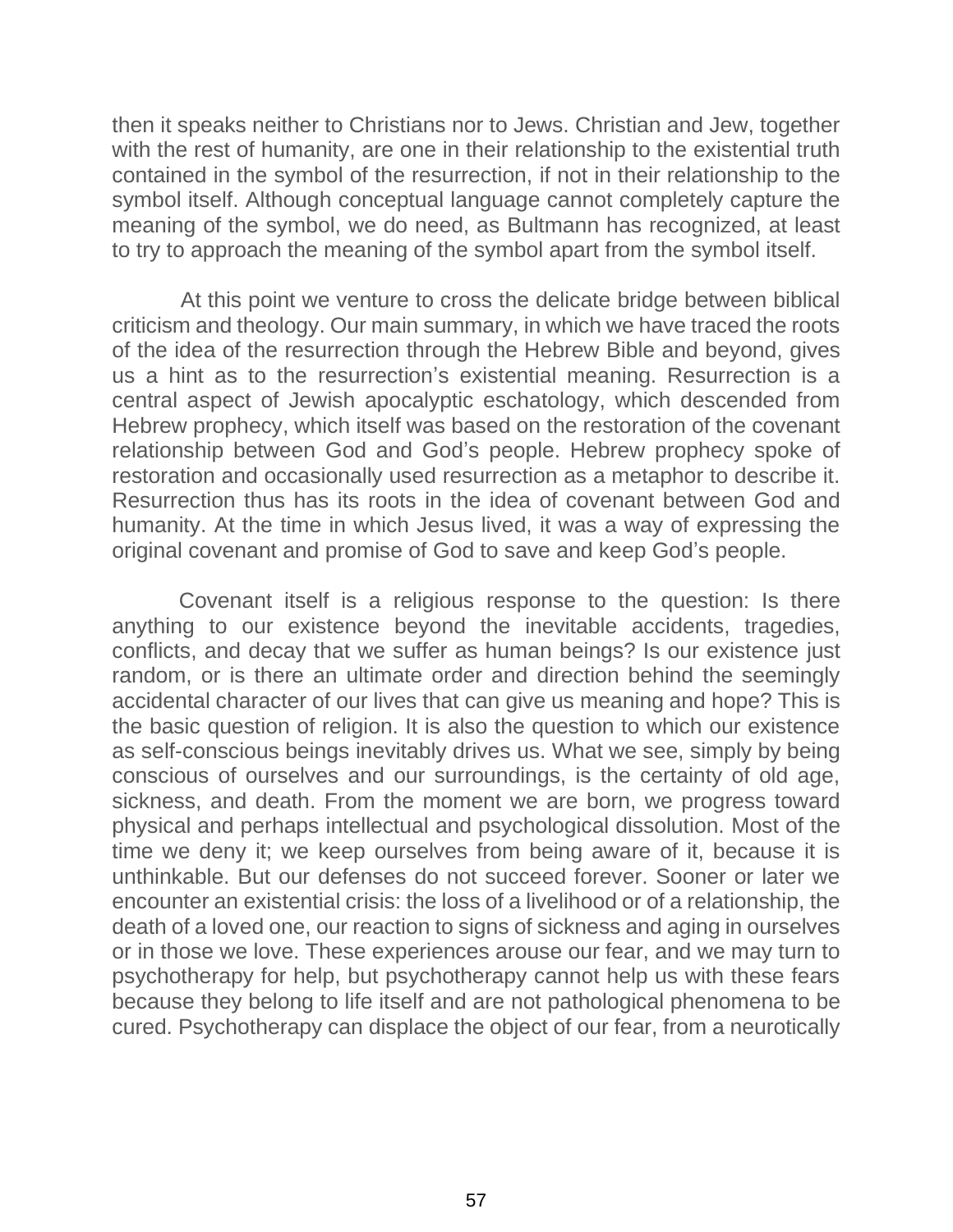distorted reality to the fearful aspects of reality itself, but it cannot heal or eliminate fear.<sup>35</sup>

And so we may turn to religion, but if religion has become an outer shell that has lost the content of its symbols, then it too cannot heal, and becomes instead one more instrument of our denial of the fearful aspects of reality. It is this type of religion that Freud attacked, and whose criticisms we sometimes do not take seriously enough. A religion that we use to deny our fears becomes tyrannical: our fear demands that we require and even force others to conform to our beliefs in order to protect us from our insecurity and defend us from our doubts. The intolerance that characterizes fundamentalist forms of religion is a defense mechanism against these fears.

Covenant affirms that God is immanently involved in human life. Ultimately, we are not alone, although we may have many experiences of aloneness. As Paul has said, not even death can separate us from the love of God, and this affirmation is linked inseparably to his affirmation of the resurrection: "If Christ has not been raised, your faith is futile." In theological terms, *resurrection is the most radical affirmation that our link to God, to ultimate meaning, order, and the power of salvation, endures eternally and cannot be broken even by suffering and death.*

Are we honestly able to make this affirmation today? Today a deep crisis of faith affects both Judaism and Christianity. Secularism and the advance of scientific knowledge have undermined many traditional religious beliefs. If science is now able to explain matters about which religion previously offered only speculations, the authority of many religious ideas is naturally called into question. This is not to imply an intrinsic incompatibility between religion and science, but historically the two have competed with each other in attempting to explain the world's mysteries. In Jesus's day people took "miraculous" healings for granted; today we are more likely to question and doubt anything that demands belief in the "supernatural," especially when we no longer need such beliefs in order to make sense of the world. This questioning applies particularly to religious symbols that have often been interpreted supernaturally, such as the resurrection.

There is still a deeper reason for the present crisis of faith. This is the apparent failure of religion to live up to its promise of salvation. In Judaism

<sup>35</sup> Cf. Paul Tillich, *The Courage to Be* (New Haven: Yale University Press, 1952).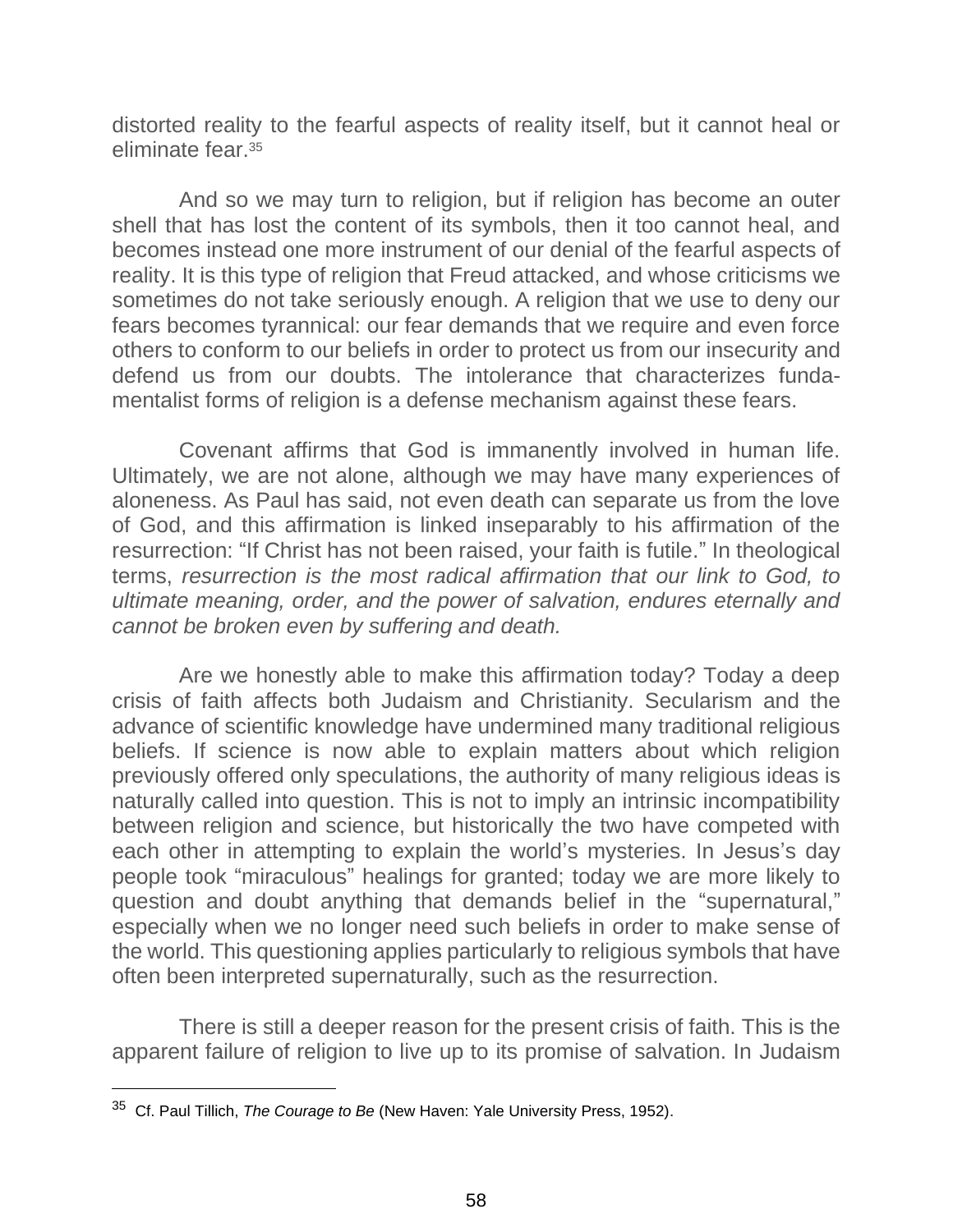this crisis is particularly acute. The Holocaust has destroyed the faith of many Jews; indeed, some Jews have come to feel that if God does have a special relationship with the Jewish people, it is far from a loving one. (As Tevye in *Fiddler on the Roof* famously said, "I know, I know. We are Your chosen people. But, once in a while, can't You choose someone else?") Thus while strict orthodoxy tries to maintain its links with the past, much of Judaism has become humanistic in its theological orientation. God is revealed in the noble actions of human beings in supporting each other through a crisis, or in the human capacity for perseverance, or in the imperative to build an ethical society. God has left creation unfinished; it is now time for men and women to complete it. For many Jews the State of Israel occupies a place of centrality within Judaism once reserved for God alone. Theodicies that emphasize the *limitations* of God's power, sometimes incorporating kabbalistic notions of the withdrawal of God's presence from the world to explain the evil in it, have become popular ("If God cannot save us, at least God cries with us"). All of these trends emphasize the *absence* of a transcendent God from the world who might have a saving word for humanity beyond the words that human beings speak to themselves.

While perhaps not always as obvious, this crisis of faith exists also in contemporary Christianity. The events that have shaken Jews have shaken the rest of the world as well. Contemporary theology and preaching often reflect doubt in any divine source of guidance beyond the sphere of human activity. There seems to be a split between fundamentalist religion, which rigidly holds onto categories of the past, and a more liberal, humanistic religion, which seems to have lost as its center a God who actively affects and directs people's lives and which instead places ultimate hope in the social and political actions of human beings. What both forms of religion lack is a faith in a transcendent God that can confront the complexities of modern experience. Many have lost the sense of a God who is above human affairs yet still actively involved in them, a spiritual presence that responds to our deepest concerns, a sense of our connection to an ultimate order that takes into account the desperate questions our experience raises. That the need for such a spiritual center is real can be seen in how deeply the need is felt: the question of theodicy, of what kind of faith is available to us in a world where evil and tragedy predominate, is asked as frequently in Christianity today as it is in Judaism.

The contemporary crisis of faith evokes a yearning to encounter the biblical message. But the biblical message is cast in a language of symbols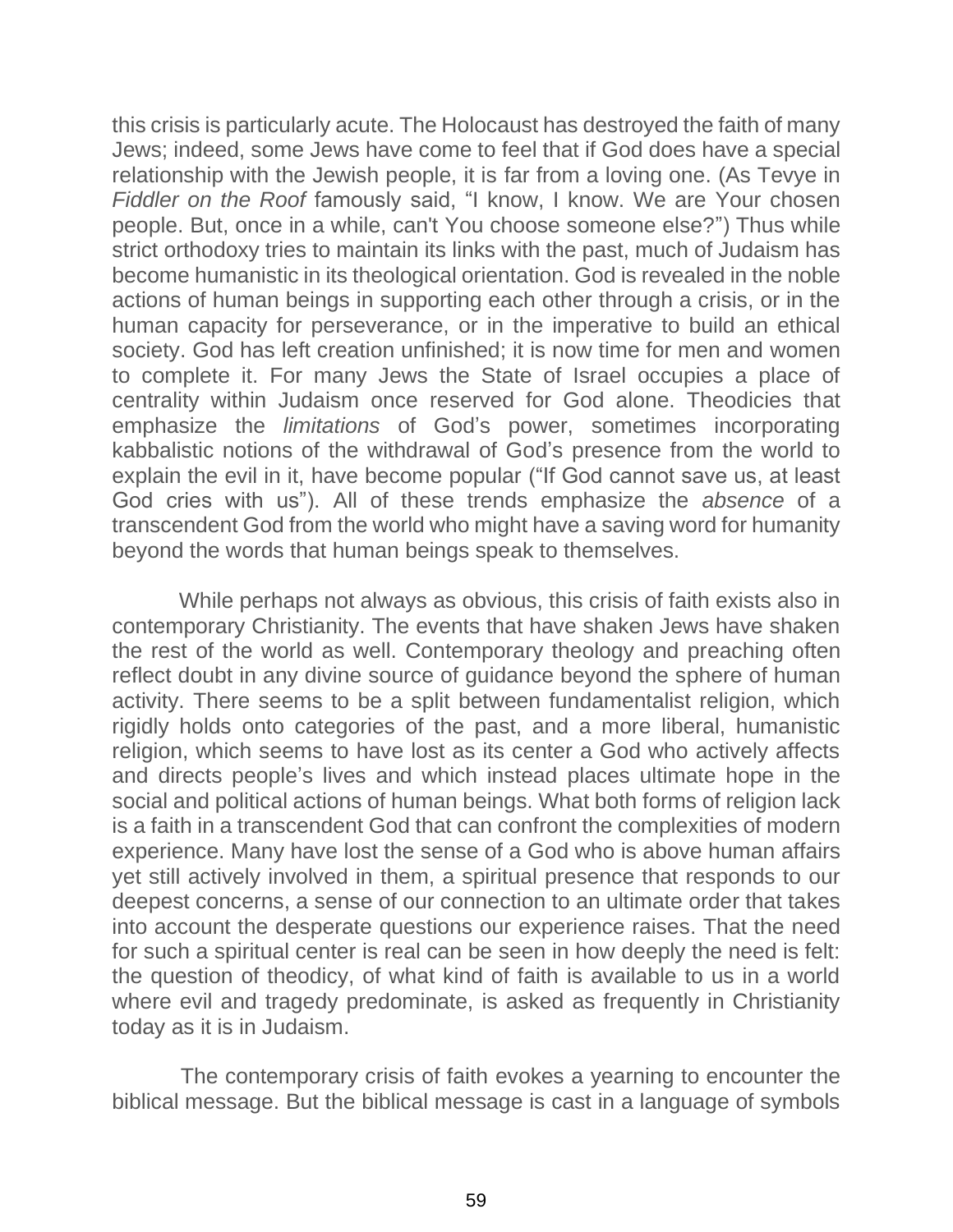originating in times and places that are remote to us. To recover the message in a form that can revitalize faith today requires a struggle. In this struggle theology can, and in fact must, use biblical criticism as a tool, as long as theology does not try to bend the results of biblical criticism to serve a predetermined agenda. What we now know of the historical context within which Jesus lived and taught greatly illuminates the significance of what he taught, as well as its continuity with the biblical message as a whole.

The following brief passage from Mark encapsulates the heart of Jesus's message. It has the ring of authenticity simply because its spirit is so different from that of much of the literature of the period:

One of the scribes came near and heard them disputing with one another, and seeing that he answered them well, he asked him, "Which commandment is the first of all?" Jesus answered, "The first is, 'Hear, 0 Israel: the Lord our God, the Lord is one; you shall love the Lord your God with all your heart, and with all your soul, and with all your mind, and with all your strength.' The second is this, 'You shall love your neighbor as yourself.' There is no other commandment greater than these." Then the scribe said to him, "You are right, Teacher; you have truly said that 'he is one, and besides him there is no other'; and 'to love him with all the heart, and with all the understanding, and with all the strength,' and 'to love one's neighbor as oneself,'--this is much more important than all whole burnt offerings and sacrifices." When Jesus saw that he answered wisely, he said to him, "You are not far from the kingdom of God." (Mark 12 :28-34)

This passage is noteworthy in that Jesus interprets the apocalyptic symbol "kingdom of God" in terms of love, both for God and for one's neighbor. This is totally unlike anything we find in the mainstream of apocalyptic literature, which enables us even more to appreciate Jesus's originality. In apocalyptic literature the kingdom of God is not associated with love, but with judgment and condemnation of sinners and pain and destruction for those currently in power (see e.g. 1 Enoch 62). Throughout apocalyptic literature we find a tone of vindictiveness, expressed in calling God's vengeance down on the oppressor and in predictions of cataclysmic disasters that will upset the world order. This was certainly an understandable reaction for a desperate people responding to a national calamity. Jesus, however, preached even love for one's enemies, a thoroughly radical departure from the spirit of apocalypticism. This is something that scholars who believe Jesus to be no more than a Jewish apocalyptic prophet cannot adequately explain.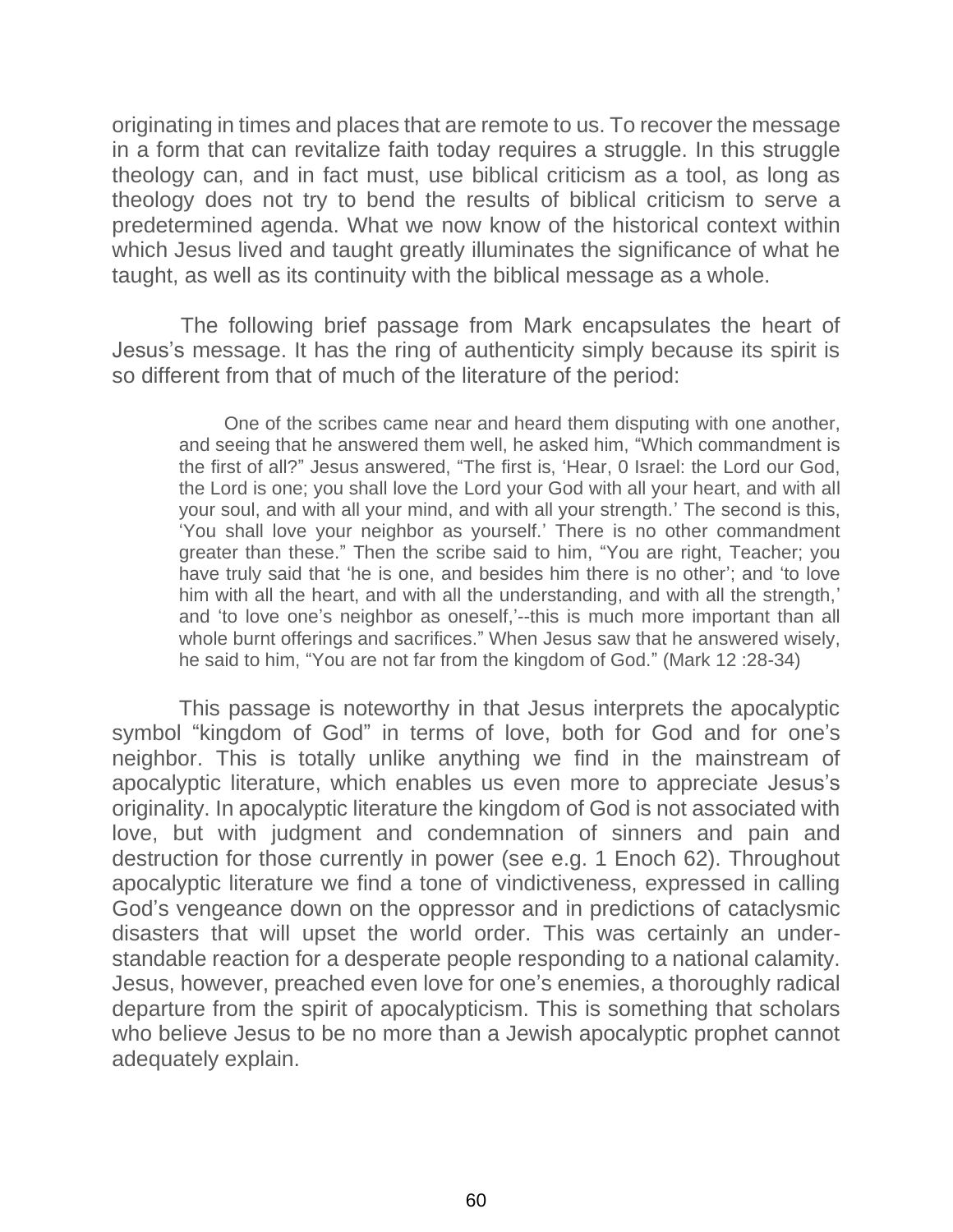As we have seen, apocalypticism developed from Hebrew prophecy. It uses many of the same images and shares many of the same concerns, such as the end of Israel's suffering and the restoration of Israel to its former glory. Nevertheless, there are significant differences. There is a certain desperation in apocalypticism, born of the failure of many of the prophetic ideals to become realized. Instead of being restored to its independence, Israel found itself occupied by a foreign power for a protracted period. This was not the expected resolution of the period of exile. Thus much of Hebrew prophecy began to lose its power to inspire and instill hope in a despairing people.

Above all, Hebrew prophecy emphasized an inward transformation of both the individual and society, while apocalypticism shifted the emphasis away from the transformation of the heart toward the transformation of the political situation. We have seen Isaiah's vision of hope and how those who trust in the Lord will renew their strength, Jeremiah's vision of God reclaiming Israel and writing the law on the people's hearts, Ezekiel's vision of inner cleansing and spiritual renewal. The prophets describe God in intimate terms, as father (Jeremiah 31:9), as mother (Isaiah 66:13), and as husband (Isaiah 54:5). This is a far different image of God from the apocalyptic God who expresses concern for the righteous mainly by defeating their enemies. The God of apocalypticism does indeed show love for the people, but this is a God of strict judgment, not a God with whom people have an intimate relationship.

Jesus proclaims a God with whom people can have an intimate relationship. He reminds his followers that the greatest commandment of all is to love God with all one's heart and strength. This commandment is inseparably linked with the commandment to love one's fellow human beings. Jesus himself has an intimate relationship with God; this is most directly expressed in the Gospel of John, where Jesus repeatedly proclaims his oneness with the Father, but even in the synoptics Jesus is God's "beloved son," in whom God is well pleased. Jesus's life and preaching recall the all-but-forgotten spirit of Hebrew prophecy. This is particularly evident in the idea that the commandment of love "is much more important than all whole burnt offerings and sacrifices"--a deliberate recollection of the words of the prophets (cf. Isaiah 1:11, Hosea 6:6, Micah 6:8).

Jesus's appeal to his followers is thus not difficult to grasp. In an era of spiritual starvation he held out to them the one thing they were thirsting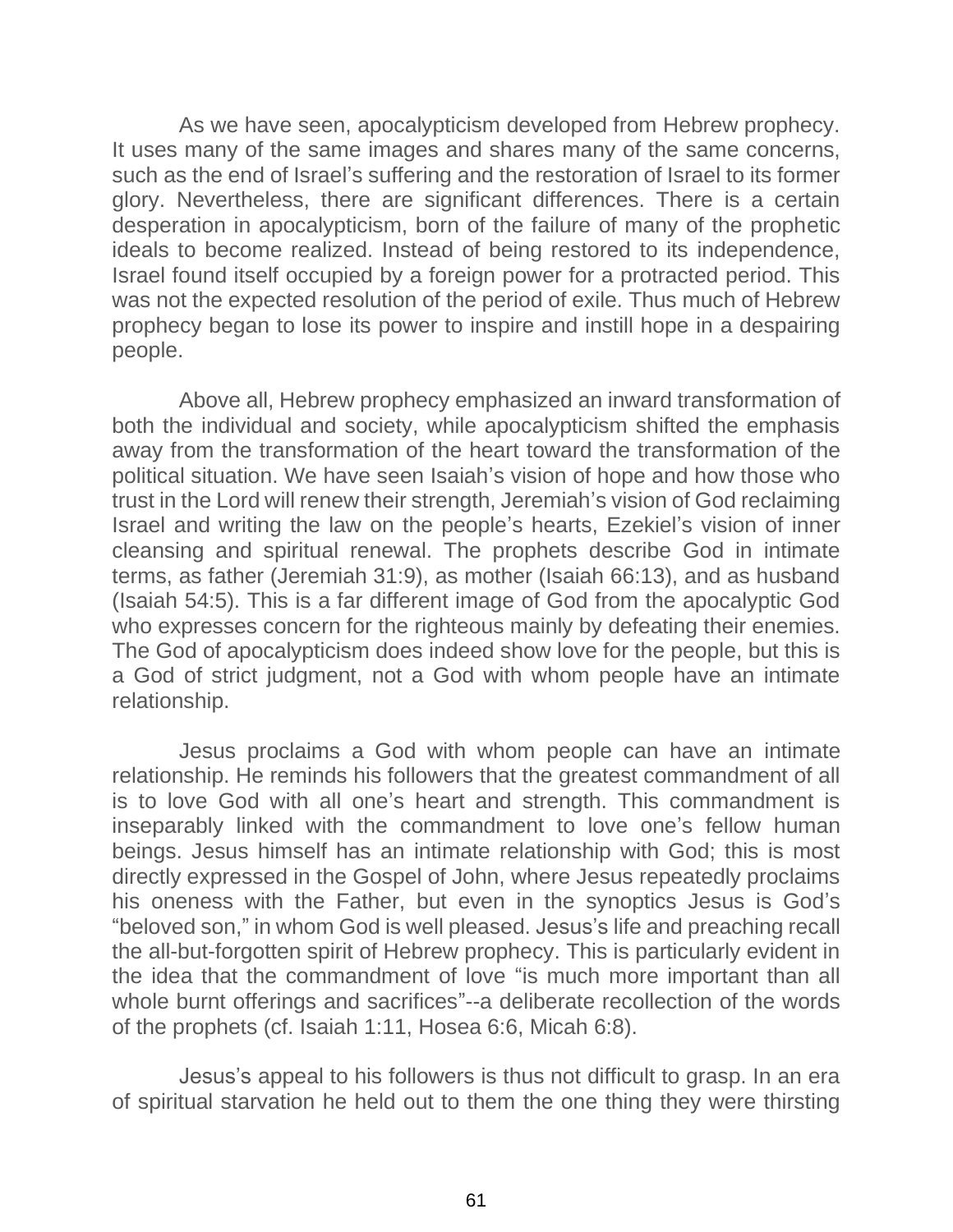for: *assurance of the original promise of God's immanent love*. This promise was rooted deeply in their past, but they had lost contact with it. The reassertion of this promise was the core of Jesus's preaching, and also the context in which his healings must be understood. It is not for nothing that John's Gospel repeatedly warns against relying on the healings themselves as the basis for belief. What separated Jesus from other healers, charismatics, and magicians in a time when many such people were active is that Jesus understood and presented his healings as evidence of God's redemptive love.

Since Jesus's message so deeply addressed the spiritual needs of many who followed him, they understandably projected their messianic hopes onto him. People began to see him as the one who had come to save them. The attraction of such a following would have made Jesus seem threatening to Rome, since the idea of a Messiah, with all its apocalyptic elaborations, had definite political implications. Rome responded to what it perceived as a potential threat to the social order, and executed Jesus as they would have any political insurrectionist. John's report of the reason many Jews feared and distrusted Jesus (John 11:47-50), that they were afraid of Rome's reaction to the attention his followers were attracting, speaks a historical truth.

In short, Jesus preached a revitalizing and reforming message, with roots in the prophetic tradition reaching back to the covenant itself. The message, or "good news," is that the connection between God and the human spirit is still alive and is unbreakable. God does in fact make a difference in our lives, and the action of the divine in our lives demands also a response from us. Jesus's message became entangled in the thought-web of apocalypticism and messianism, and unfortunately was misunderstood by his friends and enemies alike. Is it possible for us to reclaim this message today, and to find in it a response to the deepest questions of our own faith?

The possibility of reclaiming the message lies in recognizing the challenge that it presents. At the heart of Jesus's message is the commandment of love. It is often asked, How can love be commanded? We might view the language of commandment as expressing the challenge in the particular type of love that Jesus preached.

Jesus did not preach a sentimental love, nor a love that comes easily and naturally to us. "If you love those who love you, what credit is that to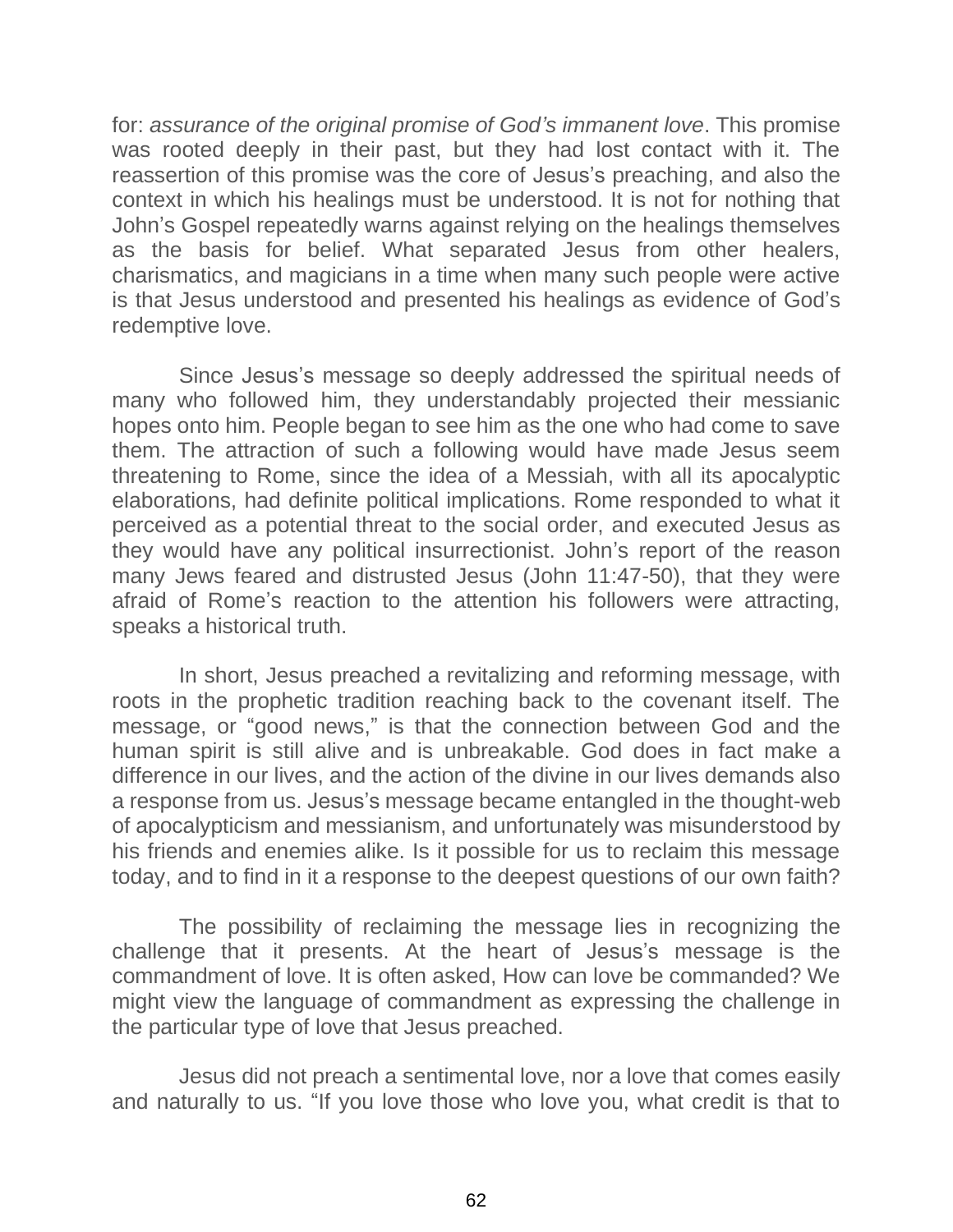you? For even sinners love those who love them" (Luke 6:32). We love most easily those who are like ourselves: the members of our family, our race, our ethnic group, or our class. Jesus challenged us to expand our love beyond these natural boundaries. Thus while Jesus could tell his disciples, "Go nowhere among the Gentiles, and enter no town of the Samaritans, but go rather to the lost sheep of the house of Israel" (Matthew 10:5-6), he also reversed himself to defend and minister to the Canaanite woman (Matthew 15:21-28). And while Jesus blessed the poor and warned against neglecting them (Luke 6 :20, 16: 19-26), he also reached out to the rich, calling the tax collectors Levi (Luke 5:27-29) and Zacchaeus (Luke 19:1-10) and eating with them in their homes.

For Jesus, love must break the bonds of our self-identification and self-interest and extend to those whom we might not naturally think of loving. Thus love needs to be presented in the language of commandment: it requires an effort, perhaps even a profound inner struggle, for us to become genuinely loving in ways we might not ordinarily choose. The love Jesus preached is *non-seIf-interested*, and this is the only type of love that can make us aware of our unbreakable connection to God's influence and guidance in our lives.

This is perhaps the most easily forgotten aspect of Jesus's message. Throughout history people have wanted to create Jesus in their own image, as Albert Schweitzer pointed out in his famous critique of historical Jesus research. Many groups have wanted to claim Jesus as their own. Christian factions have used him in their attacks upon each other; men have used him against women; the rich have used him against the poor; whites have used him against nonwhites. Throughout history the rich have pointed to their wealth as evidence of heavenly favor, a special claim to God's love. And today, while liberation theology makes a valid and vital claim that Jesus did champion the poor against abuses by the rich, it too runs a risk of making Jesus the exclusive property of the poor. Jesus did, after all, invite rich and poor alike to join his table, putting a challenge to them both.

We sometimes would like Jesus to comfort us and to make *others* feel uncomfortable, but the greatness of Jesus is that he is not claimable by anyone, no matter how justifiable the claim. Jews cannot use his Jewishness to claim him from Christians, and Christians must not use their acknowledgment of him as the Christ to keep him from Jews. Today, when we so cherish our ethnic identifications and the things that distinguish us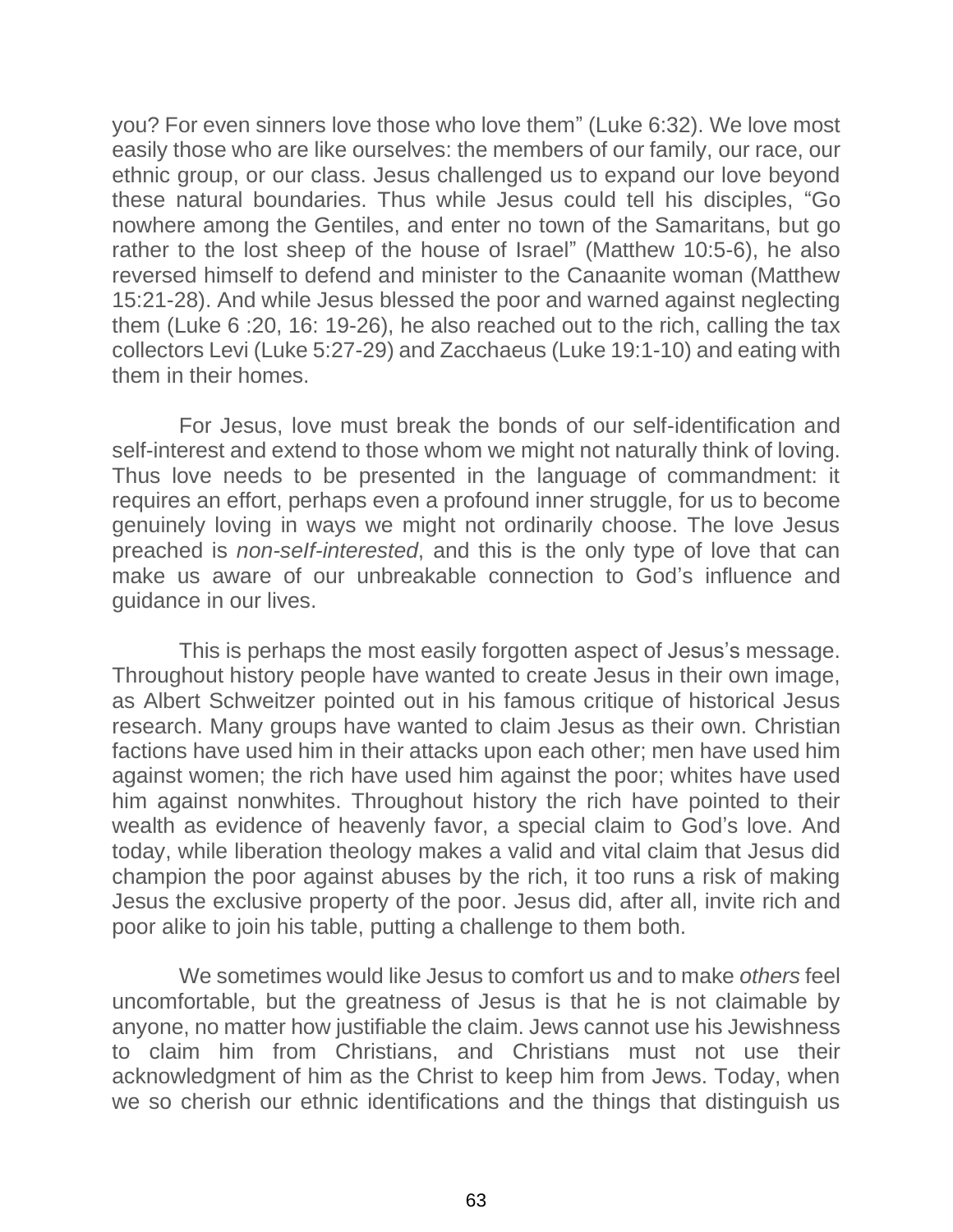from each other, Jesus's message is as radical as ever. There is nothing wrong with celebrating our distinguishing characteristics, as long as our attachment to them does not prevent us from loving one another. Jesus's message, however, stands as a reminder that this danger is always present, and as a call to transcend our particular identifications and to recognize and love each other as individuals. This aspect of his message is encapsulated in the Parable of the Good Samaritan which, although originally addressed to Jews, has universal significance.

Jesus, then, revitalizes the covenantal relationship between God and humanity and bases it on self-transcending love. In this sense he belongs to the tradition of the Hebrew prophets and fulfills their message. He echoes their insistence that love is more important than sacrifices, and he even associates the commandment of love with the kingdom of God, as we have already seen (Matthew 12:28-34). One approaches the kingdom by striving to fulfill the commandment of love, and this brings one a sense of God's presence and responsiveness: "Therefore I tell you, do not worry about your life.... But strive first for the kingdom of God and his righteousness, and all these things will be given to you as well" (Matthew 6 : 25,33).

So far we find in Jesus's message an affirmation that God is intimately connected with human life. But resurrection is a radical symbol; it refers not only to life but also to death. Implicit in Jesus's message is the affirmation that love overcomes even the power of death. It is no accident that Paul found in Jesus an occasion to revive Isaiah's prophecy that "he will swallow up death forever" (Isaiah 25:7; cf. 1 Corinthians 15:54); Paul strongly felt Jesus's message of non-self-interested love, as his own hymn to love in 1 Corinthians 13 eloquently demonstrates. But how does love overcome the power of death?

Love overcomes the power of death by revealing the indestructibility of the soul. The essence of non-self-interested love is the awareness and recognition of an individual in his or her own right, separate from any identity we wish to project onto that individual. Jesus expressed this by preaching a love that transcends ethnic, class, and familial boundaries. The deepest levels of this awareness involve seeing a person's individuality as God has given it, the soul in its purity as it is connected to God before it becomes connected to any other human being. We each discover this in our own way. Very little more can be said about this in the abstract; I can only attempt to clarify it by taking the liberty of relating a personal experience.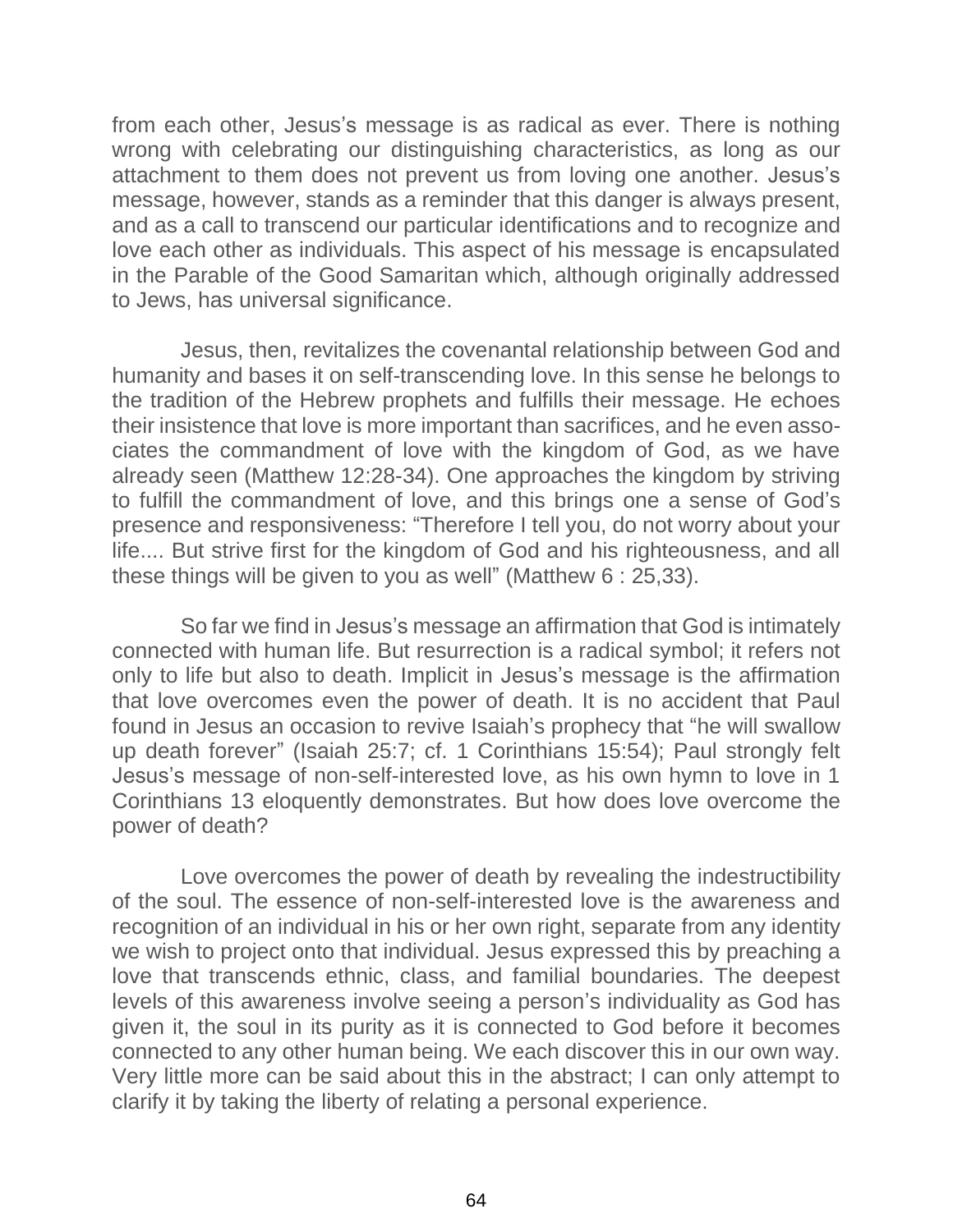In the late 80s I began working at a hospice in New York City. I was using music with patients, many in comas, whose illnesses progressed past the point where they were capable of any verbal response. At that time the instrument I was using was the recorder, a type of wooden flute. All these patients were diagnosed as having less than six months to live. My experience working with them taught me more about the indestructibility of the soul than any course in theology I could possibly have taken.

I have been repeatedly amazed by the capacity of the soul to respond to music, sometimes even after a person's closest relatives have given up trying to communicate. One patient I visited, Norman, was a young man dying of AIDS. He was close to death and needed oxygen to breathe. Yet his response to music was very powerful. He commented on the beauty of the music, and said that it took him out of his hospital environment into a totally different world. He made me promise to bring him some music of Bach the next time I visited. He died before I could visit him again.

It is hard to describe what I learned from Norman. I was impressed by how peaceful he was in spite of his discomfort. Norman said it is a blessing to be able to die without fear. I believe him; I felt no fear in his presence. I only wish I had known him longer; it would have been a privilege to have shared more of his journey with him.

With some patients I have very much had the experience of sharing a journey. Roberta, a woman in her early fifties, was in the final stages of ovarian and breast cancer that had spread to the brain. The doctor's notes in her chart described her as "clearly sustaining a very poor and nearly vegetative life," and "does not talk at all at present; no purposeful movements." This is not what I found in my contact with her. When I played at her bedside, I could sense her breathing becoming noticeably deeper, her eyes more relaxed. Several times she would reach her hand out towards me; she would touch the music on the music stand, and sometimes she would bring her hand close to me and stroke my face – these gestures coming from someone not thought to have any meaningful conscious life. I visited Roberta many times before she died, and felt her travel through a series of stages through fear, deep grief, then finally resolution and peace. The nurses felt she was hanging on to life until the moment she became ready to let go.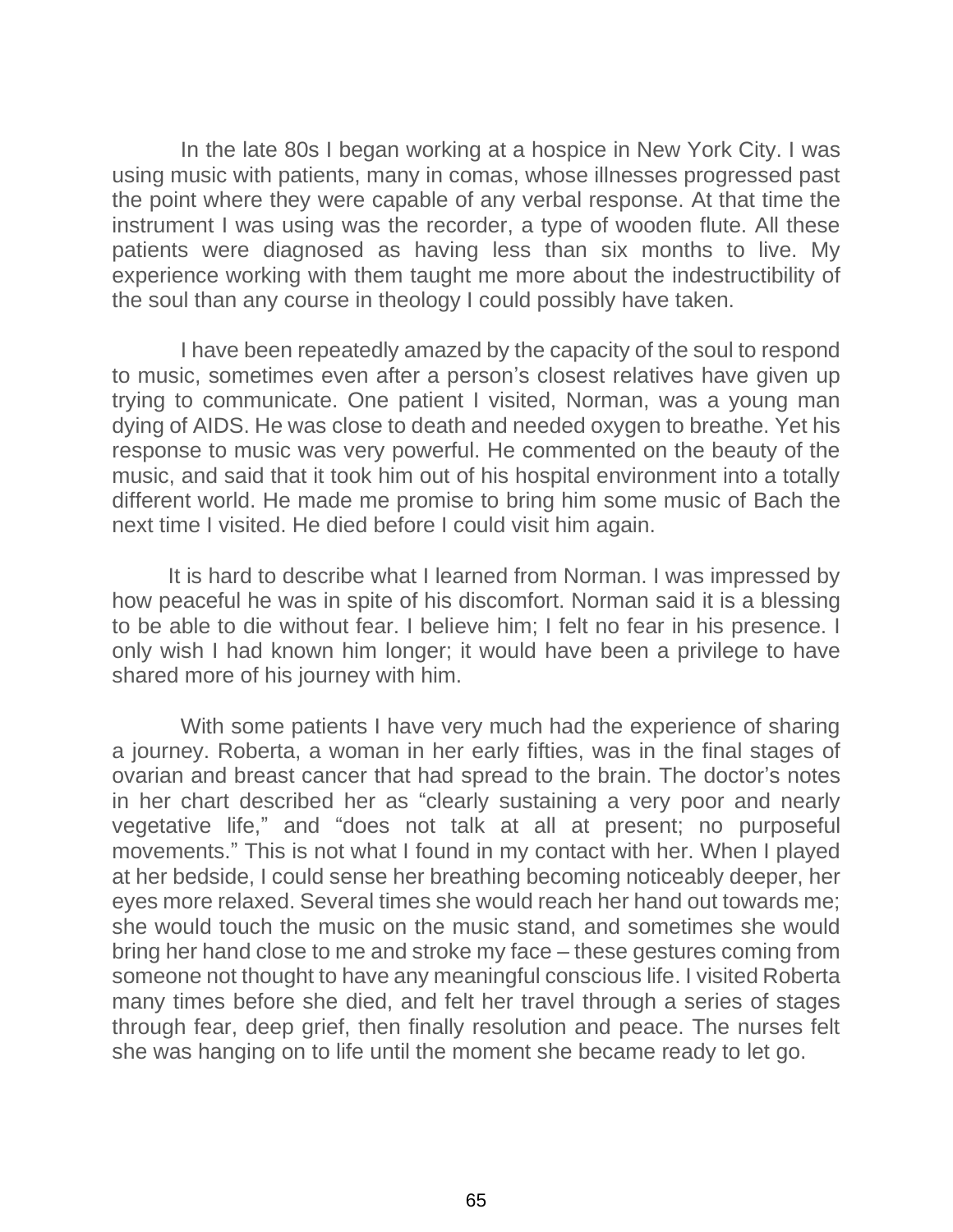Another patient, Bertha, was similar. Bertha was eighty-nine years old and dying of lung cancer. On my first visit I sensed a great amount of fear coming from her; even to the point of terror. Her eyes were widely dilated, in a frozen, fearful expression. I have often seen this expression in comatose patients, and have come to believe that it frequently results from a fear of abandonment. In this case, Bertha seemed terrified of the prospect of death, of finally releasing her grip. The way she would grasp my hand communicated much of that feeling to me.

During one visit she withdrew her hand from mine and began to hold her head. She seemed in great pain, but the pain was not physical. It was something inside her that seemed to want resolution. I learned from her nurse and social worker that her relationship with her daughter had been troubled for many years. Perhaps this was what she was trying to resolve, as I saw her over a period of a few weeks go through a phase of agitation and restlessness. In the meantime her daughter was in therapy with the social worker, trying to resolve her own ambivalence toward her mother. As time progressed I felt Bertha's feelings of grief come closer to the surface, and the pain gradually begin to subside. Bertha communicated most of this to me through the way she held my hand. Just before her death, I felt her starting to become noticeably more relaxed and peaceful. She too was preparing herself for the moment when she would feel ready to let go.

David was a six-year-old boy whom I just began to visit. He suffered from a seizure disorder possibly of chromosomal origin. During most of his waking moments he experienced what his chart described as "intractable seizures." One of his nurses described him as "decerebrate," meaning that he has lost all cognitive function.

When I entered David's room, I found him in the midst of a seizure. He was, however, very attentive to the music I played for him. He made eye contact with me, which he sustained, and at one point he even began to vocalize, as if trying to sing along. The way he looked at me showed me beyond doubt that he was connected to the music and to my presence. During the music his mother was nearby, soothing and stroking him. He gradually became quieter, and his seizure movements came to a stop. At the last song, he fell asleep.

What is significant about these patients is not simply the fact that they can respond to music, or to the touch of a hand. These patients all have a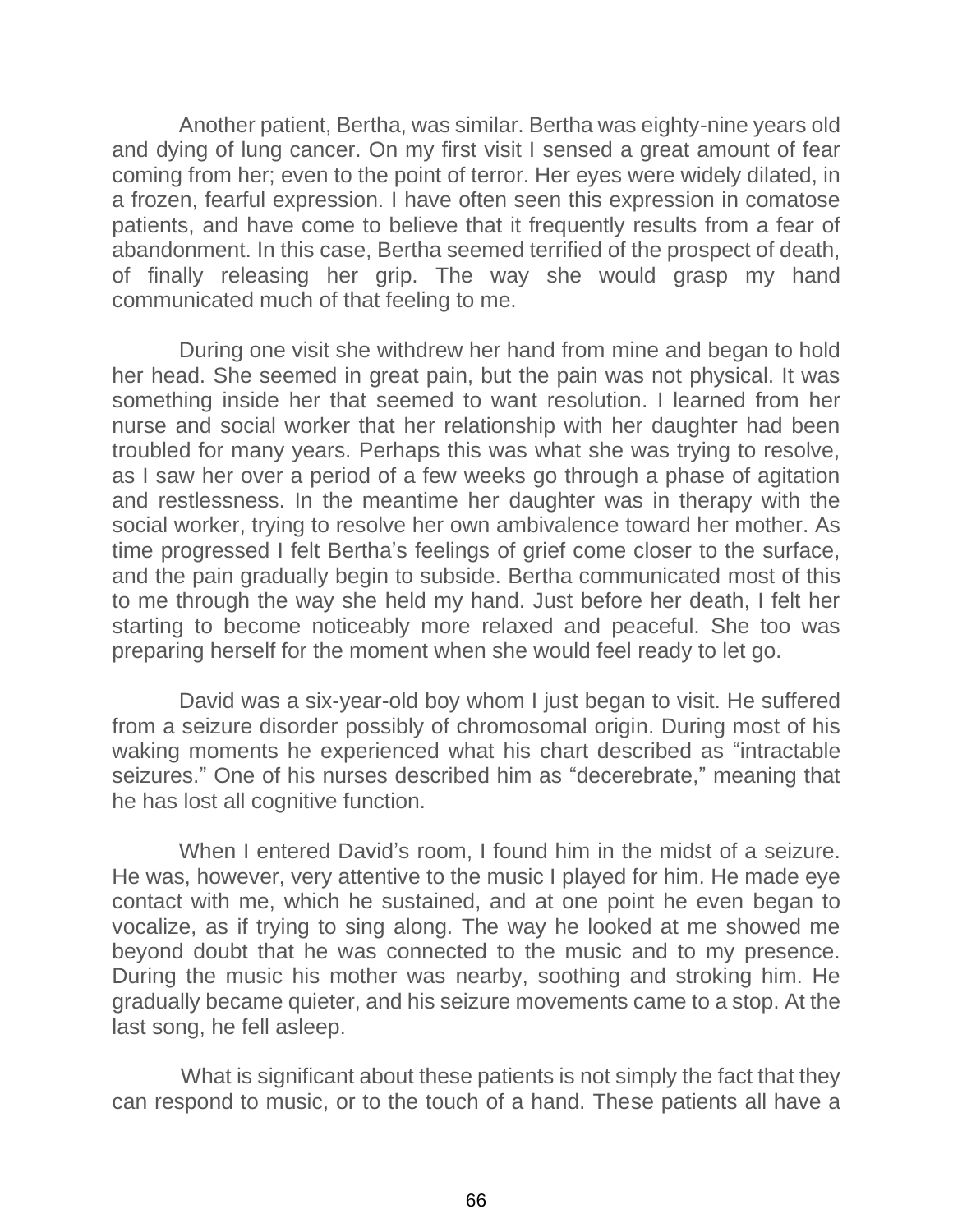certain quality that is difficult to describe. When the conscious, intellectual, controlling and grasping side of the personality falls away because the body is too ill and no longer has the energy to sustain it, something else seems often to come to the surface, an entirely different quality, softer, somehow purer, more directly present. The remarkable thing is that this other side of the personality seems not to deteriorate with the body; one can have a strong sense of its presence even up to the moment of death. It is almost as though this aspect of the self were independent of the body.

I saw the contrast between these two sides of the personality perhaps most dramatically in one woman, Judith, who when conscious had the reputation of being very unpleasant and even abusive to the staff. I never got to know her then because she always refused my visits. When her illness reached its final phase, however, and she could no longer relate consciously, I went into her room and played for her for about half an hour. At first she had been quite agitated and was moaning a lot, but the music began to soothe her, and she became more quiet. When I finished playing I came to her bedside and, on an impulse, held my hand out to her. She took my hand and held it for fifteen more minutes. She was much quieter when I left.

There is a peaceful state that the soul can reach during the course of a protracted, terminal illness, that seems beyond the layers of fear many of us encounter when contemplating the prospect of death. It may require some inner work to reach that state, but something within the individual soul often seems to know how to undertake this work when the time comes. Those who are at this point can greatly benefit from the presence of understanding friends who do not give up the idea that the sick person is still aware and still, on some level, capable of relating. I have felt patients in this state reach out to me in far more direct ways than I believe they ever could have when fully conscious, when the usual controls and defenses are functioning. It has particularly impressed me to see how strong this sense of the person is even while the body is deteriorating, or when mental functioning is supposedly critically impaired. I can only understand it as a quality of the soul that becomes more visible as the individual is able to allow it, something in our nature to which we ourselves may not be consciously connected, but that governs our relationship to God nevertheless.<sup>36</sup>

<sup>&</sup>lt;sup>36</sup> Years after I wrote these words I was blessed to witness this unfolding of the soul towards peace at the end of life in my mother, as she spent her last days in hospice (see my article "The Bond of Life," [http://www.judeochristianity.org/bond\\_of\\_life.htm\)](http://www.judeochristianity.org/bond_of_life.htm).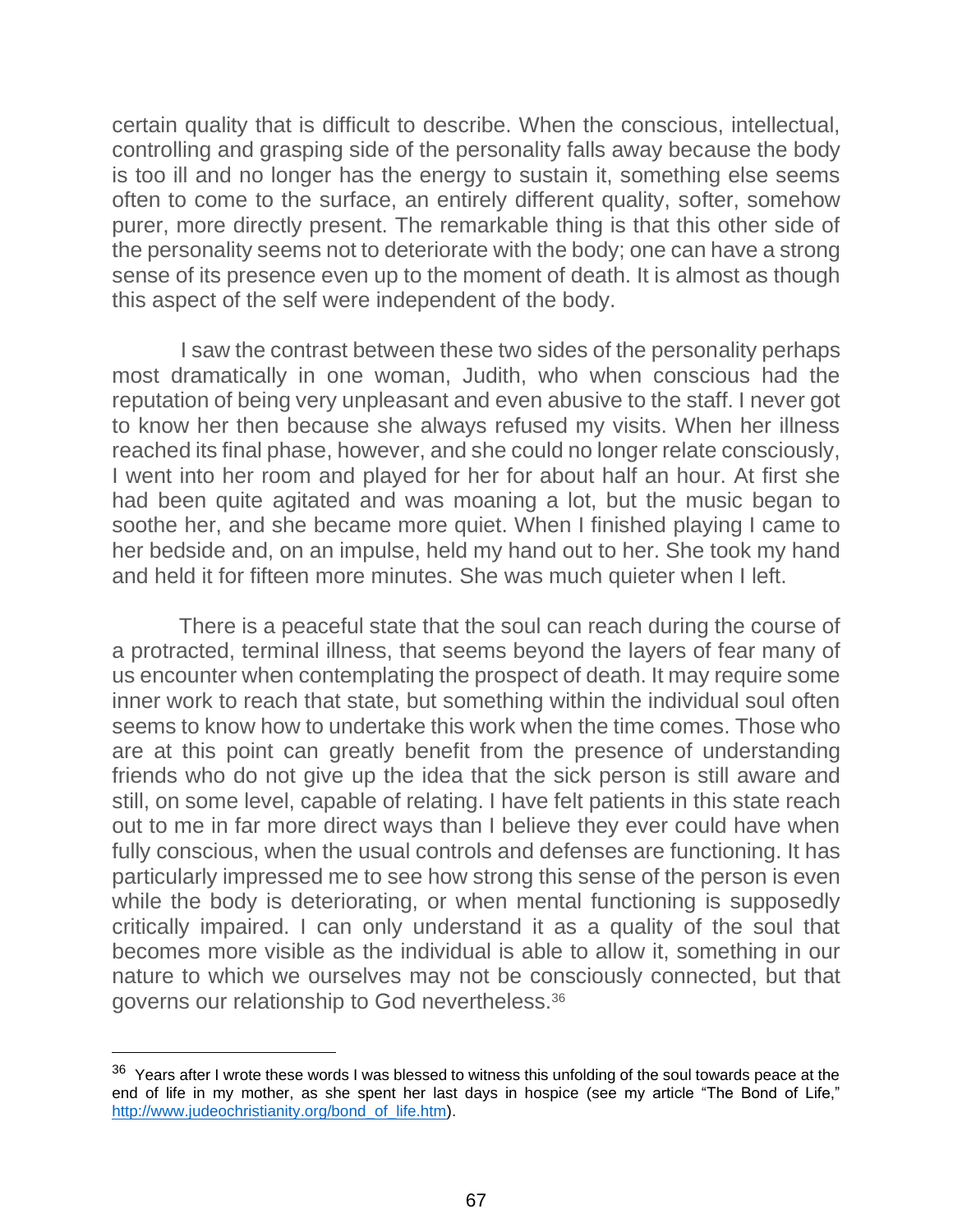To be sure, not everyone dies this way. I have seen people die while still very much in their conscious fears, not having been able, or not having had the opportunity, to reach their place of peace. Nevertheless, when I have seen the more peaceful side emerge, I have been struck by how different it can seem from what we think of as the conscious self. I can go no further in explaining the significance of this, nor can I offer any proof of my observations. I can only say that for me, it means that the link between God and the soul is preserved under even the worst circumstances, and can never be broken.

While Jesus knew this during his life and preached it, he must have discovered it on the cross in a more direct and radical way. At first he seemed to experience fear and abandonment; he cried out to God asking why God had forsaken him. But then something seemed to change. Luke tells us that Jesus died with an expression of trust: "Father, into your hands I commend my spirit" (Luke 23:46; cf. Psalm 31:5). John reports an expression of resolution: "It is finished" (John 19:30). A new side of Jesus emerged, overcoming whatever fears remained to him in his conscious life.

Those around him may very well have sensed this, for a curious incident occurred at the moment of his death that is represented in all the synoptics, but most plainly in the Gospel of Mark, in which Jesus dies only with "a loud cry" (Mark 15:37): "Now when the centurion, who stood facing him, saw that in this way he breathed his last, he said, 'Truly this man was God's Son!'" (Mark 15:39). The historicity of this event has been questioned; some see its inclusion as reflecting the evangelists' desire to minimize the culpability of the Romans in Jesus's death and to emphasize the Gentile mission. Nevertheless, whether historical or not, this event is part of the "myth" in the deep sense of that word; it captures an aspect of Jesus's followers' experience of his death, and thus its significance goes beyond any apologetic purpose it may have had. Thus we can ask, How did the centurion know of Jesus's special connection to God? There was something in the way Jesus died that deeply impressed him. The centurion witnessed Jesus's sure knowledge that his connection to God remained unbroken, and it must have profoundly shaken him. Even on the cross the seeds of the resurrection are already present.

Perhaps in some small way we all participate in Jesus's experience. After all, Paul did say that "if we have been united with him in a death like his, we will certainly be united with him in a resurrection like his" (Romans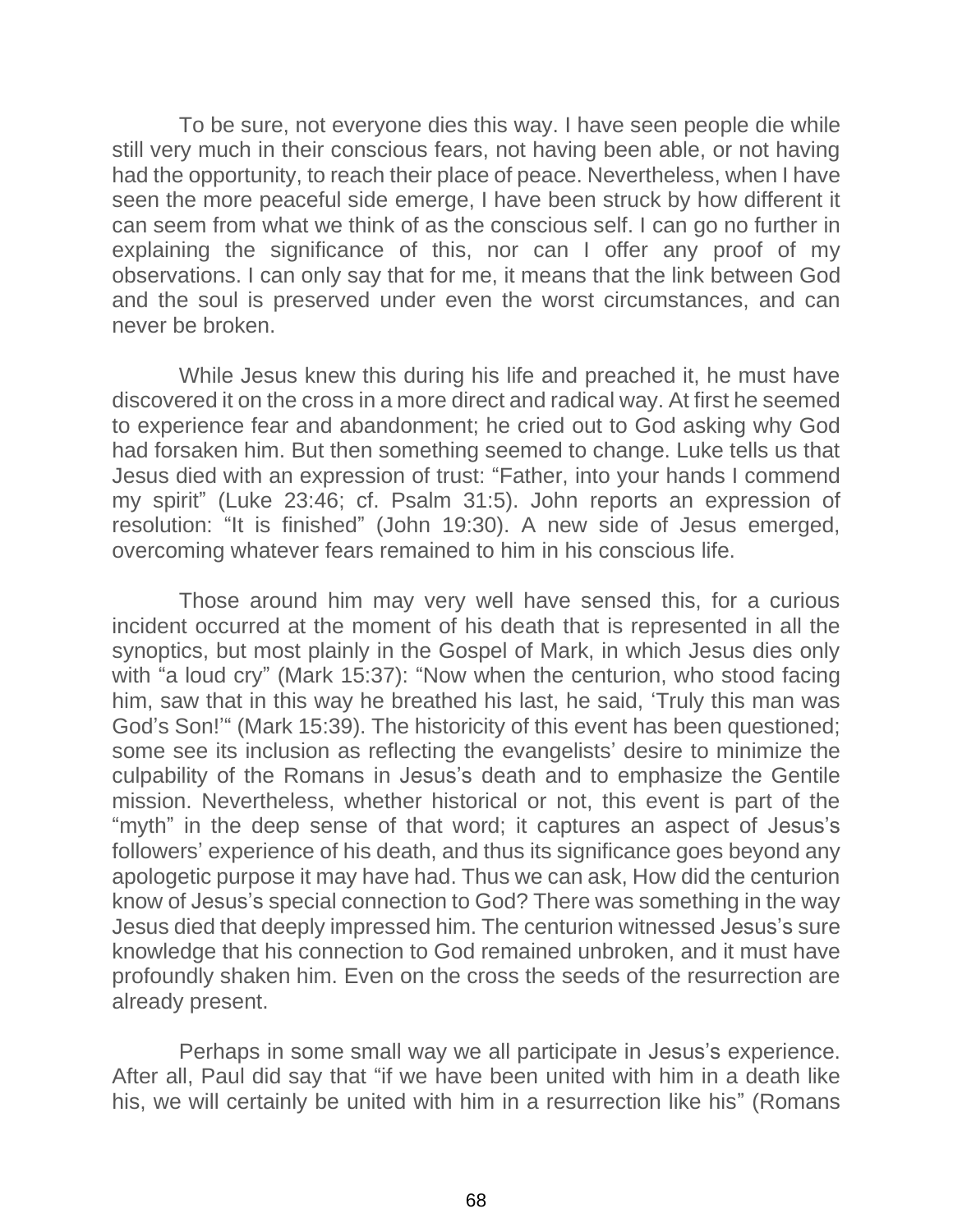6:5). The patients in the hospice experienced a form of crucifixion, a protracted, painful death. At the end, one could witness the emergence of the soul. There is something deeply mysterious about the resurrection, a mystery that we lose if we take the symbols too literally.

The persistence of the soul even to the point of death may not be visible to detached observation, but it is visible to love, which sees to the heart of the individual. If love can overcome even death, then surely it can guide us through the accidents of our existence. This is perhaps what Jesus meant when he preached, "Do not worry about your life, what you will eat or what you will drink, or about your body, what you will wear. Is not life more than food, and the body more than clothing?" (Matthew 6:25). Jesus surely knew that sometimes people do not have enough to eat, or to wear; after all, he did say "For you always have the poor with you" (Matthew 26:11). But there is something in his message, particularly in striving to observe the commandment of love, that holds out a promise that on some level our deepest needs will be met.

Faith does not promise a life free of tragedy, but it does promise that even in tragedy our connection to God cannot be severed, and therefore that even the worst tragedy contains some redeeming aspect if we are willing to search for it and are open to receiving it. This aspect of redemption may not balance accounts to our satisfaction; it may not make things seem "fair"; nevertheless, if such faith has any meaning at all, it must mean that in even the worst tragedy some part of us will not be destroyed but changed, deepened, and brought a little closer to awareness of the ultimate order of things. *This is the faith that the resurrection expresses in its most radical form*. Faith is the conviction that there is an ultimate order beyond the apparent disorder of our experience. It is the assurance that the heart that meets God in genuine love will always draw a response.

### **Judaism and Christianity**

If the preceding discussion sheds any light at all on the faith embodied in the symbol of the resurrection, then it must have implications also for the relationship between Judaism, the source of resurrection theology, and Christianity, its ultimate expression. The tortured relationship between the two is well documented and is not the subject of this study; we will offer only a few comments touching on the matters of faith and reconciliation.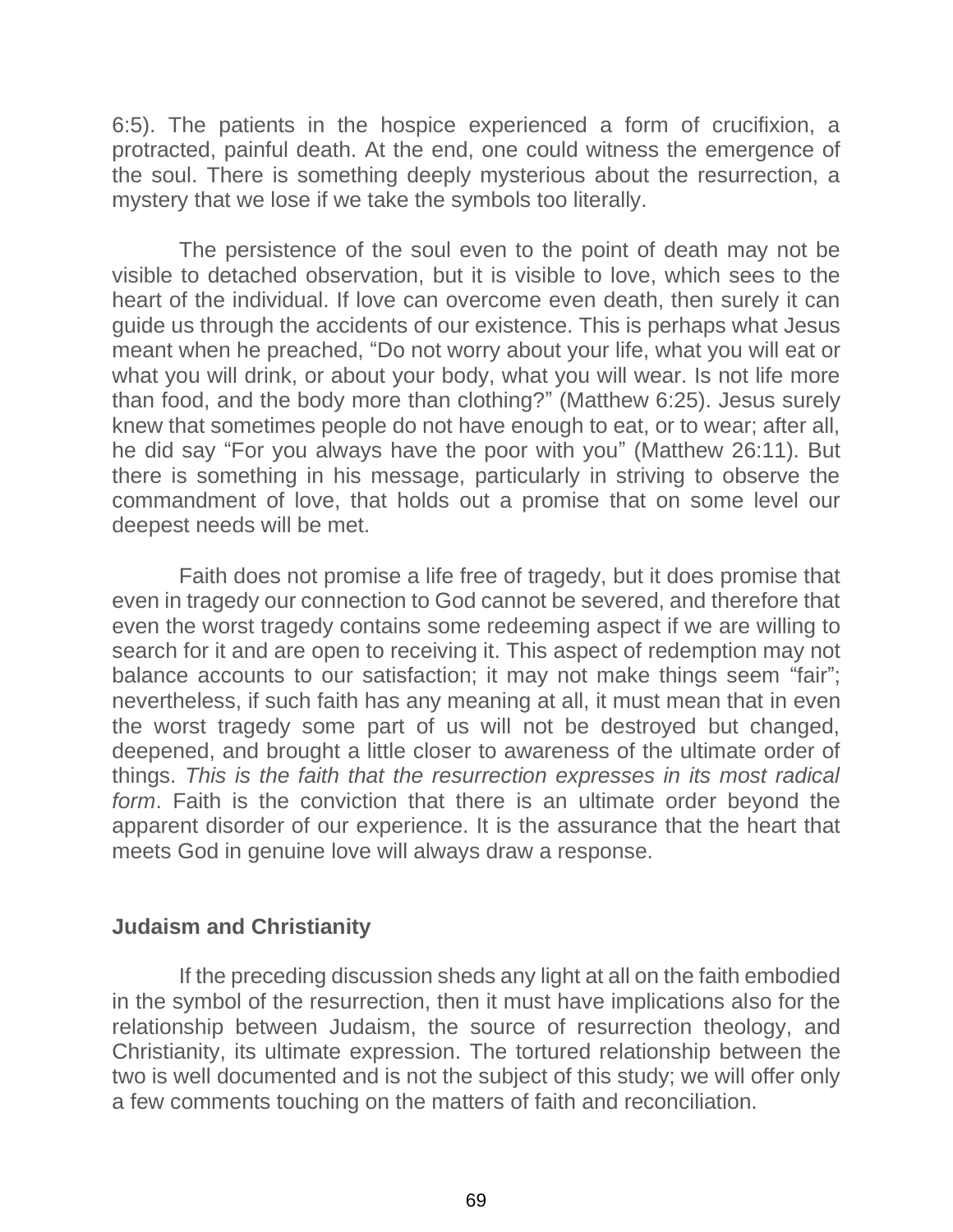Christianity began as an apocalyptic sect within Judaism. As it matured, it soon became apparent that the two could not coexist. We find evidence of tension between Judaism and early Christianity often in the Gospels (Matthew 10:17, Mark 13:9, Luke 12:11, 21:12, and throughout the Gospel of John; also the frequent clashes between Jesus and the Pharisees, esp. Matthew 23. Also note references to "synagogue of Satan" in Revelation 2). It would seem that Jews in some communities, believing that the Christian sectarians were following a false messiah or, even worse, blasphemously worshiping him as a God, excluded these Christians from synagogue worship. This would have exposed Christians to danger since, without the protection of Judaism's status as an officially sanctioned local religion, the new Christian sect was open to persecution by the Romans as a threat to civil order. And so the Gospels place in the mouth of Jesus prophecies connecting persecution with exclusion from the synagogue.

As is well known, the situation changed entirely once Christianity assumed the power of a state religion. Many excellent accounts of the subsequent development of Christian anti-Semitism are available (see e.g. Rosemary Ruether<sup>1</sup>s classic summary<sup>37</sup>). While it is debated whether the New Testament itself contains traces of this anti-Semitism, the anti-Judaism in parts of the New Testament undeniably provided a rationale for Christian anti-Semites. Perhaps most problematic is the Gospel of John, where the term "Jews" is used pejoratively, and where Jesus even calls his Jewish opponents children of the devil (John 8:44). We can see the beginning of this trend even in the synoptics which, in the context of their apocalyptic background, shed some light on the origins of Christian anti-Semitism.

The idea of resurrection did not arise in a vacuum. It was just one part of a theological matrix, belonging together with the themes of divine judgment and global destruction. The Christians who lived through the destruction of the Temple interpreted that event as a sign of the nearness of the end, as we have already seen. In time, they began to see it as proof of God's judgment against the Jews for having rejected Jesus. Thus, with bitter irony, the vindictiveness that we have seen to be part of Jewish apocalypticism became directed against the Jews themselves. The Jews were seen as the ones holding up the day of salvation by stubbornly refusing

<sup>37</sup> Rosemary Ruether, *Faith and Fratricide: The Theologica*l *Roots of Anti-Semitism* (New York: Seabury, 1974).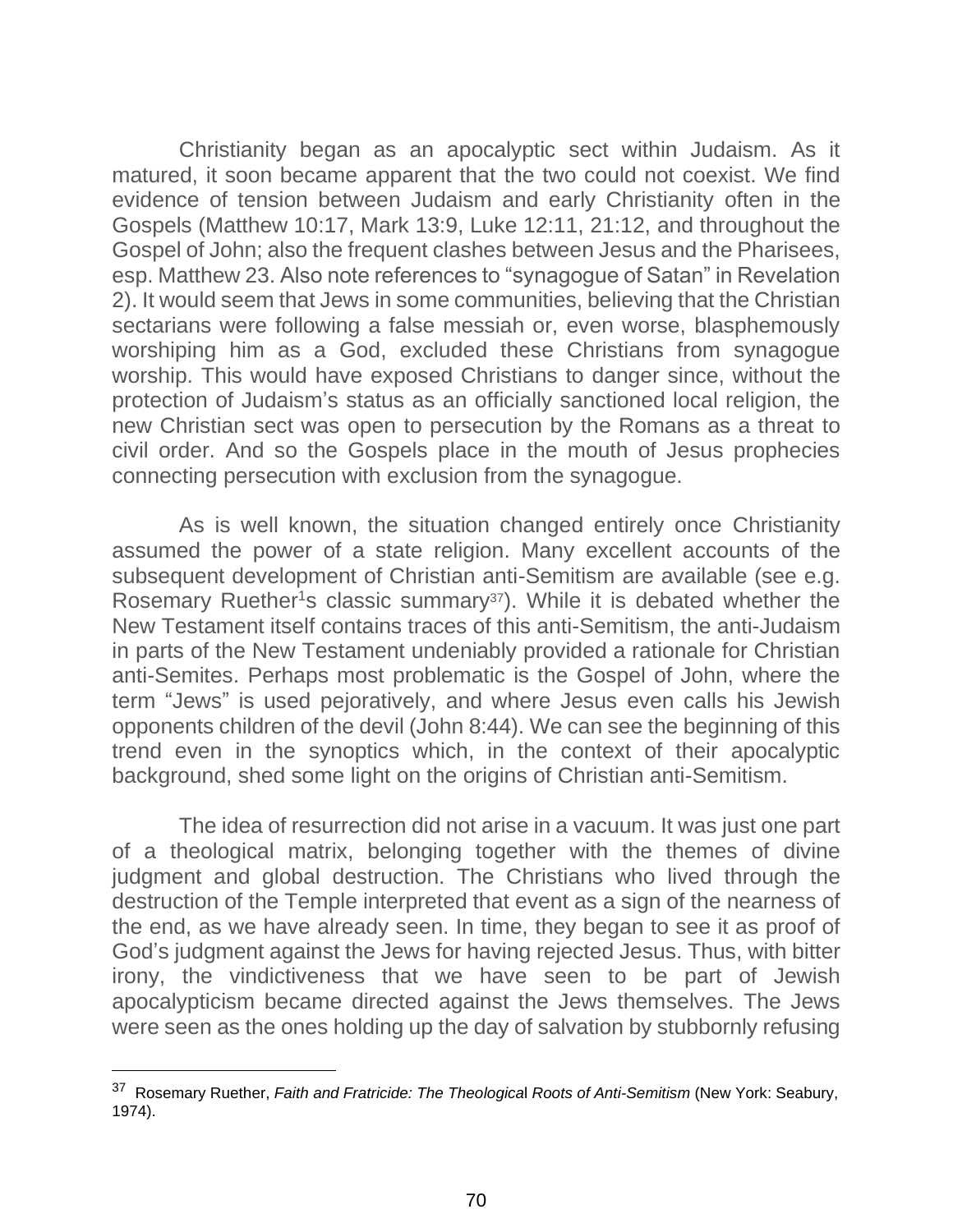to accept Jesus as the Christ and thus rejecting all of the goodness for which he stood. If they could so reject Jesus, who was purely good, then certainly they must be children of the devil, and they were demonized as such. Christian anti-Semitism fed on Jewish apocalypticism, turned it on its head, and used it against the very people who gave birth to it.

Even Paul, writing before the destruction of the Temple, had difficulty comprehending the Jews' refusal to accept the messiah for whom they themselves had been so fervently yearning. Paul says of the Jews that "a veil lies over their minds" (2 Corinthians 3:15). Paul outlines his solution to this problem in Romans 9-11. Many Christian writers have cited these chapters as evidence that the New Testament carves out a place for Israel and that Jews as well as Gentiles are included in God's plan of salvation.<sup>38</sup> Taking certain verses out of context can make these chapters seem supportive of Jews and Judaism, but their full impact can be understood only by considering them as a whole. It then does not remain difficult to understand why Jews cannot find Paul's words comforting.

We need to keep in mind that Paul saw Jesus as the fulfillment of Jewish apocalyptic expectations. Therefore the Jews' refusal of Jesus posed a real problem for him. How could Jesus truly be the Messiah if his own people, who so fervently yearned for the Messiah, did not recognize him in Jesus? Thus Paul speaks of "great sorrow and unceasing anguish" in his heart on account of the Jews' failure to accept Jesus (Romans 9:1). He then proceeds to work out a solution to this problem: the Jews' refusal of Jesus must be in some way a part of God's plan of salvation.

Paul begins by affirming God's promise: "It is not as though the word of God had failed" (Romans 9:6). God's promises stand, but they are based upon faith, not upon Israel's bloodline from Abraham: "not all of Abraham's children are his true descendants" (Romans 9:7). Thus if God wishes to include the Gentiles at the temporary expense of Israel, none may question it: "So then he has mercy on whomever he chooses, and he hardens the heart of whomever he chooses" (Romans 9:18).

<sup>38</sup> See e.g. Krister Stendahl, *Paul among Jews and Gentiles* (Philadelphia: Fortress Press, 1976), 4; John G. Gager, *The Origins of Anti-Semitism* (New York: Oxford University Press, 1983); John M. Oesterreicher, *The Unfinished Dialogue;* Martin Buber and the Christian Way (Secaucus: Citadel Press, 1987), 77.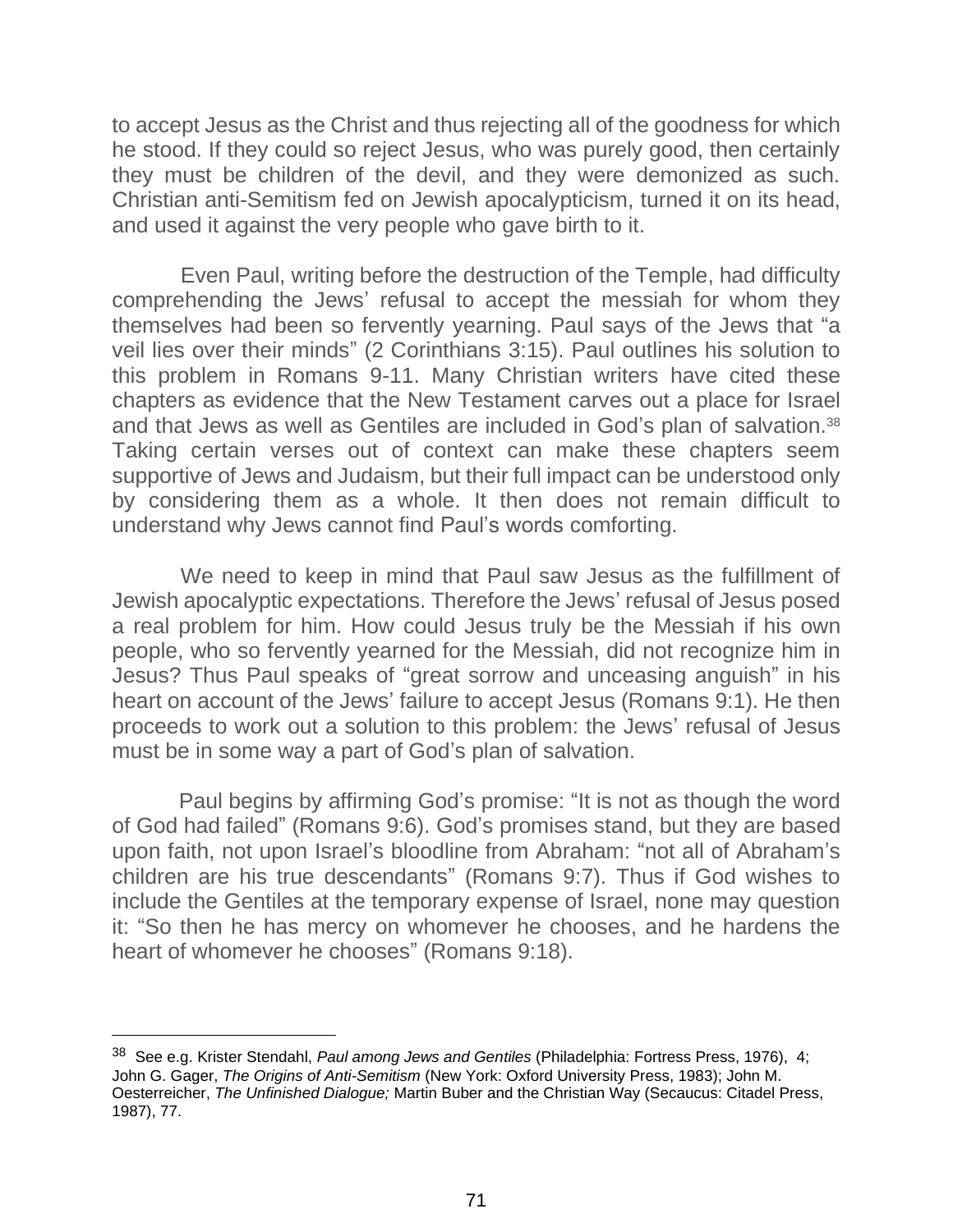One cannot question God's fairness: "Has the potter no right over the clay, to make out of the same lump one object for special use and another for ordinary use?" (Romans 9:21). God may thus accept or reject whomever God wishes. Paul then uses a troubling phrase: "What if God, desiring to show his wrath and to make known his power, has endured with much patience the objects of wrath that are made for destruction?" (Romans 9:22). So as long as the Jews do not accept Christ, they are "objects of God's wrath," destined for destruction.

Paul caps his argument by quoting from the Hebrew prophets:

From Hosea:

Those who were not my people I will call "my people," and her who was not beloved I will call "beloved."

And in the very place where it was said to them, "You are not my people," there they shall be called children of the living God. (Romans 9:25-26; cf. Hosea 2:23(2:25], 1:10(2:1])

From Isaiah:

Though the number of the children of Israel were like the sand of the sea, only a remnant will be saved; for the Lord will execute his sentence on the earth quickly and decisively. (Romans 9:27-28; cf. Isaiah 10:22,23)

If the Lord of hosts had not left survivors to us, we would have fared like Sodom and been made like Gomorrah.

(Romans 9:29; cf. Isaiah 1:9)

By using these quotations to suit his purposes, Paul changes their original meaning. Hosea's prophecy is addressed to Israel: they who felt rejected by God will be restored to God's favor. Paul uses it to suggest that "those who were not my people," i.e. the Gentiles, will become the chosen ones. Similarly, Isaiah's prophecies concern the punishment of Israel for its corruption and the escape of a remnant from extermination by the Assyrians. Paul makes these prophecies imply that only the few in Israel who accept Jesus as the Christ deserve to be or actually will be saved, and he compares the rest to the sinners of Sodom and Gomorrah.

Paul could scarcely have foreseen that by removing these prophecies from their original context and thus distorting their meaning he set the tone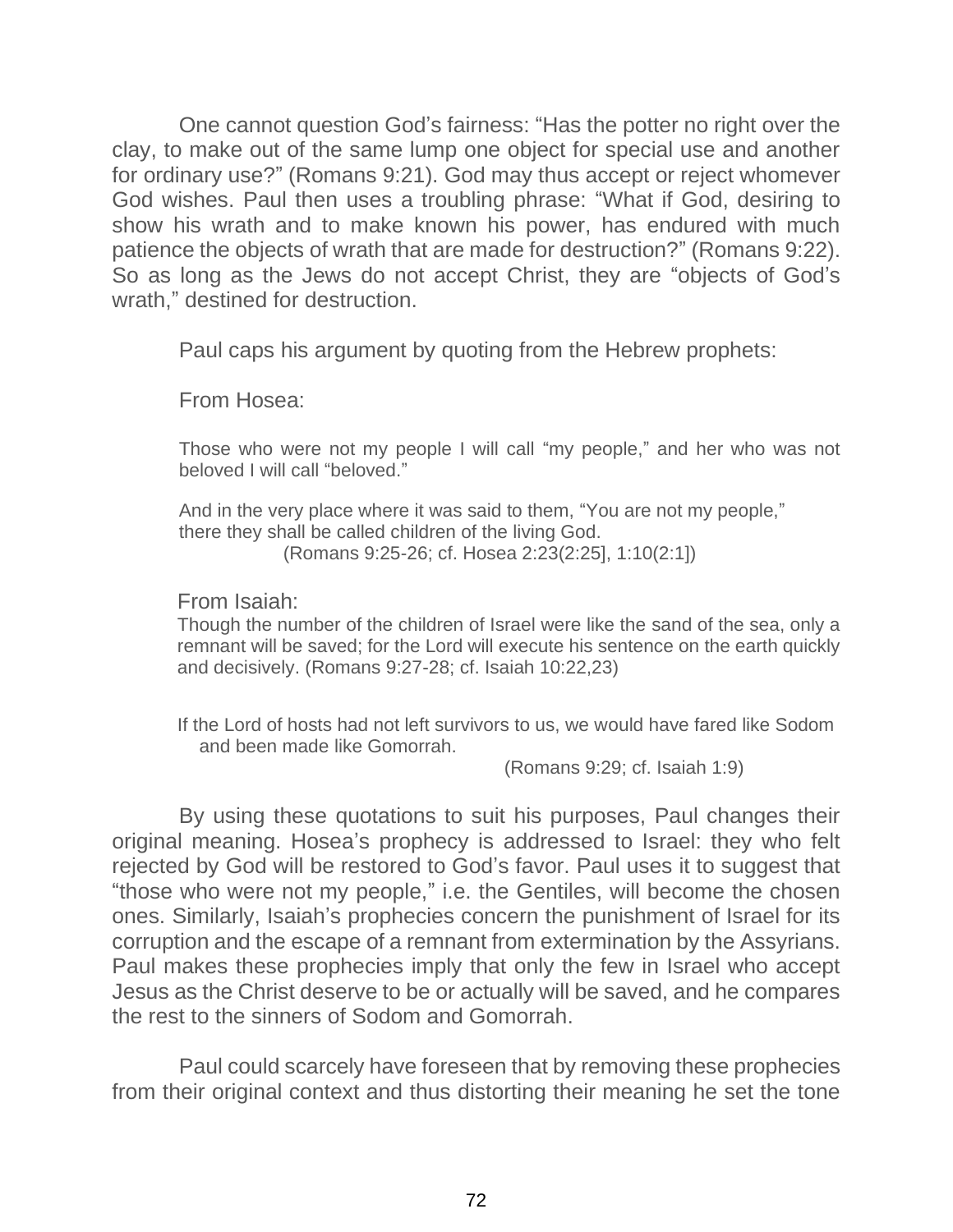for anti-Jewish polemic for centuries to come. This was certainly far from his intention; his sorrow for his people must have been heartfelt. Nevertheless, Christians throughout history have attacked Jews and Judaism by using this technique of quoting Hebrew prophecy against the Jews. The great achievement of the Hebrew prophets and the people who preserved their prophecies, namely the capacity for self-criticism, was turned against the Jews themselves, exploited as one group's means of condemning and dominating another. It is easy to see how Paul's use of these particular prophecies have been taken to support the supersessionist claim that the Christians are the "new Israel," and that Christianity therefore has nullified and replaced Judaism. While Paul does not state this explicitly, his arguments come very close to it, as we shall see.

Romans 10 begins with Paul's statement that the Jews "have not submitted to God's righteousness" since "Christ is the end of the law so that there may be righteousness for everyone who believes" (Romans 10:3,4). Paul unequivocally interprets Moses's admonishment of Israel to accept God's word to refer to the acceptance of Christ (Romans 10:6-9). It is true that Paul says "there is no distinction between Jew and Greek" (Romans 10:12), but this is precisely because Jews too are invited to accept Jesus Christ as Lord! "For, 'Everyone who calls on the name of the Lord shall be saved'" (Romans 10:13). By "Lord" it is clear that Paul means Jesus, since he continues, "But how are they to call on one in whom they have not believed?" (Romans 10:14). Israel indeed had the opportunity to believe, since the Gospel has been preached to them.

Once again Paul quotes Hebrew prophecy against Israel:

I have been found by those who did not seek me; I have shown myself to those who did not ask for me. All day long I have held out my hands to a disobedient and contrary people.

(Romans 10:20,21; cf. Isaiah 65:1,2)

In the original context of Isaiah the same people are addressed in both verses, but Paul splits the reference, making the words imply once again that the Gentiles, who were not originally God's people, found their way to God, while Israel remained "disobedient and contrary." Once again Israel stands condemned.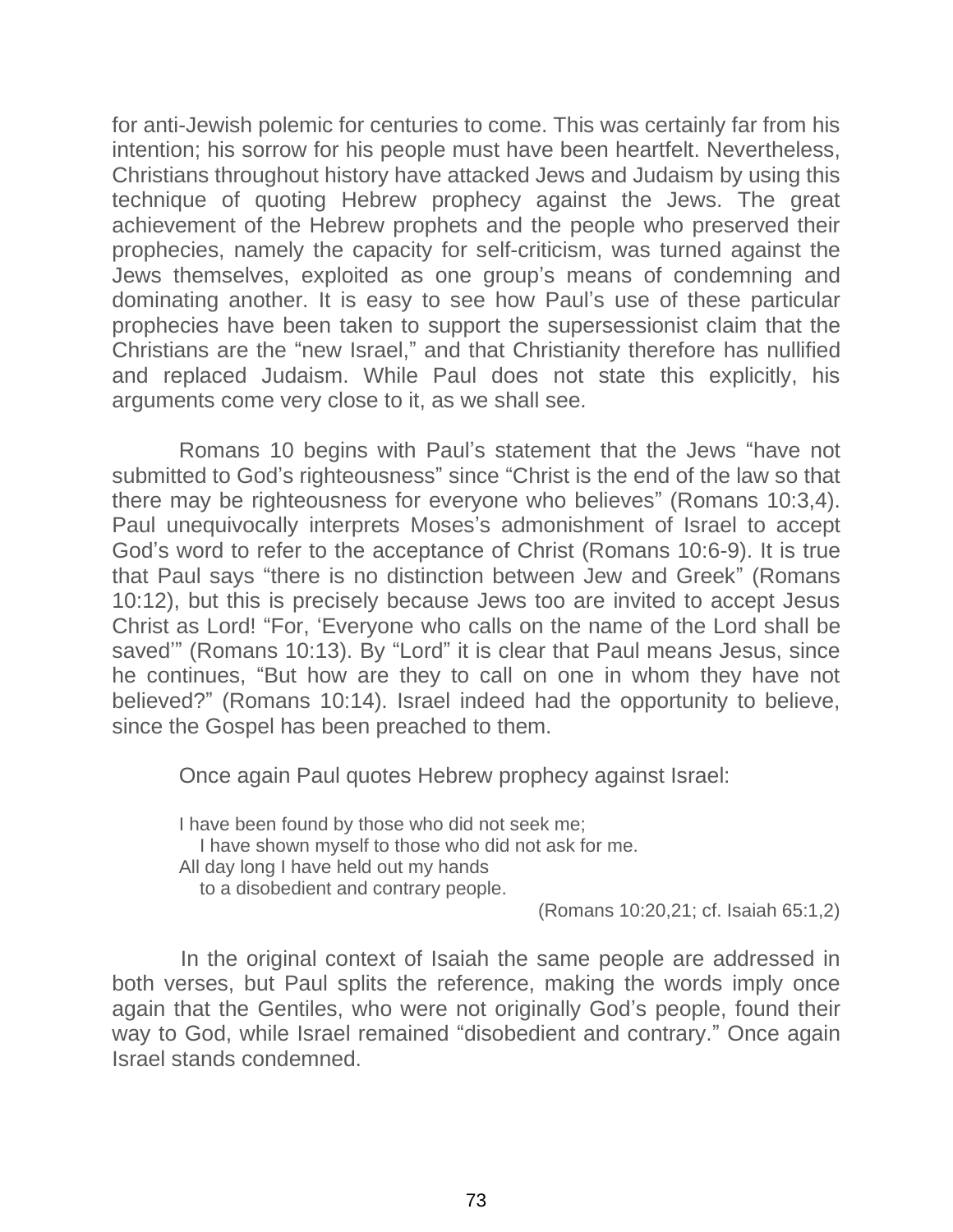Romans 11 begins with a verse often quoted by Paul's apologists: "I ask, then, has God rejected his people? By no means! I myself am an Israelite, a descendant of Abraham, a member of the tribe of Benjamin" (Romans 11:1). It would seem that in spite of his previous criticisms Paul does not believe that God has rejected Israel. But this statement too must be understood in its context. In what sense has God not rejected Israel? Clearly, according to Paul, in the sense that they too are invited to come to Christ. After all, Paul himself is an Israelite, and other Jews may follow his example and obtain divine acceptance by embracing Christ. These will become the "remnant chosen by grace" (Romans 11:5). If there is any doubt about Paul's meaning, his subsequent statements are more specific:

So I ask, have they stumbled so as to fall? By no means! But through their stumbling salvation has come to the Gentiles, so as to make Israel jealous. Now if their stumbling means riches for the world, and if their defeat means riches for Gentiles, how much more will their full inclusion mean! (Romans 11:11-12)

Here Paul discloses God's plan of salvation. The Jews had to reject Christ so that the Gentiles could be included. But the purpose of the Gentiles' inclusion is, in turn, to make Israel jealous, so that Israel also will eventually embrace the new faith. God still holds out salvation to the Jews, but even for them salvation comes only through Christ: "Inasmuch then as I am an apostle to the Gentiles, I glorify my ministry in order to make my own people jealous, and thus save some of them" (Romans 11:13-14). Paul solves the problem he faced in the Jews' rejection of Jesus: The Jews were destined to reject Jesus, in fact their own prophets foretold it, so that the gospel could be taken to the Gentiles. But once the Gentile mission is accomplished, Jews too must be included. It is only in that sense that God has not finally rejected them.

Paul, in addressing the Gentiles, refers to the Jews as "branches" that were "broken off" (Romans 11:17); "they were broken off because of their unbelief" (Romans 11:20). Paul then speaks of God's "severity toward those who have fallen" (Romans 11:22). In his next statement Paul is unequivocally clear about the conditions under which God will accept Israel: "And even those of Israel, if they do not persist in unbelief, will be grafted in, for God has the power to graft them in again" (Romans 11:23). It is a distortion of Paul's meaning to claim, as many have with the best of intentions, that in these chapters Paul keeps a place for Judaism as a legitimate path to God while offering faith in Christ only to the Gentiles as their own distinctive path to salvation.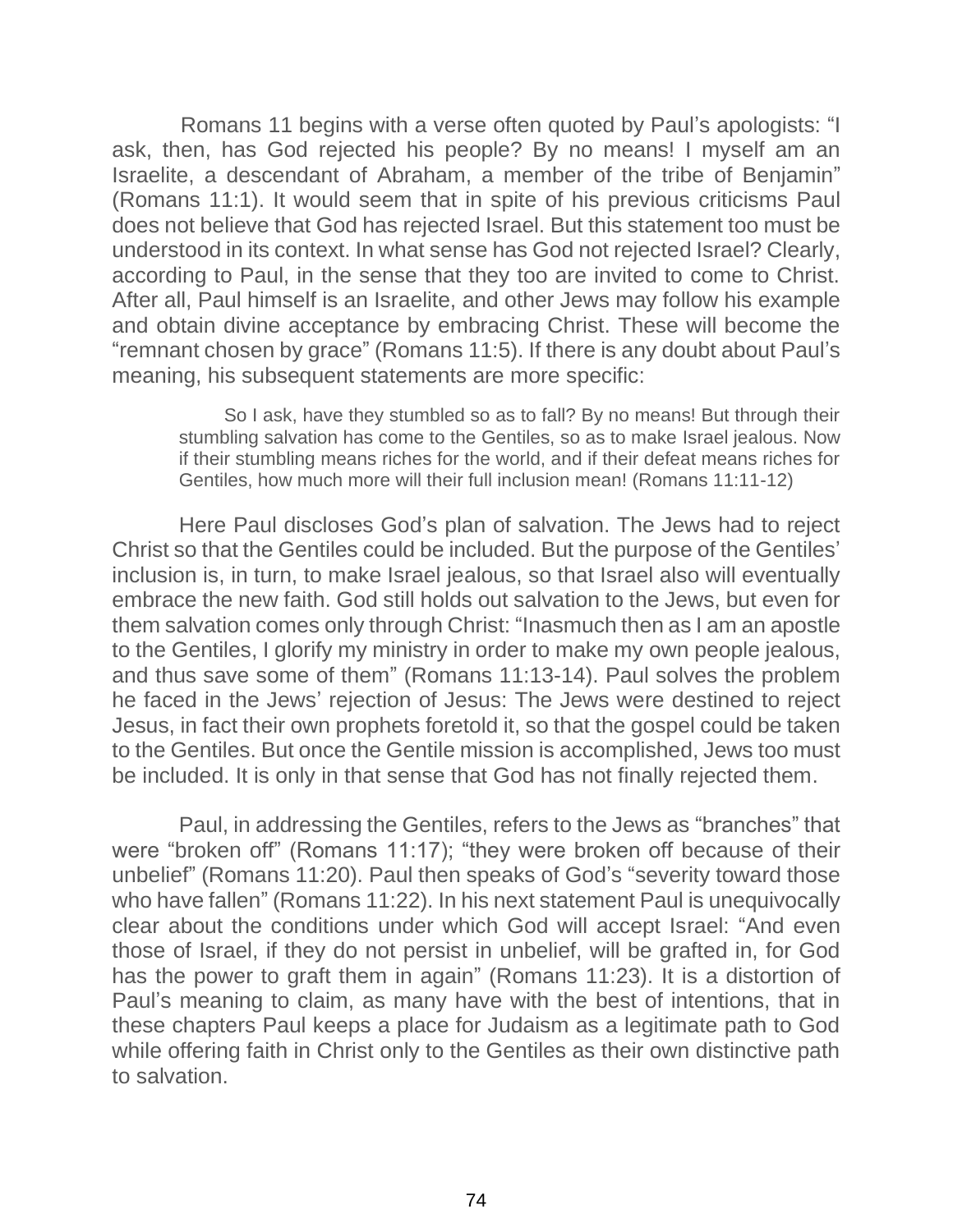Paul concludes his argument by stating that Israel's heart has been hardened *until* "the full number of the Gentiles has come in" (Romans 11:25). Then Paul uses a truly unfortunate phrase: regarding the gospel, the Jews are indeed "enemies [of God]" for the Gentiles' sake (Romans 11:28); still, "the gifts and the calling of God are irrevocable" (Romans 11:29) and therefore the Jews cannot be eternally rejected. So the Jews "have now been disobedient in order that, by the mercy shown to you, they too may now receive mercy" (Romans 11:31). They will receive the same mercy as the Gentiles, that which comes through the acceptance of Jesus Christ as Lord.

It is true that Paul considers God's rejection of the Jews to be temporary, but *as long as they continue to reject Christ*, they are "objects of wrath that are made for destruction," "a disobedient and contrary people," "branches broken off," "enemies [of God] for your sake." The Gentiles now have gained the favor that Jews once enjoyed, the privilege of acceptance as God's people. To become reconciled to God, Jews must come to believe as Paul does, that Jesus is the Christ, the awaited Messiah and Lord, and that he will return again soon to complete the process of salvation. As long as Jews persist in resisting this belief, God considers them disobedient, rebellious, and sinful.

Admittedly Paul did not expect this state of affairs to last long. He had hopes that the Gentile mission would soon be completed, and that Christ would soon return finally to redeem the world. But this was not to be, and in the meantime the church could and did seize upon Paul's ideas to support their claim that Christianity has superseded Judaism and that Christians have become the new Israel. We do not find explicit language to this effect until Justin Martyr, a century after Paul, but the seeds of the idea are already present in Paul's writings, especially when isolated from Paul's expectation that the messianic prophecies he recorded would soon be fulfilled.

Christians need to take these developments in Paul far more seriously than they have up till now. Paul could not have foreseen the political power Christianity was to assume after Constantine. He could not have foreseen the ghettos, the pogroms, and the concentration camps. Yet his idea of a Jewish people rejected by God until they come to Christ played a major part in the Christian anti-Semitism that came after him, and that culminated in the Holocaust. This does not mean that Paul's writings are irretrievable as theological resources. Paul was the first and perhaps the greatest Christian theologian. He was great, but he was also deeply flawed. Perhaps sensing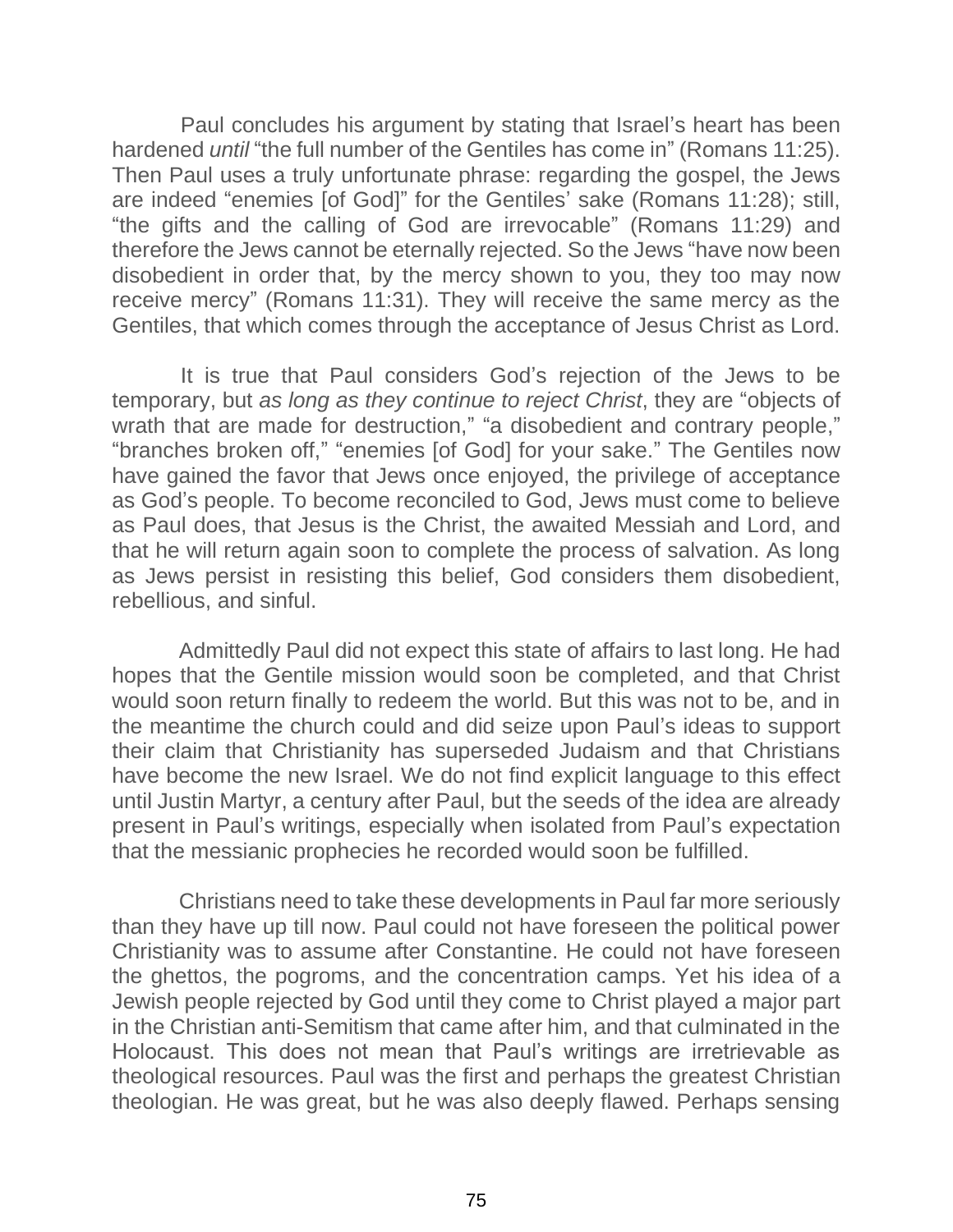this, the earliest Jewish Christians (the Ebionites) did not consider his writings authoritative.

We have spent this much time with Romans 9-11 because these chapters have often been used in Jewish-Christian dialogue as a basis for Christianity's tolerance of Judaism. However, a superficial approach toward dialogue and mutual understanding clearly will not suffice. It does not do justice to Paul and it ignores the numerous expressions of anti-Judaism throughout the New Testament, which are too well known to enumerate here. The true message of Christ is present in the New Testament, but it is hidden behind the polemic between the early church and the synagogue. Thus for hundreds of years this message has been inaccessible to Jews, who have found in the pages of the New Testament only justifications for the anti-Semitism they or their ancestors have experienced. The New Testament has tragically stood as a barrier between Jews and Jesus. If this barrier is ever to dissolve, we must face this problem in its full complexity. As Catholic theologian Hans Küng writes:

Jesus was a Jew and all anti-Judaism is a betrayal of Jesus himself. The Church has stood too often between Jesus and Israel. It prevented Israel from recognizing Jesus. It is high time for Christendom not merely to preach "conversion" to the Jews, but to be "converted" itself: to the encounter which has scarcely begun and to a not merely humanitarian but theological discussion with Jews, which might be an aid not merely to a "mission" or capitulation, but to understanding, mutual assistance and collaboration.<sup>39</sup>

If there were to be a theological dialogue between Judaism and Christianity in this spirit of understanding and mutual assistance, what would the two have to say to each other? Judaism would say to Christianity, "Be true to your message. Do not allow your tradition and its symbolism to divert you from the message of love that you preach to all people, including the Jews. Therefore, you must be willing to grapple with your own message and the form of its presentation, to take into account its historical and theological context, and by so doing to refine it in as pure a form as possible. Ask yourselves whether Jesus, himself a Jew, would recognize his loving message in what the church actually preaches." Judaism would also say to Christianity, "In your confidence that the Messiah has come, do not lose your grounding to the earth. Do not dispense too easily with 'law,' since the

<sup>39</sup> Hans Küng, *On Being a Christian* (New York: Doubleday, 1976), 170.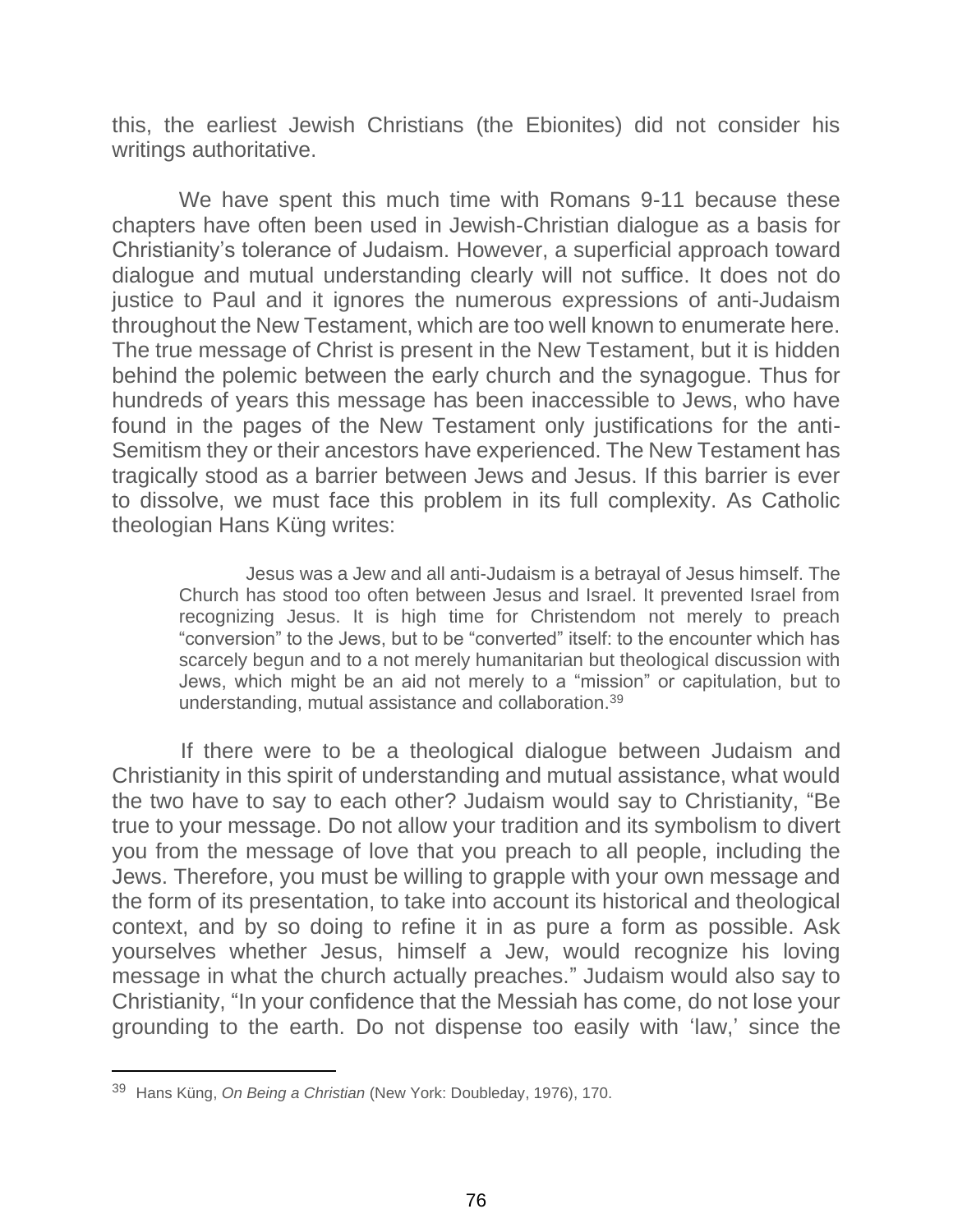messianic time is not yet fulfilled, and while we may depend upon grace we also need a structure (or "pedagogue" as Paul would say) to guide us until grace is fully realized."

If this dialogue is to take place and if barriers of misunderstanding are to be overcome, then Christianity must be willing to hear the message of Judaism, but Christianity has a message for Judaism as well. Christianity would say to Judaism, "We have a message of faith that the world needs to hear, especially now. Your faith has been shaken, by tragedies we cannot fully understand, even though we bear a considerable share of responsibility for them. Our faith has been shaken too. The synagogue does not speak easily about faith, and sometimes one wonders if the synagogue is truly confident of its own message of covenant, which has taught so much to us Gentiles. When we say that Jesus is the Christ, we mean that he embodied ('incarnated') a message of faith, of God literally present among us ('Emmanuel'), that heals all of us, Christian and non-Christian alike. Let us work together to see if we can recover this message, appreciating both its Jewish roots as well as its Christian form of expression."

If Christianity and Judaism could recognize the message of faith that underlies both traditions and that inevitably ties them together, their message might heal the world. But many old wounds will first have to be healed. For Jews the Holocaust is a painful wound that will not disappear. If Judaism is to preserve its own message for the world, it needs to find a way of dealing with this tragedy that will enable it to preserve a well-grounded faith in the covenantal relationship. It needs to recapture its spiritual core and develop a valid theology of its own, and not relegate theology as an enterprise only for other religions. Not only Christians but Jews as well need a basis for faith, and are asking their religious leaders and teachers to provide it. This is the immense task that confronts Judaism today.

There have been many recent Jewish attempts to deal with the question of theodicy,<sup>40</sup> but so far they have not been promising.<sup>41</sup> The

<sup>40</sup> See e.g. Harold S. Kushner, *When Bad Things Happen to Good People* (New York: Schocken, 1981); Harold M. Schulweis, *Evil and the Morality of God* (Cincinnati: Hebrew Union College Press, 1984); David Birnbaum, *God and Evil: A Jewish Perspective* (Hoboken: Ktav, 1989).

<sup>41</sup> For critical reviews see Charles Gourgey, "Whither God? Compromises in an Age without Faith," *Judaica Book News* 15, no. 1 (Fall/Winter 1984) (Schulweis); "Has God Abandoned the World? The Struggle for Faith after the Holocaust," *Judaica Book News* 20, no. 2 (Spring/Summer 1990) (Birnbaum); "Theology in Crisis: Can We Believe in a Limited God?" *Judaica Book News* 22, no. 1 (Fall/Winter 1991) (Kushner).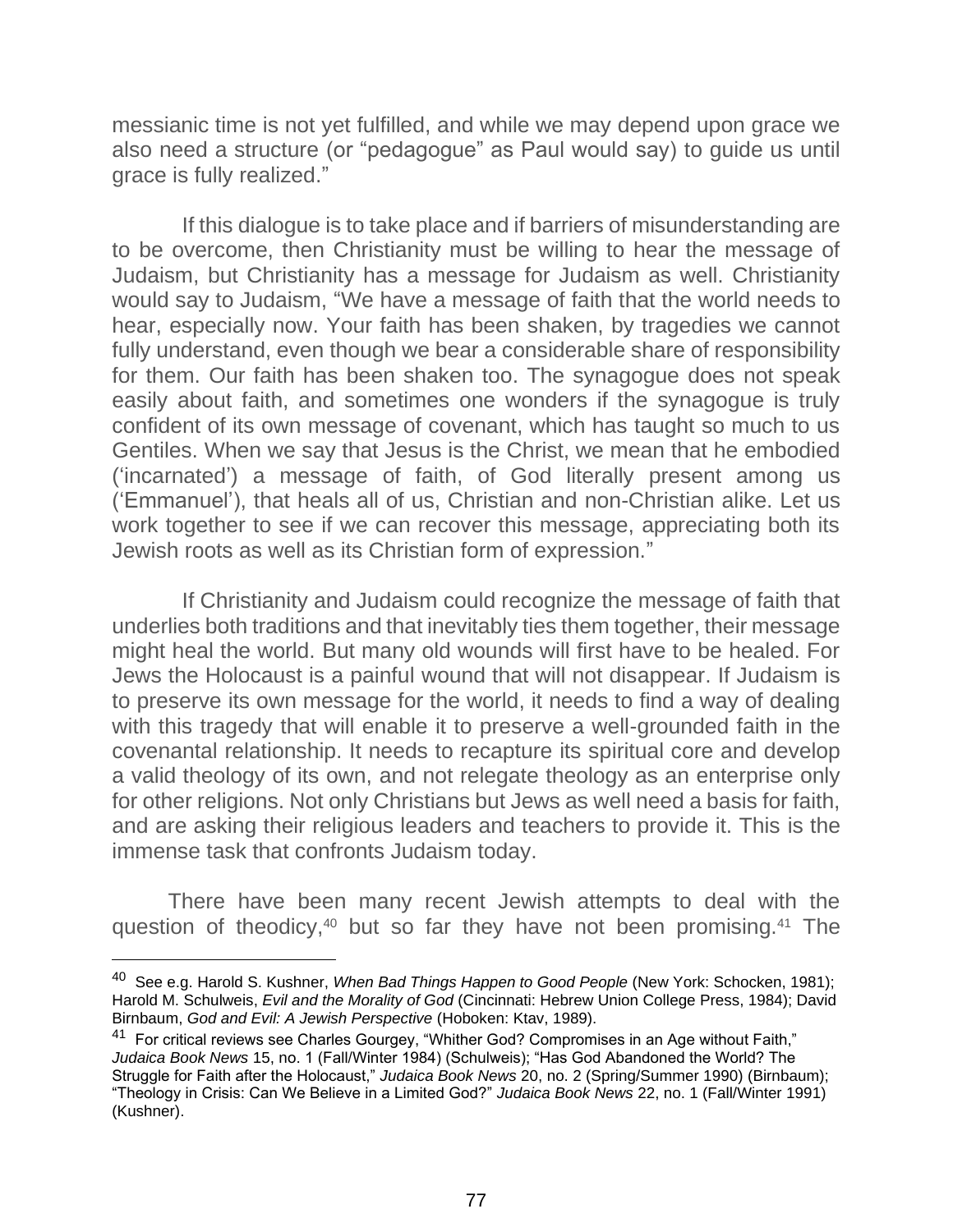question whether and how those who have suffered through the Holocaust can find a redemptive meaning in their experience cannot be answered. No outsider should attempt it, and even a Holocaust survivor can only offer an individual response. Those who have lived it can only try their best to come to terms with their own experience. At the same time, individual efforts to find meaning in it are not impossible. A man like Viktor Frankl, a psychiatrist who survived Auschwitz, can justifiably say that it is possible to find meaning in such an experience,<sup>42</sup> and he has had his share of critics. The question of confronting such an ordeal and discovering whatever meaning it may have must ultimately be left to the individual survivor.

There is, nevertheless, one way in which the tragedy of the Holocaust may be supplied with at least a small, and admittedly far from compensatory element of redemptive meaning. This would happen if it awakens the world to the loss of the message of faith based upon God's love for humanity. For this to happen the role of Christianity in preparing the soil for the Holocaust must be recognized, and many courageous and sensitive Christian writers are now making this recognition. As Hans Küng states:

It must be absolutely clearly stated that Nazi anti-Judaism was the work of godless, anti-Christian criminals. But it would not have been possible without the almost two thousand years' pre-history of "Christian" anti-Judaism, which prevented Christians in Germany from organizing a convinced and energetic resistance on a broad front.<sup>43</sup>

The Nazis' destruction of European Jewry was possible only because centuries of Christian anti-Judaism and anti-Semitism created an environment friendly to it. The Nazis even took some of their ideas from Christian anti-Semites. The practice of forcing Jews to wear the yellow star has its precedent in the Fourth Lateran Council in 1215, which passed a similar edict. Martin Luther's call for Jews' homes and synagogues to be burned and their property confiscated provided the Nazis with the perfect religious rationale for their program. Christian hostility toward Jews in Europe made it only too easy for the Nazis to single out Jews for deportation and extermination.

<sup>42</sup> Viktor E. Frankl, *Man's Search for Meaning: An Introduction to Logotherap*y (original title: *From Death-Camp to Existentialism*), (New York: Washington Square Press, 1963).

<sup>43</sup> Küng, *On Being a Christian*, 169.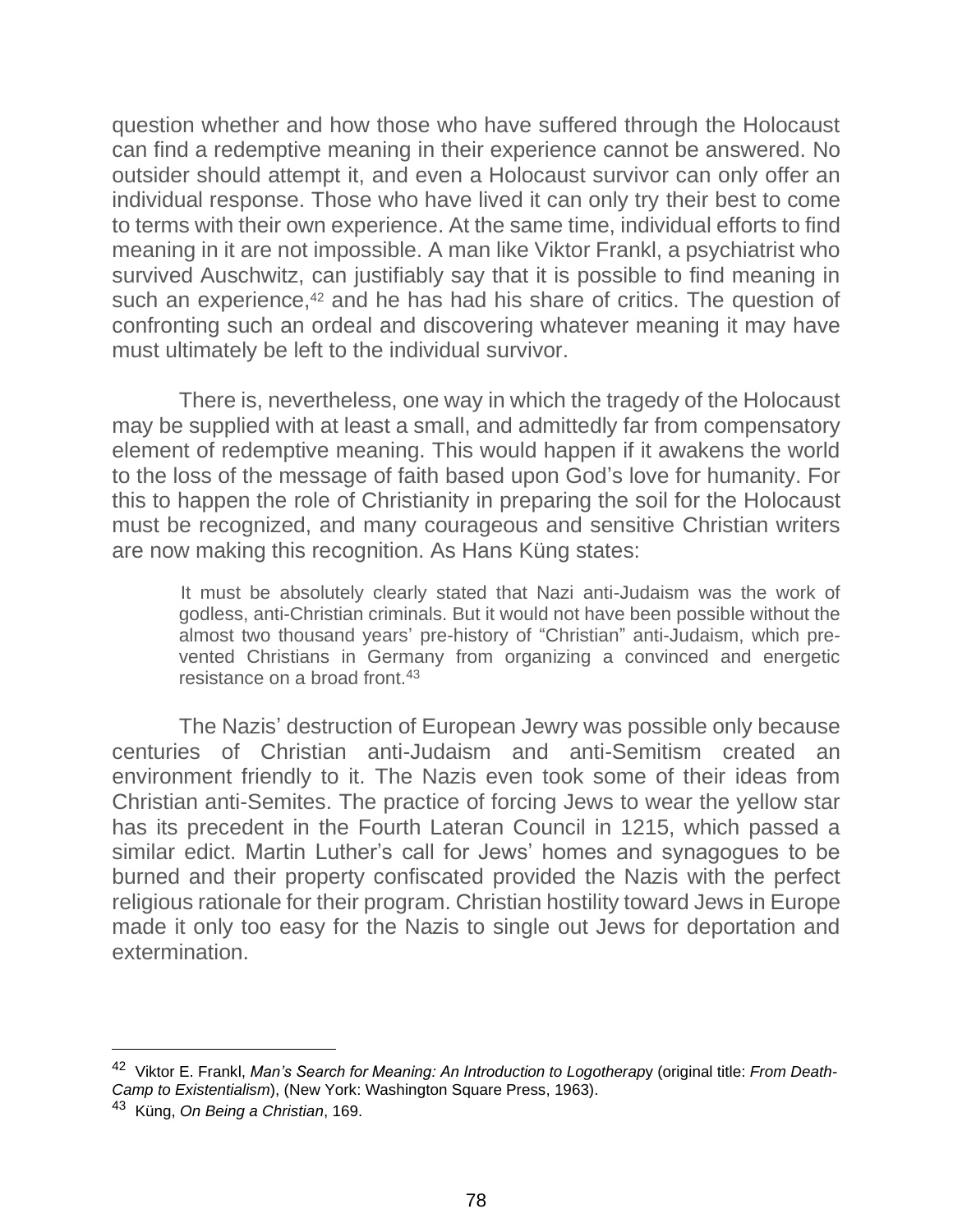A devoted Catholic, Harry James Cargas, has recognized the Christian contribution to the Holocaust and has written a powerful response. He documents the Nazi atrocities with haunting, heartrending photographs acquired at the Yad Vashem Holocaust Memorial Museum in Jerusalem. He prefaces his commentary on these photographs with a brief history of Christian anti-Semitism, pointing out striking similarities between the speech of some of the most revered figures in the history of Christianity and Nazi anti-Jewish rhetoric. Calling himself a "post-Auschwitz Catholic" he writes:

The Holocaust event requires my response precisely as a Christian. The Holocaust is, in my judgment, the greatest tragedy for Christians since the crucifixion. In the first instance, Jesus died; in the latter, Christianity may be said to have died. In the case of Christ, the Christian believes in a resurrection. Will there be, can there be, a resurrection for Christianity?<sup>44</sup>

To bring about this resurrection, Jews and Christians must help each other. If the shock of the Holocaust leads Christians to a radical reexamination of their own faith and a renewed search for the purity of Jesus's message, then the victims of the Holocaust will not have died for nothing. Israel, as in the past, is once again the true "suffering servant," whose stripes contribute to the healing of the world. It will have become the new Christ, who bears the sins of humanity and of misdirected Christianity for the sake of their salvation.

In response to such a movement within Christianity one may hope that Jews can begin to question their long-standing mistrust of Christianity and of Jesus. How tragic it is that for so long Jews could only think of Jesus with hostility, because they saw in him the symbol of their pain. Perhaps now is the first time since the days of Jesus himself when the wall between Judaism and Christianity can be breached, and Jews and Christians can help each other rediscover the roots of their common faith.

We have said that Jesus's greatness lies in the fact that he cannot be claimed by anyone. The faith he preached is not exclusively Jewish, nor is it exclusively Christian. It is universal. It is the message that in spite of the tragedy of our experience our connection to God is unbreakable, that the covenant is alive, and that the heart that seeks God in love will draw from God a response, even in the midst of much suffering. This is not an easy message to grasp, but no message encompassing such healing power could

<sup>44</sup> Harry James Cargas, *A Christian Response to the Holocaus*t (Denver: Stonehenge, 1981), v.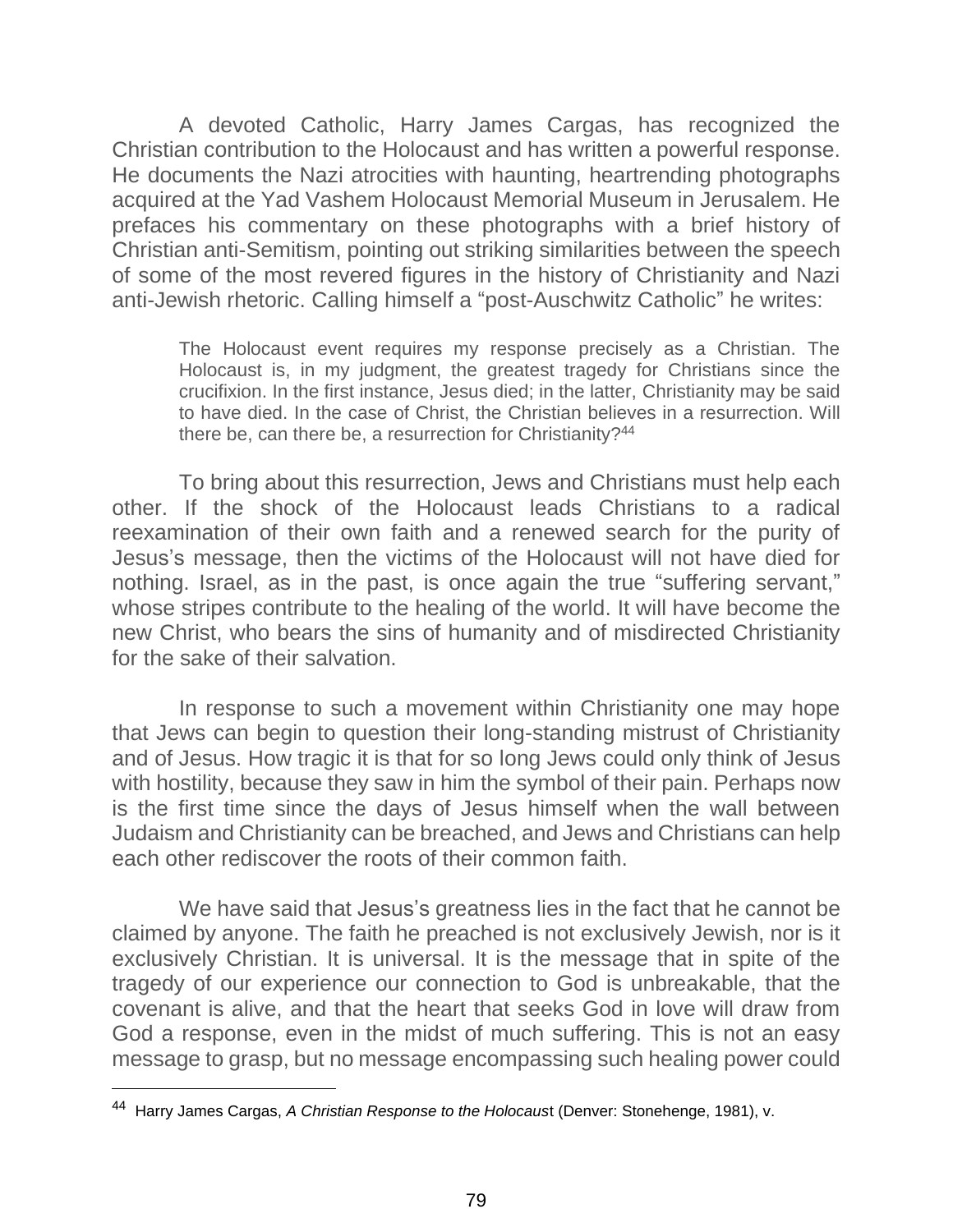ever be easy. It must not be grasped but sought, with the heart's full devotion, with all one's "heart, soul, mind, and might." Jesus was an apocalyptic preacher, but he also transformed apocalyptic language to point to God's Kingdom right here and right now. Jesus restored some important themes lost since the prophets: themes of inner transformation and spiritual renewal. He went even further, and preached an abiding faith in God's love not only for the nation, but for the individual: "And even the hairs of your head are all counted" (Matthew 10:30).

Jews can therefore rightly see Jesus as an heir of the prophetic tradition, and can begin to accept him as a teacher who brings to the surface the core of their own prophetic faith. And Christians can rightly regard Jesus as the Messiah, the one who comes with a healing message of salvation. There is a bridge between Christian and Jew upon which both can walk, respecting each other without losing their respective identities. The world's harmony requires the building of this bridge, because its implications go beyond the Jewish/Christian divide..

## **A Final Question**

The resurrection originally belonged to an apocalyptic world view that expected the world's imminent end. As we have seen, the delay of the *parousia* forced the evangelists to reinterpret the meaning of the resurrection. Now, two thousand years later, we are still awaiting the fulfillment of history. We too need to understand the resurrection in a way that preserves it as a symbol of revelation and that is valid within our own historical context. This means that the resurrection must survive its original apocalyptic framework, which cannot mean today what it meant for firstcentury messianic Jews and Christians. For the resurrection to continue as a living symbol of faith, it must be consciously connected to its true existential and spiritual significance.

To recap briefly, at the time of Jesus, resurrection was understood as just part of a whole framework of apocalyptic eschatology. The close of the age was anticipated, featuring a cosmic battle between the forces of good and evil, with good finally victorious. Then a general resurrection was expected, when the righteous dead would be raised to live in the new Kingdom of God. This is what Jews around the time of Jesus, including Paul, expected would happen, and very soon. Jesus himself may have shared this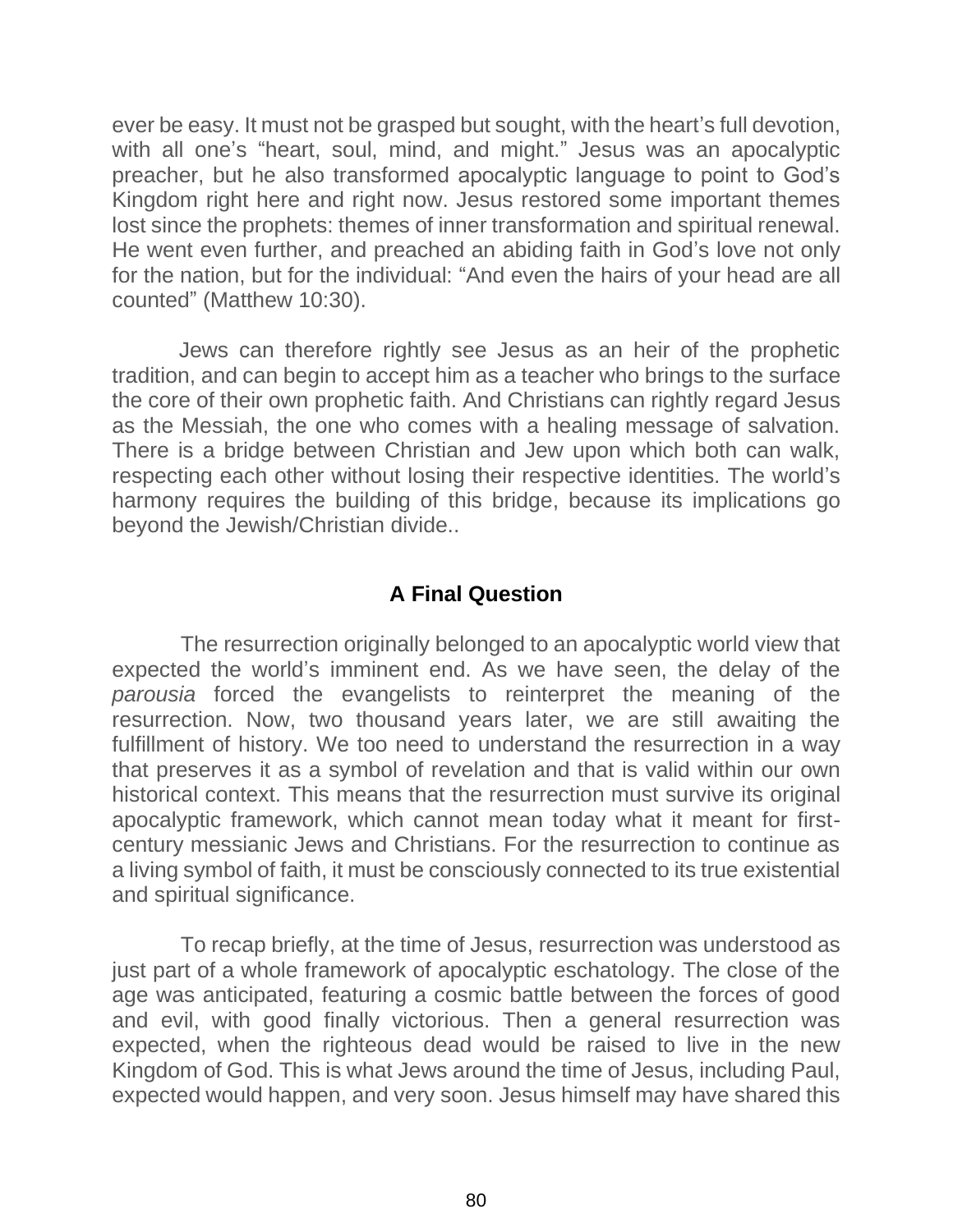expectation (Mark 13:30, Matthew 24:34, Luke 21:32). It is important to note that when we read in the Gospels about how the Pharisees believed in the resurrection while the Sadducees did not, it is not about life after death as we tend to think of it. The Sadducees were simply not adherents of apocalyptic eschatology, and denied the entire theological framework popular among other sects.

Then an event occurred, about which no one has certain knowledge, and about which one can only speculate. The disciples experienced some indescribable occurrence after Jesus's death, which they understood in terms of the only theological language available to them: he was raised from the dead. Jesus, the Messiah, was raised in expectation of the fulfillment of the apocalyptic hope. This is why Paul called Jesus "the first fruits of those who have died" (I Corinthians 15:20); Jesus was the first and the actual beginning of the general resurrection about to take place. But the general resurrection did not happen, and we have already seen how the different Gospel writers dealt with that fact. They separated Jesus's resurrection from the general one, which was still expected, only not in the same instant. But now, over two millennia later, there still has been no general resurrection, and none on the horizon. So Jesus's resurrection stands by itself as a unique event, something never intended by the original theology of the resurrection, which the disciples relied upon for their understanding of what happened to Jesus. That original theology, from which Christian belief in resurrection arose, has been almost completely forgotten except within the limited circle of scholars.

So when we speak of resurrection today, we are actually employing the last surviving remnant of first-century Jewish apocalyptic eschatology. Will that do as a literal description of what actually happened on that first Easter? Responses to that question will vary. The only evidence we have is the Gospel accounts, and the letters of Paul.

Earlier we noted that the Gospel writers could not have intended their descriptions of the resurrection to be taken literally. The Gospels, especially Matthew, Mark, and Luke, correspond very closely *until* the resurrection. At that point they branch off in four separate directions, whose plain meanings cannot be reconciled. Clearly the evangelists were not reporting history. They were using symbolic language to point towards a spiritual truth. In Jewish literature (and the New Testament writers were indeed Jewish), this style of writing is called *midrash,* and we have defined midrash as *the use of*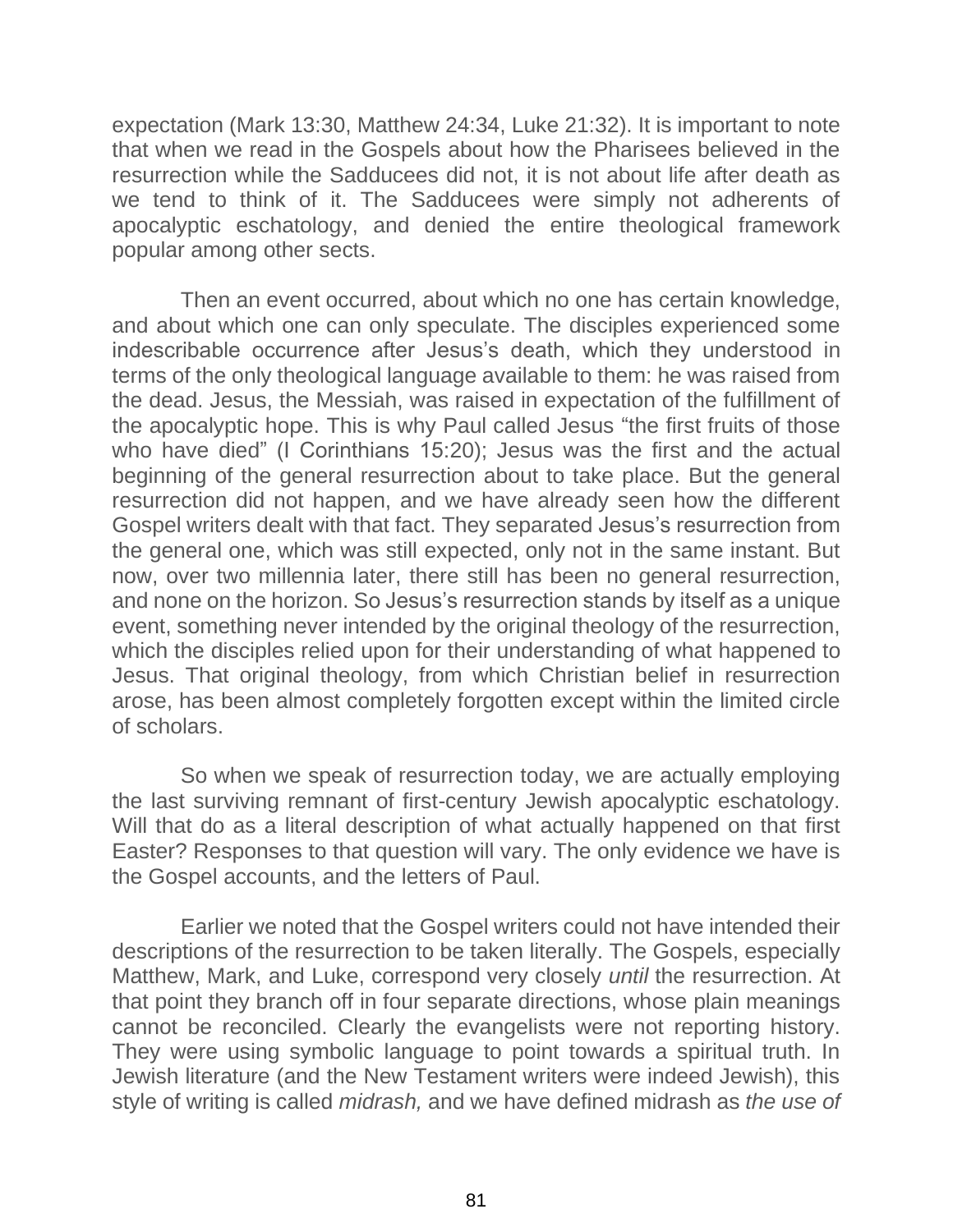*legend to reveal spiritual truth.* It would not have occurred to a first-century Jewish audience to take midrashic symbols literally. The content of the symbol, in this case the bodily resurrection of Jesus, is not the truth; it is the *pointer* to the truth.

If we cannot rely upon the Gospels for a literal description of the resurrection event, we are left with the letters of Paul. But here we fare no better. Paul gives us no details. He says only that "Last of all, as to one untimely born, he appeared also to me" (1 Corinthians 15:8), and whatever this appearance was, he equates it with the appearances to Peter, James, and the other apostles. But this appearance to Paul would have occurred after Jesus had already ascended, and Paul reports no encounter with the physical Jesus. Also, no New Testament writer reports any presence of the physical Jesus on earth after he ascended. So it seems Paul also is not talking about a literal raising of a physical body. If we choose to take into account Luke's reports in Acts, the picture becomes even cloudier. In the three places where Paul's conversion is recorded (Acts 9:4, 22:7, 26:14) the text says that Paul "heard a voice." According to these accounts Paul never even saw the risen Jesus. Taking these observations into account, together with those we've made about the Gospels, it is actually difficult to make a case for a biblical insistence on a literal raising of a physical body. This would not seem at all strange to the first-century Jewish mind, which did not take religious symbolism literally as we do today.

We cannot know, and we certainly cannot tell from these accounts, exactly what Paul experienced. All we can say is that, while Paul never reports meeting a physical risen Jesus, he relies upon resurrection theology to interpret his experience. Resurrection theology had been current for many years before Paul, and provided him his best way of making sense of what he encountered.

The foregoing should *not* be taken as in any way arguing against or debunking the resurrection. Much to the contrary, understanding New Testament symbolism, and the way Jewish authors at the time thought, transports us to an awesome and inexpressible mystery we cannot capture in words. When we read the New Testament resurrection accounts understanding the various vignettes and symbols not as historical reportage, which they are not, but as clues revealing a hidden and surprising reality, we may be grasped by something deep and soul-shaking that is completely masked by an adherence to the plain sense of the words. That "something"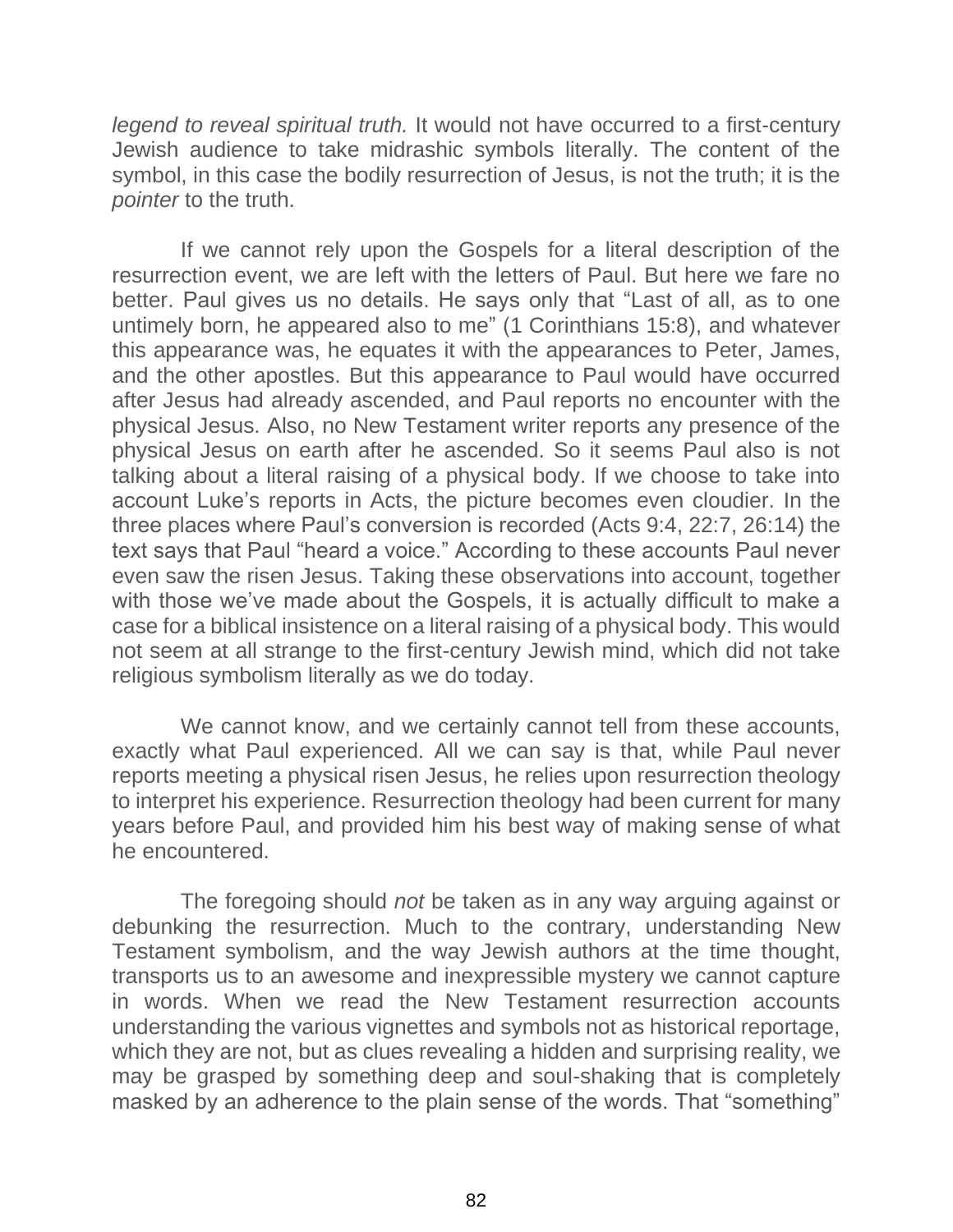is an experience of true faith, *the awareness of the power of eternity*. 45 Understanding the symbol as symbol takes us beyond the surface meanings of the words towards a direct encounter with the eternal life to which the symbols point.

What lies beyond the biblical symbols of resurrection is eternal life itself. We cannot make direct statements about eternal life. We can only make symbolic statements or negative statements. Negative statements would include assertions like "This life is not the only reality," and "Death is not life's final verdict." Symbolic statements are what we read in the Gospel resurrection accounts. Such statements are also the material of theology. My previously referenced article "Jesus and the Christ Angel" makes statements about the resurrection and eternal life that are explanatory but not literal. That paper, unlike the present work, belongs not to scholarship but to theology. Theology can go where scholarship cannot follow, because much of its material is inaccessible to the methods of the scholar. But theological statements are symbolic, unlike scholarly statements, and should never be mistaken for the latter. To mix up the two that way compromises scholarly integrity and, by taking the symbols literally, robs theology of its power

These preliminary considerations bring us to our final question: What kind of resurrection faith is possible today? This is largely an individual matter. Many will continue to believe in a literal, bodily resurrection, and find in it a faith that sustains them. That is not for anyone to judge, *except in one instance,* to be discussed below. The form of faith I am proposing is one where we open ourselves to the unspoken mystery underneath the symbolic language, allowing it to take us over, knowing that the plain meaning of the words is inadequate to capture a reality so overpowering that it continued to inspire deep forms of spiritual expression long after the original followers should have given up all hope.

This kind of resurrection faith opens us to a reality beyond that of time and space. It is the reality of God's original creation (Genesis 1), which God called "very good." The resurrection symbol tells us that we are reborn into this new life, that the present life of flesh and blood and pain is not the whole of life. It helps us know, not only in our minds but in our souls, that our pain on this earth is fleeting, but eternal life, to which be belong, has no end. The

<sup>45</sup> Charles Gourgey, *Judeochristianity: The Meaning and Discovery of Faith* (Cleveland, TN: Parson's Porch Books), 183.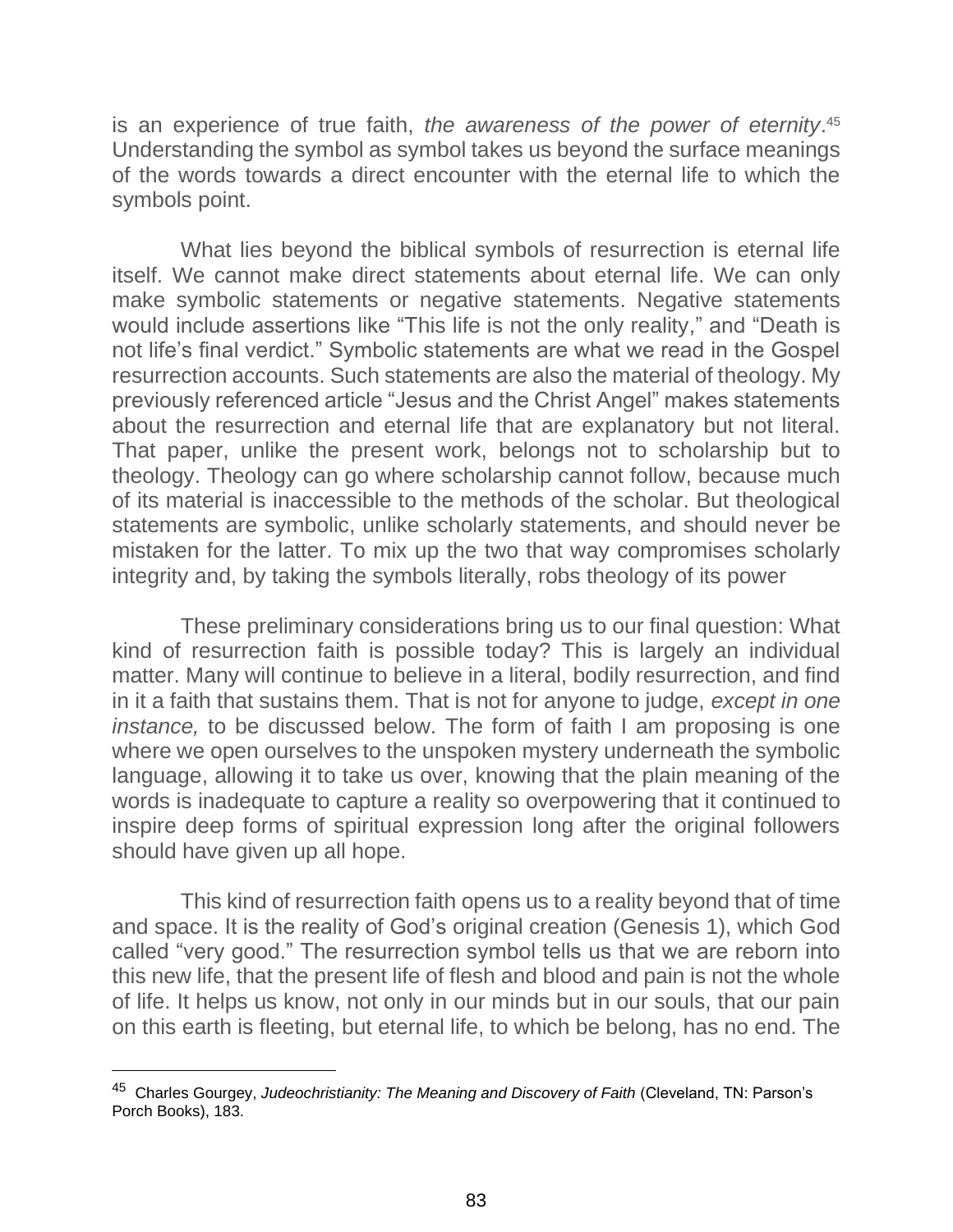resurrection symbol, properly received, gives us a direct impact of this reality, in contrast to a historical account of something that happened to a man called Jesus two thousand years ago which, being divine, he could accomplish, but which leaves ordinary human beings far behind.

It is worth considering a Jewish account of resurrection faith, by the Orthodox Jewish theologian and scholar Pinchas Lapide. Lapide accepts the resurrection as historical fact, but without embracing its Christian interpretation that Jesus is divine or is the Messiah. He emphasizes that "the Easter event, in whatever way one wants to understand it, was primarily and chiefly a Jewish faith experience."<sup>46</sup> It was, moreover, a Jewish faith experience "whose radiating power... was meant for the world of nations."<sup>47</sup> The purpose of the resurrection in salvation history was to bring faith in the one true God to the Gentile world. "The experience of the resurrection as the foundation act of the church which has carried the faith in the God of Israel into the whole Western world must belong to God's plan of salvation."<sup>48</sup>

Nevertheless, the resurrection itself was an exclusively Jewish experience:

The resurrection of Jesus on that Easter Sunday and his appearances in the following days were purely Jewish faith experiences. Not one Gentile saw him after good Friday. Everything that the Gentile church heard about the resurrection came only from Jewish sources because he appeared after Easter Sunday as the Risen One exclusively to Jews.<sup>49</sup>

While this experience did take place in history and can appropriately be called a resurrection, its precise nature is ambiguous and inaccessible:

The manner in which the resurrection took place is today just as uncertain as it was in Hillel's time [i.e. the time of Jesus], when the controversy concerning the general resurrection of the dead occupied rabbis... but wisely was left open. In the word of the Jesuit Father F. Letzen-Deis: "At the present situation of research one can... not assert that the evangelists wanted to impose on us the supposition that the words and deeds of the Risen One took place exactly as it is printed there.... The whole *how* of the appearances remains closed to us.<sup>50</sup>

<sup>46</sup> *Pinchas Lapide, The Resurrection of Jesus: A Jewish Perspective,* trans. Wilhelm C. Linss (Eugene, OR: Wipf and Stock, 1982), 45-46.

<sup>47</sup> Ibid., 92.

 $48$  Ibid., 142.

<sup>49</sup> Ibid.*,* 123.

<sup>50</sup> Ibid., 127.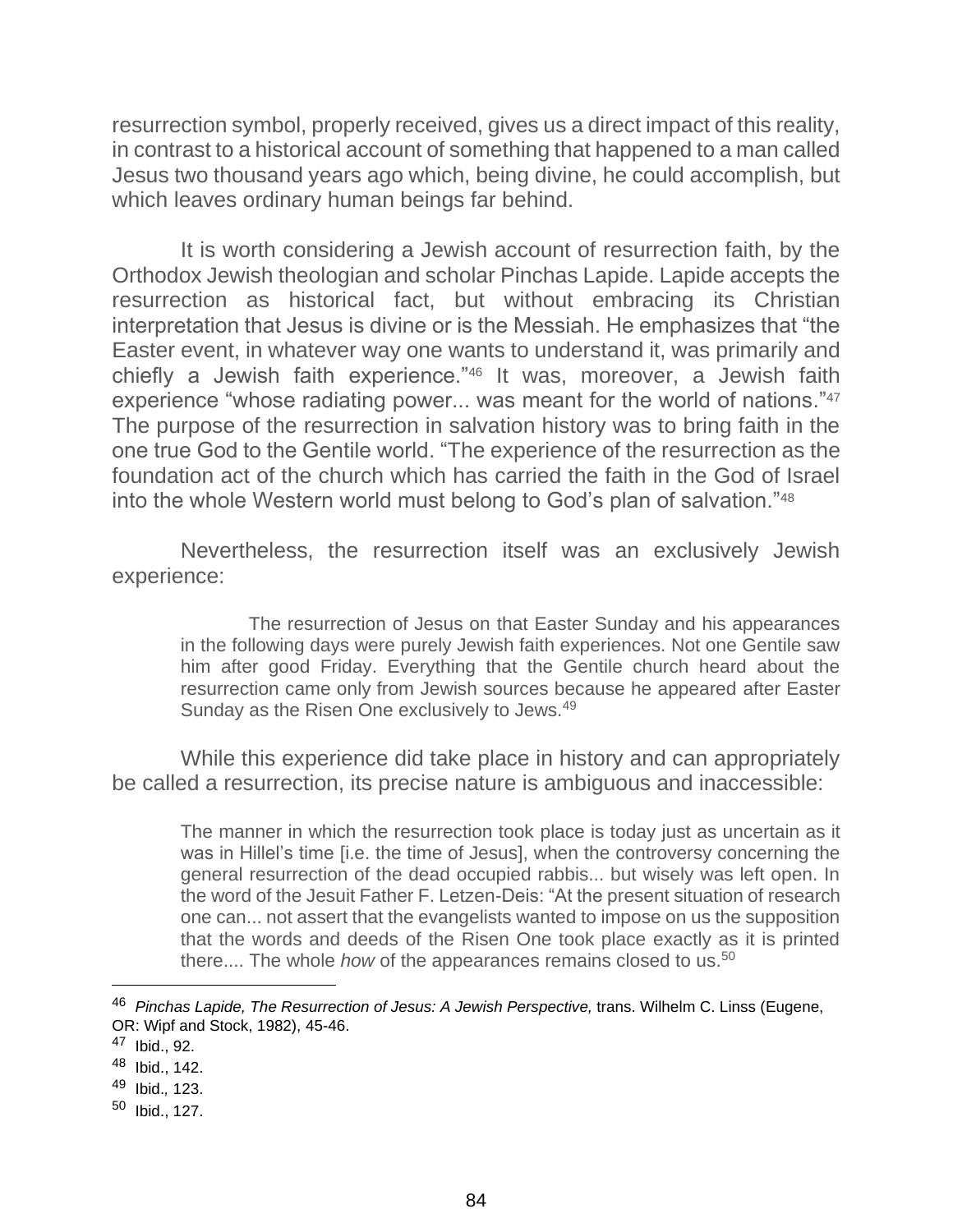As noted earlier, the evangelists could not have intended their resurrection accounts to be taken literally. Jewish theological writers of the time, the evangelists among them, did not think that way. They freely employed symbols, metaphors, and literary elaborations to reveal shades of meaning beyond the denotations of words. To read them literally is to impose a foreign mindset on these writings and to misunderstand them completely.

As an example of this Jewish way of thinking, Lapide mentions the *targums,* Aramaic translations (often more like embellishments) of the biblical text:

The Targums are translations of the biblical text into the Aramaic popular language which were made before the time of Jesus. They embellished this translation by paraphrastic statements, enlargements, and explanations. Another example is the midrash – that "investigation of the Scriptures" which frequently takes the biblical text only as the starting point for a plethora of moral teachings, homilies, legends, and tales, in order to deepen the Holy Scriptures and "to bring heaven closer to the community."

Both targums and midrash employ artistic freedom as a method of teaching in order to make those distant faith experiences of the ancestors not only actual but present in a tangible way.<sup>51</sup>

Understanding the first-century Jewish mind is critical for correct interpretation of the Gospels. However, once these scriptures passed into Gentile hands, their symbolic way of thinking became lost, and these accounts began to be taken literally. Such became the dominant way of approaching scripture even in our time. Thus there have been endless debates on the veracity of the resurrection accounts, with claims of either proving or disproving them. The Gospel writers were either held up as infallible, unquestionable reporters of the facts, or denounced as fabricators and liars. All of this misses the point. We need to learn once again how to read for spiritual truth the way the first-century writers did and which was natural to them.

To blame the rabbis or evangelists for deception or to accuse them of lying would have been as foreign to the Jews and Jewish Christians of that time as an accusation of "embellishment" against Van Gogh or of the corruption of history against Shakespeare's *Macbeth* would be to us.<sup>52</sup>

<sup>51</sup> Lapide, *Resurrection*, 101.

<sup>52</sup> Ibid., 109.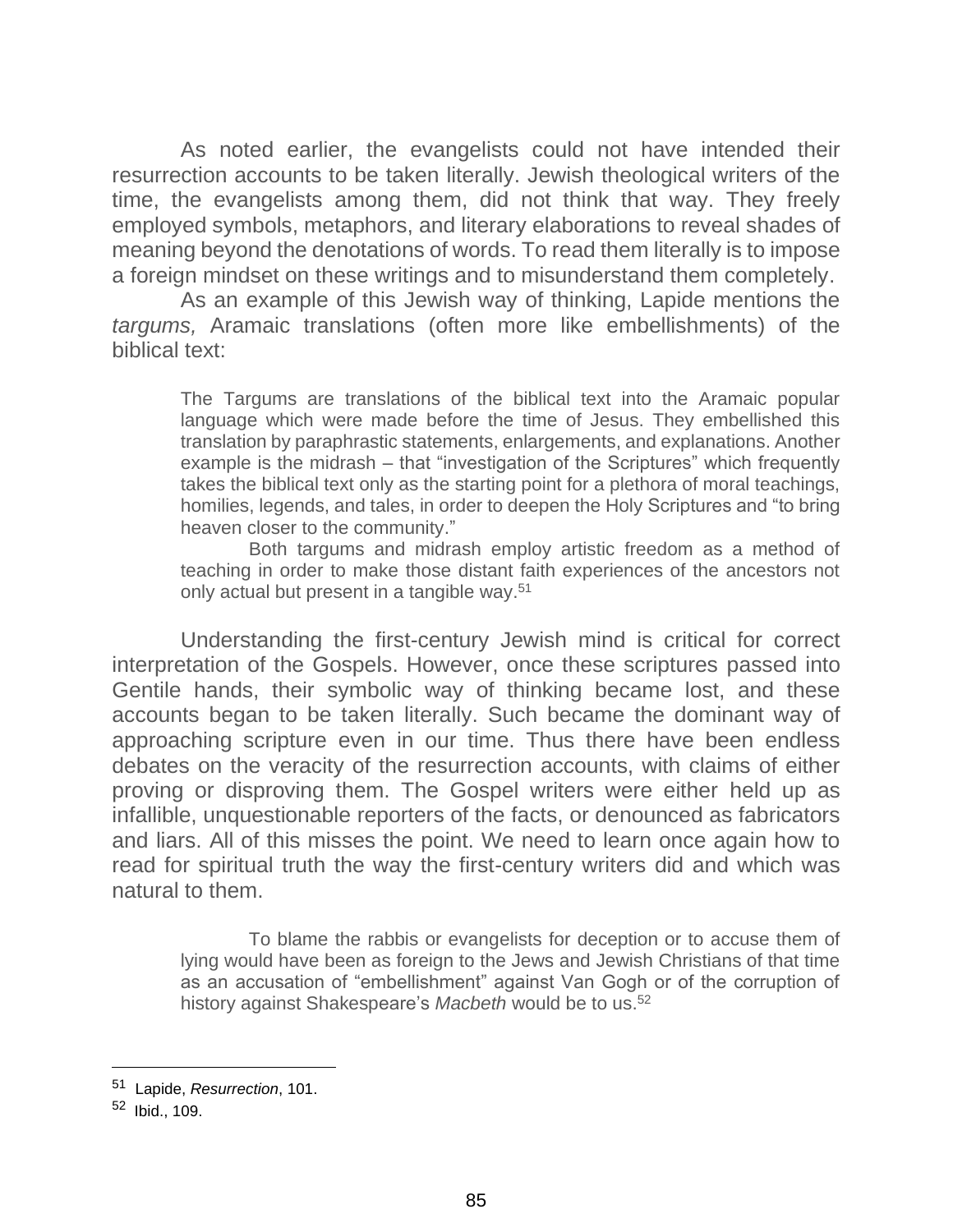The divergence of the four resurrection narratives should not be seen as a weakness of scripture or a problem to be solved. It is rather an invitation to enter into the contemplation of an eternal reality that surpasses this world and anything that can be expressed in it.

To return to our question, any faith in the resurrection is possible today that brings one closer to a consciousness of eternal life. For some this faith will take a traditional form. For others, the resurrection will be no less real but understood differently. An understanding of the relationship between Jewish thought and Jewish scripture (and the New Testament is indeed a very Jewish book!) can deepen our consciousness of eternity, as we take scripture as an invitation to venture into realms beyond words.

We spoke earlier of one form of resurrection faith that should not and cannot be considered tenable now. This is the belief in the resurrection as a criterion of salvation. This approach to resurrection is premised upon a literal understanding that we have seen does not reflect the spirit of the original texts. It also denies eternity by creating a split between those who believe and those who do not. If the Gospels teach us anything, it is that Jesus, verbalizing the will of God, bridged the chasm between opposing groups of people: the familiar and the stranger, the rich and the poor, slave and free, men and women, those inside the faith community (Jews) and those outside (Romans, Samaritans, Canaanites). Going underneath the surface meanings of the words to find direct contact with eternal life, which is the reality the resurrection symbolizes, gives us the power to heal these divisions. Hence the absurdity of predicating salvation upon belief. One might as well demand a belief in sunshine. The sun shines whether or not one believes it. Eternal life is present whether or not one believes it. Not to know this is unfortunate enough.

And so, dialogue on the resurrection is possible between Jews and Christians. It should not be polemical, as it has been since the days of Justin and Trypho. This issue is not dichotomous; there is a wide spectrum of belief. Christians can appreciate the Jewish roots of their resurrection faith, and Jews can appreciate how their tradition has inspired a life-transforming faith in Christians.

As our entire discussion hopefully has shown, the loss of the apocalyptic frame around the image of the resurrection may cause us to question certain traditional ways of understanding that image, but it in no way